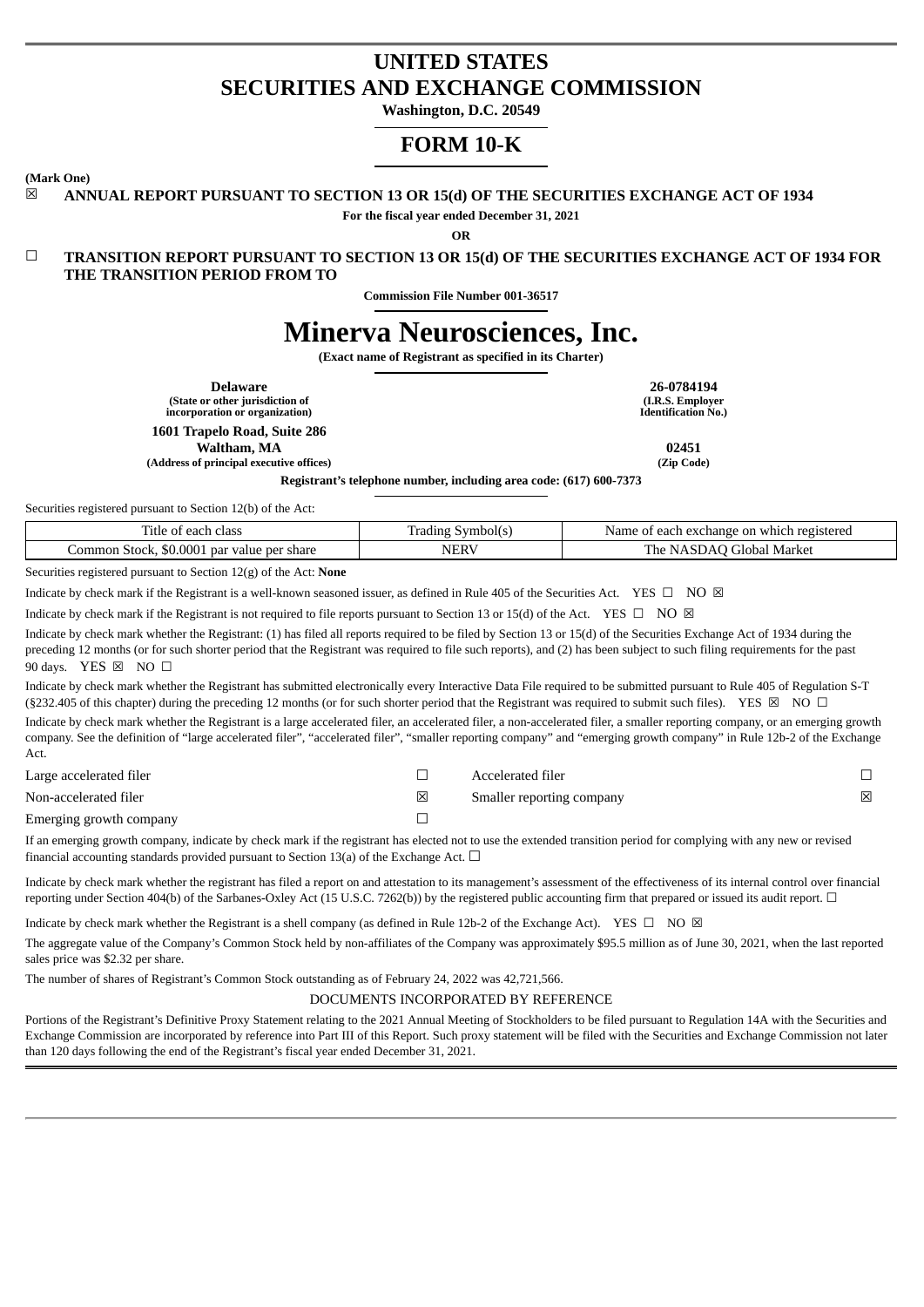# **MINERVA NEUROSCIENCES, INC.**

# **TABLE OF CONTENTS**

|                      |                                                                                                              | Page |
|----------------------|--------------------------------------------------------------------------------------------------------------|------|
| PART I.              |                                                                                                              |      |
| Item 1.              | <b>Business</b>                                                                                              | 5    |
| Item 1A.             | <b>Risk Factors</b>                                                                                          | 23   |
| Item 1B.             | <b>Unresolved Staff Comments</b>                                                                             | 54   |
| Item 2.              | <b>Properties</b>                                                                                            | 54   |
| Item 3.              | <b>Legal Proceedings</b>                                                                                     | 54   |
| Item 4.              | <b>Mine Safety Disclosures</b>                                                                               | 54   |
| PART II.             |                                                                                                              | 55   |
| Item 5.              | Market for Registrant's Common Equity, Related Stockholder Matters and Issuer Purchases of Equity Securities | 55   |
| Item 6.              | <b>Selected Financial Data</b>                                                                               | 55   |
| Item 7.              | <b>Management's Discussion and Analysis of Financial Condition and Results of Operations</b>                 | 56   |
| Item 7A.             | <b>Quantitative and Qualitative Disclosures about Market Risk</b>                                            | 66   |
| Item 8.              | <b>Financial Statements and Supplementary Data</b>                                                           | 67   |
| Item 9.              | <b>Changes in and Disagreements with Accountants on Accounting and Financial Disclosure</b>                  | 68   |
| Item 9A.             | <b>Controls and Procedures</b>                                                                               | 68   |
| Item 9B.             | <b>Other Information</b>                                                                                     | 68   |
| Item 9C.             | <b>Disclosure Regarding Foreign Jurisdictions that Prevent Inspections</b>                                   | 68   |
| PART III.            |                                                                                                              | 69   |
| Item 10.             | Directors, Executive Officers and Corporate Governance                                                       | 69   |
| Item 11.             | <b>Executive Compensation</b>                                                                                | 69   |
| Item 12.             | Security Ownership of Certain Beneficial Owners and Management and Related Stockholder Matters               | 69   |
| Item 13.             | <b>Certain Relationships and Related Person Transactions and Director Independence</b>                       | 69   |
| Item 14.             | <b>Principal Accountant Fees and Services</b>                                                                | 69   |
| PART IV.             |                                                                                                              | 70   |
| Item 15.             | <b>Exhibits and Financial Statement Schedules</b>                                                            | 70   |
| <b>Exhibit Index</b> |                                                                                                              | 70   |
| Item 16.             | Form 10-K Summary                                                                                            | 75   |
| <b>Signatures</b>    |                                                                                                              | 76   |
|                      |                                                                                                              |      |

All trademarks, trade names, service marks, and copyrights appearing in this Annual Report on Form 10-K are the property of their respective owners.

2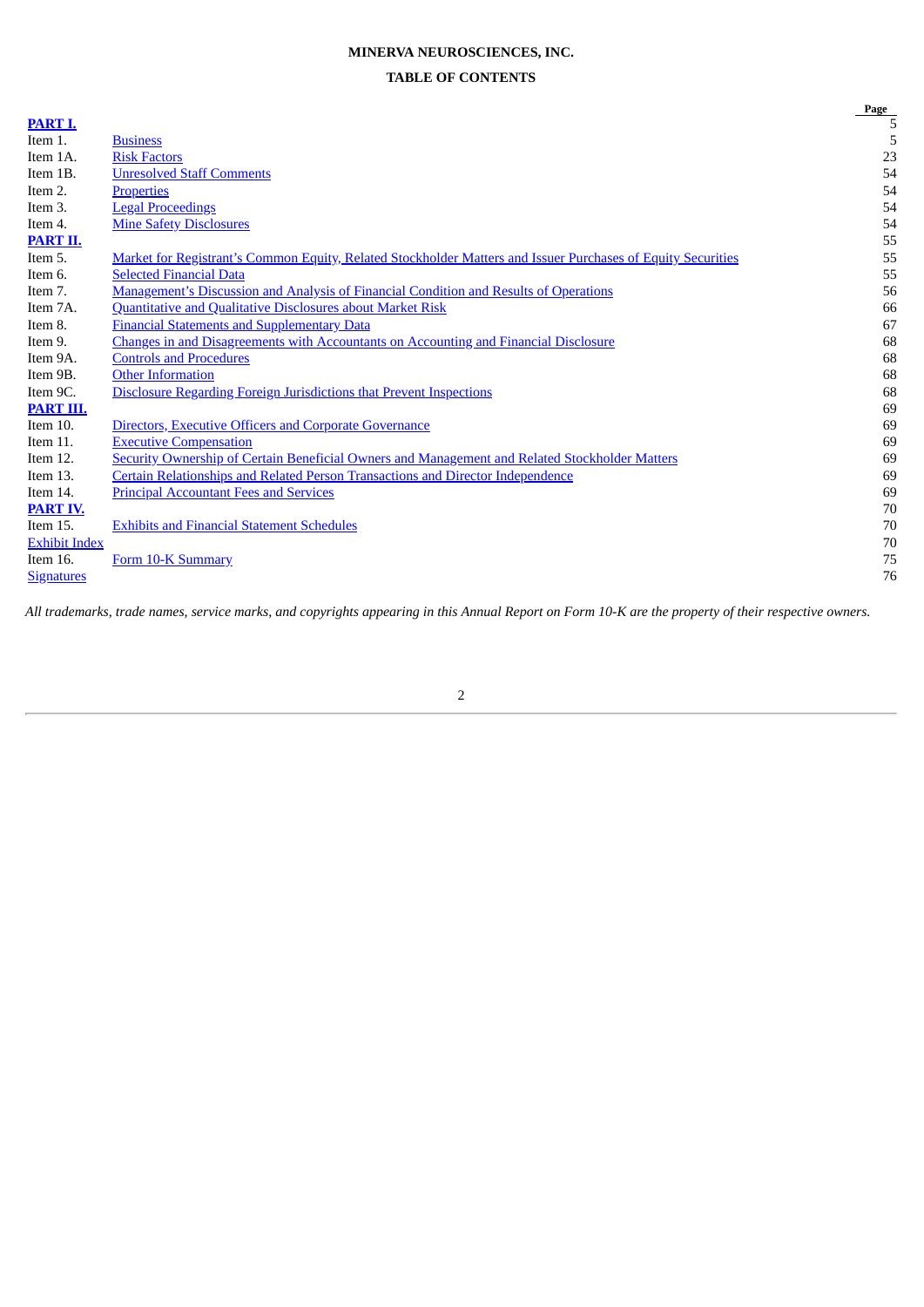This Annual Report on Form 10-K contains forward-looking statements within the meaning of the Private Securities Litigation Reform Act of 1995, as amended. These forward-looking statements reflect our plans, estimates and beliefs. These statements involve known and unknown risks, uncertainties and other factors that may cause our actual results, performance or achievements to be materially different from any future results, performances or achievements expressed or implied by the forward-looking statements. In some cases, you can identify forward-looking statements by terms such as "anticipates," "believes," "could," "estimates," "expects," "intends," "may," "plans," "potential," "predicts," "projects," "should," "would" and similar expressions intended to identify forward-looking statements. Forward-looking statements reflect our current views with respect to future events and are based on assumptions and subject to risks and uncertainties. Because of these risks and uncertainties, the forward-looking events and circumstances discussed in this report may not transpire. These risks and uncertainties include, but are not limited to, the risks included in this Annual Report on *Form 10-K under Part I, Item IA, "Risk Factors."*

Given these uncertainties, you should not place undue reliance on these forward-looking statements. Also, forward-looking statements represent our estimates and assumptions only as of the date of this document. You should read this document with the understanding that our actual future results may be materially different from what we expect. Except as required by law, we do not undertake any obligation to publicly update or revise any forward-looking *statements contained in this report, whether as a result of new information, future events or otherwise.*

# **Summary of Risks Associated with Our Business**

The summary of risks below provides an overview of the principal risks that we are exposed to in the normal course of our business activities. The below summary of risks is not exhaustive, and such summary should be considered in addition to the other risks described elsewhere in this report:

- We have incurred significant losses since our inception. We expect to continue to incur losses over the next several years and we will require additional capital to finance our operations;
- We are subject to risks and uncertainties as a result of the ongoing COVID-19 pandemic, and could be subject to risks from further health pandemics or epidemics, as well as uncertainty regarding returning to work and re-openings;
- Changes in estimates regarding fair value of intangible assets may result in an adverse impact on our results of operations;
- We cannot give any assurance that any of our product candidates will receive regulatory approval in a timely manner or at all. The results of clinical trials conducted at sites outside the U.S. may not be accepted by the FDA and the results of clinical trials conducted at sites in the U.S. may not be accepted by international regulatory authorities;
- If we experience delays in clinical testing, we will be delayed in commercializing our product candidates, our costs may increase, and our business may be harmed. If we are unable to enroll subjects in clinical trials, we will be unable to complete these trials on a timely basis or at all. Our clinical trials may fail to demonstrate adequately the safety and efficacy of our product candidates, which could prevent or delay regulatory approval and commercialization, and also increase costs;
- We may expend our limited resources to pursue a particular product candidate or indication and fail to capitalize on product candidates or indications that may be more profitable or for which there is a greater likelihood of success;
- Even if we complete the necessary clinical trials, we cannot predict when or if we will obtain marketing approval to commercialize a product candidate or the approval may be for a narrower indication than we expect. We have no experience in advancing product candidates beyond Phase 3, which makes it difficult to assess our ability to develop and commercialize our product candidates;
- Even if our product candidates receive regulatory approval, they may still face future development and regulatory difficulties, including ongoing regulatory obligations and continued regulatory review. Additionally, our product candidates, if approved, could be subject to labeling and other restrictions and market withdrawal and we may be subject to administrative sanctions or penalties if we fail to comply with regulatory requirements or experience unanticipated problems with our products;
- The regulatory pathway for our product candidate, MIN-301, has not yet been determined. Depending on the pathway, we may be subject to different regulatory requirements;
- If the market opportunities for any product that we or our collaborators develop are smaller than we believe, our revenue may be adversely affected and our business may suffer;
- We face substantial competition, which may result in others discovering, developing or commercializing products before or more successfully than we do;

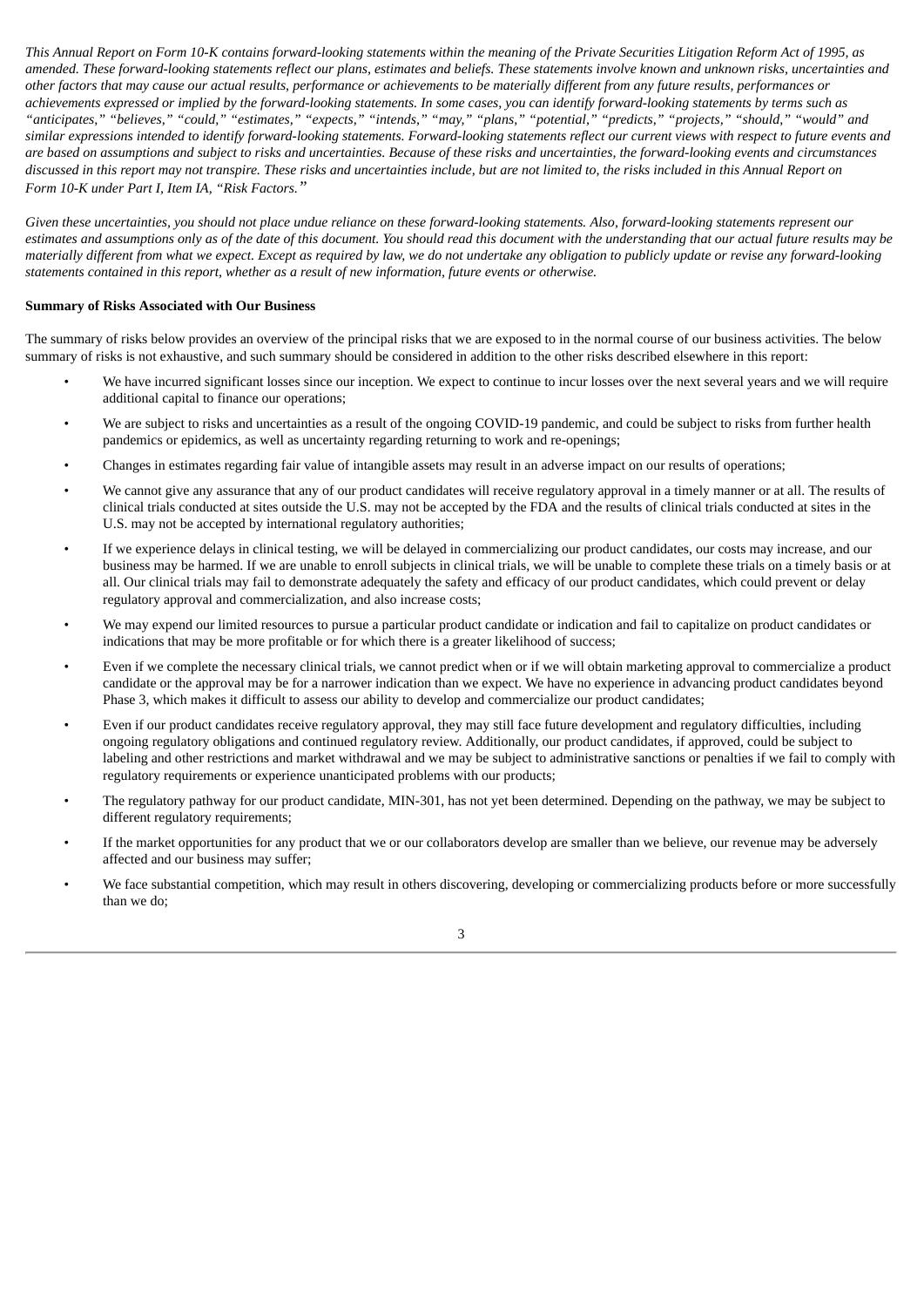- Recently enacted and future legislation may increase the difficulty and cost for us to commercialize our product candidates and affect the prices we may obtain;
- Our business and operations would suffer in the event of system failures. If we fail to maintain an effective system of internal control over financial reporting, we may not be able to accurately report our financial condition, results of operations or cash flows, which may adversely affect investor confidence in us and, as a result, the value of our common stock. Our disclosure controls and procedures may not prevent or detect all errors or acts of fraud;
- We currently rely and continue to expect to rely on third parties to conduct our future clinical trials. The failure of these third parties to successfully carry out their contractual duties or meet expected deadlines could substantially harm our business;
- We contract with third parties for the manufacturing of our product candidates for pre-clinical and clinical testing and expect to continue to do so for commercialization. This reliance on third parties increases the risk that we will not have sufficient quantities of our product candidates or products, or such quantities at an acceptable cost;
- We depend on collaborations with certain of our licensing partners, and could be seriously harmed if our license agreements are terminated or breached;
- Substantial potential future milestone payments to the Company depend on the development and commercialization of seltorexant, and we may be obligated to make related payments to certain of our contractual partners even if certain of our other contractual partners breach their obligations to pay us;
- We may not be successful in establishing new collaborations, which could adversely affect our ability to develop future product candidates and commercialize future products;
- One or more of our owned or licensed patents directed to our proprietary products or technologies may expire or have limited commercial life before the proprietary product or technology is approved for marketing in a relevant jurisdiction;
- We have in-licensed or acquired a portion of our intellectual property necessary to develop our product candidates, and if we fail to comply with our obligations under any of these arrangements, we could lose such intellectual property rights;
- We may become involved in lawsuits to protect or enforce our patents or other intellectual property, which could be expensive, time consuming and unsuccessful;
- We cannot predict what the market price of our common stock will be and, as a result, it may be difficult for you to sell your shares of our common stock;
- Our principal stockholders and management own a significant percentage of our stock and will be able to exert significant control over matters subject to stockholder approval;
- Sales of a substantial number of shares of our common stock by our existing stockholders in the public market could cause our stock price to fall;
- Securities litigation could result in substantial damages and may divert management's time and attention from our business;
- We have never paid dividends on our capital stock, and because we do not anticipate paying any cash dividends in the foreseeable future, capital appreciation, if any, of our common stock will be your sole source of gain on an investment in our common stock; and
- Our common stock may be delisted from The Nasdaq Stock Market if we fail to comply with continued listing standards.

4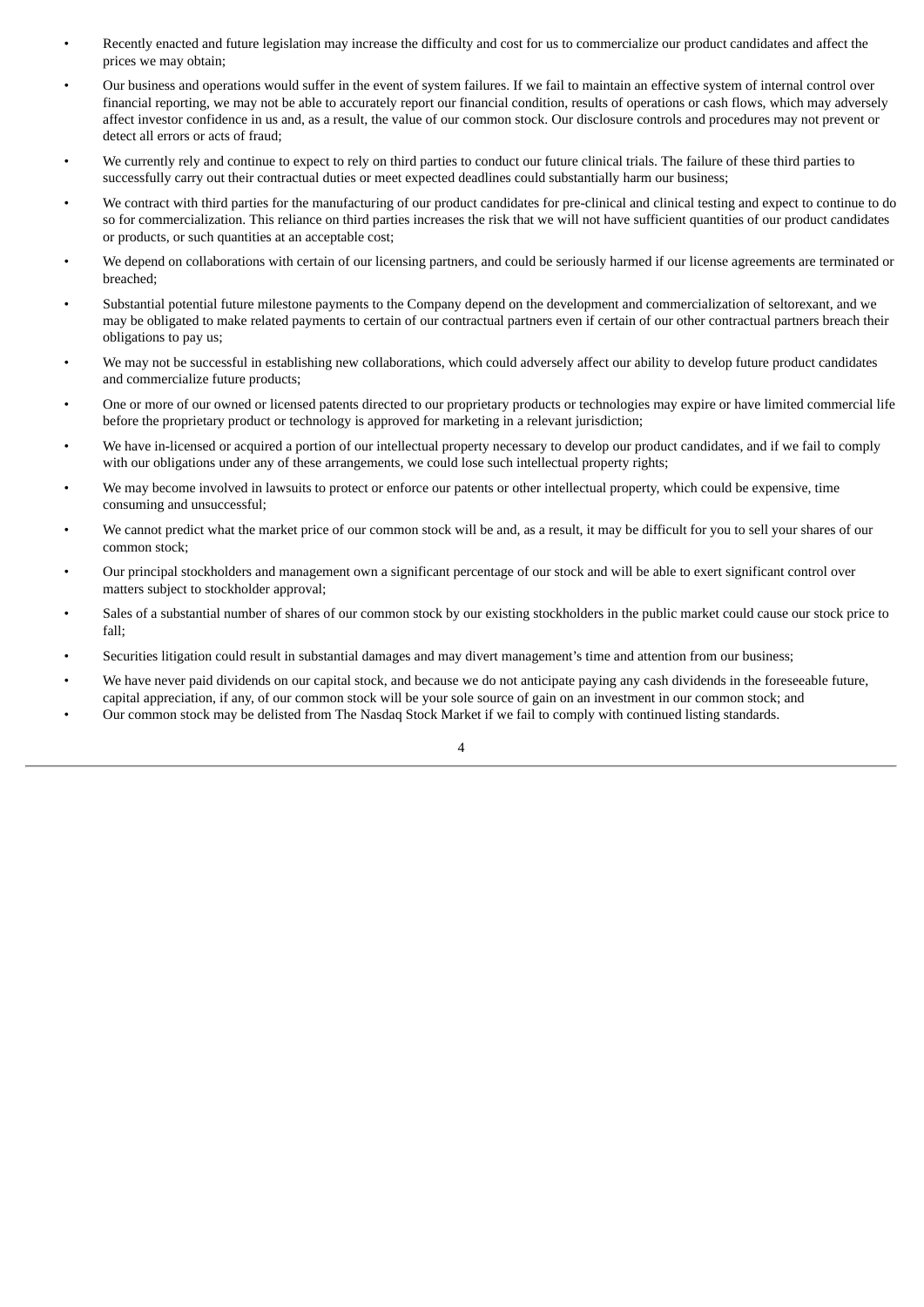#### <span id="page-4-1"></span><span id="page-4-0"></span>**ITEM 1. Business**

#### **Overview**

We are a clinical-stage biopharmaceutical company focused on the development and commercialization of proprietary product candidates to treat patients suffering from central nervous system ("CNS") diseases. Leveraging our scientific insights and clinical experience, we have acquired or in-licensed compounds that we believe have innovative mechanisms of actions and therapeutic profiles that potentially address the unmet needs of patients with these diseases.

We are developing roluperidone (f/k/a MIN-101) for the treatment of negative symptoms in patients with schizophrenia and have exclusive rights to develop and commercialize MIN-301 for the treatment of Parkinson's disease. In addition, we previously co-developed seltorexant (f/k/a MIN-202 or JNJ-42847922) with Janssen Pharmaceutica NV ("Janssen") for the treatment of insomnia disorder and adjunctive treatment of Major Depressive Disorder ("MDD"). During 2020, we exercised our right to opt out of a joint development agreement with Janssen for the future development of seltorexant. As a result, we were entitled to collect royalties in the mid-single digits on potential future sales of seltorexant worldwide in certain indications, with no further financial obligations to Janssen. In January 2021, we sold our rights to these potential royalties to Royalty Pharma plc ("Royalty Pharma").

We believe our product candidates have significant potential to improve the lives of a large number of affected patients and their families who are currently not well-served by available therapies. According to Datamonitor, an independent market research firm, in 2021 approximately 2.9 million people suffered from schizophrenia and 2.2 million suffered from Parkinson's disease in the United States ("U.S."), Japan, the United Kingdom, and the four major European Union ("EU") markets of France, Germany, Italy, and Spain. There is no approved treatment to address negative symptoms in patients with schizophrenia in the U.S., which is a significant driver of the cost burden of that disease. An estimated 69% of treated patients with schizophrenia have predominant/persistent negative symptoms. Negative symptoms also exist in other CNS diseases beyond schizophrenia, the existing treatments for which we believe are poorly addressed in a broad range of indications such as Alzheimer's disease, Parkinson's disease and depression.

# **Our Strategy**

Our strategy is to develop and commercialize first-in-class products that address critical unmet medical needs in the CNS therapeutic area. We are pursuing this strategy based on the following principles: selection of differentiated products with novel mechanisms of action that target therapeutic areas of high unmet need and significant disease burden; attention to patient safety and compliance; scientific rigor applied to patient selection and clinical trial conduct; engagement of highly trained clinical trial investigators; incorporation of patient and caregiver insights to drive clinical advancements; and integrity. With the experience and knowledge base of our clinicians and physicians, we have generated substantive data from randomized, double blind, placebo-controlled trials that support the clinical advancement of these products in defined patient populations and in multiple regulatory jurisdictions. In summary, key elements of our strategy are to:

- Identify, acquire and develop differentiated products with innovative mechanisms of action based on biological and clinical insights into *the unmet needs of patients;*
- Leverage the randomized, double-blind, placebo-controlled data from completed trials to advance the clinical development of our product *candidates in multiple regulatory jurisdictions;*
- Prepare for the commercialization of our lead product, roluperidone, which will potentially be the first product approved to treat negative symptoms in patients with schizophrenia in the U.S. and, in the longer term as a potential treatment for other brain disorders in which *negative symptoms represent a significant debilitating, unmet need;*
- Selectively explore collaborations with leading pharmaceutical companies to maximize the value of our current product candidate portfolio, particularly in connection with pivotal clinical trials and subsequent regulatory review, approval and commercialization; and
- Apply our management team's expertise and current intellectual property portfolio to identify and explore additional indications to *investigate with our current portfolio of compounds and to acquire additional product candidates.*

#### **Our History**

Minerva Neurosciences, Inc. was formed in November 2013 from the merger of Cyrenaic Pharmaceuticals, Inc. and Sonkei Pharmaceuticals, Inc. These two predecessor companies had exclusively licensed roluperidone and another compound from Mitsubishi Tanabe Pharma Corporation ("MTPC"). In February 2014 we acquired Mind-NRG Sarl ("Mind-NRG"), which owns exclusive rights to develop and commercialize MIN-301 globally. In addition, in February 2014 we entered into a co-development and license agreement with Janssen, one of the Janssen Pharmaceutical Companies of Johnson & Johnson, in connection with the co-development

#### **Part I**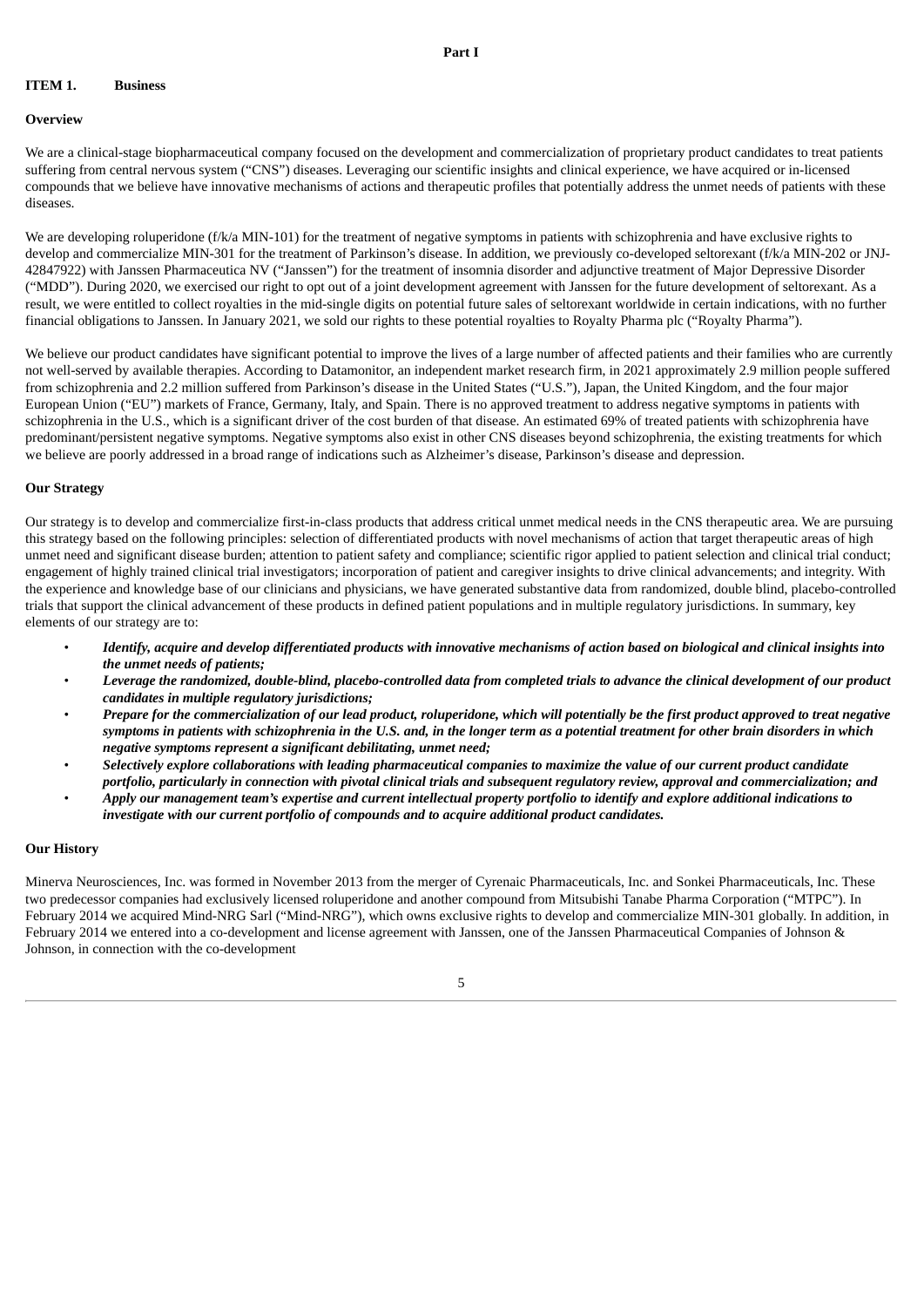and commercialization of seltorexant. During 2020, we exercised our right to opt out of the agreement with Janssen. As a result, we were entitled to collect royalties in the mid-single digits on potential future sales of seltorexant worldwide in certain indications, with no further financial obligations to Janssen. In January 2021, we sold our rights to these potential royalties to Royalty Pharma.

We have not received regulatory approvals to commercialize any of our product candidates, and we have not generated any revenue from the sales or license of our product candidates. We have incurred significant operating losses since inception. We expect to incur net losses and negative cash flow from operating activities for the foreseeable future in connection with the clinical development and the potential regulatory approval, infrastructure development and commercialization of our product candidates.

#### **Our Clinical-Stage Programs**

#### *Roluperidone (MIN-101)*

#### *Introduction*

Roluperidone is a compound that has been shown to block serotonin, sigma, and α-adrenergic receptors that are involved in the regulation of mood, cognition, sleep and anxiety. We are developing roluperidone to treat patients with schizophrenia. Roluperidone has been designed to block a specific subtype of serotonin receptor called 5-HT<sub>2A</sub>. When 5-HT<sub>2A</sub> is blocked, certain symptoms of schizophrenia, such as hallucinations, delusions, agitation and thought and movement disorders, as well as the side effects associated with antipsychotic treatments, can be minimized. Additionally, blocking 5-HT<sub>2A</sub> promotes slow wave sleep, a sleep stage often disrupted in patients with schizophrenia. Roluperidone has also been designed to block a specific subtype of sigma receptor called sigma<sub>2</sub>, which is involved in movement control, psychotic symptom control and learning and memory. Blocking sigma<sub>2</sub>, along with blocking the α-adrenergic subtypes  $\alpha_{1A}$ , and to a lesser extent  $\alpha_{1B}$ , also increases calcium levels in neurons in the brain, which can improve memory. Preclinical findings provide evidence of the effect of roluperidone on Brain-Derived Neurotrophic Factor ("BDNF"), which has been associated with neurogenesis, neuroplasticity, neuroprotection, synapse regulation, learning and memory.

We believe the scientifically supported and innovative mechanisms of action of roluperidone may potentially address the unmet needs of schizophrenic patients, which include treatment of negative symptoms and cognitive impairment, without the side effects of existing therapies. Negative symptoms are lifelong debilitating symptoms and include: asociality, or the lack of motivation to engage in social interactions; anhedonia, or the inability to experience positive emotions; alogia, or failure to engage in normal conversation; avolition, or loss of energy and interest in activities; and blunted affect, or diminished emotional expression. We plan to seek approval of roluperidone initially as a first line treatment of negative symptoms in patients diagnosed with schizophrenia, and we also may study its use to treat all aspects of the disease, including positive symptoms and relapse prevention. We believe that roluperidone, if approved, could treat the majority of patients diagnosed with schizophrenia. An estimated 69% of patients diagnosed with schizophrenia have negative symptoms, with at least 42% of patients diagnosed with schizophrenia having prominent negative symptoms.

Beyond schizophrenia, we believe roluperidone may possess therapeutic utility in brain disorders where negative symptoms are a core feature of the disease associated with a range of poor clinical outcomes. These potential indications include apathy in dementia, for which we have filed an Investigational New Drug ("IND") application, the majority of schizophrenia spectrum and other psychotic disorders, autism spectrum disorders, Alzheimer's disease, Parkinson's disease and depression.

#### *Future Development of Roluperidone*

We intend to continue development and New Drug Application ("NDA") activities consistent with the December 2019 draft guidance of the U.S. Food and Drug Administration ("FDA") titled "Demonstrating Substantial Evidence of Effectiveness for Human Drug and Biological Products." As stated in this draft guidance document, where the target indication is an unmet need such as negative symptoms in schizophrenia, the FDA is allowed to consider one adequate and well-controlled study and confirmatory evidence as an alternative to two adequate and well-controlled studies to establish effectiveness. We are moving forward with activities we believe are necessary to support the submission of an NDA for this compound.

# *Clinical and Regulatory Updates*

# **Type C Meeting Request**

On November 3, 2021 we announced that the FDA denied our request for a pre-NDA meeting for roluperidone and responded that a Type C guidance meeting would be more appropriate to discuss the evidence for use of roluperidone as monotherapy for the treatment of negative symptoms of schizophrenia. Following the scheduled Type C meeting and, subject to the timing and feedback from the FDA, we continue to prepare for a potential submission of a NDA for roluperidone in the first half of 2022.

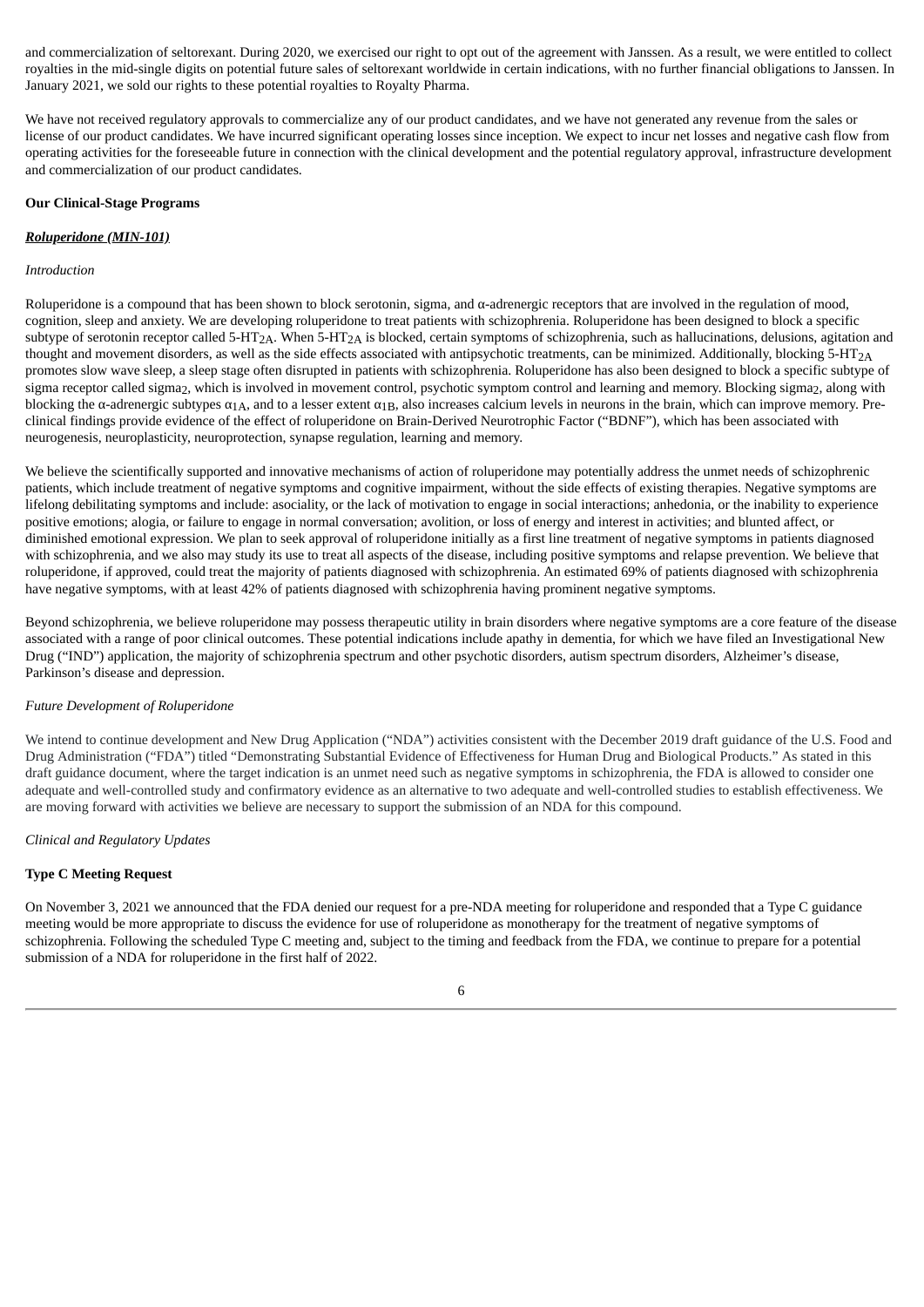# **Pivotal Bioequivalence Study (MIN-101C015 study)**

On September 30, 2021, we announced results from a pivotal bioequivalence study comparing the roluperidone formulations used in our late-stage Phase 2b (MIN-101C03 study), Phase 3 trials (MIN-101C07 study), and the planned commercial formulation. The planned commercial formulation was tested under both fasted and fed conditions. The study met key pharmacokinetic ("PK") objectives, and the data demonstrate bioequivalence in terms of exposure across the various formulations. Subject screening in this study was initiated on April 23, 2021, the completion of the enrollment of 48 healthy volunteers was achieved on June 29, 2021, and the last subject assessment took place on July 26, 2021. Subjects were randomized to the four treatment sequences described above in a 1:1:1:1 ratio. Of the 48 subjects randomized, 45 completed all study periods. Male subjects constituted 69% of the participants, and 75% of the subjects were white. Median age was 36 years, and all had negative SARS-CoV2 status at the beginning of the study and of every study period with the exception of 1 subject who tested positive at the beginning of study Period 4 and was discontinued. The mean body mass index was 28.1±4 kg/m<sup>2</sup>. The results demonstrated bioequivalence in terms of exposure between the formulations used in the late-stage efficacy and safety trials of roluperidone with the planned commercial formulation and allow administration of the drug with or without food.

#### **Open Label Extension (MIN-101C07 study)**

On May 11, 2021, we announced results from the 40-week Open-Label Extension ("OLE") of the Company's Phase 3 trial of roluperidone for the treatment of negative symptoms ("NS") of schizophrenia. The OLE followed the 12-week double-blind, placebo-controlled portion of this trial. During the 40-week OLE, both investigators and patients were blinded to the roluperidone dose received. The OLE was designed to evaluate the safety of roluperidone after long-term exposure. Efficacy endpoints were also assessed during the OLE period. As such, efficacy data collected during the OLE are not placebocontrolled and therefore their interpretation is limited.

Over the 40-week OLE period, 333 patients participated, of whom 166 patients received the 32 mg dose and 167 patients received the 64 mg dose. A total of 202 of the 333 patients completed the 40-week OLE period.

The mean improvement in negative symptoms, as measured by the Negative Symptom Factor Score ("NSFS"), the primary endpoint of the trial, was 6.8 points in the 32 mg arm and 7.5 points in the 64 mg arm. Personal and Social Performance ("PSP") scale total score (key secondary endpoint) improved by a mean of 12.3 points in the 32 mg arm and 14.5 points in the 64 mg arm, suggesting functional improvement.

The mean improvement in positive symptoms, as measured by the Positive and Negative Syndrome Scale ("PANSS") positive symptom subscore was 1.9 points in the 32 mg arm and 1.8 points in the 64 mg arm.

Reduced emotional experience, as measured by a sub-factor of the NSFS that assesses a patient's motivation to take part in everyday life activities, had a mean improvement of 2.8 points in the 32 mg group and 3.0 points in the 64 mg group.

The relapse rate during the OLE, defined as patients being withdrawn from the trial due to worsening of symptoms of psychosis, was 15 patients out of 166 patients (9%) in the 32 mg arm and 10 patients out of 167 patients (6%) in the 64 mg arm. Over the one-year duration of the study (including both the 12 weeks double-blind phase and the 40 weeks OLE) the relapse rate was 11.7% overall.

Roluperidone at both doses was safe and well tolerated and treatment-emergent adverse events ("TEAE") were generally mild to moderate in severity. The most frequently reported TEAE in the overall group of 333 patients that participated in the OLE were headaches in 26 patients (7.8%), followed by worsening of schizophrenia in 18 patients (5.4%) and insomnia in 15 patients (4.5%). No other TEAE was reported by more than 4% of the patients. There was one death during the OLE that occurred after treatment discontinuation (45-year old male) in the 64 mg arm due to treatment-unrelated respiratory failure. Twenty patients (6%) experienced serious adverse events, with the majority of them associated with the disease characteristics, and only 5 were judged by the investigator to be related to roluperidone. In total, 37 patients (11%) did not complete the OLE due to TEAE, with 25 patients (7.5%) due to relapse-related events and the remaining 12 patients due to a variety of other TEAE reported in ≤1% of the patients. Few QT prolongations were observed during the OLE, were generally transient in duration and only one in the 64 mg arm led to discontinuation from the study.

# **Type C Meeting (November 10, 2020)**

On November 30, 2020 we received official meeting minutes from our November 10, 2020 Type C meeting with the FDA regarding the development of roluperidone for treatment of negative symptoms of schizophrenia. The objective of this meeting was to obtain FDA input regarding the existing roluperidone data package, which included the completed Phase 2b study (double-blind phase and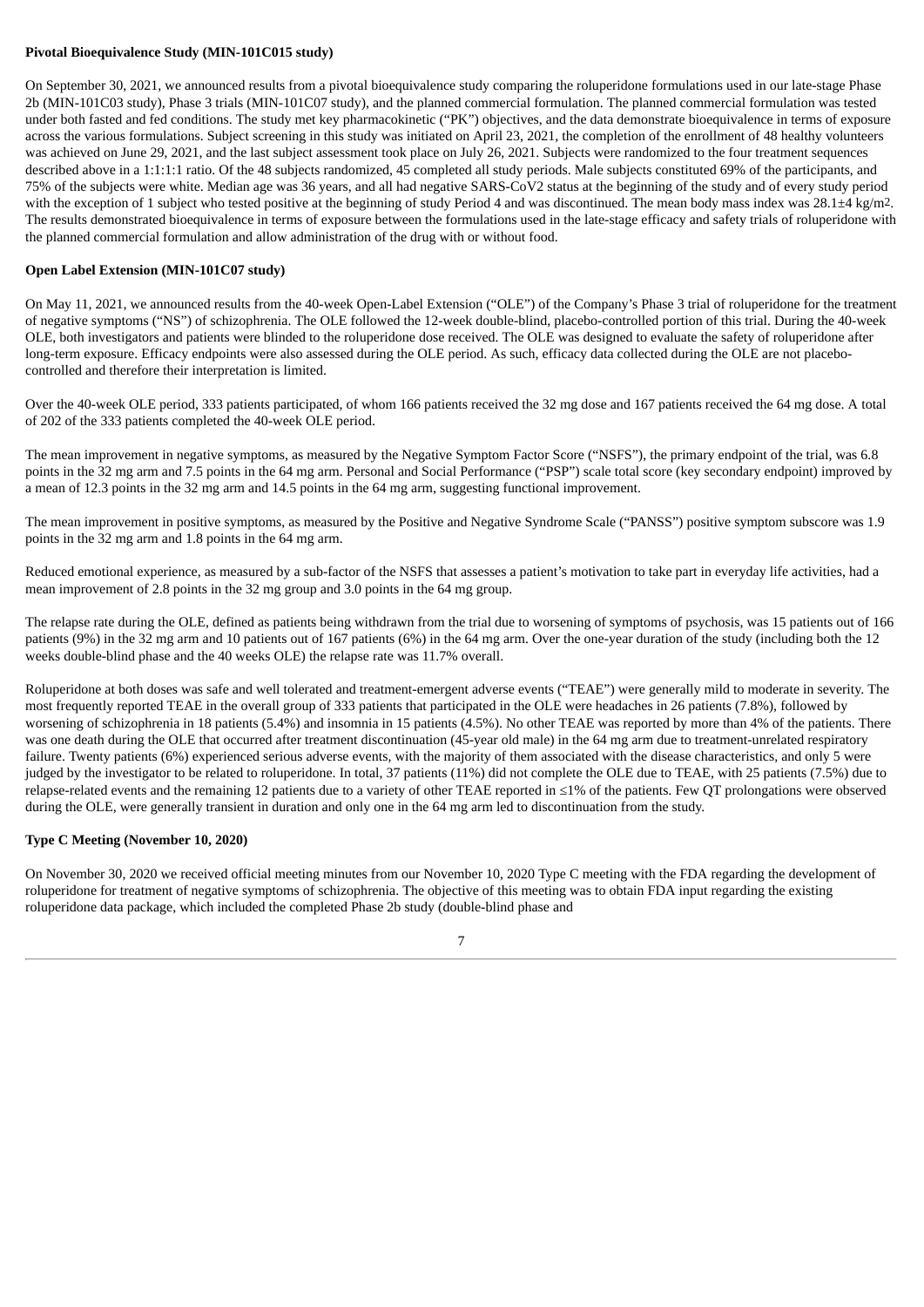OLE) and 12 weeks double-blind phase of the Phase 3 study, and its readiness to support an NDA submission. The two main topics addressed during the meeting were:

# *1. Readiness for submission of NDA*

We requested confirmation from FDA that, based on the totality of evidence, the data from the MIN-101C03 ("Phase 2b") and MIN-101C07 ("Phase 3") studies constitute substantial evidence of the effectiveness of the 64 milligrams ("mg") dose of roluperidone for the treatment of negative symptoms of schizophrenia and would warrant review of an NDA submission.

FDA advised that the Phase 2b study is problematic because it did not use the commercial formulation of roluperidone and was conducted solely outside of the United States. In addition, FDA commented that the Phase 3 study does not appear to be capable of supporting substantial evidence of effectiveness, because neither dose of roluperidone showed a statistically significant separation from placebo at Week 12 in the intent-to-treat ("ITT") analysis set. FDA cautioned that an NDA submission based on the current data from the Phase 2b and Phase 3 studies would be highly unlikely to be filed and that, at a minimum, there would be substantial review issues due to the lack of two adequate and well-controlled trials to support efficacy claims for this indication.

FDA acknowledged that the data from the Phase 2b and Phase 3 studies appear to show promising signals and encouraged us to continue the development of roluperidone for treatment of negative symptoms of schizophrenia, which FDA confirmed is an unmet need.

We believe FDA's comments can be addressed based on published regulatory guidance and precedents. We have comparable pharmacokinetic data for the formulations used in Phase 2b and Phase 3 and performed a pivotal bioequivalence study (MIN-101C015 study) in healthy volunteers to bridge the two formulations as well as one new formulation designed in conjunction with our commercial supply partner, Catalent, Inc., to facilitate large scale manufacturing. In addition, we believe the Phase 3 study has shown that U.S. data and ex-U.S. data are comparable, and that many precedents exist where drugs were approved by FDA based solely on ex-U.S. data. We believe that, in the Phase 3 study, results from the modified ITT ("mITT") analysis set that excludes patients with implausible behavioral and physiological data from one site (17 of a total of 513 patients) address the lack of separation at Week 12.

# *2. FDA's consideration of both ITT and mITT data analyses from Phase 3 study*

In the briefing book for the November 10, 2020 Type C meeting, we highlighted that the exclusion of implausible behavioral and physiological data from 17 patients at one site forms the basis of the mITT analysis set as outlined in the Statistical Analysis Plan submitted to FDA before unblinding the study.

For the mITT analysis set, the 64 mg dose of roluperidone achieved a nominal statistically significant result (p-value  $\leq 0.044$ ) on the primary endpoint, the NSFS of the PANSS. The details of both the ITT and mITT results for the primary NSFS and key secondary endpoint, PSP total score, can be found in the table below.

|                                                                     |                        |                                 |         |                                                                     | Roluperidone Phase 3: ITT and mITT NSFS & PSP total score change from baseline scores and p-values |         |  |  |
|---------------------------------------------------------------------|------------------------|---------------------------------|---------|---------------------------------------------------------------------|----------------------------------------------------------------------------------------------------|---------|--|--|
| <b>Timepoint</b>                                                    | <b>Intent-to-Treat</b> |                                 |         | <b>Modified Intent-to-Treat</b><br>(Excluding patients from 1 site) |                                                                                                    |         |  |  |
| <b>Timepoint</b>                                                    | Placebo<br>$(N=172)$   | 64 mg Roluperidone<br>$(N=171)$ | p-value | Placebo<br>$(N=167)$                                                | 64 mg Roluperidone<br>$(N=162)$                                                                    | p-value |  |  |
| <b>Primary Endpoint: Marder Negative Symptom Factor Score</b>       |                        |                                 |         |                                                                     |                                                                                                    |         |  |  |
| Week 2                                                              | $-1.6(0.22)$           | $-1.9(0.22)$                    | NS      | $-1.6(0.22)$                                                        | $-1.9(0.22)$                                                                                       | NS      |  |  |
| Week 4                                                              | $-2.0(0.26)$           | $-2.9(0.26)$                    | 0.007   | $-2.0(0.26)$                                                        | $-3.0(0.27)$                                                                                       | 0.005   |  |  |
| Week 8                                                              | $-2.9(0.30)$           | $-3.8(0.32)$                    | 0.027   | $-2.9(0.31)$                                                        | $-3.9(0.32)$                                                                                       | 0.021   |  |  |
| Week 12                                                             | $-3.5(0.34)$           | $-4.3(0.38)$                    | 0.064   | $-3.5(0.35)$                                                        | $-4.5(0.35)$                                                                                       | 0.044   |  |  |
| Key Secondary Endpoint: Personal and Social Performance Total Score |                        |                                 |         |                                                                     |                                                                                                    |         |  |  |
| Week 4                                                              | 1.3(0.56)              | 3.2(0.56)                       | 0.005   | 1.2(0.58)                                                           | 3.3(0.59)                                                                                          | 0.004   |  |  |
| Week 8                                                              | 2.8(0.66)              | 4.8(0.66)                       | 0.019   | 2.8(0.68)                                                           | 4.9(0.68)                                                                                          | 0.014   |  |  |
| Week 12                                                             | 3.9(0.73)              | 6.1(0.73)                       | 0.021   | 3.8(0.75)                                                           | 6.2(0.77)                                                                                          | 0.017   |  |  |

FDA advised that their consideration of both the mITT and ITT results would be a matter of review and that in principle all sites should be included in the primary analysis set, and FDA cannot determine at this time whether data from the referenced site should be removed without a thorough evaluation. FDA indicated that we should include justification for exclusion of these data in the future NDA package and provide primary endpoint results both with and without these data.

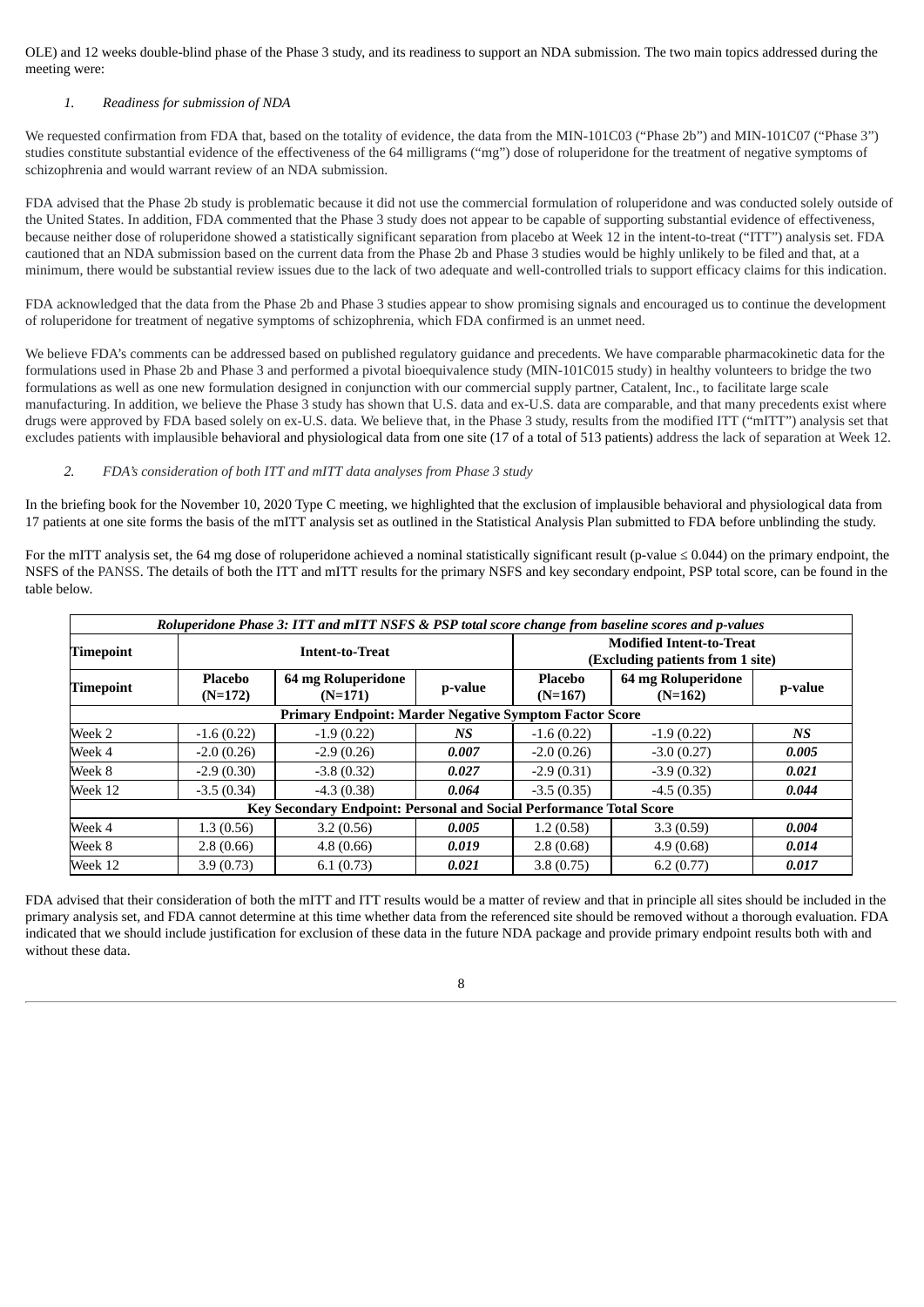In addition to the two main agenda items described above, the use of the PSP total score in the label and the adequacy of the PANSS and PSP instruments and related constructs to assess the efficacy of roluperidone were also discussed with the FDA. We have provided requested literature to support both instruments' psychometric properties to FDA.

#### **Phase 3 Trial 12 weeks double-blind phase results (MIN-101C07 study)**

On May 29, 2020, we announced that the Phase 3 trial of roluperidone to treat negative symptoms in schizophrenia did not meet its primary (PANSS Marder Negative Symptom Factor Score) and key secondary (Personal and Social Performance Scale Total Score) endpoints.

Patients admitted into the trial had a documented diagnosis of schizophrenia for at least one year and been symptomatically stable for at least six months with moderate to severe negative symptoms (>20 on the PANSS negative symptom subscore) and stable positive symptoms. Patients without moderate to severe symptoms of excitement/hyperactivity, suspiciousness/persecution, hostility, uncooperativeness, or poor impulse control were recruited. We believe these eligibility criteria represent the real-world patient population who may benefit when the drug is used in clinical practice. In addition, patients treated with psychotropic agents needed to undergo a wash-out period of a few days before receiving study drug. These parameters were applied in screening the population enrolled in the Phase 2b trial.

In total, 515 patients were enrolled into the trial, and 513 patients received treatment and were included in the ITT and safety populations. The trial was conducted in the United States, Europe and Israel. There were 172 patients who received placebo, 170 patients who received roluperidone 32 mg, and 171 patients who received roluperidone 64 mg. Demographic and baseline disease characteristics were comparable across all treatment arms.

The results for both roluperidone doses versus placebo across both the primary and the key secondary endpoints to Week 12 were corrected for multiplicity using the truncated Hochberg procedure.

The primary objective of the trial was to evaluate the change from baseline to Week 12 of NSFS with 32 mg and 64 mg doses of roluperidone compared to placebo in patients diagnosed with schizophrenia presenting with moderate to severe negative symptoms. Neither the 32 mg nor 64 mg dose of roluperidone showed a statistically significant separation from placebo at Week 12 (32 mg: p ≤0.256, effect size [ES]=0.1; 64 mg: p ≤0.064, ES=0.2).

Furthermore, the 64 mg dose showed a nominal statistically significant separation from placebo on the key secondary endpoint, the change from baseline at Week 12 in PSP (32 mg: p ≤0.542, ES=0.1; 64 mg: nominal p ≤0.021, ES=0.3).

Although limited inferences can be drawn from these data, unadjusted statistically significant separations from placebo were observed in NSFS at Week 4 for both doses (32 mg: nominal p ≤0.036, ES=0.2; 64 mg: nominal p ≤0.007, ES=0.3), and at Week 8 for the 64 mg dose (nominal p ≤0.027, ES=0.3), and the 64 mg dose was statistically significantly different from placebo as measured by change in PSP at all other assessment timepoints (Week 4, nominal p ≤0.005, ES=0.3; Week 8: nominal p ≤0.019, ES=0.3).

Overall, subgroup analyses by region (United States and rest of the world) and by age groups were similar.

Roluperidone was generally well tolerated, and the incidences of patients who reported treatment‑emergent adverse events over the duration of 12 weeks of treatment were 37% for the 64 mg group, 42% for the 32 mg group, and 33% for placebo. Only 42 patients discontinued from the study due to adverse events, 16 (9%) in 64 mg arm, 18 (10%) in 32 mg arm, and 8 (5%) in placebo arm. Two treatment-unrelated deaths were reported in the 32 mg treatment arm.

We believe the results obtained in the Phase 3 study expand upon the outcome of the Phase 2b study that showed improvements in the primary endpoint and in multiple secondary endpoints. We believe the Phase 3 study's inability to achieve Hochberg adjusted statistically significant improvement at Week 12 on its primary and key secondary endpoint may be primarily due to a larger than expected placebo effect. Results obtained with the 64 mg dose included an early onset of effect and functional improvement as measured by PSP and suggest that roluperidone merits continued investigation for the treatment of negative symptoms in patients with schizophrenia.

Patient evaluation in the OLE phase of the Phase 3 trial of roluperidone was achieved on February 15, 2021, with a total of 202 patients (61%) completing this phase. More details of the OLE can be found above in the "Open Label Extension (MIN-101C07 study)" above.

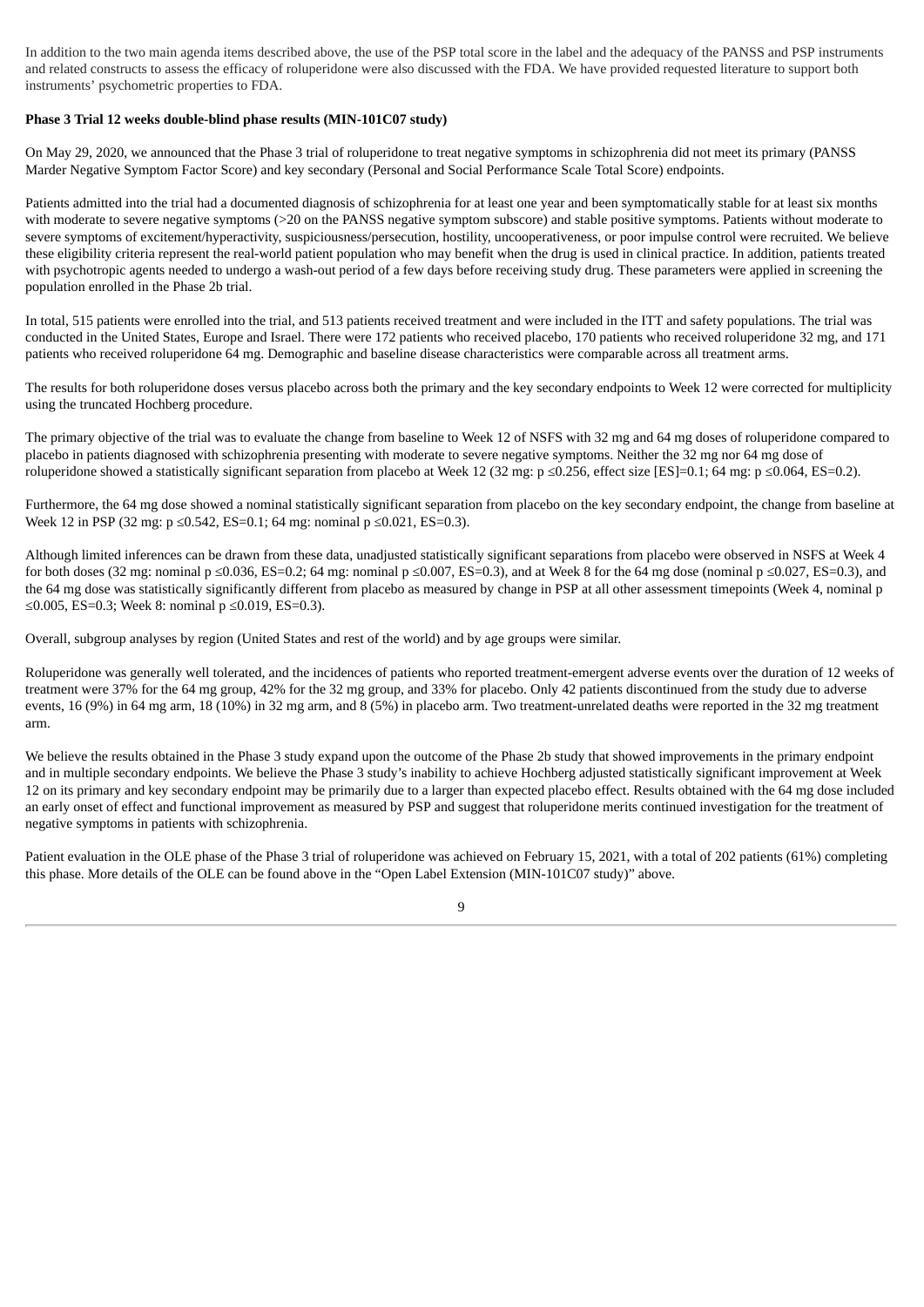## **Chemistry, Manufacturing and Controls program**

The chemistry, manufacturing and controls ("CMC") scale-up program for roluperidone is ongoing to ensure consistency between the drug batches used during Phase 3 testing and those that will be available for potential marketing and commercialization and subsequent regulatory submission and review of an NDA for roluperidone. The CMC program requires validation of all aspects of the manufacturing processes required to result in a drug product that consistently meets approved quality standards.

In September 2019 we entered into a long-term commercial supply agreement for roluperidone with Catalent, Inc. ("Catalent"), a leading global provider of advanced delivery technologies, development, and manufacturing solutions for drugs, biologics, gene therapies, and consumer health products. Under the terms of the agreement, Catalent will manufacture and package the finished dose form of roluperidone at its facility in Schorndorf, Germany. To date, Catalent has worked with us to enable the transfer from pilot to commercial-scale production. This has included analytical methods transfer and validation, process optimization, stability studies, and registration batch manufacturing, as well as packaging studies and the assessment of the influence of formulation factors on the product's critical quality attributes as required by Quality by Design process.

#### **Drug-Drug Interaction Studies**

We completed certain pharmacology trials that include a Drug-Drug Interaction study, which comprise a standard part of the NDA. We have studied interactions separately with molecules inhibiting two subtypes of the cytochrome P450 (CYP2D6 and CYP3A4). The data from this study show minimal to no interaction with the strong CYP3A4 inhibitor, and some interaction (< 1.6-fold increase in exposure) with the moderate CYP2D6 inhibitor.

# **Dose Escalation Study with formulation employed in Phase 3 clinical trial**

We completed a prospective, double-blind, placebo-controlled, randomized single-escalating dose study in healthy subjects to evaluate the investigational drug roluperidone as monotherapy administered at nine ascending doses (16, 32, 64, 96, 128, 160, 192, 224 and 256 mg). The highest dose tested is 4 multiples of the highest dose (64 mg) used in the Phase 3 trial.

The trial included a total of 90 subjects. 72 received 9 different doses of roluperidone, and 18 received placebo. All subjects who were dosed completed the study as planned except for one male subject who received placebo and subsequently withdrew his consent.

We believe the findings from the trial suggest an expanded therapeutic window and a significantly improved safety margin for roluperidone. Furthermore, we believe these data suggest the potential for future testing of roluperidone in schizophrenic patients with an exacerbation of psychosis at higher doses than those used in the Phase 3 trial.

#### **Brain-Derived Neurotrophic Factor ("BDNF") Findings**

We completed non-clinical studies that provide evidence of the effect of roluperidone on Brain-Derived Neurotrophic Factor ("BDNF") and on Glial Cell-Derived Neurotrophic Factor ("GDNF"). BDNF is the most widely distributed member of neurotrophins in the brain and has been associated with neurogenesis, neuroplasticity, neuroprotection, synaptic regulation and learning and memory. Its involvement in schizophrenia has also been described. GDNF is another neurotrophin known to promote the survival of different types of brain cells and has been shown to be essential for the maintenance and survival of dopamine neurons.

Data from this study were presented at the 2019 Congress of the Schizophrenia International Research Society on April 11, 2019. These findings demonstrate that administration of roluperidone significantly increased BDNF release by astrocytes and hippocampal neurons obtained from the cerebral cortex of newborn rats, as well as the release of GDNF in cultured astrocytes. Furthermore, data showed that roluperidone enhanced BDNF gene expression at drug concentrations comparable to those observed in humans at tested doses. Based on these results, we believe that the effect of roluperidone on BDNF and GDNF may indicate its potential for disease modification and improved neuroplasticity, in addition to its observed effects on the serotoninergic 5-HT<sub>2A</sub>, sigma<sub>2</sub>, and  $\alpha_{1A}$ - and  $\alpha_{1B}$ - adrenergic neurotransmitter pathways.

#### **Roluperidone License Agreement with MTPC**

We have entered into a license agreement with MTPC dated as of August 30, 2007, as amended ("Roluperidone License Agreement"). Under the terms of the Roluperidone License Agreement, we acquired an exclusive license to the lead compound known as CYR-101 (subsequently renamed MIN-101 and roluperidone), and other compounds with a similar structure and intended purpose and other data included within the valid claims of certain patents licensed to us under the Roluperidone License Agreement. The license is for world-wide rights other than certain countries in Asia, including China, Japan, India and South Korea. We will pay MTPC a tiered royalty for net sales of product by us or any of our affiliates or sublicensees containing the licensed compound at a range of percentages of the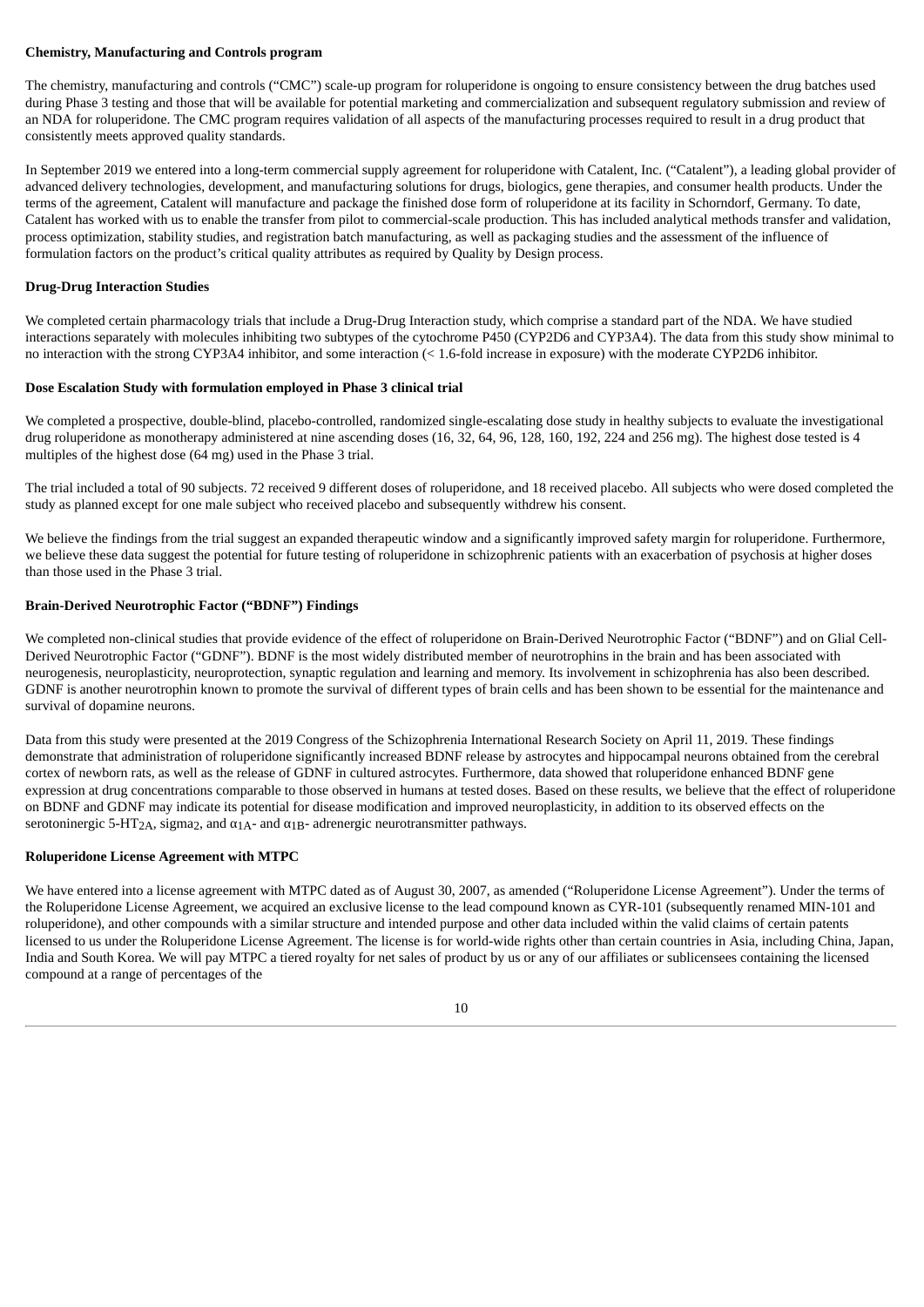high single digits to the low teens depending on net sales of products under the Roluperidone License Agreement. We were also required to make certain milestone payments upon the achievement of certain development and commercial milestones, potentially up to \$57.5 million for roluperidone and up to \$59.5 million for additional products.

In January 2014 we renegotiated the structure of the license for roluperidone such that we are required to make milestone payments upon the achievement of one development milestone totaling \$0.5 million and certain commercial milestones, which could total up to \$47.5 million, in the aggregate, as well as the tiered royalty payments described above. In addition, in the event that we sell the rights to the license, MTPC will be entitled to a percentage of milestone payments in the low teens and a percentage of royalties received by us in the low double digits. This license agreement expires upon the expiration of our obligation to pay royalties, upon which we will have a fully paid-up, non-exclusive, perpetual, irrevocable license. Our obligation to pay royalties continues, on a country-by-country basis, until the 12 year anniversary from the launch of the product in each country in our territory.

# *Seltorexant (MIN-202)*

Seltorexant is an innovative selective orexin 2 receptor antagonist that we co-developed with Janssen for the treatment of insomnia and MDD. Insomnia is the repeated difficulty with sleep initiation, maintenance or quality that occurs despite adequate time and opportunity for sleep, resulting in daytime impairment. Insomnia can be the primary condition for patients or a secondary symptom of, and contributor to, another medical or psychiatric condition, such as MDD or schizophrenia.

In June 2020 we exercised our right to opt out of our agreement with Janssen for the future Phase 3 development and commercialization of seltorexant. Under the terms of the opt-out agreement, we were entitled to collect royalties in the mid-single digits on potential future worldwide sales of seltorexant in certain indications, with no further financial obligations to Janssen. In January 2021 we sold our rights to these potential royalties to Royalty Pharma for a \$60 million cash payment and up to an additional \$95 million in potential milestone payments, subject to completion of the Phase 3 program by Jansen and regulatory approvals.

In October 2019 we announced top-line results from a Phase 2b clinical trial in which flexibly dosed seltorexant (20 mg or 40 mg) was compared to flexibly dosed quetiapine XR (150 mg or 300 mg) for adjunctive treatment of patients with MDD. There were 102 patients enrolled, each with MDD not responding adequately to SSRIs and SNRIs. The primary endpoint was all cause discontinuation of therapy over 6 months. Mood improvement, measured using the MADRS, and safety and tolerability were evaluated. The primary intent of this exploratory trial was to generate data to assist with the planning of Phase 3 studies; it was not powered to detect statistical significance. Quetiapine XR was used as a comparator, because it is the only medication approved for the adjunctive treatment of MDD in both the U.S. and Europe.

In May 2019 we announced positive top-line results from a Phase 2b trial of seltorexant as adjunctive therapy to antidepressants in adult patients with MDD who have responded inadequately to antidepressant therapy, including selective serotonin reuptake inhibitors ("SSRIs") and/or serotoninnorepinephrine reuptake inhibitors ("SNRIs"). We believe these results represent the first clinical observation in a large, late-stage study that a selective orexin molecule can achieve a positive effect as an adjunctive treatment in patients with MDD who have an inadequate response to SSRIs and SNRIs. We believe these findings, if confirmed in Phase 3 studies, will suggest a novel approach to treating MDD with an improved safety profile compared to existing therapies. Approximately 60%-70% of patients diagnosed and treated with first-line therapies, including SSRIs and/or SNRIs, do not experience adequate treatment response, and seltorexant potentially represents a unique opportunity to improve treatment response rates safely in most of these patients.

# *MIN-301*

We have exclusive rights to develop and commercialize MIN-301, a soluble recombinant form of the Neuregulin-1b1 ("NRG-1b1"), protein, for the treatment of Parkinson's disease and potentially for other neurodegenerative disorders. We believe MIN-301 has the potential to slow the onset of, and restore the brain tissue damage caused by, the disease. MIN-301 is produced by recombinant technology, which is a type of process that modifies the genetics of a biological organism to cause it to produce a particular product. MIN-301 is a peptide that contains the extracellular domain of the human neureglin-1 beta 1 protein and is produced using an Escherichia coli organism that is genetically engineered to express this peptide. Once administrated, this peptide binds to a particular receptor, ErbB4, which produces certain biological effects. For instance, binding to ErbB4 modulates the levels of certain neurotransmitters such as Gamma-Aminobutyric Acid ("GABA") and glutamate in the brain, which are often unbalanced in individuals with Parkinson's disease. Further, ErbB4 promotes oxygenation and metabolism of neurons and it is involved in the control of brain inflammation, which may indicate that MIN-301 could reverse the damage caused by Parkinson's disease.

Current treatments for Parkinson's disease improve the symptoms of patients, but none have been proven to delay the onset of the disease, slow or prevent the progression of the disease or reverse its effects. Due to MIN-301's novel mechanism of action that targets

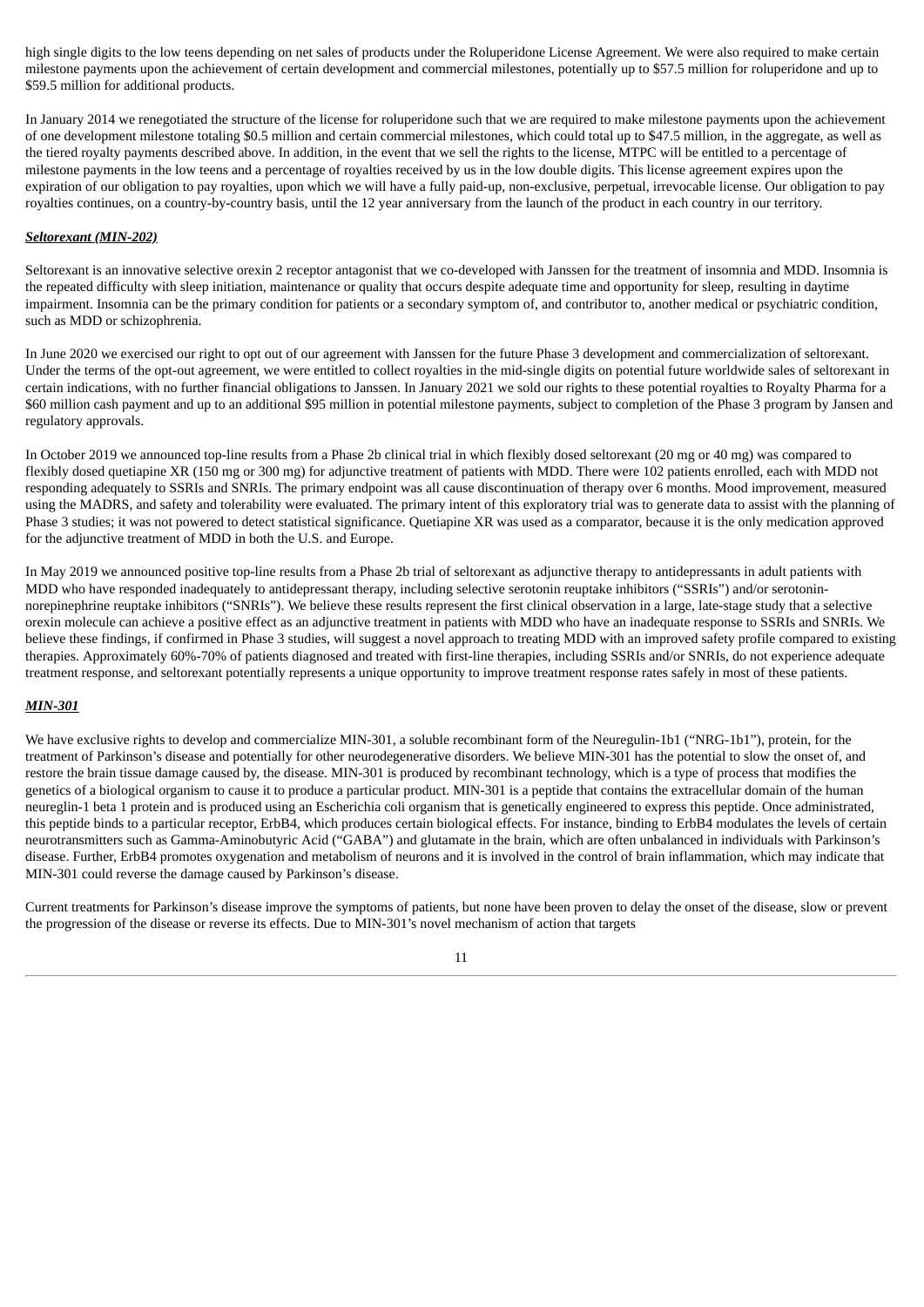neurological deficits, we believe MIN-301 has the potential to address these unmet needs of patients and, if approved, may be used as an early-stage monotherapy as well as a complementary therapy to existing treatments.

#### *Non-clinical Development*

Results from a non-human primate study showed that treatment with an analog of MIN-301 resulted in improvements in a range of symptoms associated with a Parkinson's disease model in primates. The results confirmed the beneficial effects of MIN-301 in non-primate pre-clinical models. We believe these data provide support for advancing MIN-301 into clinical trials for the treatment of Parkinson's disease in humans.

Optimization of the bioanalytical method was accomplished during 2020 following the completion of a rat pharmacokinetic study. The new bioanalytical method facilitates the detection of MIN-301 concentrations at very low levels which we believe may enable further non-clinical testing of this compound.

#### *Impairment of MIN-301 In-process Research and Development Asset*

During 2021 we focused our resources on moving forward our lead drug candidate roluperidone and deferred the future development of MIN-301 until additional resources become available. As a result of our limited resources and development deferral combined with the overall market conditions, we have recognized a non-cash charge of \$15.2 million as of December 31, 2021 related to the impairment of the intangible asset for MIN-301. We had previously recognized in-process research and development for MIN-301 in conjunction with the acquisition of MIN-301 during 2014.

#### **Competition**

#### *Roluperidone: Competition in the Pharmaceutical Market for the Treatment of Schizophrenia*

Current drug therapies for the treatment of schizophrenia mainly target the positive symptoms of the disease. When patients present positive symptoms and require treatment, they are typically given either conventional "first-generation" antipsychotic medication, such as GlaxoSmithKline's Thorazine Sanofi-Aventis' Largactil (chlorpromazine) and Janssen's Haldol (haloperidol), or second-generation "atypical antipsychotics," such as Novartis' Clozaril (clozapine), Janssen's Risperdal (risperidone), AstraZeneca's Seroquel (quetiapine), Eli Lilly's Zyprexa (olanzapine) and Bristol-Myers Squibb's Abilify (aripiprazole).

Both types of existing therapies have limited ability to improve negative symptoms and cognitive symptoms. In addition, existing therapies have extensive side effects such as weight gain, metabolic syndrome, sedation, nausea, movement disorders, restlessness, insomnia, impairment of cognitive skills, and prolactin increase. Since schizophrenia has a wide range of symptoms, multiple therapeutics are often prescribed in an attempt to address all aspects of the disease, compounding these side effects.

Given the focus of currently approved drug therapies for positive symptoms and their side effect profiles, we believe these therapies are unlikely to be directly competitive with roluperidone, which is intended to target primarily negative symptoms. However, new drug therapies in addition to roluperidone are being developed to address the limitations of current therapies. Several new pharmacological approaches have been investigated. One targets a neurotransmitter called glutamate and the other targets a neurotransmitter called nicotine. Glutamate is the most predominant neurotransmitter system in maintaining the brain in an active state and is involved in maintaining accurate vigilance, attention and contributing to some cognitive skills. Nicotine is among the most predominant neurotransmitter system involved in learning and some other cognitive skills.

Specific compounds under late-stage development that include negative symptoms as a target include Acadia Pharmaceuticals' pimavanserin, a selective serotonin  $5HT<sub>2A</sub>$  inverse agonist ("SSIA") that is approved for the treatment of hallucinations and delusions associated with Parkinson's disease psychosis. A Phase 3 trial to evaluate the efficacy and safety of pimavanserin as adjunctive treatment for the negative symptoms of schizophrenia was initiated in August 2020. In January 2019, Lundbeck indicated they would begin proof-of-concept studies for Lu AF11167, a PDE-10 inhibitor for the treatment of persistent negative symptoms in schizophrenia. In August 2020, Lundbeck announced they were discontinuing the trial based on the results of a futility interim analysis, which concluded that the trial was unlikely to achieve statistical significance on its primary endpoint, mean change from baseline to week 12 on the Brief Negative Symptom Scale (BNSS).

Other products in clinical development, as a monotherapy or as an adjunctive treatment, whose targets include negative symptoms, (although not necessarily defined as a primary outcome of their clinical trials) are Roche's RO6889450/RG-7906, Neurocrine's NBI-1065844 (formerly Takeda's TAK-831), SyneuRx's NaBen, Avanir Pharmaceuticals' AVP-786, and Karuna Therapeutics' KarXT. In addition, a number of academic groups are conducting studies with existing compounds for the treatment of negative symptoms of schizophrenia.

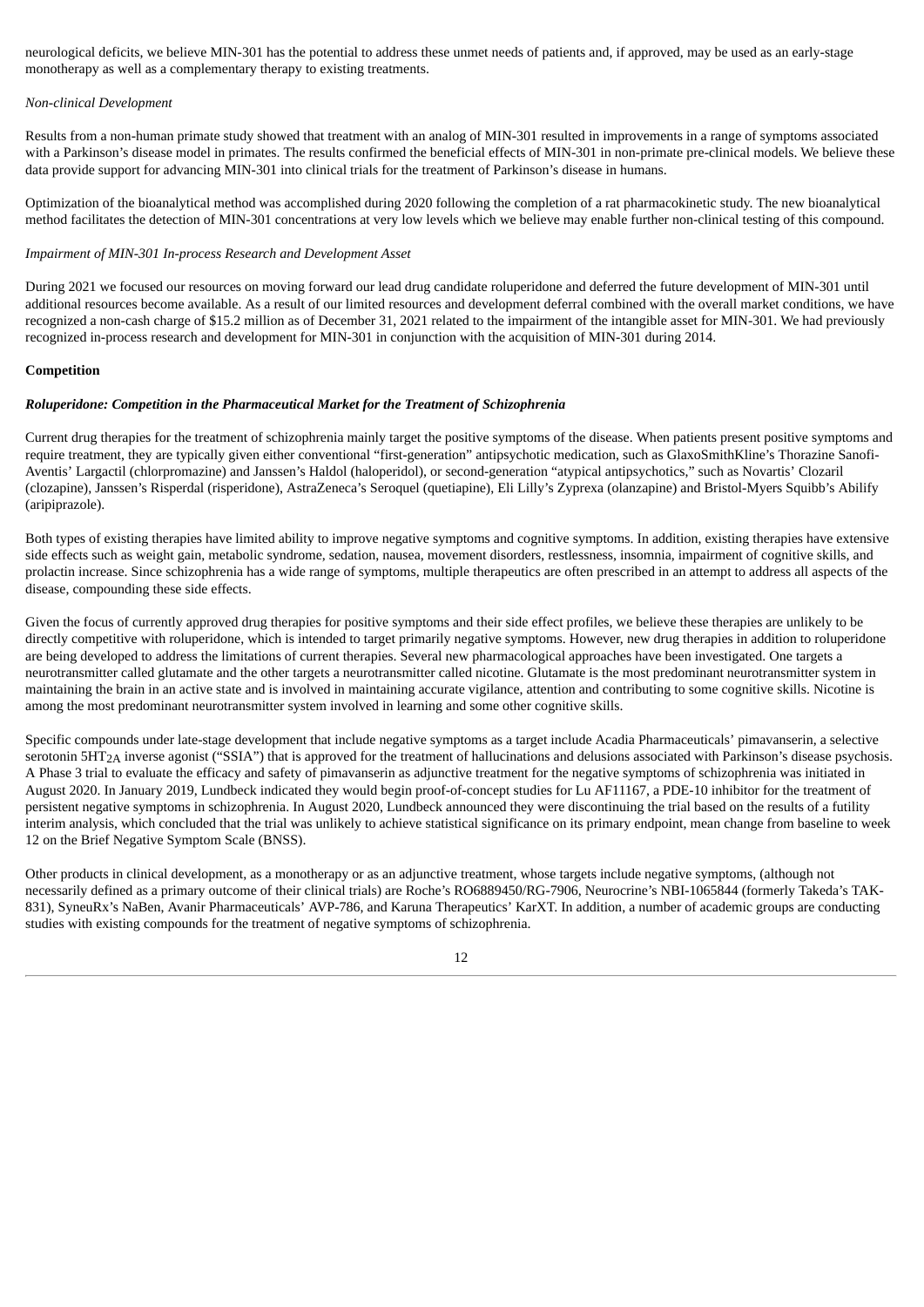#### *MIN-301: Competition in the Pharmaceutical Market for the Treatment of Parkinson's Disease*

Current treatments for Parkinson's disease are intended to improve the symptoms of patients. The cornerstone of Parkinson's therapy is levodopa, as it is the most effective therapy for reducing symptoms of Parkinson's disease. However, levodopa may cause unpleasant systemic side effects, such as dyskinesias, and is often used with dopaminergics to manage these side effects. While initially effective, symptoms become increasingly difficult to control over time, and patients experience a pattern of motor complications that include motor fluctuations, dyskinesias, off-period dystonia, freezing and falls. Accordingly, there are advantages to deferring their use to later stages of the disease, or using them with other therapies to reduce the side effects of motor fluctuations and dyskinesia that 50% of levodopa patients experience.

Unlike currently available therapies, MIN-301, if approved, is intended to delay the onset of the disease, slow or prevent the progression of the disease or reverse its effects. Since MIN-301 is expected to target Parkinson's disease, rather than merely its symptoms, and current therapies are not fully effective at improving the symptoms of Parkinson's disease without side effects, we believe that levodopa and other currently available generic products may not be directly competitive with MIN-301. While there are other drug therapies in development that will target the disease, such as gene and stem cell therapy and A2A receptor agonists, the majority of products in development for disease modifying treatments of Parkinson's disease are still in early-stage development.

#### **Intellectual Property**

We strive to protect the proprietary products and technologies that we believe are important to our business, including seeking and maintaining patent protection intended to cover the composition of our product candidates, their methods of use, related technology and other inventions that are important to our business. We also rely on trade secrets and careful monitoring of our proprietary information to protect aspects of our business that are not amenable to, or that we do not consider appropriate for, patent protection.

The patent portfolios for our product candidates, which we own or are exclusively licensed to us, are summarized below.

# *Roluperidone*

#### *Compound*

Minerva owns numerous granted patents and patent applications worldwide that provide strong protection for roluperidone. These include patents and applications directed to pharmaceutical compositions comprising roluperidone and methods of using roluperidone.

#### *Pharmaceutical Compositions*

We own four granted U.S. patents, U.S. Patent Nos. 9,458,130, 9,730,920, 10,258,614 and 10,799,493, and patents in Australia, Chile, Colombia, Europe, Israel, Mexico, and Ukraine, as well as pending applications in the U.S., Australia, Brazil, Canada, Chile, Eurasia, Europe, Israel, New Zealand, Peru, Ukraine, and South Africa that cover a novel formulation comprising roluperidone. This novel formulation provides improved therapeutic response and minimizes the potential for transient QTc increases – and thus safety issues - when compared to previous formulations. Because of this improved safety profile, it is this formulation of roluperidone that is being used in Phase 3 clinical trials, and it is this formulation that we expect will be the basis for approval in the US and EU. The granted U.S. patents, as well as any other U.S. or foreign patents that may grant from these applications, will expire no earlier than November 30, 2035. These patents are listable in the FDA's Orange Book and would, we believe, bar generic competition during their terms. In addition to the patent terms referenced above, a patent term extension of up to 5 years may also be available.

We also own pending applications in the U.S., Australia, Brazil, Canada, Chile, Colombia, Europe, Israel, Mexico, New Zealand, Peru, Russia, Ukraine, and South Africa that cover gastro-resistant, controlled release dosage formulations of roluperidone. The terms of any future granted patents in this patent family would expire no earlier than June 21, 2038.

#### *Methods of Use*

We own U.S. Patent No. 9,732,059, three granted patents in Russia, a single patent in Canada, and a single patent in a number of European territories (Austria, Belgium, Denmark, Finland, France, Germany, Greece, Ireland, Italy, Luxembourg, Netherlands, Norway, Poland, Portugal, Spain, Sweden, Switzerland, Turkey, United Kingdom, Anguilla, Bermuda, Cayman Islands, Gibraltar, Jersey, Turks & Caicos Islands, and British Virgin Islands), as well as pending applications in United States, Brazil, Canada, Europe, and Russia across two patent families that are directed to methods of use of roluperidone to treat negative and other symptoms of schizophrenia, sleep disorders, depression, and other sigma-2 disorders or conditions. U.S. Patent No. 9,732,059 covers the use of roluperidone to treat one or more negative symptoms of schizophrenia and will not expire until 2033. This patent is listable in the FDA's Orange Book and would, we believe, bar generic competition during its term. A patent term extension of up to 5 years may also

# 13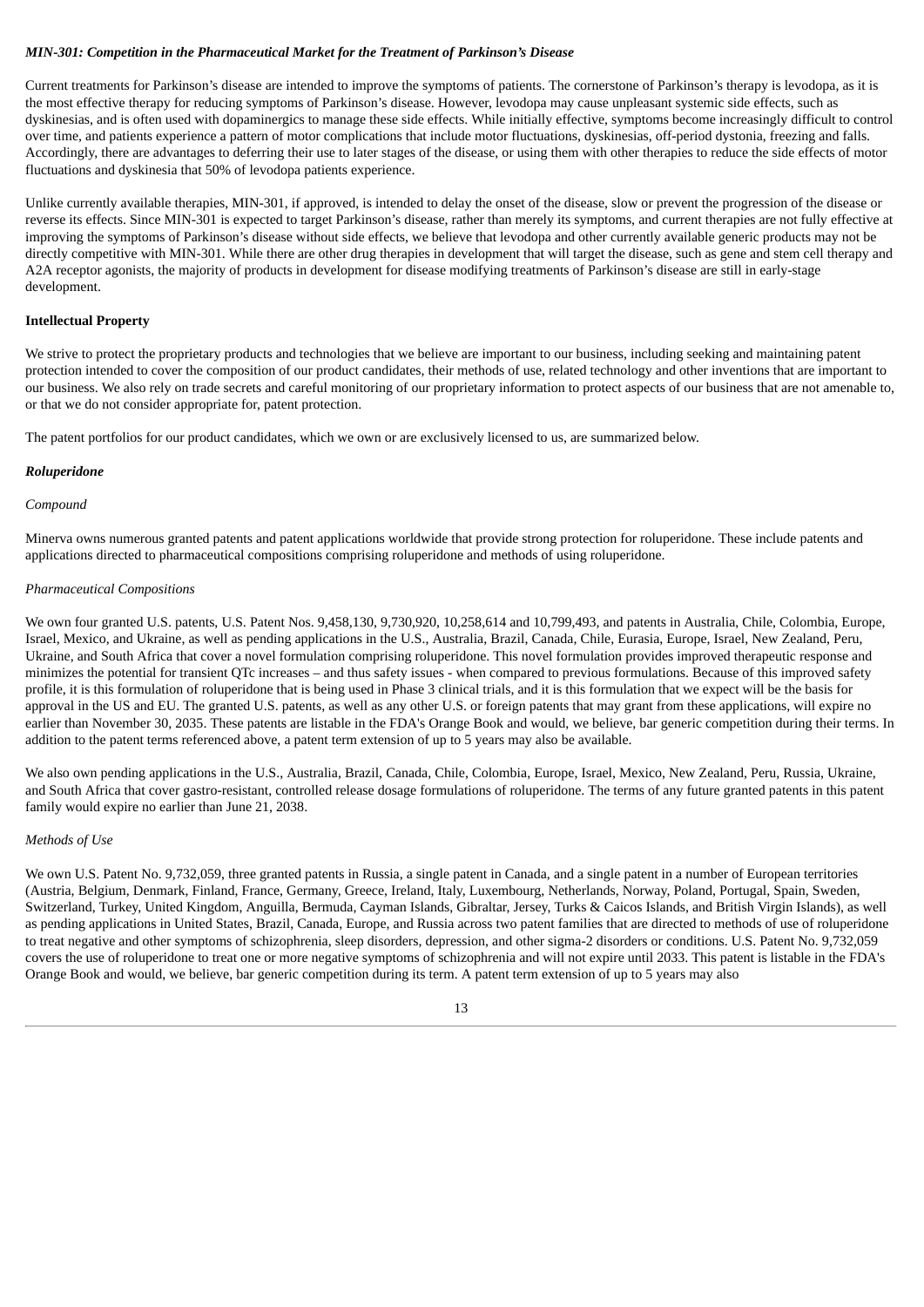be available. The foreign patents, as well as any future U.S. or foreign patents granting in these families, are scheduled to expire no earlier than July 20, 2031.

We also own U.S. and EP patent applications directed to the use of roluperidone to treat negative symptoms in non-schizophrenic patients. Any patents granting from these applications would expire no earlier than May 23, 2037.

In addition, we own a U.S. patent and pending applications in the U.S., Australia, Brazil, Canada, Chile, Europe, Israel, Mexico, New Zealand, Russia, Ukraine, United Kingdom, and South Africa directed to the use of roluperidone to treat negative symptoms, various disorders (including autism disorders, amblyopia, personality disorders, traumatic brain injury), as well as increasing neuroplasticity and promoting neuroprotection in subjects in need thereof. The U.S. Patent and any future U.S. or foreign patents granting from these applications would expire no earlier than August 21, 2039.

#### *MIN-301*

We own a patent family that is directed to the use of MIN-301 for treating neurologic and psychiatric diseases, including Parkinson's disease. This patent family includes patents granted in the U.S., Australia, Brazil, Canada, Europe (Austria, Belgium, Denmark, France, Germany, Greece, Ireland, Italy, Netherlands, Norway, Portugal, Spain, Sweden, Switzerland, Turkey and United Kingdom), Japan, Mexico and Russia. Applications are also pending in the United States and Brazil. Any existing and future granted patents in this family will expire no earlier than November 17, 2028. A patent term extension of up to five years may be available in the United States.

#### *Sigma Ligands*

We own U.S. and PCT applications directed to sigma ligand compounds and their potential use in treating a variety of diseases and disorders, including pain disorders, CNS disorders (e.g., Parkinson's disease and Alzheimer's disease), viruses, and cancer. Any patents granting from the U.S. application, or any national phase applications that may be filed based upon the PCT application, would expire no earlier than August 12, 2041. A patent term extension of up to five years may be available in the United States.

# *Data and Marketing Exclusivity*

In addition to patent protection, our product candidates may also be eligible for data and marketing exclusivity protection in the U.S., EU and certain other countries. If this protection is available, no competitor may use the data in our marketing application to obtain marketing approval of a generic product during the exclusivity period.

For small molecules, such as roluperidone, the data and marketing exclusivity period is generally five years in the U.S. and ten years in the EU, measured from the FDA and EU approval dates, respectively. If MIN-301 is approved as a biologic product, it may be eligible for a data and marketing exclusivity period of twelve years in the U.S. and ten years in the EU. The data and marketing exclusivity periods in the U.S. may be extended by 6 months of pediatric exclusivity if a qualifying pediatric study is performed or in the EU by 12 months if approval for a new indication is obtained during the initial 8 year data exclusivity period and there are no existing therapies for that indication, or there are existing therapies for that indication, but there is a significant clinical benefit to using the drug for which the extra market protection is sought.

#### **Manufacturing**

We do not have any manufacturing facilities or personnel. We currently rely, and expect to continue to rely, on third parties for the manufacturing of our product candidates for pre-clinical and clinical testing, as well as for commercial manufacturing if our product candidates receive marketing approval. Our product candidates are manufactured in reliable and reproducible synthetic processes from readily available starting materials. The chemistry does not require unusual equipment in the manufacturing process. We expect to continue to develop product candidates that can be produced cost-effectively at contract manufacturing facilities.

#### **Commercialization**

Except for most of Asia, we have global commercialization rights for roluperidone. We also own worldwide rights for MIN-301. We believe that it will be possible for us to access European and, in the case of roluperidone and MIN-301, other priority markets including the United States, Asia, and Latin America, through a focused, specialized sales force where the population dynamics would prove efficient. We may enter into sales, distribution or other marketing arrangements with third parties for priority markets or limited to certain territories for any of our drug candidates that obtain marketing approval.

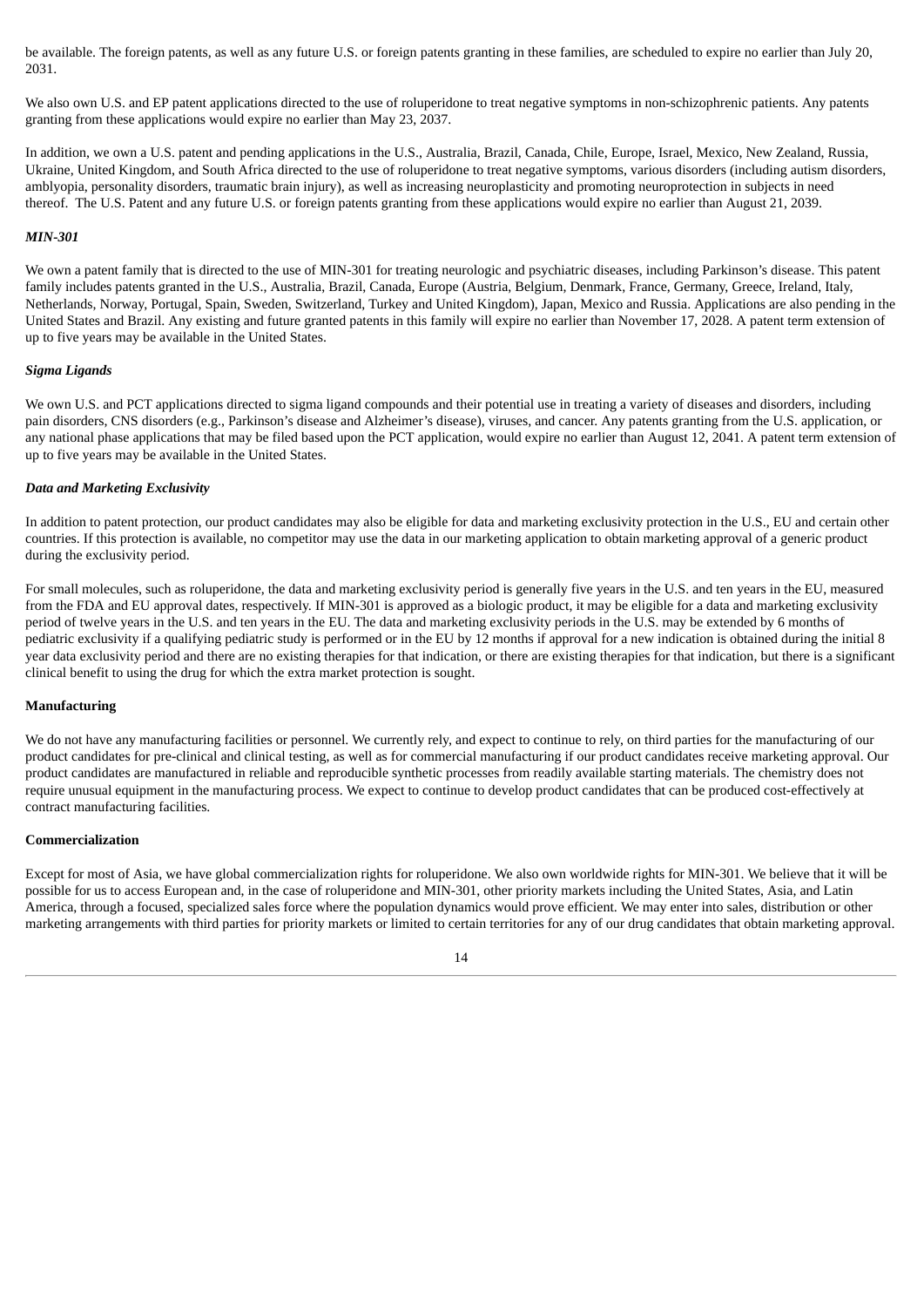Subject to receiving marketing approvals, we expect to commence commercialization activities by building a focused sales and marketing organization, either alone or through collaborations with third parties, in the United States, EU and Latin America to sell our product candidates. We believe that such an organization will be able to target the community of physicians who are the key specialists in treating the patient populations for which our product candidates are being developed. Additionally, we plan to engage fully with all key constituencies involved in treatment decisions, including payors, patients and others.

# **Government Regulation and Product Approval**

# *Clinical Trials and Marketing Authorization in the European Union*

Pursuant to the EU Clinical Trials Directive 2001/20/EC a clinical trial application ("CTA"), had to be submitted to the competent national regulatory authority and to independent ethics committees in each member state in which we intended to conduct clinical trials. In 2014, a new Clinical Trials Regulation 536/2014, replacing the current Directive, was adopted. The new Regulation is directly applicable in all EU Member States (without national implementation) and entered into application on 31 January 2022. The new Regulation seeks to simplify and streamline the approval of clinical trials in the European Union. Pursuant to the Regulation, the sponsor shall submit a single application for approval of a clinical trial via the EMA's Clinical Trials Information System ("CTIS"), which will cover all regulatory and ethics assessments from the member states concerned. Any submissions made from January 31, 2023 onwards must be made through CTIS and all trials authorized pursuant to the Directive that are still ongoing on January 31, 2025 must be made through CTIS. Once the CTA is approved in accordance with a member state's requirements, clinical trial development may proceed. Approval and monitoring of clinical trials in the European Union is, as it was under the Directive, the responsibility of individual member states, but compared to the position prior to the applicability of the Clinical Trials Regulation there is likely to be more collaboration, information-sharing, and decision-making between member states.

There are strict requirements in relation to the labeling and packaging of our product candidates, the verification of compliance with the provisions on good clinical and manufacturing practice and the notification of adverse events and serious adverse reactions. Any substantial changes to the trial protocol or other information submitted with the clinical trial applications must be notified to or approved by the relevant competent authorities and ethics committees. In all cases, the clinical trials must be conducted in accordance with good clinical practices and other applicable regulatory requirements and medicines used in clinical trials must be manufactured in accordance with good manufacturing practices. A clinical trial may only be undertaken subject to certain conditions. The relevant ethics committee must give its opinion, before a clinical trial commences, on any issue requested.

Under European Union regulatory systems, a company may not market a medicinal product without a marketing authorization for such product.

There are four procedures for submitting a Marketing Authorization Application ("MAA"), in the EU: (i) the national procedure, (ii) the mutual recognition procedure ("MRP"); (iii) the decentralized ("DCP") and (iv) the centralized procedure ("CP"). The submission strategy for a given product will depend on the nature of the product, the target indication(s), the history of the product, and the marketing plan. The centralized procedure is compulsory for certain medicinal products which are produced by biotechnology processes, advanced therapy medicinal products and for those which are designated as orphan medicinal products. Besides the products falling under the mandatory scope, the centralized procedure is also optional for medicinal products that constitute a significant therapeutic, scientific or technical innovation i.e. new active substances or other medicinal products that constitute a significant therapeutic, scientific or technical innovation that contain an active substance not authorized in the European Union before May 20, 2004 or for which a centralized procedure would be in the interest of patients. The vast majority of new, innovative medicines are authorized under the centralized procedure.

The centralized procedure leads to approval of the product in all 27 EU Member States and in Norway, Iceland and Liechtenstein, collectively referred to herein as the EEA. Submission of one MAA thus leads to one assessment process and one authorization that allows access to the market of the entire EEA. The process of the centralized procedure is triggered when the applicant submits an MAA to the EMA. The letter of intent also initiates the assignment of the Rapporteur and Co-Rapporteur, who are the two appointed members of the Committee for Human Medicinal Products ("CHMP"), representing two EU Member States. Under the centralized procedure, the maximum timeframe for the evaluation of an MAA by the EMA is 210 days. This excludes so-called clock stops, during which additional written or oral information is to be provided by the applicant in response to questions asked by the CHMP. At the end of the review period, the CHMP provides an opinion to the European Commission. If this is opinion favorable, the Commission may then adopt a decision to grant a marketing authorization. In exceptional cases, the CHMP might perform an accelerated review of an MAA in no more than 150 days (excluding clock stops). This is usually when the product is of major interest from the point of view of public health and, in particular, from the viewpoint of therapeutic innovation.

When using the MRP or DCP, the applicant must select which and how many EU Member States in which to seek approval. In the case of an MRP, the applicant must initially receive national approval in one EU Member State. This will be the so-called reference

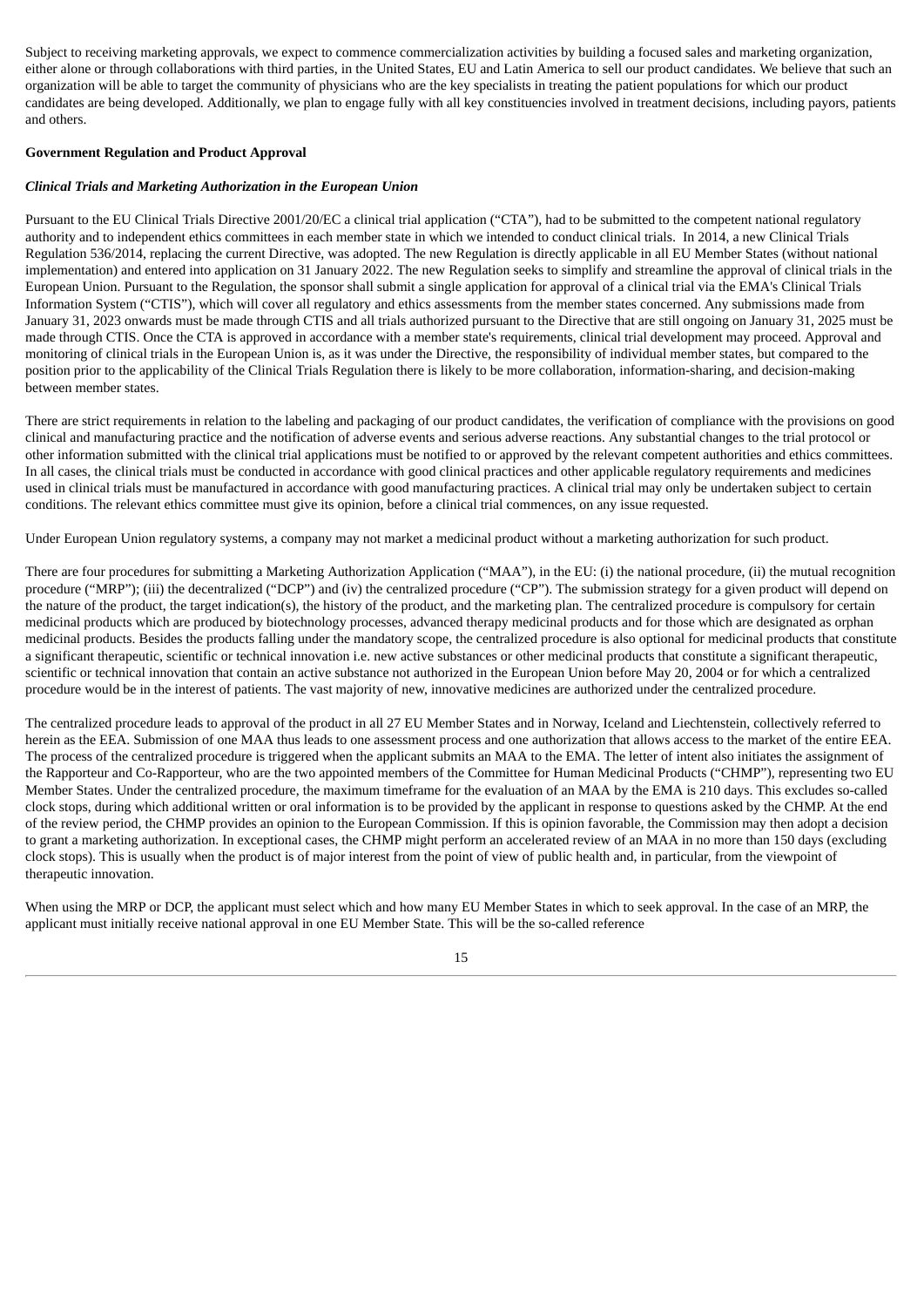member state ("RMS"), for the MRP. Then, the applicant seeks approval for the product in other EU Member States, the so-called concerned member states ("CMS"), in a second step: the mutual recognition process. For the DCP, the applicant will approach all chosen member states at the same time. To do so, the applicant will identify the RMS that will assess the submitted MAA and provide the other selected member states with the conclusions and results of the assessment.

The European Union medicines rules expressly permit the EU Member States to adopt national legislation prohibiting or restricting the sale, supply or use of any medicinal product containing, consisting of or derived from a specific type of human or animal cell, such as embryonic stem cells. While the products we have in development do not make use of embryonic stem cells, it is possible that the national laws in certain EU Member States may prohibit or restrict us from commercializing our products, even if they have been granted an EU marketing authorization.

An innovator company enjoys a period of "data exclusivity" during which their pre-clinical and clinical trials data may not be referenced in the regulatory filings of another company (typically a generic company) for the same drug substance.

Data exclusivity in the EEA is 8 years from the date of first authorization in the EEA with an additional period of 2 years of "market exclusivity." This is the period of time during which a generic company may not market an equivalent generic version of the originator's pharmaceutical product. An additional 1 year may be obtained where the innovator company is granted a marketing authorization within the above 8-year period for a significant new indication for the relevant medicinal product.

The Pediatric Regulation provides that an application for a new marketing authorization must include the results of all trials performed and details of all information collected in compliance with an agreed pediatric investigation plan ("PIP"), unless a deferral or waiver applies on the basis that pediatric use is not relevant. The requirement can be deferred by agreement.

When the application for marketing authorization is made, the competent authority responsible for granting a marketing authorization must verify whether the application complies with the relevant requirements, including compliance with the agreed PIP. Assuming it does, the marketing authorization may be granted and the relevant results are included in the summary of product characteristics ("SmPC"), for the product, along with a statement indicating compliance with the agreed PIP. If the applicant has an SPC where such SPC relates to the medicinal product for children for which data has been submitted according to a PIP, a six month extension of such SPC is available. It is not necessary for the product actually to be indicated for use in the pediatric population (for example, if the results show that that would not be appropriate).

# *U.S. FDA Approval Process*

In the United States, pharmaceutical products are subject to extensive regulation by the FDA. The Federal Food, Drug, and Cosmetic Act ("FDCA"), and other federal and state statutes and regulations, govern, among other things, the research, development, testing, manufacture, packaging, storage, recordkeeping, approval, labeling, advertising, promotion and marketing, distribution, post-approval monitoring and reporting, sampling, and import and export of pharmaceutical products. MIN-301, a peptide, may be regulated as a biologic and additionally subject to the Public Health Service Act. Failure to comply with applicable U.S. requirements may subject a company to a variety of administrative or judicial sanctions, such as FDA refusal to allow pending Investigational New Drug Applications ("INDs"), and approve NDAs, withdrawal of a marketing approval, imposition of clinical holds or termination of clinical trials, or issuance of Warning or Untitled Letters, product recalls, product seizures, refusal to allow imports or exports total or partial suspension of production or distribution, debarment, injunctions, fines, refusal of government contracts, exclusion from participation in federal and state healthcare programs, restitution, disgorgement, civil penalties and criminal prosecution, including criminal fines and imprisonment.

FDA approval is required before any new unapproved drug or dosage form, including a new use of a previously approved drug, can be marketed in the United States. Pharmaceutical product development in the United States typically involves, among other things, pre-clinical laboratory and animal tests, the submission to the FDA of an IND, which must become effective before clinical testing may commence, and adequate and well-controlled clinical trials to establish the safety and effectiveness of the drug for each indication for which FDA approval is sought. Satisfaction of FDA pre-market approval requirements typically takes many years and significant financial investment, and the actual time and cost required may vary substantially based upon the type, complexity and novelty of the product or disease indicated for treatment.

Pre-clinical tests include laboratory evaluation of product chemistry, pharmacology, stability, formulation and toxicity, as well as animal trials to assess the characteristics and potential safety and efficacy of the product. The conduct of the preclinical tests must comply with federal regulations and requirements including good laboratory practices. The results of pre-clinical testing are submitted to the FDA as part of an IND along with other information including information about product chemistry, manufacturing and controls, any available clinical data or literature, and a proposed clinical trial protocol, among other items. Certain pre-clinical tests, such as animal tests of reproductive toxicity and carcinogenicity, may be conducted after the IND is submitted. A 30 day waiting

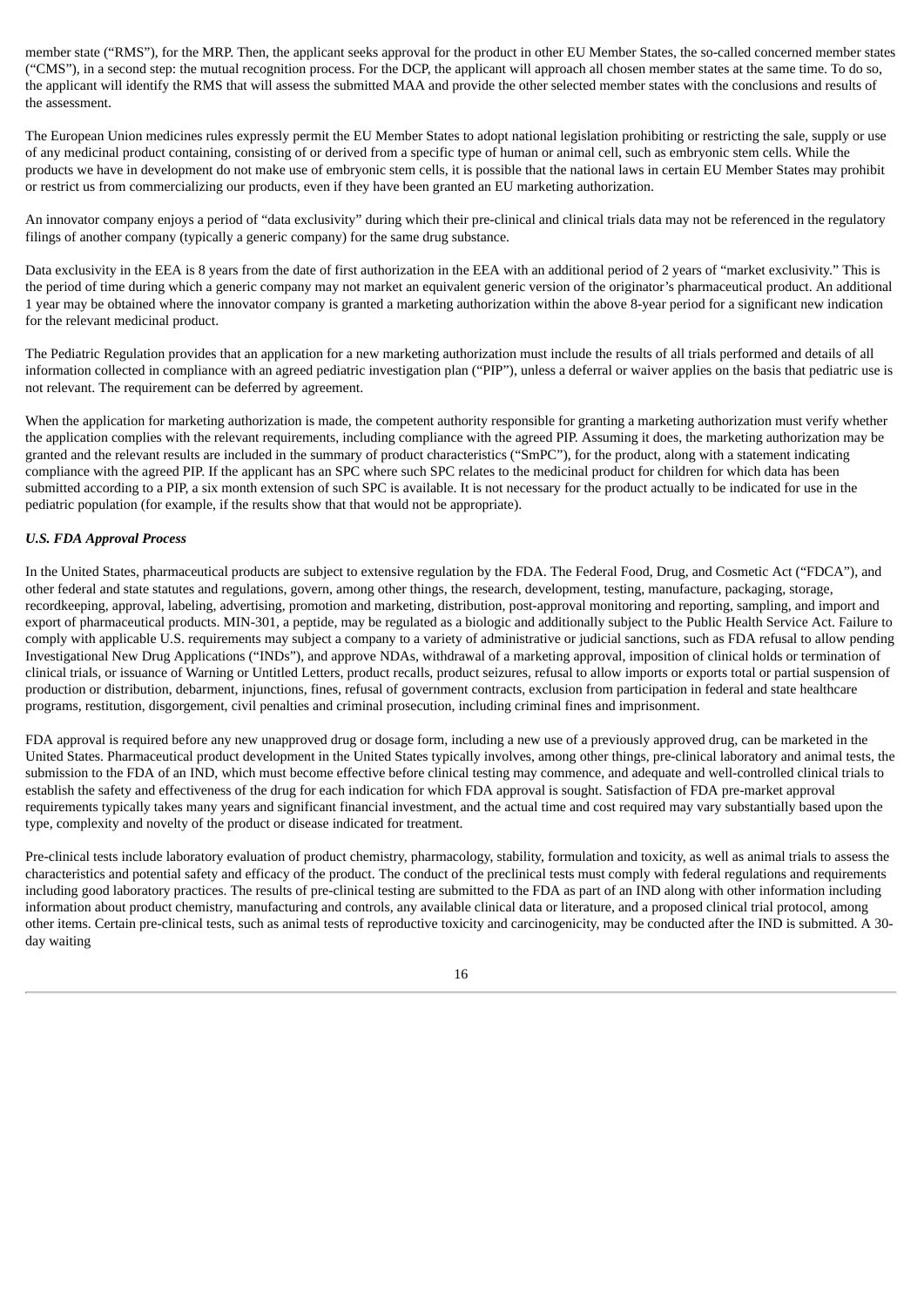period after the submission of each IND is required prior to the commencement of clinical testing in humans. If the FDA has not placed a clinical hold on the IND within this 30-day period, the clinical trial proposed in the IND may begin. Should FDA place a clinical hold on the IND, the IND sponsor and the FDA must resolve any outstanding concerns before the clinical trial may begin.

Clinical trials involve the administration of the investigational new drug to human subjects under the supervision of a qualified investigator. Clinical trials must be conducted in compliance with federal regulations, good clinical practices ("GCP"), which include the ethical principles that all research subjects provide their informed consent in writing for their participation in any clinical trial, and that all trials be approved and monitored on an ongoing basis by an institutional review board ("IRB"). Clinical trials must also be conducted under protocols detailing the objectives of the trial, trial procedures, the parameters to be used in monitoring safety and the effectiveness criteria to be evaluated, and a statistical analysis plan. Each protocol involving testing in U.S. subjects and subsequent protocol amendments must be submitted to the FDA as part of the IND. The study protocol and informed consent information for subjects in clinical trials, along with all amendments, must also be submitted to an IRB for approval.

Clinical trials to support NDAs for marketing approval are typically conducted in three sequential phases, but the phases may overlap. In Phase 1, the initial introduction of the drug into healthy human subjects or subjects with the target disease or condition, the drug is tested to assess safety, metabolism, pharmacokinetics, pharmacological actions, side effects associated with increasing doses and, if possible, early evidence of effectiveness. Phase 2 usually involves trials in a limited subject population with the target disease or condition to evaluate the effectiveness of the drug for a particular indication or indications, dosage tolerance and optimum dosage, and identify possible adverse effects and safety risks. If a compound demonstrates evidence of effectiveness and an acceptable safety profile in Phase 2 evaluations, generally two adequate and well-controlled Phase 3 trials are undertaken to obtain additional information about clinical efficacy and safety in a larger number of subjects, typically at geographically dispersed clinical trial sites, to establish the overall benefit-risk relationship of the drug and to provide adequate information for the labeling of the drug. In some cases, the FDA may condition approval on the sponsor's agreement to conduct additional clinical trials to further assess the drug's safety and effectiveness after approval. Such postapproval trials are typically referred to as Phase 4 trials. Progress reports detailing the results of the clinical trials must be submitted at least annually to the FDA and more frequently if serious adverse events occur. Information about certain clinical trials, including a description of the study and study results must also be submitted within specific timeframes to the National Institutes of Health ("NIH"), for public dissemination on their clinicaltrials.gov website.

The manufacture of investigational drugs for the conduct of human clinical trials is subject to the Current Good Manufacturing Practices ("cGMPs"). Investigational drugs and active pharmaceutical ingredients imported into the United States are also subject to regulation by FDA relating to their labeling and distribution. Further, the export of investigational drug products outside of the United States is subject to regulatory requirements of the receiving country as well as United States export requirements.

The FDA may suspend or terminate a clinical trial, or impose other sanctions, at any time on various grounds, including a finding that the research subjects are being exposed to an unacceptable health risk or if it believes that the clinical trials are not being conducted in accordance with FDA requirements. Similarly, an IRB can suspend or terminate approval of a clinical trial at its institution if the clinical trial is not being conducted in accordance with the IRB's requirements or if the drug has been associated with unexpected serious harm to subjects, or may impose other conditions on the conduct of the research. Additionally, some clinical trials are overseen by an independent group of qualified experts organized by the clinical trial sponsor, known as a data safety monitoring board or committee. This group regularly reviews accumulated data and advises the study sponsor regarding the continuing safety of trial subjects, potential trial subjects, and the continuing validity and scientific merit of the clinical trial. Sponsors may also suspend or terminate a clinical trial based on safety concerns, a lack of evidence of drug efficacy, evolving business objectives and/or competitive climate.

After completion of the required clinical testing, an NDA is prepared and submitted to the FDA. FDA approval of the NDA is required before marketing of the product may begin in the United States. The NDA must include the results of all pre-clinical, clinical and other testing and a compilation of data relating to the product's pharmacology, chemistry, manufacture and controls, and proposed labeling, among other things. Under federal law, the submission of most marketing applications is subject to a substantial application user fee, and the sponsor of an approved application is also subject to annual program fees.

In addition, under the Pediatric Research Equity Act ("PREA"), a marketing application or supplement to a marketing application for a new active ingredient, indication, dosage form, dosage regimen or route of administration must contain data that are adequate to assess the safety and effectiveness of the drug for the claimed indications in all relevant pediatric subpopulations, and to support dosing and administration for each pediatric subpopulation for which the product is safe and effective. The FDA may, on its own initiative or at the request of the applicant, grant deferrals for submission of some or all pediatric data until after approval of the product for use in adults, or full or partial waivers from the pediatric data requirements.

The FDA also may require submission of a risk evaluation and mitigation strategy ("REMS"), either during the application process or after the approval of the drug to mitigate any identified or suspected serious risks, and to identify any new risks that were not apparent

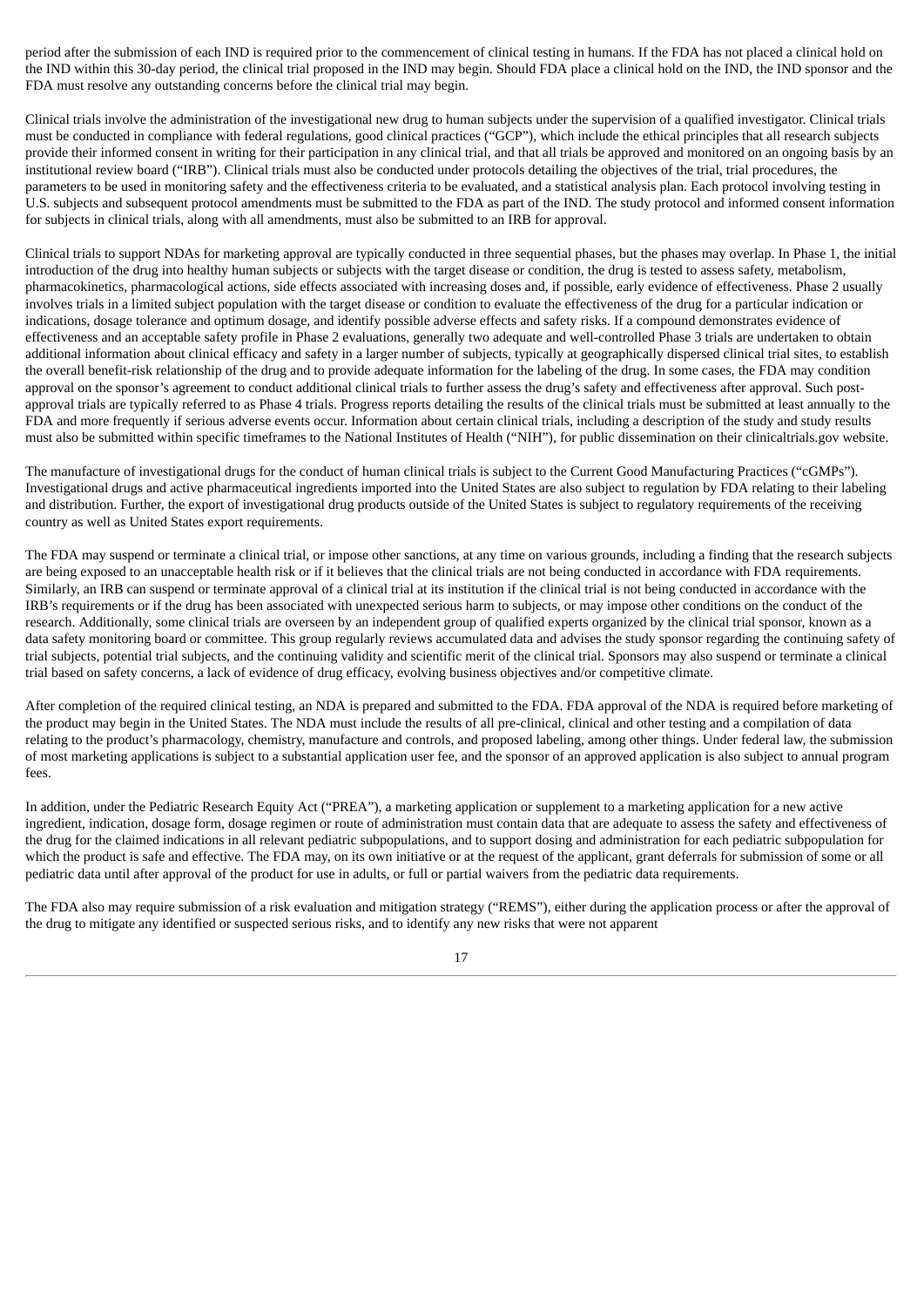in clinical investigations. The REMS plan could include medication guides, physician communication plans, assessment plans, and elements to assure safe use, such as restricted distribution methods, patient registries or other risk minimization tools.

The FDA has 60 days from its receipt of an NDA to determine whether the application will be accepted for filing based on the agency's threshold determination that it is sufficiently complete to permit substantive review. Once the submission is accepted for filing, the FDA begins an in-depth review. The FDA reviews an NDA to determine, among other things, whether the drug is safe and effective and whether the facility in which it is manufactured, processed, packaged or held meets standards designed to assure the product's continued safety, quality and purity.

Under the Prescription Drug User Fee Act the FDA has agreed to certain performance goals in the review of NDAs. The FDA has a goal of reviewing ninety percent of applications for non-priority drug products within 10 months of the FDA's acceptance of the full application for filing. The review process may be extended by the FDA under certain circumstances.

Under the FDCA and FDA guidance, before approving a drug for which no active ingredient (including any ester or salt of the active ingredients) has previously been approved by the FDA or a first-of-a-kind, first-in-class biologic, FDA must either refer that drug to an external advisory committee or provide in an action letter, a summary of the reasons why FDA did not refer the drug to an advisory committee. The external advisory committee review may also be required for other drugs because of certain other issues, including clinical trial design, safety and effectiveness, and public health questions. An advisory committee is a panel of independent experts, including clinicians and other experts, for review, evaluation and a recommendation as to whether the application should be approved and under what conditions. The FDA is not bound by the recommendations of an advisory committee, but it considers such recommendations carefully when making decisions.

Additionally, the FDA will inspect the facility or the facilities at which the drug is manufactured. The FDA will not approve the product unless the facility, and all of its subcontractors and contract manufacturers, demonstrate compliance with cGMPs, and provide adequate assurance that they can consistently produce the product within required specifications, and the NDA contains data that provides substantial evidence that the drug is safe and effective for the indication sought in the proposed labeling. Additionally, the FDA will typically inspect one or more clinical trial sites to assure compliance with GCPs before approving a marketing application. After the FDA evaluates the marketing application and the manufacturing facilities, it may issue an approval letter, or a complete response letter. A complete response letter generally outlines the deficiencies in the submission and may require substantial additional testing or information in order for the FDA to reconsider the application. Even with submission of this additional information, the FDA ultimately may decide that the application does not satisfy the regulatory criteria for approval. If and when those deficiencies have been addressed to the FDA's satisfaction in a resubmission of the NDA, the FDA may issue an approval letter.

An approval letter authorizes commercial marketing of the drug with specific prescribing information for specific indications. As a condition of NDA approval, the FDA may require substantial post-approval testing and surveillance to monitor the drug's safety or efficacy and may impose other conditions, including labeling restrictions, limitations on the approved indications, contraindications, warnings or precautions, such as black boxed warnings, distribution restrictions or other risk-management mechanisms under a REMS which can materially affect the potential market and profitability of the drug. The FDA may prevent or limit further marketing of a product based on the results of post-marketing trials or surveillance programs. Further, if there are any modifications to the drug, including changes in indications, labeling, manufacturing processes or facilities, or new safety issues arise, a new or supplemental NDA or a post-implementation notification or other report may be required or requested depending on the change, which may require additional data or additional pre-clinical studies and clinical trials. Once granted, product approvals may be withdrawn if compliance with regulatory standards is not maintained or problems are identified following initial marketing.

#### *Post-Approval Requirements*

Drugs manufactured or distributed pursuant to FDA approvals are subject to pervasive and continuing regulation by the FDA, including, among other things, requirements relating to recordkeeping, periodic reporting, product sampling and distribution, advertising and promotion, and reporting of adverse experiences with the product and drug shortages. After approval, most changes to the approved product, such as adding new indications, manufacturing changes or other labeling claims, are subject to further testing requirements and prior FDA review and approval.

In addition, drug manufacturers and other entities involved in the manufacture and distribution of approved drugs are subject to periodic announced and unannounced inspections by the FDA and these state agencies for compliance with cGMP and other regulatory requirements. Changes to the manufacturing process are strictly regulated and may require prior FDA approval or notification before being implemented. FDA regulations also require investigation and correction of any deviations from cGMP and impose reporting and documentation requirements upon the sponsor and any third-party manufacturers that the sponsor may decide to use.

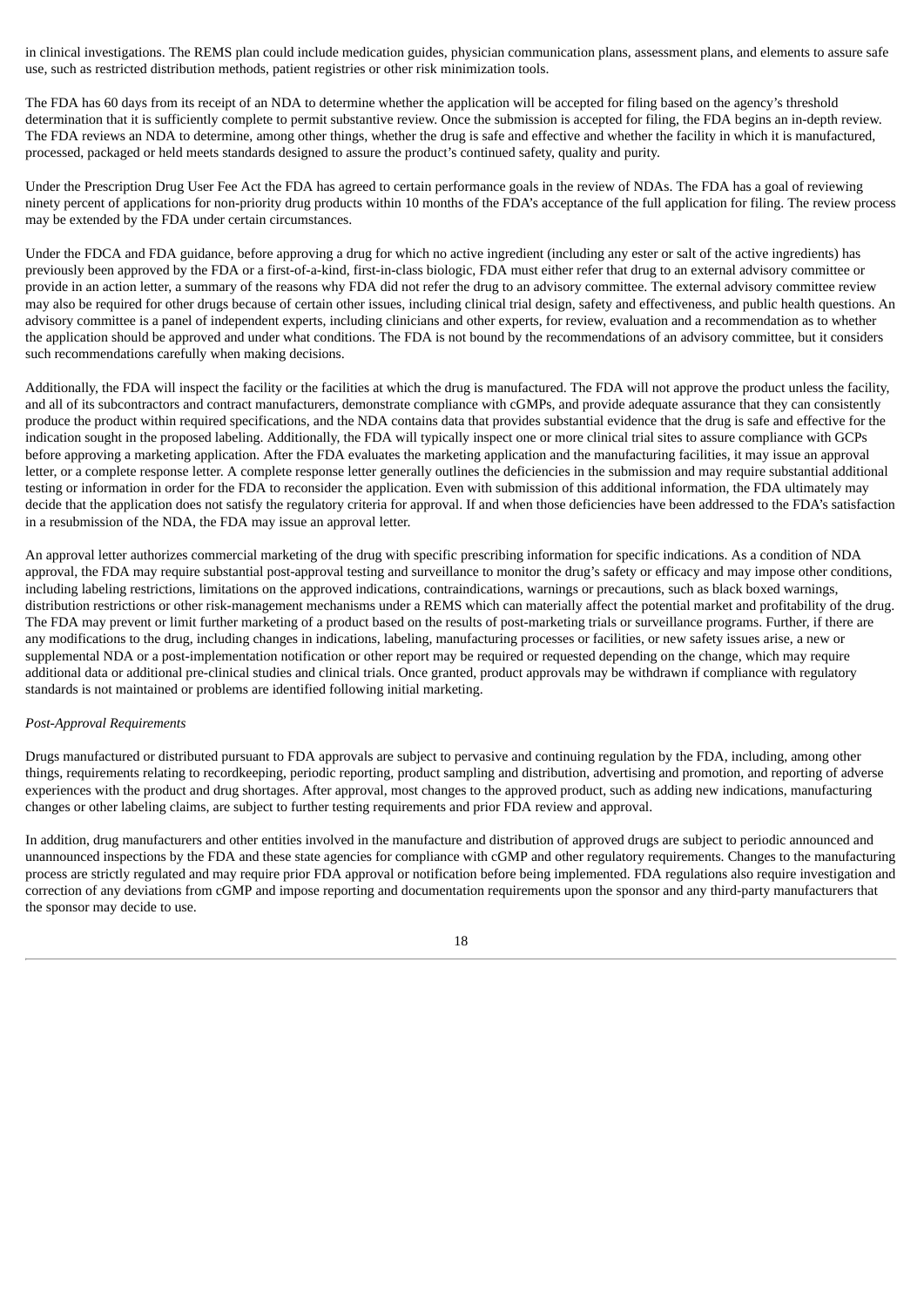Once an approval is granted, the FDA may withdraw the approval if compliance with regulatory requirements and standards is not maintained or if problems occur after the product reaches the market.

Later discovery of previously unknown problems with a product, including adverse events of unanticipated severity or frequency, or with manufacturing processes, or failure to comply with regulatory requirements, may result in mandatory revisions to the approved labeling to add new safety information; imposition of post-market trials or clinical trials to assess new safety risks; or imposition of distribution or other restrictions under a REMS program. Other potential consequences include, among other things:

- restrictions on the marketing or manufacturing of the product, complete withdrawal of the product from the market or product recalls;
- fines, Untitled Letters, Warning Letters or holds on post-approval clinical trials;
- refusal of the FDA to approve pending NDAs or supplements to approved NDAs, or suspension or revocation of product license approvals;
- product seizure or detention, or refusal to permit the import or export of products; or
- injunctions or the imposition of administrative civil or criminal penalties, including fines and imprisonment.

The FDA strictly regulates marketing, labeling, advertising and promotion of products that are placed on the market. Although physicians, in the practice of medicine, may prescribe approved drugs for unapproved indications if in their professional medical judgment they believe it to be appropriate, pharmaceutical companies may only market and promote their drug products for the FDA approved indications and in accordance with the provisions of the approved label. The FDA and other agencies actively enforce the laws prohibiting the marketing and promotion of off-label uses, and a company that is found to have improperly marketed or promoted off-label uses may be subject to significant liability, including, among others, criminal and civil penalties under the FDCA and False Claims Act, exclusion from participation in federal healthcare programs, and mandatory compliance programs.

Moreover, the Drug Quality and Security Act imposes obligations on manufacturers of pharmaceutical products, among others, related to product and tracking and tracing.

In the European Union, holders of a marketing authorization must establish and maintain a pharmacovigilance system and appoint an individual qualified person for pharmacovigilance ("QPPV"), who is responsible for oversight of that system. Key obligations include expedited reporting of suspected serious adverse reactions and submission of periodic safety update reports ("PSURs").

All new marketing authorization applications in the European Union must include a risk management plan ("RMP"), describing the risk management system that the company will put in place and documenting measures to prevent or minimize the risks associated with the product. The regulatory authorities may also impose specific obligations as a condition of the marketing authorization. Such risk-minimization measures or post-authorization obligations may include additional safety monitoring, more frequent submission of PSURs, or the conduct of additional clinical trials or post-authorization safety studies. RMPs and PSURs are routinely available to third parties requesting access, subject to limited redactions. All advertising and promotional activities for the product must be consistent with the approved summary of product characteristics, and therefore all off-label promotion is prohibited. Direct-to-consumer advertising of prescription only medicines is also prohibited in the European Union. Although general requirements for advertising and promotion of medicinal products are established under EU directives, the details are governed by regulations in each EU Member State and can differ from one country to another.

#### *Federal and State Fraud and Abuse, Data Privacy and Security and Transparency Laws*

In addition to FDA restrictions on marketing and promotion of pharmaceutical products, other federal and state healthcare laws restrict business practices in the biopharmaceutical industry. These laws include, without limitation, state and federal anti-kickback and false claims laws, data privacy and security laws, as well as transparency laws regarding payments or other items of value provided to healthcare providers.

The federal Anti-Kickback Statute prohibits, among other things, individuals and entities from knowingly and willfully soliciting, receiving, offering or paying any remuneration (including any kickback, bribe or rebate), directly or indirectly, overtly or covertly, in cash or in kind, to induce, or in return for, the referral of an individual for the furnishing or arranging for the furnishing of any item or service, or the purchase, lease, order, arrangement for, or recommendation of the purchase, lease, or order of any good, facility, item or service for which payment may be made, in whole or in part, under a federal healthcare program, such as the Medicare and Medicaid programs. There are a number of statutory exceptions and regulatory safe harbors protecting some common activities from prosecution, but the exceptions and safe harbors are drawn narrowly and require strict compliance in order to offer protection. Additionally, the intent standard under the federal Anti-Kickback Statute was amended by the Patient Protection and Affordable Care Act, as amended by the Health Care and Education Reconciliation Act of 2010 (collectively, "ACA"), to a stricter standard such that a person or entity does not need to have actual knowledge of the statute or specific intent to violate it in order to have committed a

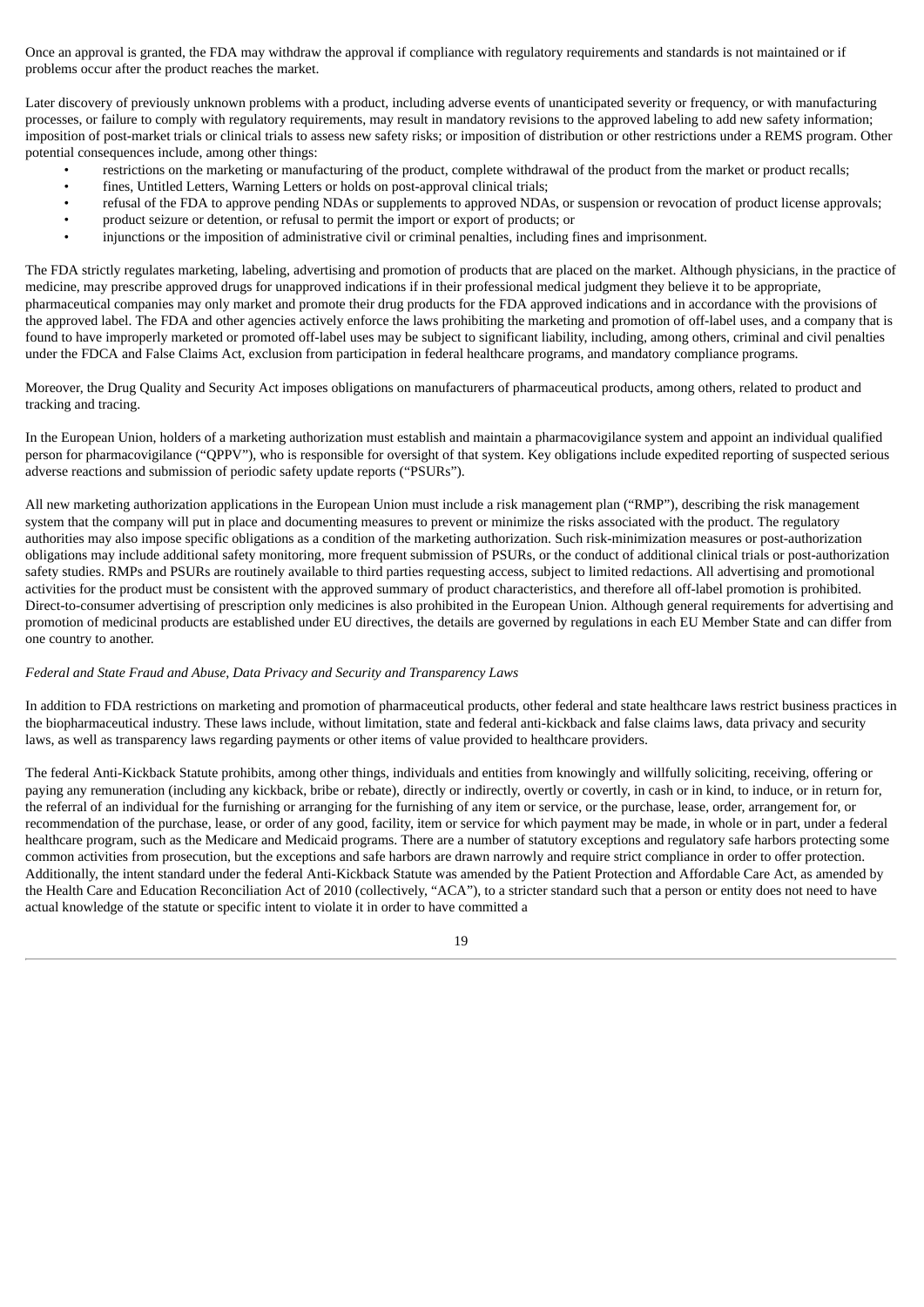violation. Further, the Affordable Care Act codified case law that a claim including items or services resulting from a violation of the federal Anti-Kickback Statute constitutes a false or fraudulent claim for purposes of the civil False Claims Act.

The federal false claims laws, including the civil False Claims Act, which can be enforced through civil whistleblower or qui tam actions, impose civil and criminal penalties on individuals or entities for, among other things, knowingly presenting, or causing to be presented, to the federal government, claims for payment that are false or fraudulent; knowingly making, using or causing to be made or used, a false record or statement to get a false or fraudulent claim paid or approved by the government; conspiring to defraud the government by getting a false or fraudulent claim paid or approved by the government; or knowingly making, using or causing to be made or used a false record or statement to avoid, decrease or conceal an obligation to pay money to the federal government. Further, the civil monetary penalties statute, imposes penalties against any person or entity who, among other things, is determined to have presented or caused to be presented a claim to a federal health program that the person knows or should know is for an item or service that was not provided as claimed or is false or fraudulent.

In addition, the federal Health Insurance Portability and Accountability Act of 1996 ("HIPAA"), created additional federal criminal statutes that prohibit knowingly and willfully executing, or attempting to execute, a scheme to defraud any healthcare benefit program or obtain, by means of false or fraudulent pretenses, representations or promises, any of the money or property owned by, or under the custody or control of, any healthcare benefit program, regardless of the payor (e.g., public or private), knowingly and willfully embezzling or stealing from a health care benefit program, willfully obstructing a criminal investigation of a health care offense and knowingly and willfully falsifying, concealing or covering up by any trick or device a material fact or making any materially false statements in connection with the delivery of, or payment for, healthcare benefits, items or services relating to healthcare matters. Moreover, HIPAA, as amended by the Health Information Technology for Economic and Clinical Health Act of 2009 ("HITECH"), and their respective implementing regulations, impose requirements on certain covered healthcare providers, health plans and healthcare clearinghouses as well as their respective business associates that perform services for them that involve individually identifiable health information, relating to the privacy, security and transmission of individually identifiable health information without appropriate authorization, including mandatory contractual terms as well as directly applicable privacy and security standards and requirements.

The federal Physician Payments Sunshine Act and its implementing regulations requires manufacturers of drugs, devices, biologicals and medical supplies for which payment is available under Medicare, Medicaid or the Children's Health Insurance Program (with certain exceptions) to report annually to the Centers for Medicare & Medicaid Services information related to payments or other transfers of value made to physicians (defined to include doctors, dentists, optometrists, podiatrists and chiropractors), certain other healthcare professionals (such as physician assistants and nurse practitioners) and teaching hospitals, as well as ownership and investment interests held by physicians and their immediate family members.

Most states also have statutes or regulations similar to the fraud and abuse laws described above, including certain state laws which apply to items and services reimbursed under Medicaid and other state programs, or, in several states, apply regardless of the payor. We may also be subject to state laws governing the privacy and security of health information in certain circumstances, many of which differ from each other in significant ways and often are not preempted by the HIPAA, thus complicating compliance efforts. In addition, we may be subject to reporting requirements under state transparency laws, as well as state laws that require pharmaceutical companies to comply with the industry's voluntary compliance guidelines and the applicable compliance guidance promulgated by the federal government that otherwise restricts certain payments that may be made to healthcare providers and entities.

If our operations are found to be in violation of any of the health regulatory laws described above or any other laws that apply to us, we may be subject to penalties, including potentially significant criminal and civil and/or administrative penalties, damages, fines, disgorgement, individual imprisonment, exclusion from participation in government healthcare programs, contractual damages, reputational harm, administrative burdens, diminished profits and future earnings, additional reporting requirements and oversight if we become subject to a corporate integrity agreement or similar agreement to resolve allegations of non-compliance with these laws, and the curtailment or restructuring of our operations, any of which could adversely affect our ability to operate our business and our results of operations. To the extent that any of our products are sold in a foreign country, we may be subject to similar foreign laws.

#### *Coverage and Reimbursement*

The commercial success of our product candidates and our ability to commercialize any approved product candidates successfully will depend in part on the extent to which governmental authorities, private health insurers and other third-party payors provide coverage for and establish adequate reimbursement levels for our product candidates, once approved.

Government health administration authorities, private health insurers and other third-party payors generally decide which drugs they will pay for and establish reimbursement levels for healthcare. In particular, in the United States, private health insurers and other third-party payors often provide reimbursement for products and services based on the level at which the government (through the

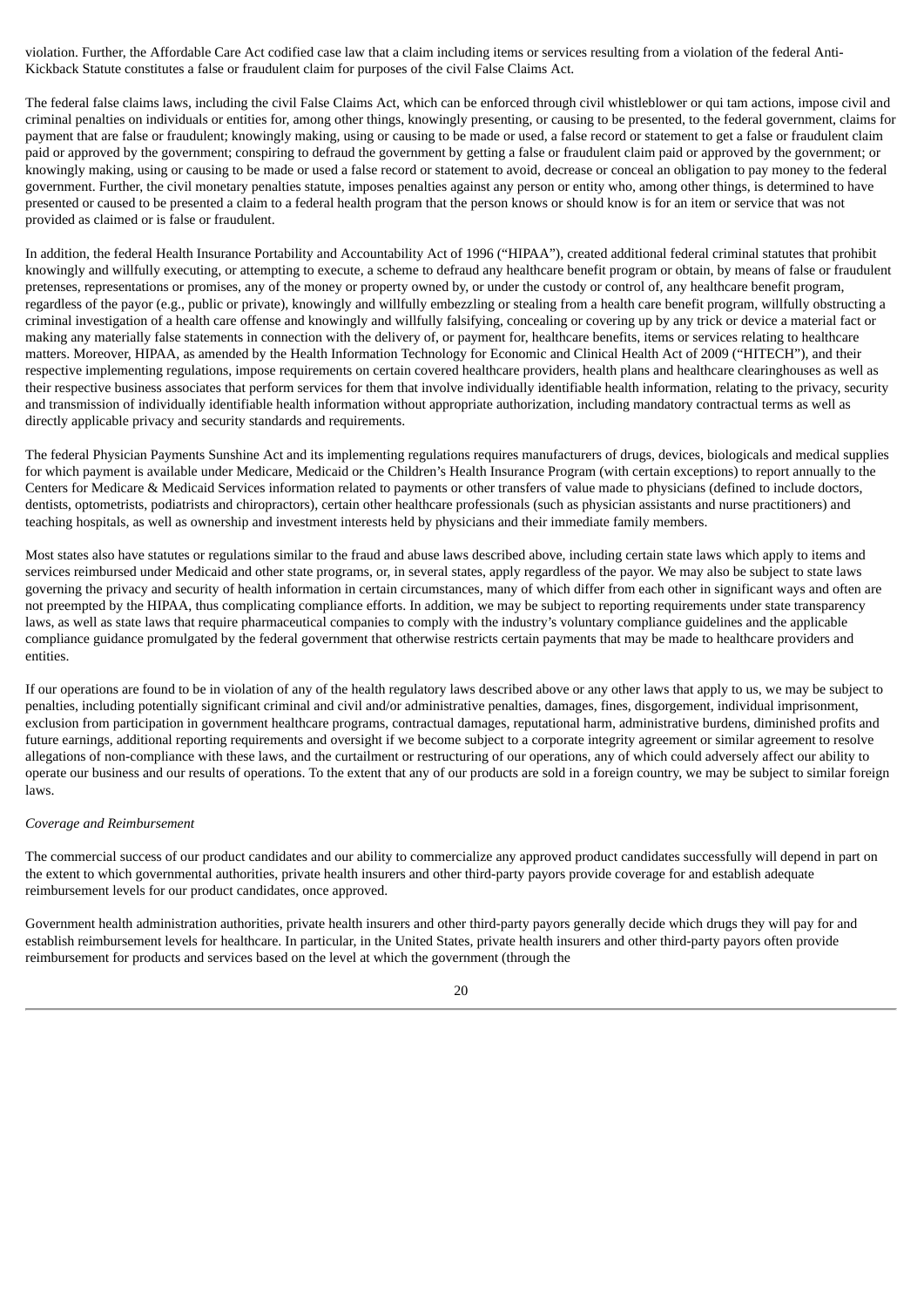Medicare or Medicaid programs) provides reimbursement for such treatments. Sales of our product candidates will therefore depend substantially, both domestically and abroad, on the extent to which the costs of our product candidates will be covered by third-party payors. The market for our product candidates will depend significantly on access to third-party payors' formularies without prior authorization, step therapy, or other limitations such as approved lists of treatments for which third-party payors provide coverage and reimbursement. Also, third-party payors are developing increasingly sophisticated methods of controlling healthcare costs. Coverage and reimbursement for therapeutic products can differ significantly from payor to payor. A third-party payors' decision to provide coverage for a medical product or service does not imply that an adequate reimbursement rate will be approved. One third-party payor's decision to cover a particular medical product or service does not ensure that other payors will also provide coverage for the medical product or service, or will provide coverage at an adequate reimbursement rate. As a result, the coverage determination process will require us to provide scientific and clinical support for the use of our products to each payor separately, with no assurance that adequate coverage and reimbursement will be obtained.

In the United States, the European Union and other potentially significant markets for our product candidates, government authorities and other third-party payors are developing increasingly sophisticated methods of controlling healthcare costs and are increasingly imposing additional requirements and restrictions on coverage.

Further, the increased emphasis on managed healthcare in the United States and on country and regional pricing and reimbursement controls in the European Union will put additional pressure on product pricing, reimbursement and utilization, which may adversely affect our future product sales and results of operations. These pressures can arise from rules and practices of managed care organizations, competition within therapeutic classes, availability of generic equivalents or biosimilars, judicial decisions and governmental laws related to Medicare, Medicaid and healthcare reform, pharmaceutical coverage and reimbursement policies and pricing in general. The cost containment measures that healthcare payors and providers are instituting and the effect of any healthcare reform implemented in the future could significantly reduce our revenues from the sale of any approved product candidates. We cannot provide any assurances that we will be able to obtain and maintain governmental or private third-party coverage or adequate reimbursement for our product candidates in whole or in part.

Additionally, there has been increasing legislative and enforcement interest in the United States with respect to specialty drug pricing practices. Specifically, there have been several recent U.S. presidential executive orders, congressional inquiries and proposed federal and proposed and enacted state legislation designed to, among other things, bring more transparency to drug pricing, review the relationship between pricing and manufacturer patient programs, and reform government program reimbursement methodologies for drugs. For example, in July 2021, the Biden administration released an executive order, "Promoting Competition in the American Economy," with multiple provisions aimed at prescription drugs. In response to Biden's executive order, on September 9, 2021, the U.S. Department of Health and Human Services ("HHS"), released a Comprehensive Plan for Addressing High Drug Prices that outlines principles for drug pricing reform and sets out a variety of potential legislative policies that Congress could pursue as well as potential administrative actions HHS can take to advance these principles. No legislation or administrative actions have been finalized to implement these principles. It is unclear whether these or similar policy initiatives will be implemented in the future. At the state level, legislatures are passing increasing amounts of legislation and implementing regulations designed to control pharmaceutical and biological product pricing, including price or patient reimbursement constraints, discounts, restrictions on certain product access and marketing cost disclosure and transparency measures, and, in some cases, designed to encourage importation from other countries and bulk purchasing.

#### *Healthcare Reform*

The United States and some foreign jurisdictions are considering enacting or have enacted a number of additional legislative and regulatory proposals designed to change the healthcare system in ways that could affect our ability to sell our products profitably.

In the United States, the pharmaceutical industry has been a particular focus of these efforts and has been significantly affected by major legislative initiatives, including the ACA, which substantially changed healthcare financing and delivery by both governmental and private insurers, and significantly impacted the pharmaceutical industry. The ACA contains provisions that may potentially reduce the profitability of products, including, for example, increased rebates for products sold to Medicaid programs, extension of Medicaid rebates to Medicaid managed care plans, mandatory discounts for certain Medicare Part D beneficiaries and annual fees based on pharmaceutical companies' share of sales to federal health care programs. There have been executive, judicial and congressional challenges to the ACA, as well as to repeal or replace certain aspects of the ACA. For example, on June 17, 2021, the U.S. Supreme Court dismissed a challenge on procedural grounds that argued the ACA is unconstitutional in its entirety because the "individual mandate" was repealed by Congress. Thus, the ACA will remain in effect in its current form. It is possible that the ACA will be subject to judicial or Congressional challenges in the future. It is unclear how any such challenges and the healthcare reform measures of the Biden administration will impact the ACA and our business.

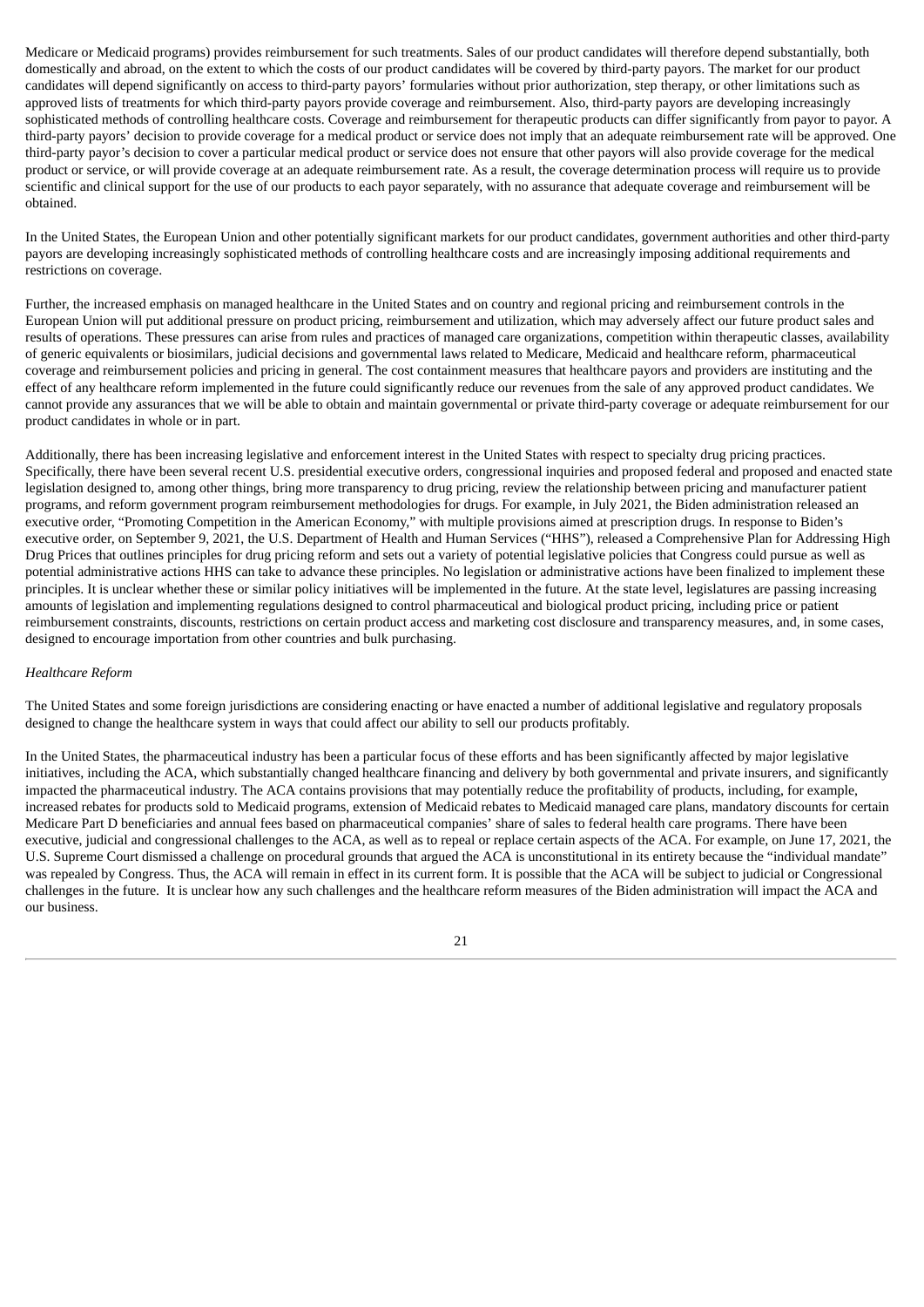Further, Congress is considering additional health reform measures. It is also possible that additional governmental action is taken in response to the COVID-19 pandemic. We expect that healthcare reform measures that may be adopted in the future may result in more rigorous coverage criteria and lower reimbursement, and in additional downward pressure on the price that may be charged for any of our product candidates, if approved.

#### *The Foreign Corrupt Practices Act*

The Foreign Corrupt Practices Act ("FCPA"), prohibits any U.S. individual or business from paying, offering, or authorizing payment or offering of anything of value, directly or indirectly, to any foreign official, political party or candidate for the purpose of influencing any act or decision of the foreign entity in order to assist the individual or business in obtaining or retaining business. The FCPA also obligates companies whose securities are listed in the United States to comply with accounting provisions requiring the company to maintain books and records that accurately and fairly reflect all transactions of the corporation, including international subsidiaries, and to devise and maintain an adequate system of internal accounting controls for international operations. Activities that violate the FCPA, even if they occur wholly outside the United States, can result in criminal and civil fines, imprisonment, disgorgement, oversight, and debarment from government contracts.

#### **Employees and Human Capital Resources**

#### *Employees*

As of December 31, 2021, we had 9 full-time employees. In addition, we are or have engaged with a number of consultants and companies, including Pharma Partnering in Research & Strategy SAS ("PPRS"), that provide expertise in the key functions involved with the development of our products. None of our employees is subject to a collective bargaining agreement and we consider our relationship with our employees to be good.

#### *Talent Acquisition and Development*

We believe the skills and experience of our employees are an essential driver of our business and important to our future prospects. We face intense competition for qualified individuals from numerous pharmaceutical and biotechnology companies, universities, governmental entities and other research institutions, and we believe that our future success will depend in part on our continued ability to attract and retain highly skilled employees. To attract qualified applicants and retain our employees, we offer our employees what we believe to be competitive salaries, comprehensive benefit packages, equity compensation awards, and discretionary bonuses based on a combination of seniority, individual performance and corporate performance.

#### **Available Information**

We file reports with the Securities and Exchange Commission ("SEC"), including annual reports on Form 10-K, quarterly reports on Form 10-Q, current reports on Form 8-K any other filings required by the SEC. We make available on our website (www.minervaneurosciences.com) our annual report on Form 10-K, quarterly reports on Form 10-Q, current reports on Form 8-K, and all amendments to those reports as soon as reasonably practicable after such material is electronically filed with or furnished to the SEC. These materials are available free of charge on or through our website via the Investor Relations page at www.minervaneurosciences.com. References to our website address in this report are intended to be inactive textual references only, and none of the information contained on our website is part of this report or incorporated in this report by reference.

The SEC maintains an Internet site (http://www.sec.gov) that contains reports, proxy and information statements, and other information regarding issuers that file electronically with the SEC.

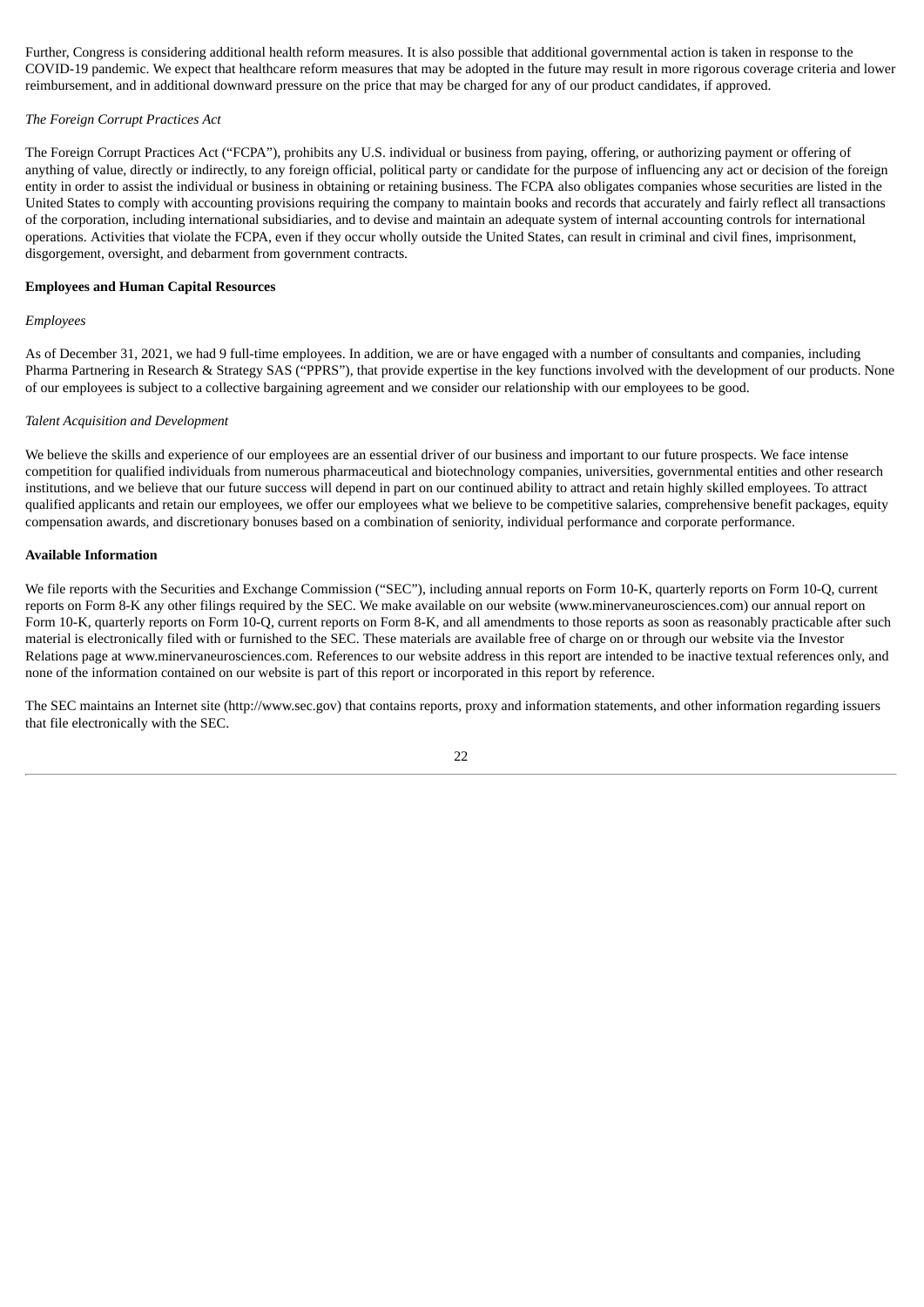# <span id="page-22-0"></span>**ITEM 1A. Risk Factors**

This Annual Report on Form 10-K contains forward-looking information based on our current expectations. Because our actual results may differ materially from any forward-looking statements that we make or that are made on our behalf, this section includes a discussion of important factors that could affect our actual future results, including, but not limited to, our capital resources, the progress and timing of our clinical programs, the safety and efficacy of our product candidates, risks associated with regulatory filings, risks associated with determinations made by regulatory agencies, the potential clinical benefits and market potential of our product candidates, commercial market estimates, future development efforts, patent protection, effects of *healthcare reform, reliance on third parties, and other risks set forth below.*

#### **Risks Related to Our Financial Position and Capital Requirements**

# We have incurred significant losses since our inception. We expect to continue to incur losses over the next several years and may never achieve or *maintain profitability.*

We are a clinical development-stage biopharmaceutical company. In November 2013, we merged with Sonkei Pharmaceuticals, Inc. ("Sonkei"), and, in February 2014, we acquired Mind-NRG, which were also clinical development-stage biopharmaceutical companies. Investment in biopharmaceutical product development is highly speculative because it entails substantial upfront capital expenditures and significant risk that any potential product candidate will fail to demonstrate adequate effect or an acceptable safety profile, gain regulatory approval or become commercially viable. As an earlystage company, we have limited experience and have not yet demonstrated an ability to successfully overcome many of the risks and uncertainties frequently encountered by companies in new and rapidly evolving fields, particularly the biopharmaceutical area. We have no products approved for commercial sale and have not generated any revenue from product sales to date, and we continue to incur significant research and development and other expenses related to our ongoing operations. Our recent collaborative revenue was due to the recognition of deferred revenue as a result of opting out of an agreement and is not a recurring source of revenue.

As of December 31, 2021, we had an accumulated deficit of \$334.7 million.

We expect to continue to incur significant losses for the foreseeable future, and we expect these losses to increase as we continue our research and development of, and seek regulatory approvals for, our product candidates. If any of our product candidates fail in clinical trials or do not gain regulatory approval, or if any of our product candidates, if approved, fail to achieve market acceptance, we may never generate revenue or become profitable. Even if we achieve profitability in the future, we may not be able to sustain profitability in subsequent periods. We may encounter unforeseen expenses, difficulties, complications, delays and other unknown factors that may adversely affect our business. The size of our future net losses will depend, in part, on the rate of future growth of our expenses and our ability to generate revenues. Our prior losses and expected future losses have had and will continue to have an adverse effect on our stockholders' equity and working capital.

# We will require additional capital to finance our operations, which may not be available to us on acceptable terms, or at all. As a result, we may not *complete the development and commercialization of our product candidates or develop new product candidates.*

Our operations and the historic operations of Sonkei and Mind-NRG have consumed substantial amounts of cash since inception. As of December 31, 2021, we had cash, cash equivalents, and restricted cash of \$60.9 million. We believe that our existing cash, cash equivalents, and restricted cash will be sufficient to meet our cash commitments for at least the next 12 months after the date that the year-end condensed financial statements are issued. The process of drug development can be costly and the timing and outcomes of clinical trials is uncertain. The assumptions upon which we have based our estimates are routinely evaluated and may be subject to change. The actual amount of our expenditures will vary depending upon a number of factors including but not limited to the design, timing and duration of future clinical trials, the progress of our research and development programs, the infrastructure to support a commercial enterprise, the cost of a commercial product launch, and the level of financial resources available.

Our future funding requirements, both short and long-term, will depend on many factors, including:

- the initiation, progress, timing, costs and results of pre-clinical studies and clinical trials for our product candidates and future product candidates we may develop;
- the outcome, timing and cost of seeking and obtaining regulatory approvals from the EMA, FDA, and comparable foreign regulatory authorities, including the potential for such authorities to require that we perform more studies than those that we currently expect;
- the cost to establish, maintain, expand and defend the scope of our intellectual property portfolio, including the amount and timing of any payments we may be required to make, or that we may receive, in connection with licensing, preparing, filing, prosecution, defense and enforcement of any patents or other intellectual property rights;

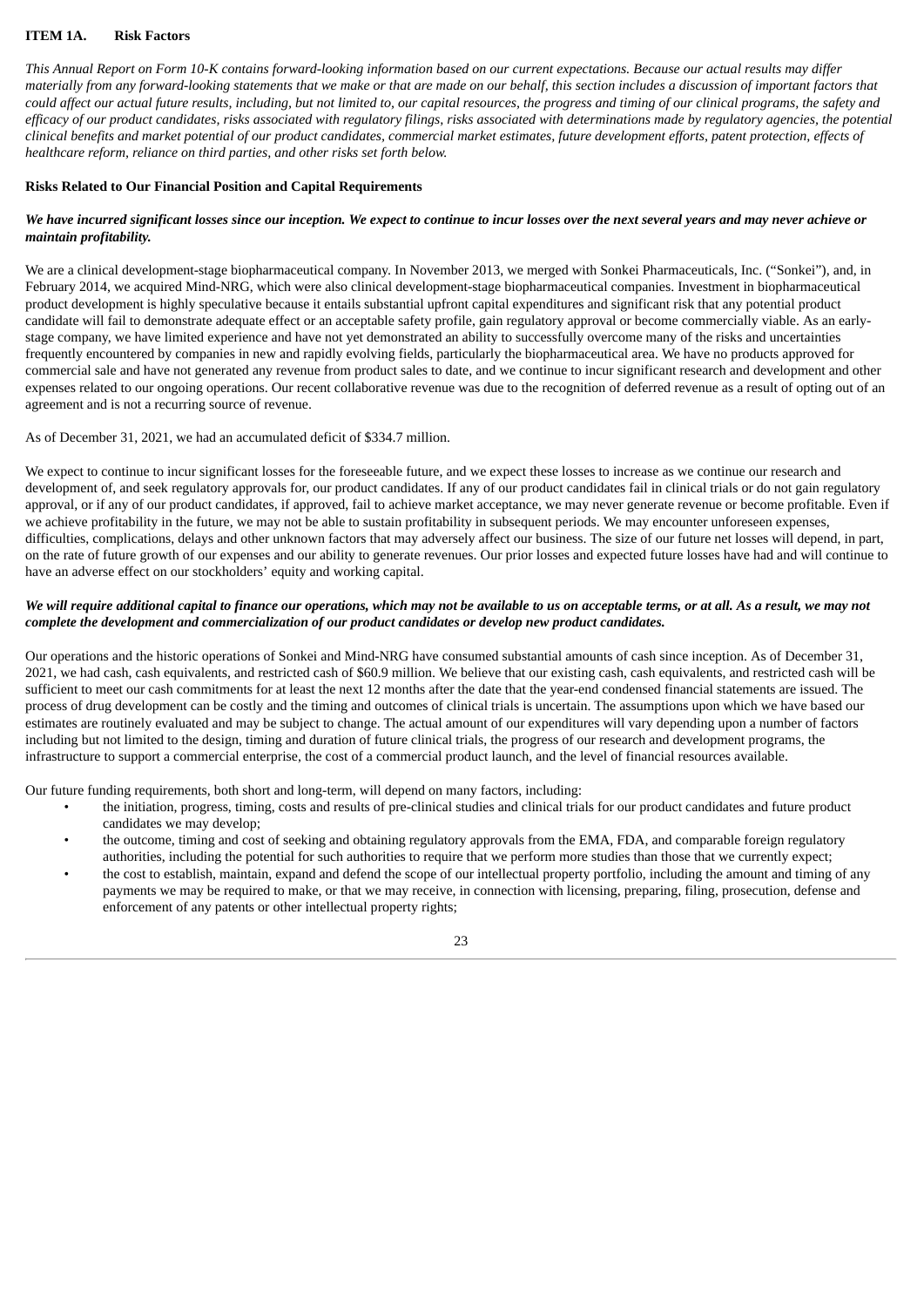- the effect of competing technological and market developments;
- market acceptance of any approved product candidates;
- the costs of acquiring, licensing or investing in additional businesses, products, product candidates and technologies; and
- the cost of establishing sales, marketing and distribution capabilities for our product candidates for which we may receive regulatory approval and that we determine to commercialize ourselves or in collaboration with our partners.

When we need to secure additional financing, such additional fundraising efforts may divert our management from our day-to-day activities, which may adversely affect our ability to develop and commercialize our product candidates. In addition, we cannot guarantee that future financing will be available in sufficient amounts or on terms acceptable to us, if at all. If we raise additional equity financing, our stockholders may experience significant dilution of their ownership interests, and the per-share value of our common stock could decline. If we engage in debt financing, we may be required to accept terms that restrict our ability to incur additional indebtedness and force us to maintain specified liquidity or other ratios. Further, the evolving and volatile global economic climate and global financial market conditions could limit our ability to raise funding and otherwise adversely impact our business or those of our collaborators and providers. If we are unable to raise additional capital in sufficient amounts or on terms acceptable to us we may have to significantly delay, scale back or discontinue the development or commercialization of one or more of our product candidates. Any of these events could significantly harm our business, financial condition and prospects.

# We are subject to risks and uncertainties as a result of the ongoing COVID-19 pandemic, and could be subject to risks from further health pandemics *or epidemics, as well as uncertainty regarding returning to work and re-openings.*

Our business could be adversely affected by the effects of health pandemics or epidemics, including the ongoing COVID-19 pandemic, which continues to have a negative impact on the local, regional, national and global scale. In response to the pandemic, a number of jurisdictions in which we or our service providers operate implemented shelter-in-place or similar type restrictions, which limited on-site activity to certain service providers. To support the health and well-being of our employees, partners and communities , we implemented work-from-home policies for our employees, which continue to be in effect. While global vaccination efforts are underway and certain jurisdictions, including Massachusetts, where our headquarters are located, have reopened businesses and governmental agencies, there remain limitations on the physical operations of businesses and prohibitions on certain non-essential gatherings, and we are unable to accurately predict the full impact that COVID-19 will have due to numerous uncertainties, including the duration of the outbreak, the result of vaccination efforts, resurgence of the virus including any new variants, actions that may be taken by governmental authorities, the impact on our business including our clinical programs and timelines, and the impact to the business of our service providers and partners. The magnitude of the negative effects of COVID-19 will depend, in part, on the length and severity of the restrictions and other limitations on our ability to conduct our business in the ordinary course, and our ability to respond with minimal disruptions to the evolving restrictions, reopenings, and any future curtailment. These and similar, and perhaps more severe, disruptions in our operations in response to the ongoing COVID-19 pandemic and any future health pandemics or epidemics could negatively impact our business, operating results and financial condition.

In addition, our clinical trials may be affected by the COVID-19 pandemic. We may face difficulties enrolling or retaining patients in future clinical trials if patients are affected by the COVID-19 virus or are unable to travel to the clinical trial sites or obtain study medication. Our clinical trials may further be delayed due to prioritization of hospital resources toward the COVID-19 pandemic, and some patients may not be able to comply with clinical trial protocols if quarantines impede patient movement or interrupt healthcare services. Similarly, our ability to recruit and retain principal investigators and site staff who, as healthcare providers, may have heightened exposure to the COVID-19 virus, could be delayed or disrupted, which would adversely impact our clinical trial operations. As a result, we could experience delays in the completion of our trials, which could result in a material adverse impact on our clinical trial plans and timelines.

Furthermore, the COVID-19 pandemic has caused a broad negative impact globally on capital markets and economies worldwide, which could have a negative impact on us economically. While the potential economic impact brought by, and the duration of, the COVID-19 pandemic, may be difficult to assess or predict, it is currently resulting in significant disruption of global financial markets. This disruption, if sustained or recurrent, could have a material adverse effect on our operating results, our ability to raise capital needed to develop and commercialize products and our overall financial condition. In addition, a recession or market correction resulting from the spread of the coronavirus could materially affect the value of our common stock.

The extent of the impact of the COVID-19 pandemic on our business is uncertain and difficult to predict, as the pandemic continues to rapidly evolve. The ultimate impact of the COVID-19 pandemic or a similar health pandemic or epidemic is highly uncertain and subject to change. We do not yet know the extent of potential delays or impacts on our business, our clinical trials, healthcare systems or the global economy as a whole. These effects could have a material impact on our operations, and we will continue to monitor the COVID-19 pandemic closely.

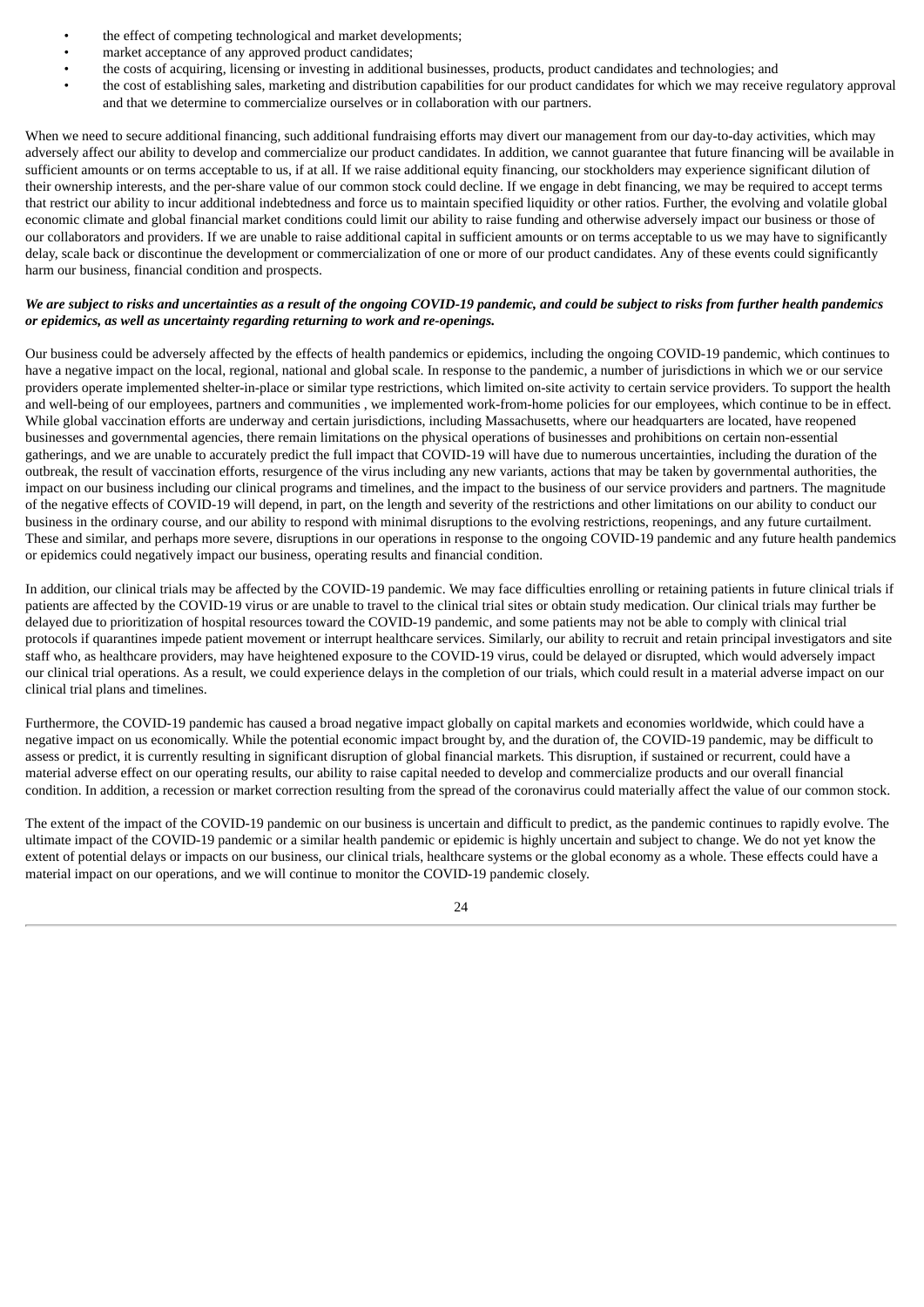#### Changes in estimates regarding fair value of intangible assets may result in an adverse impact on our results of operations.

We test goodwill and in-process research and development for impairment annually or more frequently if changes in circumstances or the occurrence of events suggest impairment exists. The test for impairment of in-process research and development requires us to make several estimates about fair value, most of which are based on projected future cash flows. Changes in these estimates may result in the recognition of an impairment loss in our results of operations. An impairment analysis is performed whenever events or changes in circumstances indicate that the carrying amount of any individual asset may not be recoverable. For example, if we or our counterparties fail to perform our respective obligations under an agreement, or if we lack sufficient funding to develop our product candidates, an impairment may result. In addition, any significant change in market conditions, estimates or judgments used to determine expected future cash flows that indicate a reduction in carrying value may give rise to impairment in the period that the change becomes known.

#### *Our ability to use net operating losses ("NOL") carryforwards may be limited.*

Our ability to use our federal and state NOL carryforwards to offset potential future taxable income is dependent upon our generation of future taxable income before the expiration dates of the NOL carryforwards, and we cannot predict with certainty when, or whether, we will generate sufficient taxable income to use all of our NOL carryforwards. As of December 31, 2021, we had approximately \$70.5 million of federal NOL carryforwards and approximately \$66.3 million of state NOL carryforwards. Our federal NOL carryforwards will begin to expire in 2030, if not utilized. Under the Tax Cuts and Jobs Act enacted in 2017 (the "Tax Act"), as modified by the Coronavirus Aid, Relief, and Economic Security Act enacted in 2020 ("CARES Act"), federal NOL carryforwards generated in taxable years beginning after December 31, 2017 may be carried forward indefinitely, but the deductibility of such NOL carryforwards in taxable years beginning after December 31, 2020 is limited to 80% of taxable income. Many states have similar laws. Accordingly, our federal and state NOL carryforwards could expire unused and be unavailable to offset future income tax liabilities.

In addition, under Sections 382 and 383 of the Internal Revenue Code of 1986, as amended (the "Code"), federal NOL carryforwards may become subject to an annual limitation in the event of certain cumulative changes in our ownership. An "ownership change" pursuant to Section 382 of the Code generally occurs if one or more stockholders or groups of stockholders who own at least 5% of the company's stock increase their ownership by more than 50 percentage points over their lowest ownership percentage within a rolling three-year period. If substantial changes in ownership have occurred, there could be annual limitations on the amount of NOL carryforwards that can be realized in future periods. It is possible that some or all of our existing or future NOL carryforwards could be limited by the provisions of Section 382 of the Tax Code as a result of future changes in ownership, including as a result of subsequent sales of securities by us or our stockholders. Further, state NOL carryforwards may be similarly limited. Any such disallowances may result in greater tax liabilities than we would incur in the absence of such a limitation and any increased liabilities could adversely affect our business, results of operations, financial condition and cash flow.

#### Changes in tax laws or tax rulings could materially affect our financial position, results of operations, and cash flows.

The tax regimes we are subject to or operate under, including income and non-income taxes, are unsettled and may be subject to significant change. Changes in tax laws, regulations, or rulings, or changes in interpretations of existing laws and regulations, could materially affect our financial position and results of operations. For example, the Tax Act made broad and complex changes to the U.S. tax code, including changes to U.S. federal tax rates, additional limitations on the deductibility of interest, both positive and negative changes to the utilization of future NOL carryforwards, allowing for the expensing of certain capital expenditures, and putting into effect the migration from a "worldwide" system of taxation to a territorial system. The issuance of additional regulatory or accounting guidance related to the Tax Act could materially affect our tax obligations and effective tax rate. In addition, many countries in Europe, as well as a number of other countries and organizations (including the Organization for Economic Cooperation and Development and the European Commission), have recently proposed, recommended, or (in the case of countries) enacted or otherwise become subject to changes to existing tax laws or new tax laws that could significantly increase our tax obligations in the countries where we do business or require us to change the manner in which we operate our business. Recently, in the United States, Congress and the Biden administration proposed legislation (which has not yet been enacted) to make various tax law changes, including to increase U.S. taxation of international business operations and impose a global minimum tax. These proposals, recommendations and enactments include changes to the existing framework in respect of income taxes, as well as new types of non-income taxes (such as taxes based on a percentage of revenue or taxes applicable to digital services) which could apply to our business. These types of changes to the taxation of our activities could increase our worldwide effective tax rate, increase the amount of taxes imposed on our business, and harm our financial position. Such changes may also apply retroactively to our historical operations and result in taxes greater than the amounts estimated and recorded in our financial statements.

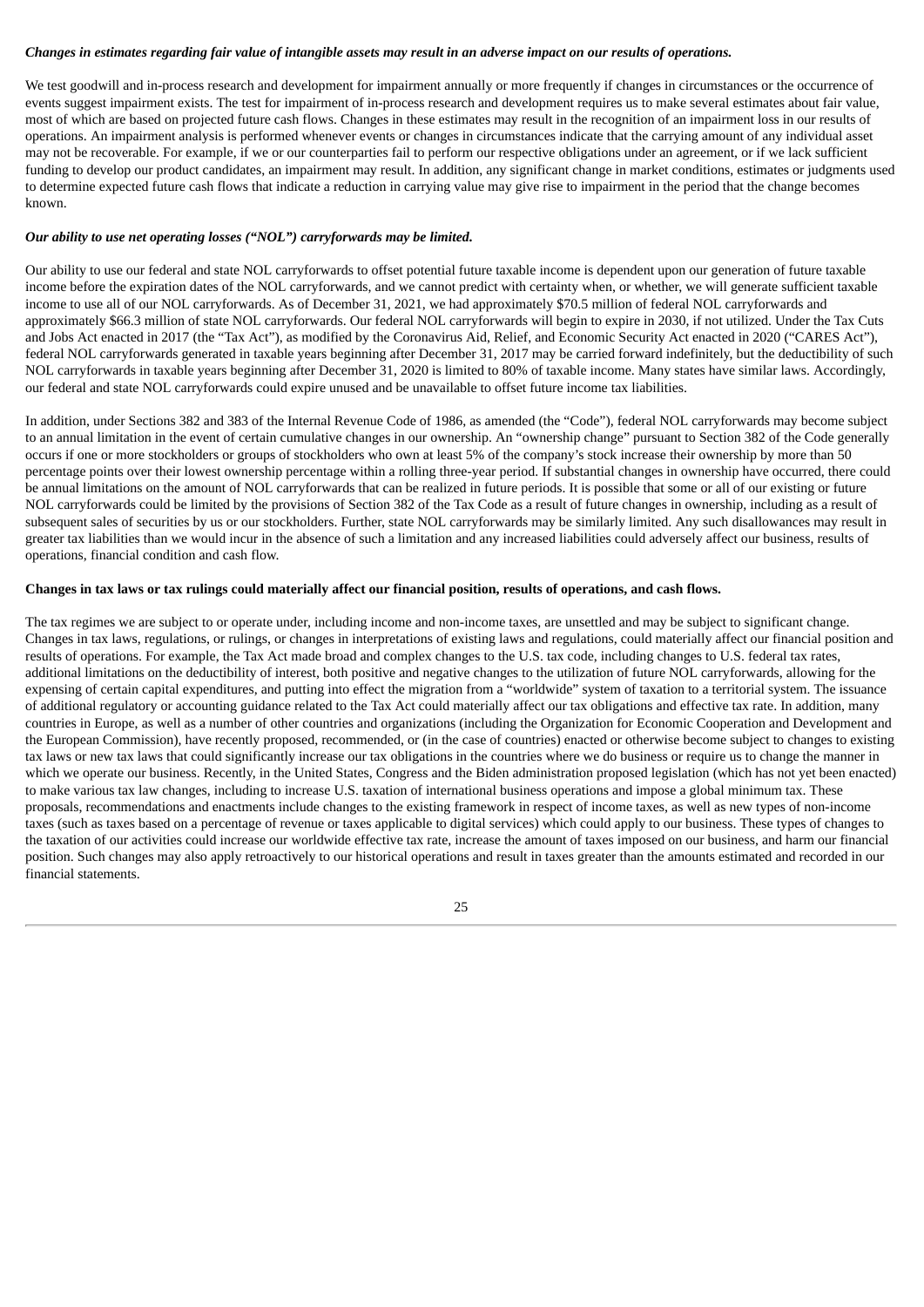#### **Risks Related to Our Business and Industry**

## We cannot give any assurance that any of our product candidates will receive regulatory approval in a timely manner or at all, which is necessary *before they can be commercialized.*

The regulatory approval process is expensive and the time required to obtain approval from the European Commission (on the basis of the positive opinion of the Committee of Medicinal Products for Human Use of the EMA, commonly referred to as EMA approval), FDA or other regulatory authorities in other jurisdictions to sell any product is uncertain and may take years.

Whether regulatory approval will be granted is unpredictable and depends upon numerous factors, including the substantial discretion of the regulatory authorities. Moreover, the filing of a marketing application, including a New Drug Application ("NDA"), or Biologics License Application ("BLA"), requires a payment of a significant user fee upon submission. The filing of marketing applications for our product candidates may be delayed due to our lack of financial resources to pay such user fee.

If, following submission, our application is not accepted for substantive review or approved, the EMA, FDA or other comparable foreign regulatory authorities may require that we conduct additional clinical or pre-clinical trials, provide additional data, manufacture additional validation batches or develop additional analytical tests methods before they will reconsider our application. The FDA has previously indicated to us that a roluperidone NDA submission based on Phase 2b and Phase 3 studies would be highly unlikely to be filed and that, at a minimum, there would be substantial review issues due to the lack of two adequate and well-controlled trials to support efficacy claims. While we believe we have addressed certain of the FDA's concerns, there can be no assurance that FDA will accept our NDA filing, and even if filed, would grant approval. If the EMA, FDA or other comparable foreign regulatory authorities requires additional studies or data, we would incur increased costs and delays in the marketing approval process, which may require us to expend more resources than we have available. In addition, the EMA, FDA or other comparable foreign regulatory authorities may not consider any additional required trials, data or information that we perform or provide to be sufficient, or we may decide, or be required, to abandon the program.

Moreover, policies, regulations, or the type and amount of pre-clinical and clinical data necessary to gain approval may change during the course of a product candidate's clinical development and may vary among jurisdictions. It is possible that none of our existing product candidates or any of our future product candidates will ever obtain regulatory approval, even if we expend substantial time and resources seeking such approval.

Our product candidates could fail to receive regulatory approval for many reasons, including the following:

- The EMA, FDA or other regulatory authorities may disagree with the design or implementation of our clinical trials.
- We may be unable to demonstrate to the satisfaction of the EMA, FDA or other regulatory authorities that a product candidate is safe and effective for its proposed indication.
- The results of clinical trials may not meet the level of statistical significance required by the EMA, FDA or other regulatory authorities for approval.
- We may be unable to demonstrate that a product candidate's clinical and other benefits outweigh any safety risks.
- The EMA, FDA or other regulatory authorities may disagree with our interpretation of data from pre-clinical studies or clinical trials.
- The data collected from clinical trials of our product candidates may not be sufficient to support an NDA or other submission or to obtain regulatory approval in the United States or elsewhere.
- The EMA, FDA or other regulatory authorities may fail to approve the manufacturing processes or facilities of third-party manufacturers with which we contract for clinical and commercial supplies.
- The approval policies or regulations of the EMA, FDA or other regulatory authorities may significantly change in a manner rendering our clinical data insufficient for approval.

Even if we obtain approval for a particular product, regulatory authorities may approve that product for fewer or more limited indications, including more limited patient populations, than we request, may require that contraindications, warnings, or precautions be included in the product labeling, including a black box warning, may grant approval contingent on the performance of costly post-marketing clinical trials or other post-market requirements, including risk evaluation and mitigation strategies ("REMS"), or may approve a product candidate with a label that does not include the labeling claims necessary or desirable for the successful commercialization of that product. Any of the foregoing could materially harm the commercial prospects for our product candidates.

# *Results of earlier clinical trials may not be predictive of the results of later-stage clinical trials.*

The results of pre-clinical studies and early clinical trials of our product candidates may not be predictive of the results of later-stage clinical trials. Interpretation of results from early, usually smaller, trials that suggest positive trends in some subjects, require caution.

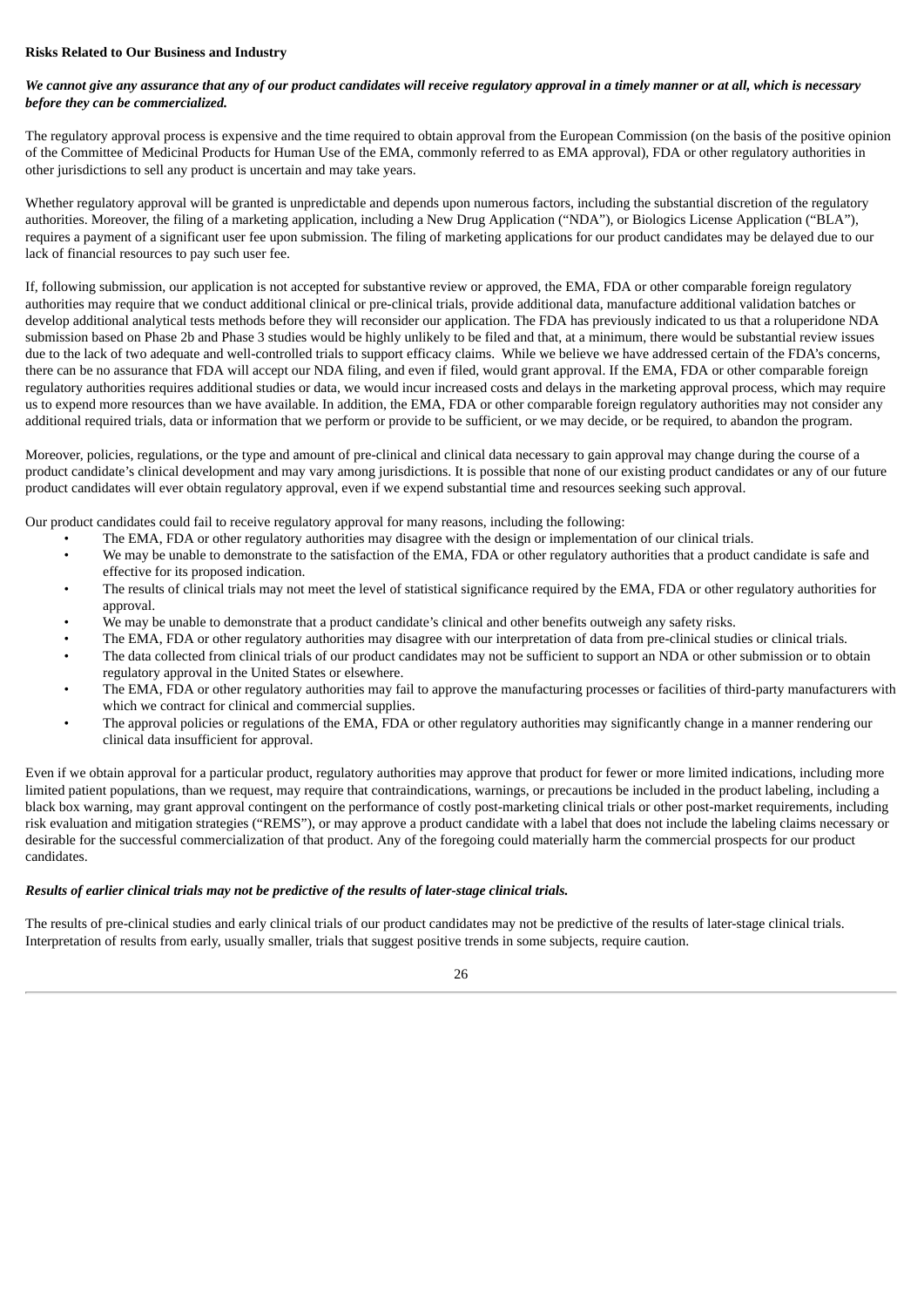Results from later stages of clinical trials enrolling more subjects may fail to show the desired safety and efficacy results or otherwise fail to be consistent with the results of earlier trials of the same product candidate. For example, our Phase 3 trial of roluperidone for the treatment of negative symptoms of schizophrenia failed to meet its primary endpoint despite our Phase 2b trial of the same design achieving statistical significance on the same endpoint. Inconsistencies such as this may occur for a variety of reasons, including differences in trial design, trial endpoints (or lack of trial endpoints in exploratory studies), subject population, number of subjects, subject selection criteria, trial duration, drug dosage and formulation or due to the lack of statistical power in the earlier trials. A number of companies in the pharmaceutical and biotechnology industries have suffered significant setbacks in advanced clinical trials due to lack of efficacy or unacceptable safety profiles, notwithstanding promising results in earlier trials.

# The results of clinical trials conducted at sites outside the United States may not be accepted by the FDA and the results of clinical trials conducted at *sites in the United States may not be accepted by international regulatory authorities.*

We plan to conduct our clinical trials outside the United States. Although the FDA may accept data from clinical trials conducted outside the United States, acceptance of this data would be subject to certain conditions imposed by the FDA. For example, the clinical trial must be well-designed and conducted and performed by qualified investigators in accordance with ethical safeguards such as institutional review board ("IRB"), or ethics committee approval and informed consent. The study population must also adequately represent the applicable United States population, and the data must be applicable to the American population and medical practice in ways that the FDA deems clinically meaningful. In addition, while clinical trials conducted outside of the United States are subject to the applicable local laws, FDA acceptance of the data from such trials will be dependent upon its determination that the trials were conducted consistent with all applicable United States laws and regulations. There can be no assurance the FDA will accept data from trials conducted outside of the United States as adequate support of a marketing application, and it is not unusual for the FDA to require some Phase 3 clinical trial data to be generated in the United States. If the FDA does not accept the data from our international clinical trials, it would likely result in the need for additional trials in the United States, which would be costly and time-consuming and could delay or permanently halt the development of one or more of our product candidates.

# If we experience delays in clinical testing, we will be delayed in commercializing our product candidates, our costs may increase and our business may *be harmed.*

We do not know whether our clinical trials will be completed on schedule, or at all. Our product development costs will increase if we experience delays in clinical testing. Significant clinical trial delays also could shorten any periods during which we may have the exclusive right to commercialize our product candidates or allow our competitors to bring products to market before we do, which would impair our ability to successfully commercialize our product candidates and may harm our business, results of operations and prospects.

The commencement and completion of clinical development can be delayed or halted for a number of reasons, including:

- difficulties obtaining regulatory approval to commence a clinical trial or complying with conditions imposed by a regulatory authority regarding the scope or term of a clinical trial;
- delays in reaching or failure to reach agreement on acceptable terms with prospective clinical research organizations, or CROs, and trial sites, which can be subject to extensive negotiation and may vary significantly among different CROs and trial sites;
- deviations from the trial protocol by clinical trial sites and investigators, or failing to conduct the trial in accordance with regulatory requirements;
- failure of our third parties, such as CROs, to satisfy their contractual duties or meet expected deadlines;
- insufficient or inadequate supply or quantity of product material for use in trials due to delays in the importation and manufacture of clinical supply, including delays in the testing, validation, and delivery of the clinical supply of the investigational drug to the clinical trial sites;
- delays in identification and auditing of central or other laboratories and the transfer and validation of assays or tests to be used;
- delays in having subjects complete participation in a trial or return for post-treatment follow-up;
- difficulties obtaining IRB or ethics committee approval to conduct a trial at a prospective site, or complying with conditions imposed by IRBs or ethics committees;
- challenges recruiting and enrolling subjects to participate in clinical trials for a variety of reasons, including competition from other programs for the treatment of similar conditions;
- severe or unexpected drug-related adverse events experienced by subjects in a clinical trial;
- difficulty retaining subjects who have initiated a clinical trial but may be prone to withdraw due to side effects from the therapy, lack of efficacy or personal issues, which are common among schizophrenia and MDD subjects who we require for our clinical trials of our product candidate roluperidone;
- delays in adding new investigators and clinical sites;

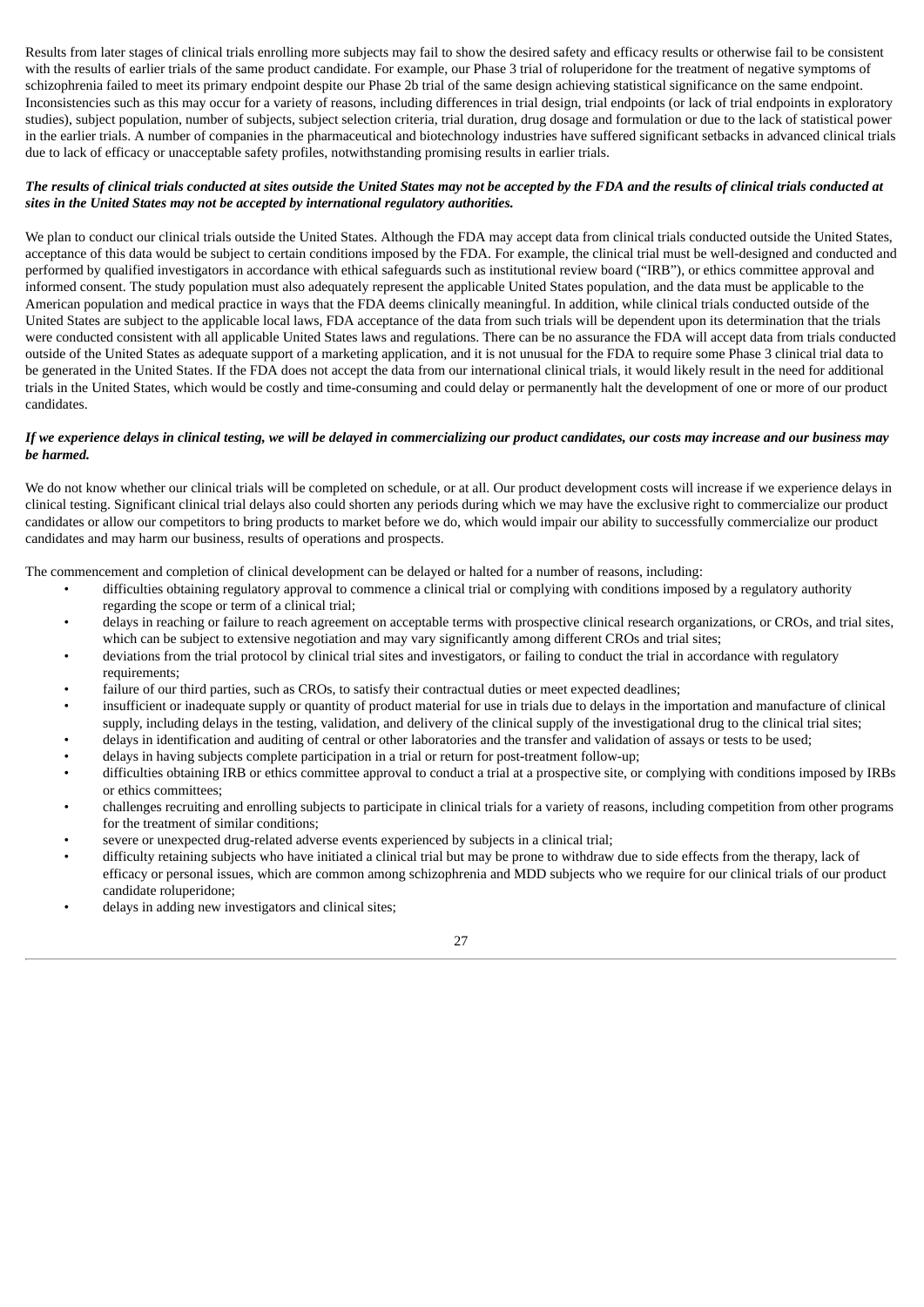- withdrawal of clinical trial sites from clinical trials;
- lack of adequate funding; and
- clinical holds or termination imposed regulatory authorities, including national regulatory authorities in the European Union, the FDA or IRBs or ethics committees.

Clinical trials may also be delayed as a result of ambiguous or negative interim results. In addition, clinical trials may be suspended or terminated by us, an IRB or ethics committee overseeing the clinical trial at a trial site (with respect to that site), the European Union national regulatory authorities or the FDA due to a number of factors, including:

- failure to conduct the clinical trial in accordance with regulatory requirements, the trial protocols and applicable laws;
- observations during inspection of the clinical trial operations or trial sites by the EMA, FDA or other comparable foreign regulatory
	- authorities that ultimately result in the imposition of a clinical hold;
- unforeseen safety issues; or
- lack of adequate funding to continue the clinical trial.

Failure to conduct a clinical trial in accordance with regulatory requirements, the trial protocols and applicable laws may also result in the inability to use the data from such trial to support product approval. Additionally, changes in regulatory requirements and guidance may occur, and we may need to amend clinical trial protocols to reflect these changes. Amendments may require us to resubmit our clinical trial protocols to the EMA, FDA, IRBs or ethics committees for reexamination, which may impact the costs, timing and successful completion of a clinical trial. Many of the factors that cause, or lead to, a delay in the commencement or completion of a clinical trial may also ultimately lead to the denial of regulatory approval of the associated product candidate. If we experience delays in completion of, or if we terminate any of our clinical trials, our ability to obtain regulatory approval for our product candidates may be materially harmed, and our commercial prospects and ability to generate product revenues will be diminished.

# We have no experience in advancing product candidates beyond Phase 3, which makes it difficult to assess our ability to develop and commercialize our *product candidates.*

We have no experience in progressing clinical trials past Phase 3, obtaining regulatory marketing approvals or commercializing product candidates. We merged with Sonkei and acquired Mind-NRG and have limited operating history since the respective merger and acquisition. We may encounter unforeseen expenses, difficulties, complications, delays and other known or unknown factors in pursuing our business objectives. We expect our financial condition and operating results to continue to fluctuate significantly from quarter to quarter and year to year due to a variety of factors, many of which are beyond our control. Accordingly, you should not rely upon the results of any quarterly or annual periods as indications of future operating performance.

# If we are unable to enroll subjects in clinical trials, we will be unable to complete these trials on a timely basis or at all.

The timely completion of clinical trials largely depends on subject enrollment. Many factors affect subject enrollment, including:

- the size and nature of the subject population;
- the number and location of clinical sites we enroll;
- competition with other companies for clinical sites or subjects;
- the eligibility and exclusion criteria for the trial;
- the design of the clinical trial;
- inability to obtain and maintain subject consents;
- risk that enrolled subjects will drop out before completion; and
- clinicians' and subjects' perceptions as to the potential advantages or disadvantages of the drug being studied in relation to other available therapies, including any new drugs that may be approved for the indications we are investigating.

We rely on CROs and clinical trial sites to ensure the proper and timely conduct of our clinical trials in Europe and, we expect, eventually in the United States and, while we have agreements governing their committed activities, we have limited influence over their actual performance. We may also experience difficulties enrolling subjects for our clinical trials relating to roluperidone due to the mental health of the subjects that we will need to enroll, related diagnoses and drop-out rates.

# Our clinical trials may fail to demonstrate adequately the safety and efficacy of our product candidates, which could prevent or delay regulatory *approval and commercialization, and also increase costs.*

Before obtaining regulatory approvals for the commercial sale of our product candidates, we must demonstrate through lengthy, complex and expensive pre-clinical testing and clinical trials that our product candidates are both safe and effective for use in each target indication, and failures can occur at any stage of testing. Clinical trials often fail to demonstrate safety and statistically significant efficacy of the product candidate studied for the target indication in later stages of clinical development. For example, a

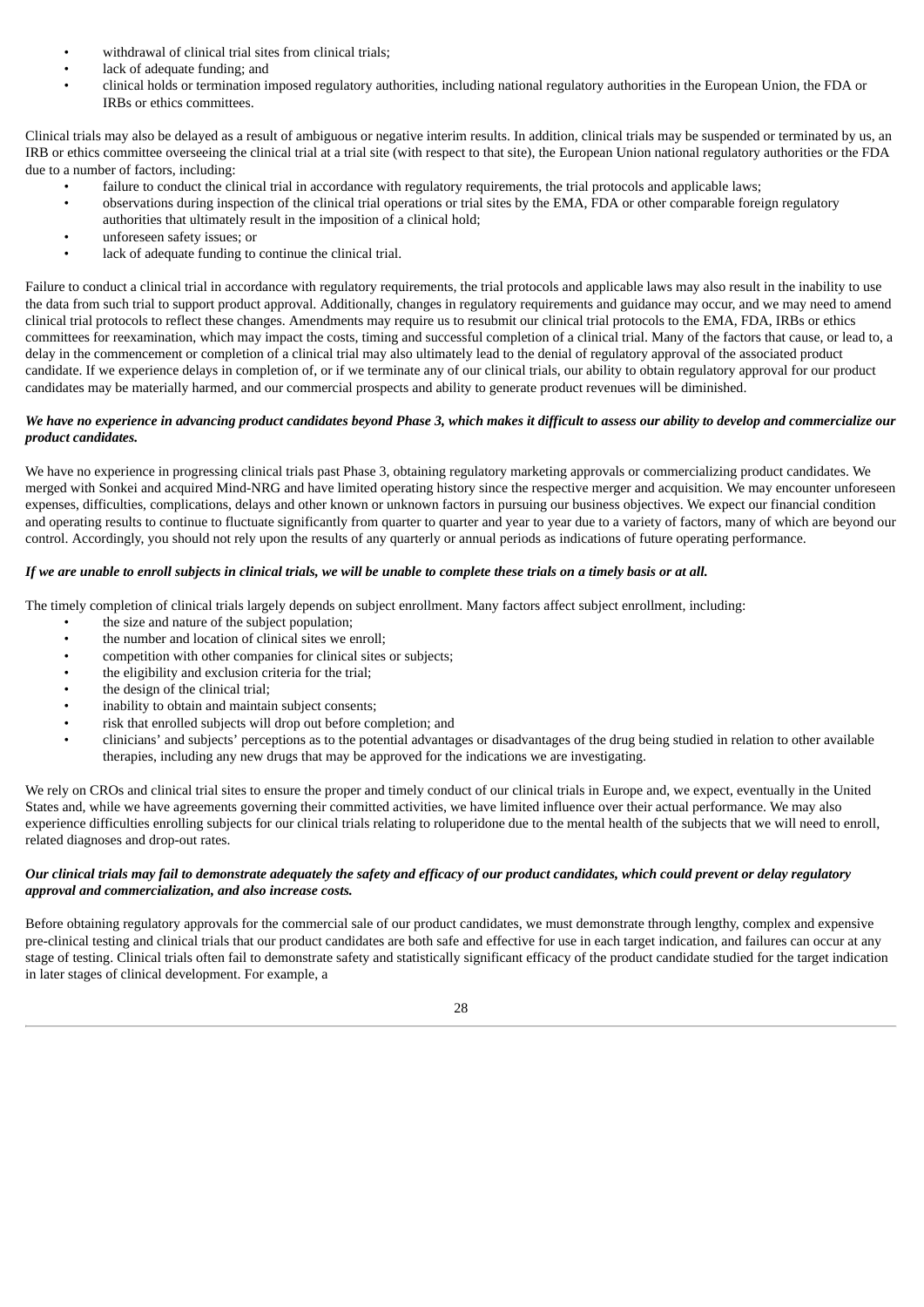Phase 2b trial in MDD with respect to a drug that we were previously developing, MIN-117, failed to achieve its primary endpoint, and we decided to discontinue development of MIN-117 for MDD. Regulatory authorities may find that our studies do not support, in combination with other studies, approval of our product candidates for the target indication. In addition, our product candidates may be associated with undesirable side effects or have characteristics that are unexpected, which may result in abandoning their development or regulatory authorities restricting or denying marketing approval. For instance, prior clinical studies indicated that roluperidone and MIN-117 may cause adverse events, including, but not limited to, dizziness, vital sign changes, central nervous system events, cardiac events, including prolongation of the QT/QTc interval, and gastrointestinal events. Most product candidates that commence clinical trials are never approved by the applicable regulatory authorities.

In the case of our product candidate roluperidone, we are seeking to develop a treatment for schizophrenia, which adds a layer of complexity to our clinical trials and may delay regulatory approval. The cause and pathophysiology of schizophrenia are not fully understood, and our results will rely on subjective feedback from patients, caregivers and healthcare providers, which is inherently difficult to evaluate, can be influenced by factors outside of our control and can vary widely from day to day for a particular subject, and from subject to subject and site to site within a clinical study. The placebo effect may also have a more significant impact on our clinical trials.

If our product candidates are not shown to be both safe and effective in clinical trials, we will not be able to obtain regulatory approval or commercialize our product candidates.

#### We may expend our limited resources to pursue a particular product candidate or indication and fail to capitalize on product candidates or indications *that may be more profitable or for which there is a greater likelihood of success.*

Because we have limited financial and management resources, we focus on a limited number of research programs and product candidates. For instance, at the present time we are prioritizing the clinical trials and development of the most advanced of our product candidates, roluperidone. As a result, we may forego or delay pursuit of opportunities with other product candidates, including MIN-301, or for other indications that later prove to have greater commercial potential. Our resource allocation decisions may cause us to fail to capitalize on viable commercial drugs or profitable market opportunities. Our spending on current and future research and development programs and product candidates for specific indications may not yield any commercially viable products. If we do not accurately evaluate the commercial potential or target market for a particular product candidate, we may relinquish valuable rights to that product candidate through collaboration, licensing or other arrangements in cases in which it would have been more advantageous for us to retain sole development and commercialization rights.

#### Even if we complete the necessary clinical trials, we cannot predict when or if we will obtain marketing approval to commercialize a product candidate *or the approval may be for a narrower indication than we expect.*

We cannot commercialize a product candidate until the appropriate regulatory authorities have reviewed and approved the product candidate. Even if our product candidates demonstrate safety and efficacy in clinical trials, the regulatory agencies may not complete their review processes in a timely manner, or we may not be able to obtain marketing approval from the relevant regulatory agencies. Additional delays may result if the EMA, FDA, an FDA Advisory Committee, or other regulatory authority recommends non-approval or restrictions on approval. In addition, we may experience delays or rejections based upon additional government regulation from future legislation or administrative action, or changes in regulatory agency policy during the period of product development, clinical trials and the review process.

# Even if our product candidates receive regulatory approval, they may still face future development and regulatory difficulties, including ongoing regulatory obligations and continued regulatory review. Additionally, our product candidates, if approved, could be subject to labeling and other restrictions and market withdrawal and we may be subject to administrative sanctions or penalties if we fail to comply with regulatory requirements or *experience unanticipated problems with our products.*

Even if we obtain regulatory approval for a product candidate, product candidates may be approved for fewer or more limited indications, including more limited subject populations, than we request, and regulatory authorities may require that contraindications, warnings, or precautions be included in the product labeling, including a black box warning, may grant approval contingent on the performance of costly post-marketing clinical trials or other postmarket requirements, such as REMS, may require post-marketing surveillance, or may approve a product candidate with a label that does not include the labeling claims necessary or desirable for the successful commercialization of that product candidate. For instance, in 2007, the FDA requested that makers of all antidepressant medications update existing black box warnings about increased risk of suicidal thoughts and behavior in young adults, ages 18 to 24, during initial treatment. If approved for marketing, our drugs may be required to carry warnings similar to this and other class-wide warnings.

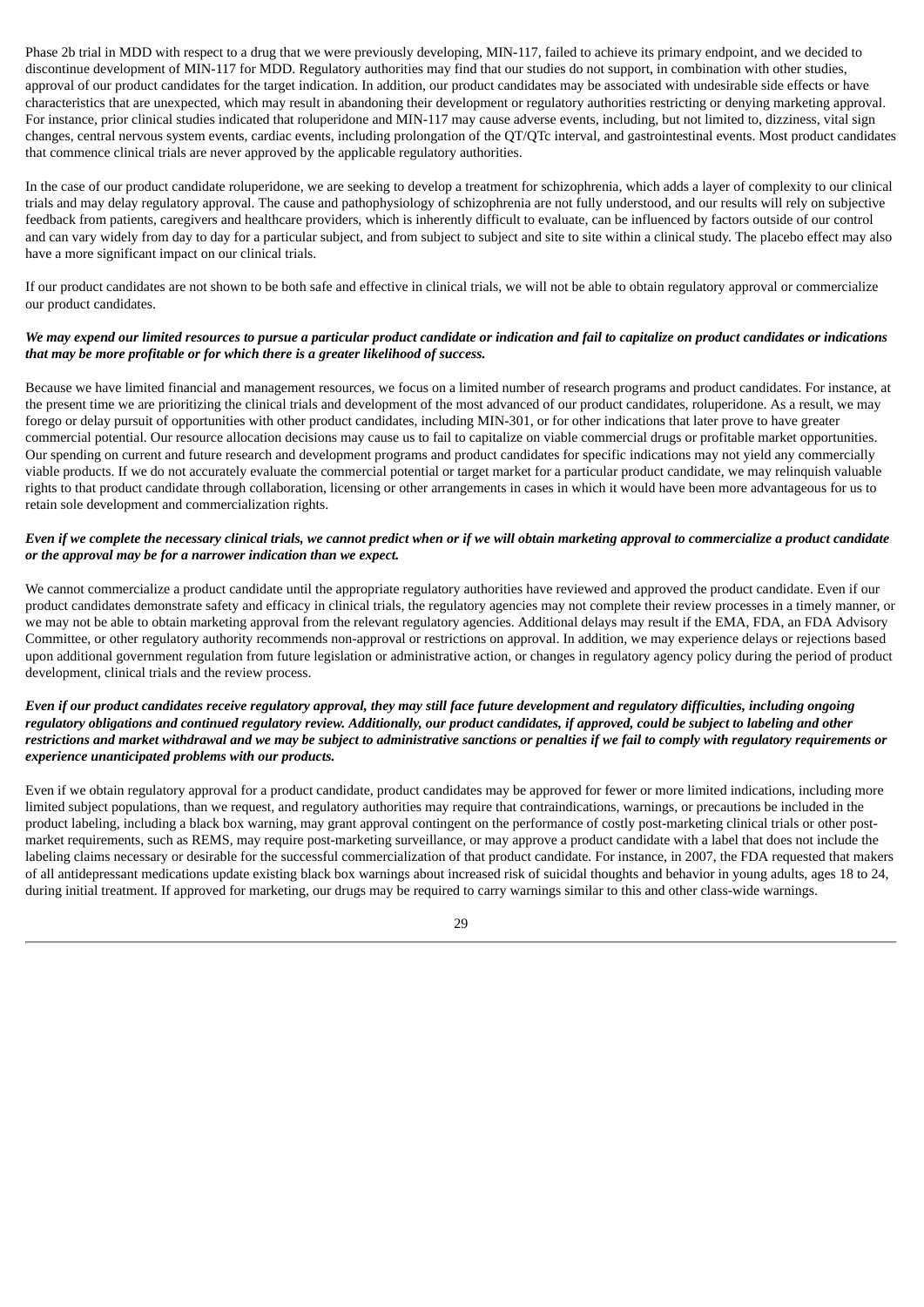Any approved products would further be subject to ongoing requirements imposed by the EMA, FDA, and other comparable foreign regulatory authorities governing the manufacture, quality control, further development, labeling, packaging, storage, distribution, safety surveillance, import, export, advertising, promotion, marketing, recordkeeping and reporting of safety and other post-market information. If there are any modifications to the drug, including changes in indications, labeling, manufacturing processes or facilities, or if new safety issues arise, a new or supplemental NDA, post-implementation notification or other reporting may be required or requested, which may require additional data or additional pre-clinical studies and clinical trials.

The EMA, FDA and other comparable foreign regulatory authorities will continue to closely monitor the safety profile of any product even after approval. If the EMA, FDA or other comparable foreign regulatory authorities become aware of new adverse safety information after approval of any of our product candidates, a number of potentially significant negative consequences could result, including:

- we may suspend marketing of, or withdraw or recall, such product;
- regulatory authorities may withdraw approvals of such product;
- regulatory authorities may require additional warnings or otherwise restrict the product's indicated use, label, or marketing;
- the EMA, FDA or other comparable foreign regulatory bodies may issue safety alerts, Dear Healthcare Provider letters, press releases or other communications containing warnings about such product;
- the FDA may require the establishment or modification of a REMS or the EMA or a comparable foreign regulatory authority may require the establishment or modification of a similar strategy that may, for instance, require us to issue a medication guide outlining the risks of such side effects for distribution to subjects or restrict distribution of our products and impose burdensome implementation requirements on us;
- regulatory authorities may require that we conduct post-marketing studies or surveillance;
- we could be sued and held liable for harm caused to subjects or patients; and
- our reputation may suffer.

In addition, manufacturers of drug products and their facilities, including contracted facilities, are subject to continual review and periodic inspections by national regulatory authorities in the European Union, the FDA and other regulatory authorities for compliance with current Good Manufacturing Practices ("cGMP"), regulations and standards. The European Union cGMP guidelines are as set forth in Commission Directive 2003/94/EC of October 8, 2003. If we or a regulatory agency or authority discover previously unknown problems with a product, such as adverse events of unanticipated severity or frequency, the product's stability (changes in levels of impurities or dissolution profile) or problems with the facility where the product is manufactured, we may be subject to reporting obligations, additional testing and additional sampling, and a regulatory agency or authority may impose restrictions on that product, the manufacturing facility, our suppliers, or us, including requiring recall or withdrawal of the product from the market or suspension of manufacturing. If we, our product candidates, the manufacturing facilities for our product candidates, our CROs, or other persons or entities working on our behalf fail to comply with applicable regulatory requirements either before or after marketing approval, a regulatory agency may, depending on the stage of product development and approval:

- issue adverse inspectional findings;
- issue Warning Letters or Untitled Letters:
- mandate modifications to promotional materials or require us to provide corrective information to healthcare practitioners;
- amend and update labels or package inserts;
- require us to enter into a consent decree, which can include imposition of various fines, reimbursements for inspection costs, required due dates for specific actions and penalties for noncompliance;
- seek an injunction or impose civil, criminal and/or administrative penalties, damages or monetary fines or imprisonment;
- suspend or withdraw regulatory approval;
- suspend or terminate any ongoing clinical studies;
- bar us from submitting or assisting in the submission of new regulatory applications;
- refuse to approve pending applications or supplements to applications filed by us;
- refuse to allow us to enter into government contracts;
- suspend or impose restrictions on operations, including restrictions on marketing or manufacturing of the product, or the imposition of costly new manufacturing requirements or use of alternative suppliers; or
- seize or detain products, refuse to permit the import or export of products, or require us to initiate a product recall.

The occurrence of any event or penalty described above may inhibit our ability to commercialize our products and generate revenue.

Our product candidates and the activities associated with their development and commercialization in the United States, including, but not limited to, their advertising and promotion, will further be heavily scrutinized by the FDA, the United States Department of Justice, the United States Department of Health and Human Services' Office of Inspector General, state attorneys general, members of Congress and the public. Violations of applicable law, including advertising, marketing and promotion of our products for unapproved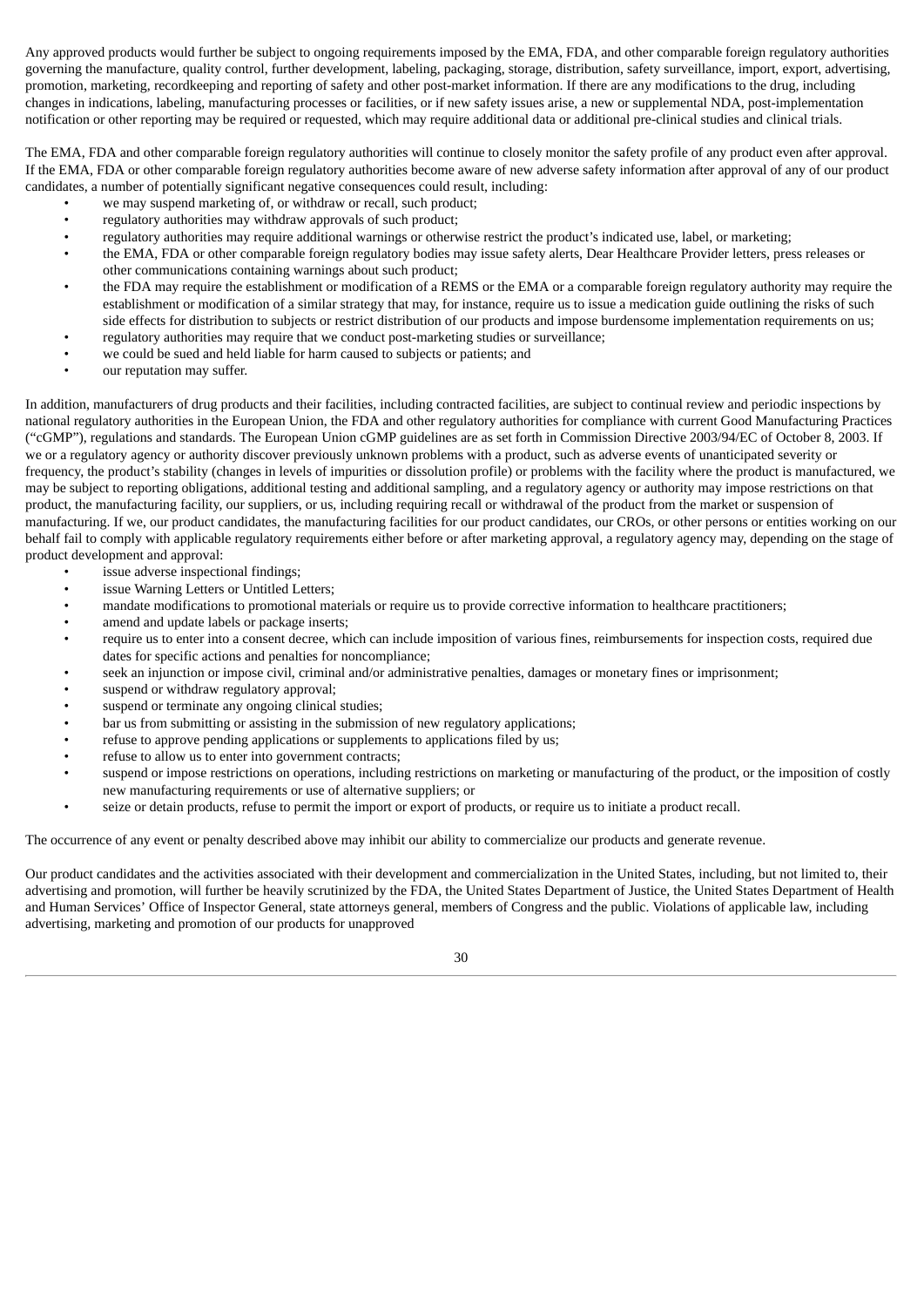(or off-label) uses, are subject to enforcement letters, inquiries and investigations, and civil, criminal and/or administrative sanctions by regulatory agencies. Additionally, comparable foreign regulatory authorities will heavily scrutinize advertising and promotion of any product candidate that obtains approval outside of the United States. In this regard, advertising and promotion of medicines in the European Union is governed by Directive 2001/83 EC, as amended, and any such activities which we may undertake in the European Union will have to be in strict compliance with the same. Any advertising of a prescription medicinal product to the public and any promotion of a medicinal product that does not have marketing authorization or is not promoted in accordance with that marketing authorization is prohibited. Advertisements and promotions of medicinal products are monitored nationally in the European Union, and each country will have its own additional advertising laws and industry governing bodies, whose obligations may go further than those set out in Directive 2001/83. Any violations and sanctions will similarly be decided and administered by the relevant country's national authority. Furthermore, in the United Kingdom the code of practice of the Association of the British Pharmaceutical Industry (the lead United Kingdom trade association) is considerably stricter than applicable legislative requirements.

In the United States, engaging in the impermissible promotion of products for off-label uses can also subject the entity engaging in such conduct to false claims litigation under federal and state statutes, which can lead to civil, criminal and/or administrative penalties, damages, monetary fines, disgorgement, exclusion from participation in Medicare, Medicaid and other federal healthcare programs, curtailment or restructuring of its operations and agreements that materially restrict the manner in which it promotes or distributes drug products. Accordingly, we are subject to the federal civil False Claims Act, which prohibits persons and entities from knowingly filing, or causing to be filed, a false claim, or the knowing use of false statements, to obtain payment from the federal government. Certain suits filed under the civil False Claims Act, known as "qui tam" actions, can be brought by any individual on behalf of the government and such individuals, commonly known as "whistleblowers," may share in certain amounts paid by the entity to the government in fines or settlement. When an entity is determined to have violated the civil False Claims Act, it may be required to pay up to three times the actual damages sustained by the government, plus civil penalties for each separate false claim. Various states have also enacted laws modeled after the federal civil False Claims Act. We are also subject to the federal criminal False Claims Act, which imposes criminal fines or imprisonment against individuals or entities who make or present a claim to the government knowing such claim to be false, fictitious, or fraudulent. Additionally, we may be subject to civil monetary penalties that may be imposed against any person or entity that, among other things, is determined to have presented or caused to be presented a claim to a federal health program that the person knows or should know is for an item or service that was not provided as claimed or is false or fraudulent.

False Claims Act lawsuits against pharmaceutical companies have increased significantly in volume and breadth, leading to substantial civil and criminal settlements regarding certain sales practices, including promoting off-label drug uses. This growth in litigation has increased the risk that a pharmaceutical company will have to defend a false claims action, pay settlement fines or restitution, agree to comply with burdensome reporting and compliance obligations, and/or be excluded from Medicare, Medicaid and other federal and state healthcare programs. If we do not lawfully promote our products, we may become subject to such litigation, which may have a material adverse effect on our business, financial condition and results of operations.

While no definition of "off-label use" exists at the European Union level, promotion of a medicinal product for a purpose that has not been approved is strictly prohibited pursuant to Directive 2001/83/EC. Such promotion may also give rise to criminal prosecution in European Union Member States, and national healthcare supervisory authorities may impose administrative fines or take other actions. Engaging in such promotions in the European Union could also lead to product liability claims, in accordance with EU product liability regime under Directive 85/374.

The EMA's, FDA's, and other applicable government agencies' policies may change and additional government regulations may be enacted that could prevent, limit or delay regulatory approval and marketing authorization, and the sale and promotion of our product candidates. If we are slow or unable to adapt to changes in existing requirements or the adoption of new requirements or policies, or if we are not able to maintain regulatory compliance, we may lose any marketing approval that we may have obtained, and be subject to civil, criminal and administrative enforcement, which would adversely affect our business, prospects and ability to achieve or sustain profitability.

# The regulatory pathway for our product candidate, MIN-301, has not yet been determined. Depending on the pathway, we may be subject to different *regulatory requirements.*

MIN-301 is a peptide, and, as a peptide, may be subject to the Public Health Service Act ("PHSA"), and the Food, Drug, and Cosmetic Act ("FDCA"). We have yet to meet with the FDA regarding the approval pathway for this product candidate. Based on the definition of a biologic in the PHSA, we believe that MIN-301 meets the definition of a biologic and, thus, we will need to submit a BLA, for product approval. Moreover, based on an FDA intercenter agreement, we believe that MIN-301 will be regulated by the FDA's Center for Drug Evaluation and Research. However, we intend to discuss jurisdiction with the FDA to determine the appropriate regulatory pathway and corresponding requirements. Depending on the pathway, we may be subject to different regulatory

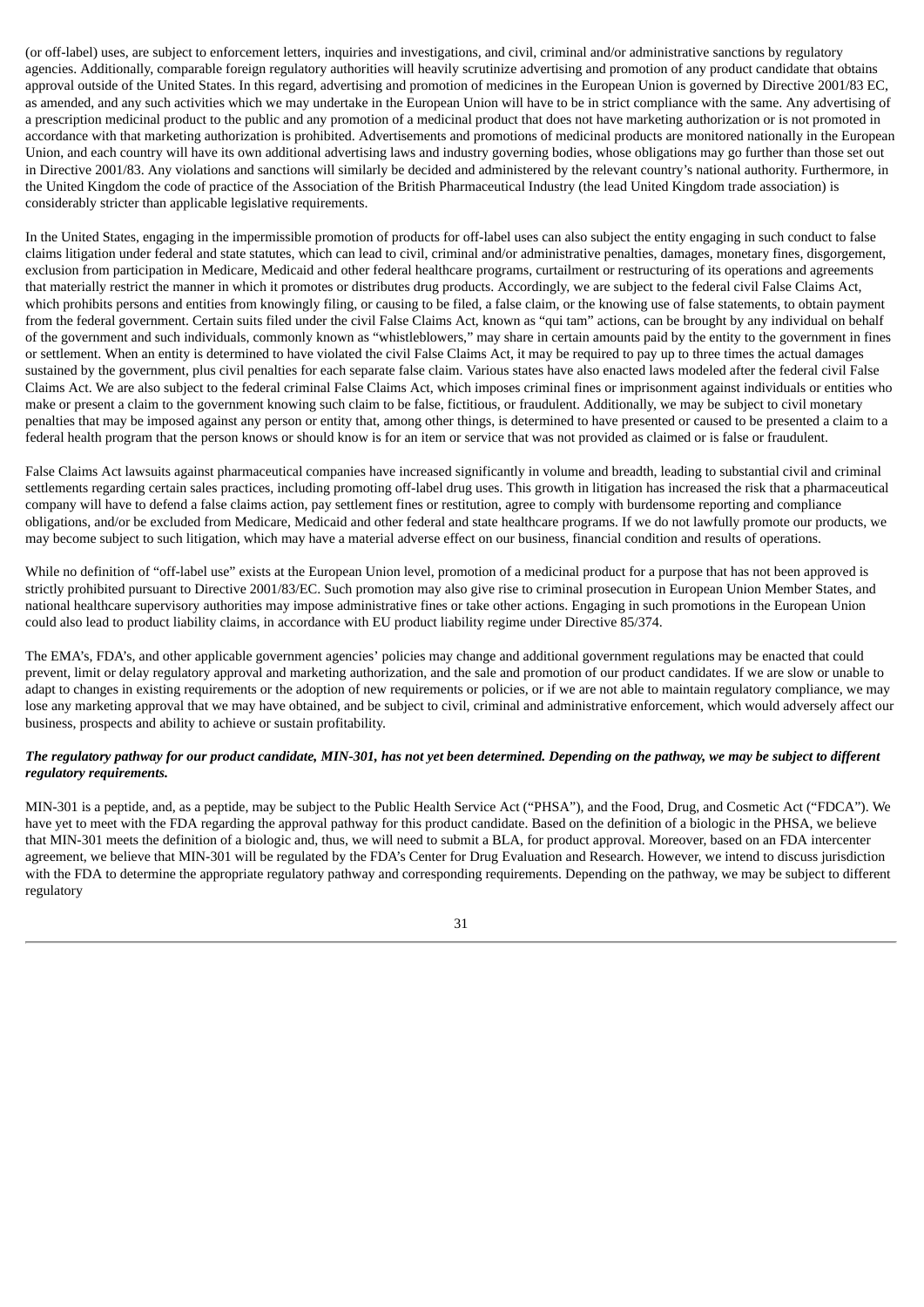requirements, including different regulatory and testing requirements, shorter or longer periods of market exclusivity, and different approval processes for generic drug and biosimilar competitors.

# If the market opportunities for any product that we or our collaborators develop are smaller than we believe, our revenue may be adversely affected and *our business may suffer.*

Our product candidates are intended for the treatment of schizophrenia, MDD, and Parkinson's disease. Our projections of both the number of people who have these disorders or diseases, as well as the subsets of people who have the potential to benefit from treatment with our product candidates and who will pursue such treatment, are based on our beliefs and estimates that may prove to be inaccurate. For instance, with respect to schizophrenia and MDD, our estimates are based on the number of patients that suffer from schizophrenia and MDD, but these disorders are difficult to accurately diagnose and high rates of patients may not seek or continue treatment. Our estimates and beliefs are also based on the potential market of other drugs in development for schizophrenia and MDD, which may prove to be inaccurate and our advantages over such drugs may not be, or may not be perceived to be, as significant as we believe they are. If our estimates prove to be inaccurate, even if our products are approved, we may not be able to successfully commercialize them. In addition, the cause and pathophysiology of schizophrenia and MDD are not fully understood, and additional scientific understanding and future drug or non-drug therapies may make our product candidates obsolete.

# *Changes in methods of product candidate manufacturing or formulation may result in additional costs or delay.*

As product candidates are developed through pre-clinical to late stage clinical trials towards approval and commercialization, it is common that various aspects of the development program, such as manufacturing methods and formulation, are altered in an effort to optimize processes and results. Such changes carry the risk that they will not achieve these intended objectives. Any of these changes could cause our product candidates to perform differently and affect the results of planned clinical trials or future clinical trials to be conducted with the altered materials. Such changes may also require additional testing, EMA or FDA notification or EMA or FDA approval. This could delay completion of clinical trials, require the conduct of bridging clinical trials or the repetition of one or more clinical trials, increase clinical trial costs, delay approval of our product candidates and/or jeopardize our ability to commence product sales and generate revenue.

# Our failure to obtain reaulatory approval in additional international iurisdictions would prevent us from marketina our product candidates outside the *European Union and the United States.*

We plan to seek regulatory approval to commercialize our product candidates in the European Union and the United States. We also expect to seek regulatory approval in additional foreign countries. To market and sell our products in other jurisdictions, we must obtain separate marketing approvals and comply with numerous and varying regulatory requirements. The approval procedure varies among countries and can involve additional testing. The time required to obtain approval may differ substantially from that required to obtain EMA or FDA approval. The regulatory approval process outside the European Union and United States generally includes risks substantially similar to those associated with obtaining EMA or FDA approval. In addition, in many countries outside the United States, we must secure product price and reimbursement approvals before regulatory authorities will approve the product for sale in that country or within a short time after receiving such marketing approval. Obtaining foreign regulatory approvals and compliance with foreign regulatory requirements could result in significant delays, difficulties and costs for us and could delay or prevent the introduction of our products in certain countries. Further, clinical trials conducted in one country may not be accepted by regulatory authorities in other countries and regulatory approval in one country does not ensure approval in any other country, while a failure or delay in obtaining regulatory approval in one country may have a negative effect on the regulatory approval process in others. Also, regulatory approval for any of our product candidates may be withdrawn. If we fail to comply with the regulatory requirements in international markets or do not receive applicable marketing approvals, our target market will be reduced and our ability to realize the full market potential of our product candidates will be harmed and our business will be adversely affected. We may not obtain foreign regulatory approvals on a timely basis, if at all, especially because some foreign jurisdictions require prior approval of a treatment by the domestic regulatory agency. Our failure to obtain approval of any of our product candidates by regulatory authorities in another country may significantly diminish the commercial prospects of that product candidate and our business prospects could decline.

#### We face substantial competition, which may result in others discovering, developing or commercializing products before or more successfully than us.

The biopharmaceutical industry is intensely competitive and subject to rapid and significant technological change. We face competition with respect to our current product candidates and will face competition with respect to any future product candidates from major pharmaceutical companies, specialty pharmaceutical companies and biotechnology companies worldwide. Many of our competitors have significantly greater financial, technical and human resources. Smaller and early-stage companies may also prove to be significant competitors, particularly through collaborative arrangements with large and established companies.

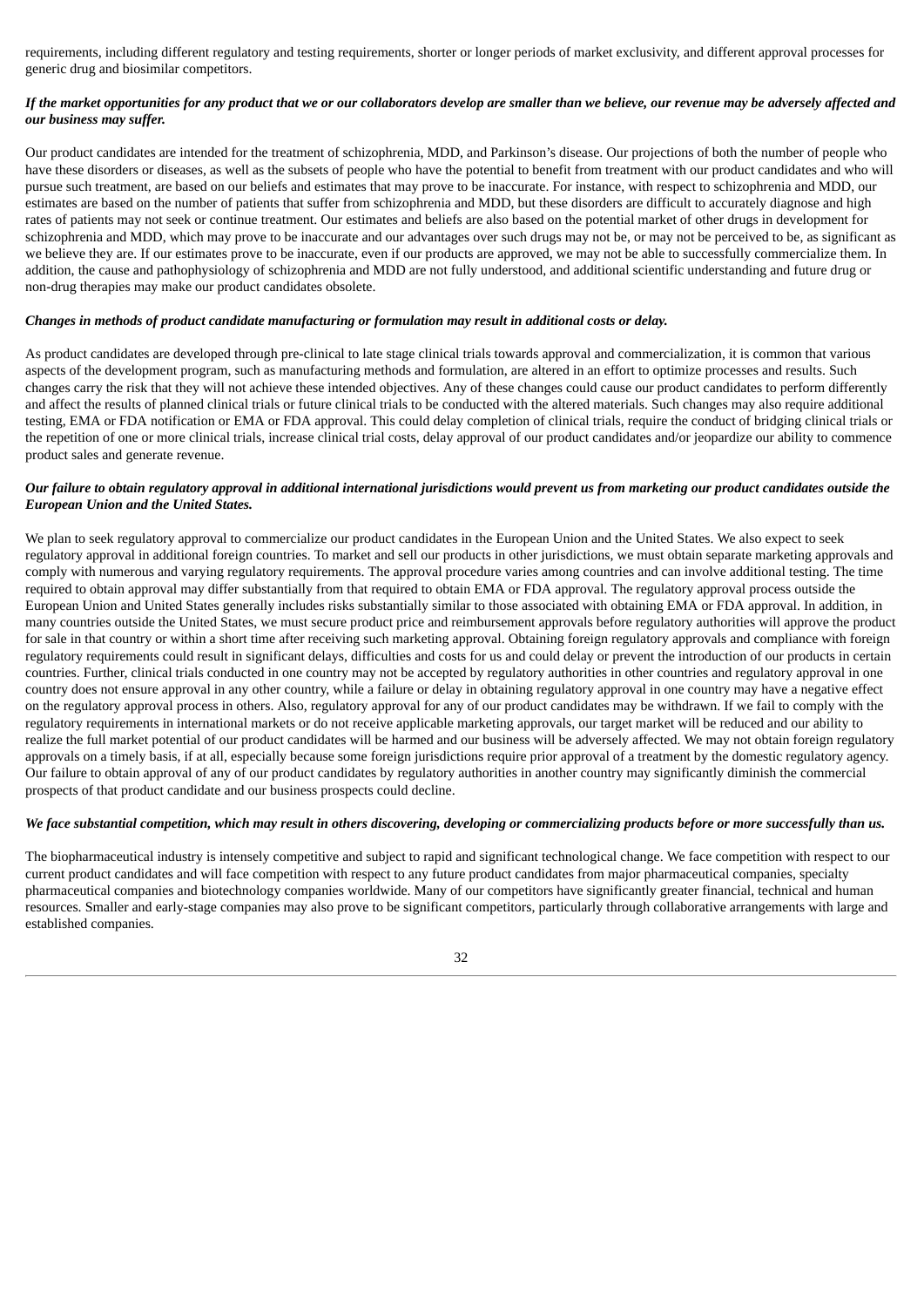Our competitors may obtain regulatory approval of their products more rapidly than us or may obtain patent protection or other intellectual property rights that limit our ability to develop or commercialize our product candidates. Our competitors may also develop drugs that are more effective, more convenient, more widely used, less costly and/or have a better safety profile than our products, and competitors may also be more successful than us in manufacturing and marketing their products.

Our competitors will also compete with us in recruiting and retaining qualified scientific, management and commercial personnel, establishing clinical trial sites and subject registration for clinical trials, as well as in acquiring technologies complementary to, or necessary for, our programs.

There are numerous currently approved therapies for treating the same diseases or indications for which our product candidates may be useful and many of these currently approved therapies act through mechanisms similar to our product candidates. Many of these approved drugs are well-established therapies or products and are widely accepted by physicians, patients and third-party payors. Some of these drugs are branded and subject to patent protection and regulatory exclusivity, while others are available on a generic basis. Insurers and other third-party payors may encourage the use of generic products or specific branded products. Moreover, it is difficult to predict the effect that introduction of biosimilars into the market will have on sales of the reference biologic product, which will depend on the FDA's standards for interchangeability, the structure of government and commercial managed care formularies, and state laws on substitution of biosimilars. We expect that if our product candidates are approved, they will be priced at a significant premium over competitive generics and biosimilars. This may make it difficult for us to differentiate our products from currently approved therapies, which may adversely impact our business strategy. In addition, any new product that competes with an approved product must demonstrate compelling advantages in efficacy, convenience, tolerability, and safety in order to overcome price competition and to be commercially successful. If we are not able to compete effectively against our current and future competitors, our business will not grow and our financial condition and operations will suffer. Moreover, many companies are developing new therapeutics, and we cannot predict what the standard of care will be as our product candidates progress through clinical development.

#### Even if any of our drug candidates receives marketing approval, it may fail to achieve the degree of market acceptance by physicians, patients, third*party payors and others in the medical community necessary for commercial success.*

If any of our drug candidates receives marketing approval, it may nonetheless fail to gain sufficient market acceptance by physicians, patients, third-party payors and others in the medical community necessary for commercial success. If our drug candidates do not achieve an adequate level of acceptance, we may not generate significant revenue from drug sales and we may not become profitable. Our commercial success also depends on coverage and adequate reimbursement of our products by third-party payors, including government payors, which may be difficult or time-consuming to obtain, may be limited in scope or may not be obtained in all jurisdictions in which we may seek to market our products. The degree of market acceptance of our drug candidates, if approved for commercial sale, will depend on a number of factors, including:

- the efficacy and perceived and potential advantages compared to alternative treatments, including any similar generics and biosimilars;
- the timing of market introduction relative to alternative treatment;<br>• our ability to offer our drugs for sale at competitive prices relative
- our ability to offer our drugs for sale at competitive prices relative to alternative treatments;
- the clinical indications for which the product candidate is approved;
- the convenience and ease of administration compared to alternative treatments;
- the willingness of the target patient population to try new therapies and of physicians to prescribe these therapies;
- the strength of our marketing and distribution support;
- the availability of third-party coverage and adequate reimbursement for our products or the willingness of patients to pay out-of-pocket in the absence of coverage and adequate reimbursement by third-party payors;
- unfavorable publicity relating to the products;
- the prevalence and severity of any side effects; and
- any restrictions on the use of our drugs together with other medications.

Our focus on CNS disorders, in particular, exposes us to an increased risk that serious side effects and disease events, including suicide, will occur during patient use of our products, even if such side effects and disease events are unrelated to the use of our products. Most approved CNS medicines carry boxed warnings for clinically significant adverse events, and our products may categorically need to carry such warnings as well.

33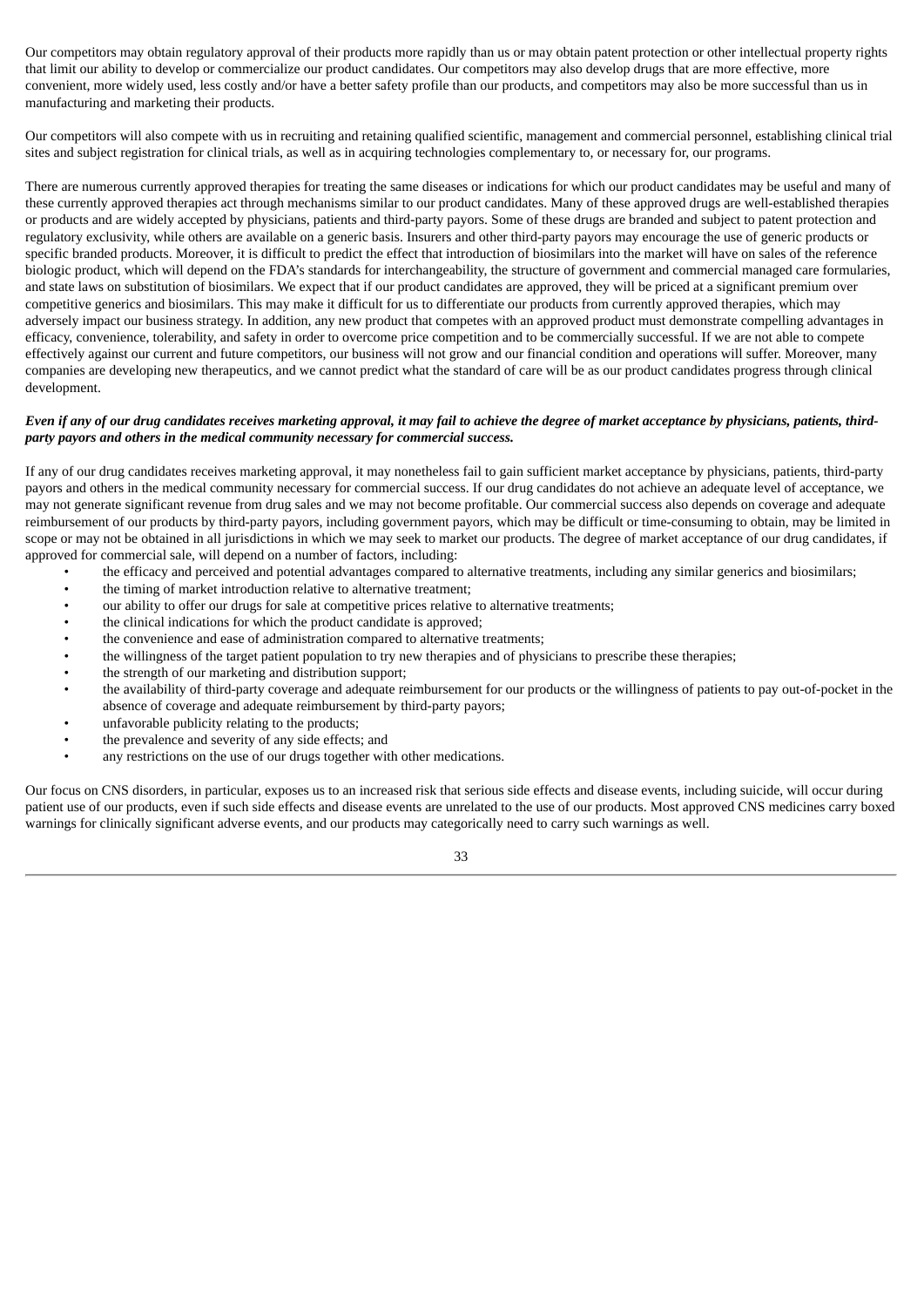# We currently have a limited marketing and sales organization. If we are unable to establish greater marketing and sales capabilities or enter into agreements with third parties to market and sell our product candidates, we may not be able to effectively market and sell our product candidates, if *approved, or generate product revenues.*

We currently have a limited marketing or sales organization for the marketing, sales and distribution of pharmaceutical products. In order to commercialize any product candidates, we must build our marketing, sales, distribution, managerial and other non-technical capabilities or make arrangements with third parties to perform these services. We may not be successful in doing so on commercially reasonable terms or at all.

If our product candidates receive regulatory approval, we intend to establish our sales and marketing organization with technical expertise and supporting distribution capabilities to commercialize our product candidates, which will be expensive and time consuming and may require substantial investments prior to any product candidate being granted regulatory approval. In selling, marketing and distributing our products ourselves, we face a number of additional risks, including:

- our inability to recruit and retain adequate numbers of effective sales and marketing personnel;
- the inability of sales personnel to obtain access to physicians or educate adequate numbers of physicians on the clinical benefits of our products to achieve market acceptance;
- the lack of complementary products to be offered by sales personnel, which may put us at a competitive disadvantage relative to companies with more extensive product lines;
- the costs associated with training sales personnel on legal compliance matters and monitoring their actions;
- liability for sales personnel failing to comply with the applicable legal requirements; and
- unforeseen costs and expenses associated with creating an independent sales and marketing organization.

Any failure or delay in the development of our internal sales, marketing and distribution capabilities would adversely impact the commercialization of these products.

We may choose to collaborate with third parties that have direct sales forces and established distribution systems, either to augment our own sales force and distribution systems or in lieu of our own sales force and distribution systems. If we enter into arrangements with third parties to perform sales, marketing and distribution services for our products, the resulting revenues or the profitability from these revenues to us are likely to be lower than if we had sold, marketed and distributed our products ourselves. If we are unable to enter into such arrangements on acceptable terms or at all, we may not be able to successfully commercialize any of our product candidates that receive regulatory approval. Depending on the nature of the third party relationship, we may have little control over such third parties, and any of these third parties may fail to devote the necessary resources and attention to sell, market and distribute our products effectively.

If we are not successful in commercializing our product candidates, either on our own or through collaborations with one or more third parties, our future product revenue will suffer and we may incur significant additional losses.

# Even if we commercialize any of our product candidates, these products may become subject to unfavorable pricing requlations, third-party *reimbursement practices or healthcare reform initiatives, which could harm our business.*

The laws that govern marketing approvals, pricing and reimbursement for new drug products vary widely from country to country. Current and future legislation may significantly change the approval requirements in ways that could involve additional costs and cause delays in obtaining approvals. In many countries, the pricing review period begins after marketing or product licensing approval is granted. Some countries require approval of the sale price of a drug before it can be marketed or soon thereafter. Additionally, in some foreign markets, prescription pharmaceutical pricing remains subject to continuing governmental control even after initial approval is granted. As a result, we might obtain marketing approval for a product in a particular country, but then be subject to price regulations that delay our commercial launch of the product, possibly for lengthy time periods, which could negatively impact the revenues we generate from the sale of the product in that particular country. Adverse pricing limitations may hinder our ability to recoup our investment in one or more product candidates even if our product candidates obtain marketing approval.

In the European Union, the pricing and reimbursement of prescription drugs is controlled by each member state. In these countries, pricing negotiations with governmental authorities can take considerable time after receipt of marketing approval for a product. In addition, there can be considerable pressure by governments and other stakeholders on prices and reimbursement levels, including as part of cost containment measures in the current economic climate in Europe. There is very limited harmonization on member state pricing and reimbursement practices in the European Union.

Reference pricing used by various European Union member states and parallel distribution, or arbitrage between low-priced and high-priced member states, can further reduce prices. In particular, Germany, Portugal and Spain have all introduced a number of short-

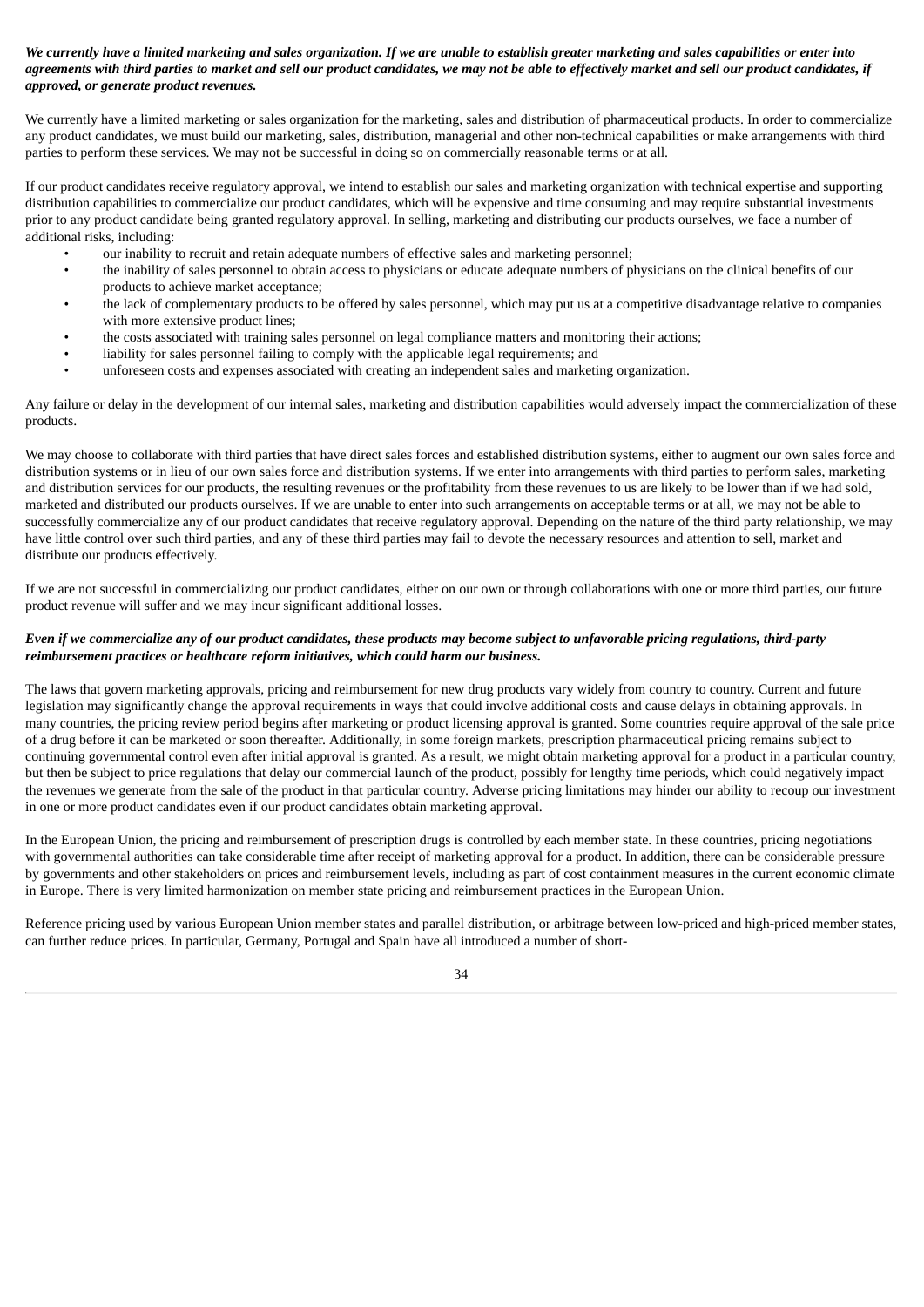term measures to lower healthcare spending, including mandatory discounts, clawbacks and price referencing rules, which could have a material adverse effect on our business.

Our ability to commercialize any products successfully will depend in part on the extent to which coverage and adequate reimbursement for these products and related treatments will be available from government health administration authorities and other third-party payors, such as private health insurers and health maintenance organizations. Government authorities and other third-party payors determine which medications they will cover and establish reimbursement levels. Assuming we obtain coverage for a given product by a third-party payor, the resulting reimbursement payment rates may not be adequate or may require co-payments that patients find unacceptably high. Patients who are prescribed medications for the treatment of their conditions, and their prescribing physicians, generally rely on third-party payors to reimburse all or part of the costs associated with their prescription drugs. Patients are unlikely to use our products unless coverage is provided and reimbursement is adequate to cover all or a significant portion of the cost of our products. Therefore, coverage and adequate reimbursement is critical to new product acceptance. Coverage decisions may depend upon clinical and economic standards that disfavor new drug products when more established or lower cost therapeutic alternatives are already available or subsequently become available.

Government authorities and other third-party payors are developing increasingly sophisticated methods of controlling healthcare costs, such as by limiting coverage and the amount of reimbursement for particular medications. Increasingly, third-party payors are requiring that drug companies provide them with predetermined discounts from list prices as a condition of coverage, are using restrictive formularies and preferred drug lists to leverage greater discounts in competitive classes, and are challenging the prices charged for medical products. In addition, in the United States, federal programs impose penalties on drug manufacturers in the form of mandatory additional rebates and/or discounts if commercial prices increase at a rate greater than the Consumer Price Index-Urban, and these rebates and/or discounts, which can be substantial, may impact our ability to raise commercial prices. Further, in the United States there has been heightened governmental scrutiny over the manner in which manufacturers set prices for their marketed products, which has resulted in several Congressional inquiries and proposed and enacted federal and state legislation designed to, among other things, bring more transparency to drug pricing, reduce the cost of prescription drugs under government payor programs, and review the relationship between pricing and manufacturer patient programs. We expect that additional U.S. federal healthcare reform measures will be adopted in the future, any of which could limit the amounts that the U.S. federal government will pay for healthcare products and services, which could result in reduced demand for our product candidates or additional pricing pressures.

Additionally, no uniform policy requirement for coverage and reimbursement for drug products exists among third-party payors in the United States. Therefore, coverage and reimbursement for drug products can differ significantly from payor to payor. As a result, the coverage determination process is often a time-consuming and costly process that will require us to provide scientific and clinical support for the use of our products to each payor separately, with no assurance that coverage and adequate reimbursement will be applied consistently or obtained in the first instance.

We cannot be sure that coverage and reimbursement will be available for any product that we commercialize and, if reimbursement is available, what the level of reimbursement will be. Coverage and reimbursement may impact the demand for, or the price of, any product candidate for which we obtain marketing approval. If coverage and reimbursement are not available or reimbursement is available only to limited levels, we may not successfully commercialize any product candidate for which we obtain marketing approval.

There may be significant delays in obtaining coverage and reimbursement for newly approved drugs, and coverage may be more limited than the purposes for which the drug is approved by the EMA, FDA or comparable foreign regulatory authorities. Moreover, eligibility for coverage and reimbursement does not imply that a drug will be paid for in all cases or at a rate that covers our costs, including research, development, manufacture, sale and distribution. Interim reimbursement levels for new drugs, if applicable, may also not be sufficient to cover our costs and may only be temporary. Reimbursement rates may vary according to the use of the drug and the clinical setting in which it is used, may be based on reimbursement levels already set for lower cost drugs and may be incorporated into existing payments for other services. Prices paid for a drug also vary depending on the class of trade. Prices charged to government customers and certain customers that receive federal funds are subject to price controls, and private institutions may obtain discounts through group purchasing organizations or use formularies to leverage discounts. Net prices for drugs may be reduced by mandatory discounts or rebates required by government healthcare programs or private payors and by any future relaxation of laws that presently restrict imports of drugs from countries where they may be sold at lower prices than in the United States. Our inability to promptly obtain coverage and profitable reimbursement rates from both government-funded and private payors for any approved products that we develop could have a material adverse effect on our operating results, our ability to raise capital needed to commercialize products and our overall financial condition.

Additionally, there has been increasing legislative and enforcement interest in the United States with respect to specialty drug pricing practices. Specifically, there have been several recent U.S. Presidential executive orders, Congressional inquiries and proposed federal and proposed and enacted state legislation designed to, among other things, bring more transparency to drug pricing, review the

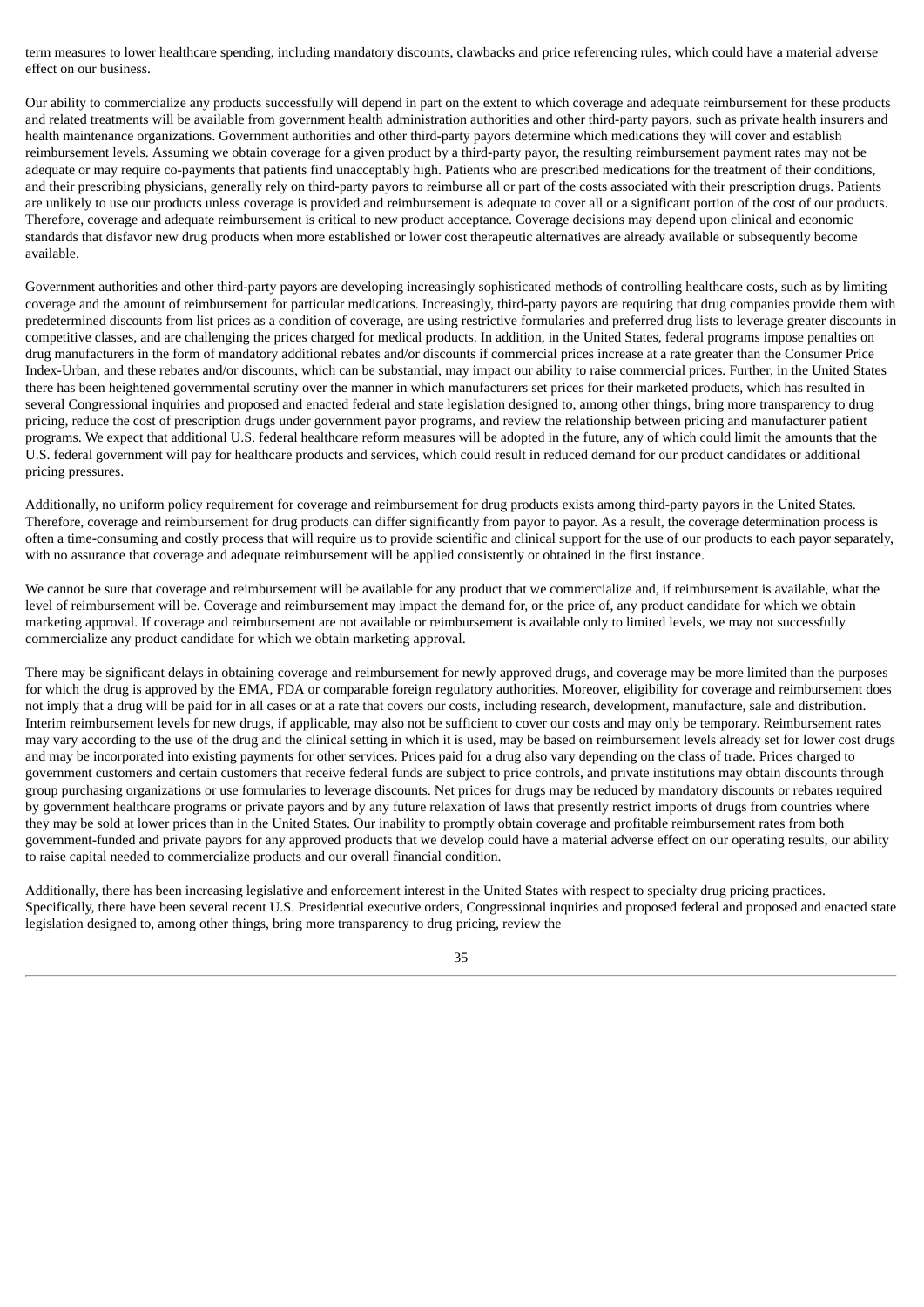relationship between pricing and manufacturer patient programs, and reform government program reimbursement methodologies for drugs. For example, in July 2021, the Biden administration released an executive order, "Promoting Competition in the American Economy," with multiple provisions aimed at prescription drugs. In response to Biden's executive order, on September 9, 2021, the HHS released a Comprehensive Plan for Addressing High Drug Prices that outlines principles for drug pricing reform and sets out a variety of potential legislative policies that Congress could pursue as well as potential administrative actions HHS can take to advance these principles. No legislation or administrative actions have been finalized to implement these principles. It is unclear whether these or similar policy initiatives will be implemented in the future. At the state level, legislatures are passing increasing amounts of legislation and implementing regulations designed to control pharmaceutical and biological product pricing, including price or patient reimbursement constraints, discounts, restrictions on certain product access and marketing cost disclosure and transparency measures, and, in some cases, designed to encourage importation from other countries and bulk purchasing.

# Recently enacted and future legislation may increase the difficulty and cost for us to commercialize our product candidates and affect the prices we *may obtain.*

In the United States and many foreign jurisdictions, the legislative landscape continues to evolve. There have been a number of enacted or proposed legislative and regulatory changes affecting the healthcare system and pharmaceutical industry that could, among other things, prevent or delay marketing approval of our product candidates, restrict or regulate post-approval activities and affect our ability to profitably sell any product candidate for which we obtain marketing approval.

For example, in March 2010, the ACA broadened access to health insurance, reduced or constrained the growth of healthcare spending, enhanced remedies against healthcare fraud and abuse, add imposed new transparency requirements for healthcare and health insurance industries, imposed new taxes and fees on pharmaceutical manufacturers and imposed additional health policy reforms. Since the ACA's enactment, there have been executive, judicial and Congressional challenges to certain aspects of the ACA. For example, on June 17, 2021, the U.S. Supreme Court dismissed a challenge on procedural grounds that argued the ACA is unconstitutional in its entirety because the "individual mandate" was repealed by Congress. Thus, the ACA will remain in effect in its current form. It is possible that the ACA will be subject to judicial or Congressional challenges in the future. It is unclear how any such challenges and the healthcare reform measures of the Biden administration will impact the ACA and our business.

Further, Congress is considering additional health reform measures. It is also possible that additional governmental action is taken in response to the COVID-19 pandemic.

# Governments outside the United States tend to impose strict price controls, which may adversely affect our revenue, if any.

In international markets, reimbursement and healthcare payment systems vary significantly by country, and many countries have instituted price ceilings on specific products and therapies. In some countries, particularly in the European Union, the pricing of prescription pharmaceuticals is subject to governmental control. In these countries, pricing negotiations with governmental authorities can take considerable time after the receipt of marketing approval for a drug. To obtain coverage and reimbursement or pricing approval in some countries, we may be required to conduct a health technology assessment that compares the cost-effectiveness of our drug candidate to other available therapies. There can be no assurance that our products will be considered cost-effective, that an adequate level of reimbursement will be available or that a foreign country's reimbursement policies will not adversely affect our ability to sell our products profitably.

If reimbursement of our drugs is unavailable or limited in scope or amount, or if pricing is set at unsatisfactory levels, our business could be materially harmed.

#### *Our international operations are subject to foreign currency and exchange rate risks.*

Because we plan to continue to conduct our clinical trials in Europe, we are exposed to currency fluctuations and exchange rate risks. The costs of our CROs may be incurred in Euros and we may pay them in Euros, however, we expect to keep the substantial portion of our cash, cash equivalents, marketable securities and private placement transactions, in United States Dollars. Therefore, fluctuations in foreign currencies, especially the Euro, could significantly impact our costs of conducting clinical trials. In addition, we may have to seek additional funding earlier than expected, which may not be available on acceptable terms or at all. Changes in the applicable currency exchange rates might negatively affect the profitability and business prospects of the third parties conducting our future clinical trials. This might cause such third parties to demand higher fees or discontinue their operations. These situations could in turn increase our costs or delays our clinical development, which could have a material adverse effect on our business, financial condition and results of operations.

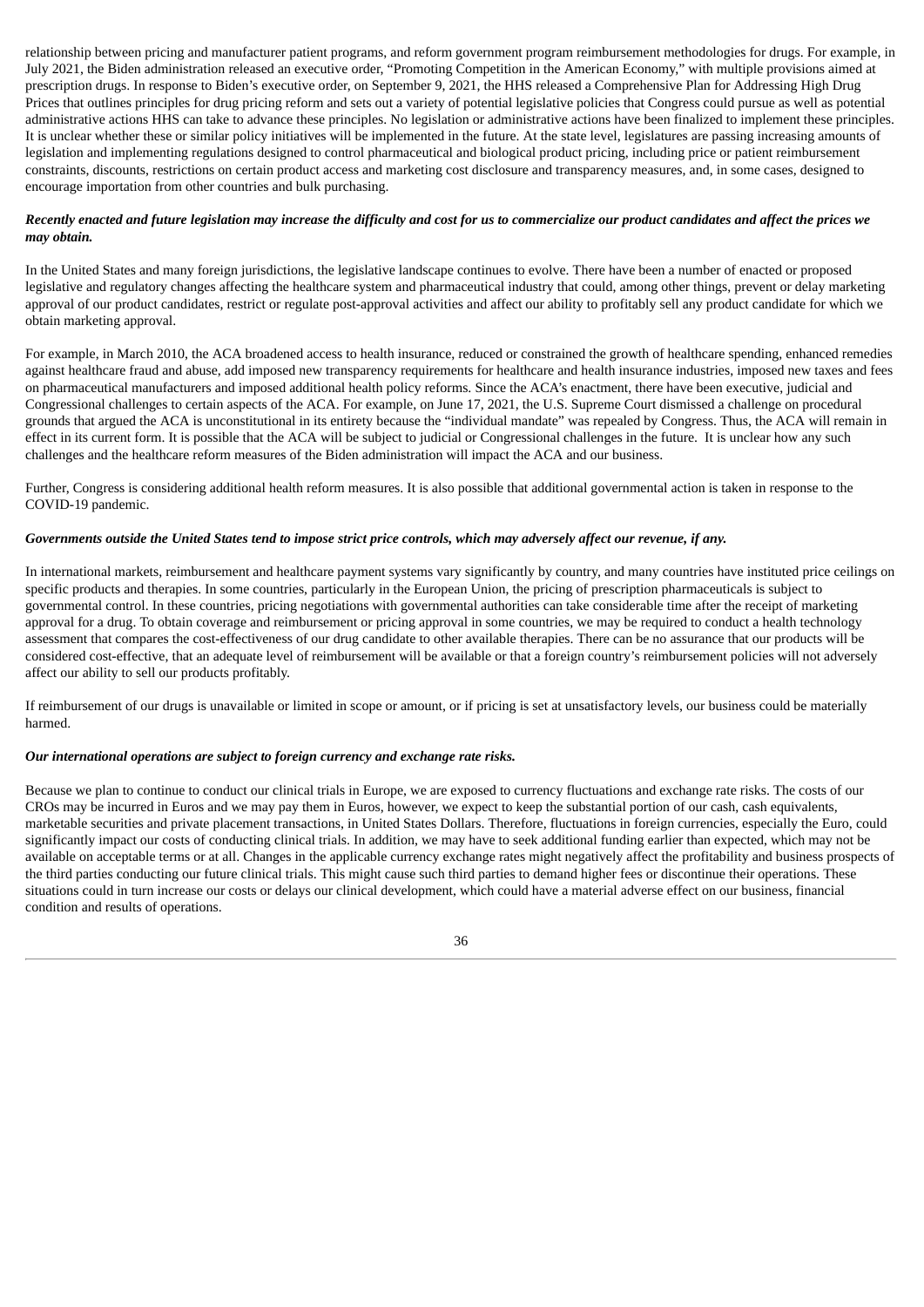### *A variety of risks associated with international operations could materially adversely affect our business.*

We own one Swiss subsidiary, expect to engage in significant cross-border activities, and we will be subject to risks related to international operations, including:

- different regulatory requirements for maintaining approval of drugs in foreign countries;
- reduced protection for contractual and intellectual property rights in certain countries;
- unexpected changes in tariffs, trade barriers and regulatory requirements;
- economic weakness, including inflation, political instability in particular foreign economies and markets, or public health issues or pandemics, such as the coronavirus;
- compliance with tax, employment, immigration and labor laws for employees living or traveling abroad;
- compliance with tax laws of various jurisdictions, including with respect to intercompany transfer pricing arrangements and taxable nexus;
- foreign currency fluctuations, which could result in increased operating expenses and reduced revenue, and other obligations incident to doing business in another country;
- workforce uncertainty in countries where labor unrest is more common than in North America;
- tighter restrictions on privacy and the collection and use of patient data; and
- business interruptions resulting from geopolitical actions, including war and terrorism, or natural disasters including pandemics, earthquakes, typhoons, floods and fires.

If any of these issues were to occur, our business could be materially harmed.

### If we are not successful in attracting and retaining highly qualified personnel, we may not be able to successfully implement our business strategy.

Our ability to compete in the highly competitive biotechnology and pharmaceuticals industries depends upon our ability to attract and retain highly qualified managerial, scientific and medical personnel. We are highly dependent on our management, scientific and medical personnel, especially Dr. Remy Luthringer, whose services are critical to the successful implementation of our product candidate development and regulatory strategies. We do not maintain "key man" insurance policies on the lives of these individuals or the lives of any of our other employees. In order to induce valuable employees to continue their employment with us, we have provided stock options that vest over time. The value to employees of stock options that vest over time is significantly affected by movements in our stock price that are beyond our control, and may at any time be insufficient to counteract more lucrative offers from other companies.

Despite our efforts to retain valuable employees, members of our management, scientific and development teams may terminate their employment with us on short notice. Pursuant to their employment arrangements, each of our executive officers may voluntarily terminate their employment at any time by providing as little as thirty days advance notice. Our employment arrangements, other than those with our executive officers, provide for at-will employment, which means that any of our employees (other than our executive officers) could leave our employment at any time, with or without notice. The loss of the services of any of our executive officers or other key employees and our inability to find suitable replacements could potentially harm our business, financial condition and prospects. Our success also depends on our ability to continue to attract, retain and motivate highly skilled junior, midlevel, and senior managers as well as junior, mid-level, and senior scientific and medical personnel.

We may not be able to attract or retain qualified management and scientific personnel in the future due to the intense competition for a limited number of qualified personnel among biopharmaceutical, biotechnology, pharmaceutical and other businesses. Many of the other pharmaceutical companies that we compete against for qualified personnel have greater financial and other resources, different risk profiles and a longer history in the industry than we do. They also may provide more diverse opportunities and better chances for career advancement. Some of these characteristics may be more appealing to high quality candidates than what we have to offer. If we are unable to continue to attract and retain high quality personnel, the rate and success at which we can develop and commercialize product candidates will be limited.

### We will need to grow the size of our organization, and we may experience difficulties in managing this growth.

As of December 31, 2021, we had 9 full-time employees. As our development and commercialization plans and strategies develop, we expect to need additional managerial, operational, sales, marketing, financial and other resources. Future growth would impose significant added responsibilities on members of management, including:

- managing our clinical trials effectively;
- identifying, recruiting, maintaining, motivating and integrating additional employees;

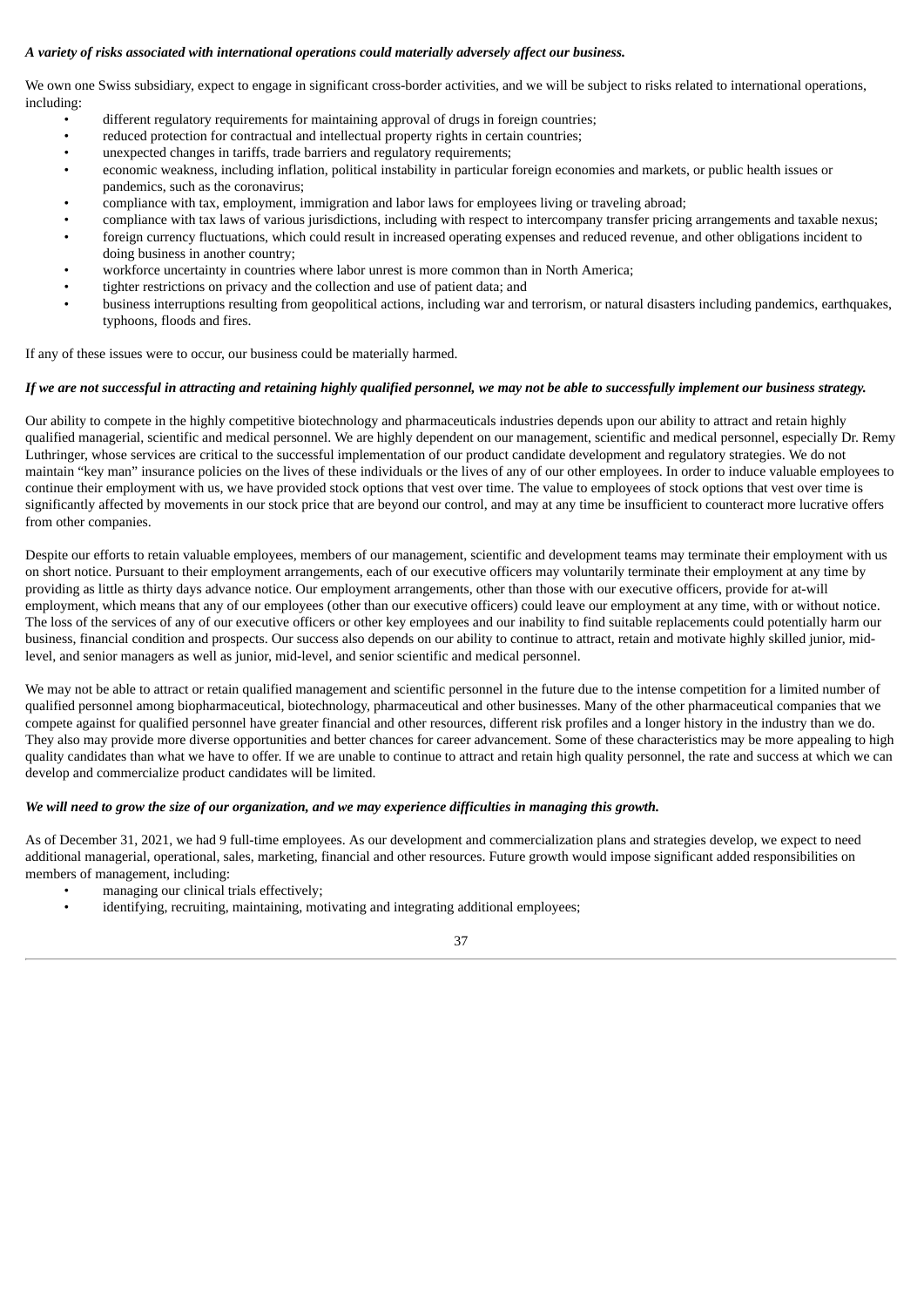- managing our internal development efforts effectively while complying with our contractual obligations to licensors, licensees, collaborators, contractors and other third parties;
- improving our managerial, development, operational and finance systems; and
- developing our compliance infrastructure and processes to ensure compliance with complex regulations and industry standards regarding us and our product candidates.

As our operations expand, we expect that we will need to manage additional relationships with various strategic partners, collaborators, suppliers and other third parties. Our future financial performance and our ability to commercialize our product candidates and to compete effectively will depend, in part, on our ability to manage any future growth effectively. To that end, we must be able to manage our development efforts and clinical trials effectively and hire, train and integrate additional management, administrative and sales and marketing personnel. We may not be able to accomplish these tasks, and our failure to accomplish any of them could prevent us from successfully growing our company.

### *Future acquisitions, mergers or joint ventures could disrupt our business and otherwise harm our business.*

We actively evaluate various strategic transactions on an ongoing basis and may acquire other businesses, products or technologies as well as pursue strategic alliances, joint ventures or investments in complementary businesses. We merged with Sonkei in November 2013 and acquired Mind-NRG in February 2014, but otherwise do not have any substantial experience integrating or managing acquired businesses or assets. Strategic transactions expose us to many risks, including:

- disruption in our relationships with collaborators or suppliers as a result of such a transaction;
- unanticipated liabilities related to acquired companies;
- difficulties integrating acquired personnel, technologies and operations into our existing business;
- retention of key employees;
- diversion of management time and focus from operating our business to management of strategic alliances or joint ventures or acquisition integration challenges;
- increases in our expenses and reductions in our cash available for operations and other uses; and
- possible write-offs or impairment charges relating to acquired businesses.

Foreign acquisitions, such as the acquisition of Mind-NRG, a Swiss company, involve unique risks in addition to those mentioned above, including those related to integration of operations across different cultures and languages, currency risks and the particular economic, political and regulatory risks associated with specific countries.

Also, the anticipated benefit of any strategic alliance, joint venture or acquisition may not materialize. Future acquisitions or dispositions could result in potentially dilutive issuances of our equity securities, the incurrence of debt (including on terms that are unfavorable to us that we are unable to repay or that may place burdensome restrictions on our operations), contingent liabilities or amortization expenses or write-offs of goodwill, any of which could harm our financial condition. We cannot predict the number, timing or size of future joint ventures or acquisitions, or the effect that any such transactions might have on our operating results.

### If product liability lawsuits are brought against us, we may incur substantial liabilities and may be required to limit commercialization of our product *candidates.*

We face an inherent risk of product liability as a result of the clinical testing of our product candidates and will face an even greater risk if we commercialize any products. For example, we may be sued if any product we develop allegedly causes injury or is found to be otherwise unsuitable during product testing, manufacturing, marketing or sale. Any such product liability claims may include allegations of defects in manufacturing, defects in design, a failure to warn of dangers inherent in the product, negligence, strict liability, and a breach of warranties brought by subjects enrolled in our clinical trials, patients, healthcare providers or others using, administering or selling our products. Claims could also be asserted under state consumer protection acts. If we cannot successfully defend ourselves against product liability claims, we may incur substantial liabilities or be required to limit commercialization of our product candidates, if approved. Even successful defense would require significant financial and management resources. Regardless of the merits or eventual outcome, liability claims may result in:

- decreased demand for our product candidates or products that we may develop;
- termination of clinical trial sites or entire trial programs;
- injury to our reputation and significant negative media attention;
- withdrawal of clinical trial participants;
- initiation of investigations by regulators;
- costs to defend the related litigation;
- a diversion of management's time and our resources;
- substantial monetary awards to trial participants or patients;

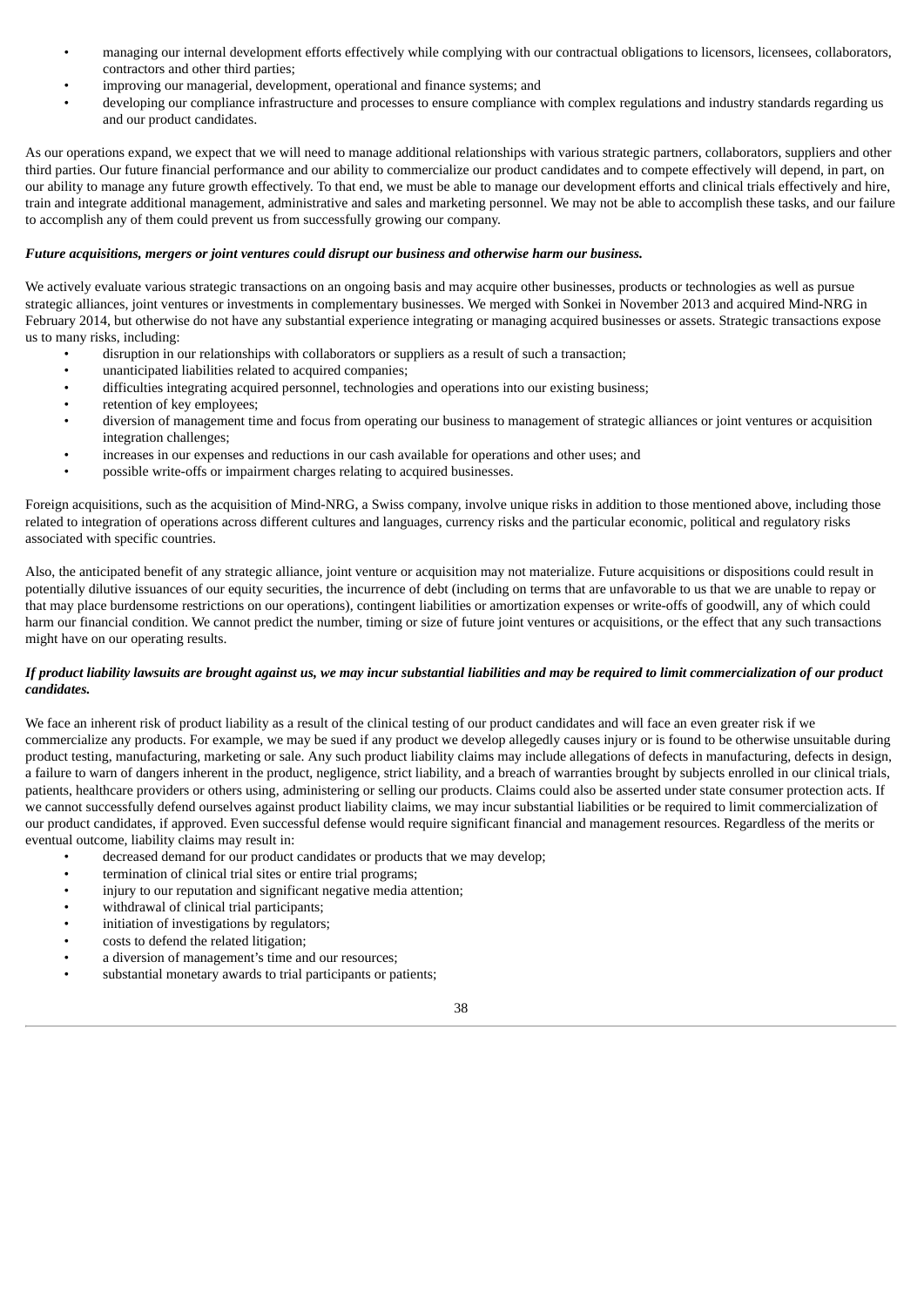- product recalls, withdrawals or labeling revisions, marketing or promotional restrictions;
- loss of revenues from product sales; and
- the inability to commercialize our product candidates.

Our inability to obtain and retain sufficient product liability insurance at an acceptable cost to protect against potential product liability claims could prevent or inhibit the commercialization of products we develop. We do not currently carry any product liability insurance. Although we anticipate obtaining and maintaining such insurance in line with our needs for our upcoming trials, such insurance may be more costly than we anticipate and any claim that may be brought against us could result in a court judgment or settlement in an amount that is not covered, in whole or in part, by such insurance or that is in excess of the limits of such insurance coverage. We also expect our insurance policies will also have various exclusions, and we may be subject to a product liability claim for which we have no coverage. We will have to pay any amounts awarded by a court or negotiated in a settlement that exceed our coverage limitations or that are not covered by our insurance, and we may not have, or be able to obtain, sufficient capital to pay such amounts.

### *Our business and operations would suffer in the event of system failures.*

Despite the implementation of security measures, our internal computer systems and those of our CROs and other contractors and consultants are vulnerable to damage from computer viruses, unauthorized access, natural disasters, outbreaks of contagious diseases, such as coronavirus, terrorism, war and telecommunication and electrical failures. For example, a cyber-attack on one of our external contractors during the summer of 2019 resulted in a disruption to patient recruitment in our Phase 3 clinical trial of roluperidone. Further similar events could occur and cause interruptions in our operations, and could result in a material disruption of our drug development programs. For example, the loss of clinical trial data from completed or ongoing or planned clinical trials could result in delays in our regulatory approval efforts and significantly increase our costs to recover or reproduce the data. To the extent that any disruption or security breach results in a loss of or damage to our data or applications, or inappropriate disclosure of confidential or proprietary information, we could incur liability and the further development of our product candidates could be delayed.

### If we fail to maintain an effective system of internal control over financial reporting, we may not be able to accurately report our financial condition, results of operations or cash flows, which may adversely affect investor confidence in us and, as a result, the value of our common stock.

We are required to comply with the SEC's rules that implement Section 404 of the Sarbanes-Oxley Act and the Committee on Sponsoring Organizations, Report on Internal Control – Integrated Framework, which require, among other things, that we maintain effective internal controls for financial reporting and disclosure controls and procedures. Under Section 404 of the Sarbanes-Oxley Act, we are required to furnish a report by management on, among other things, the effectiveness of our internal control over financial reporting. This assessment must include disclosure of any material weaknesses identified by management in our internal control over financial reporting. A material weakness is a control deficiency, or combination of control deficiencies, in internal control over financial reporting that results in more than a reasonable possibility that a material misstatement of annual or interim financial statements will not be prevented or detected on a timely basis.

Our compliance with Section 404 requires that we compile the system and process documentation necessary to perform an appropriate evaluation. During the evaluation and testing process, if we identify one or more material weaknesses in our internal control over financial reporting, we will be unable to assert that our internal control over financial reporting is effective. While we have established certain procedures and control over our financial reporting processes, we cannot assure you that these efforts will prevent restatements of our financial statements in the future. If we identify any future significant deficiencies or material weaknesses, the accuracy and timing of our financial reporting may be adversely affected and we may be unable to maintain compliance with securities law requirements regarding timely filing of periodic reports. In addition, investors' perceptions that our internal controls are inadequate or that we are unable to produce accurate financial statements on a timely basis may harm our stock price and business prospects. Failure to remedy any material weakness in our internal control over financial reporting, or to implement or maintain other effective control systems required of public companies, could also restrict our future access to the capital markets.

### *Our disclosure controls and procedures may not prevent or detect all errors or acts of fraud.*

We are subject to the periodic reporting requirements of the Securities Exchange Act of 1934, as amended ("Exchange Act"). We designed our disclosure controls and procedures to reasonably assure us that the information we disclose in reports we file in accordance with the Exchange Act is accurate, complete, reviewed by management and reported within the required time period. We believe that any disclosure controls and procedures, no matter how well-conceived and operated, can provide only reasonable, not absolute, assurance that the objectives of the control system are met.

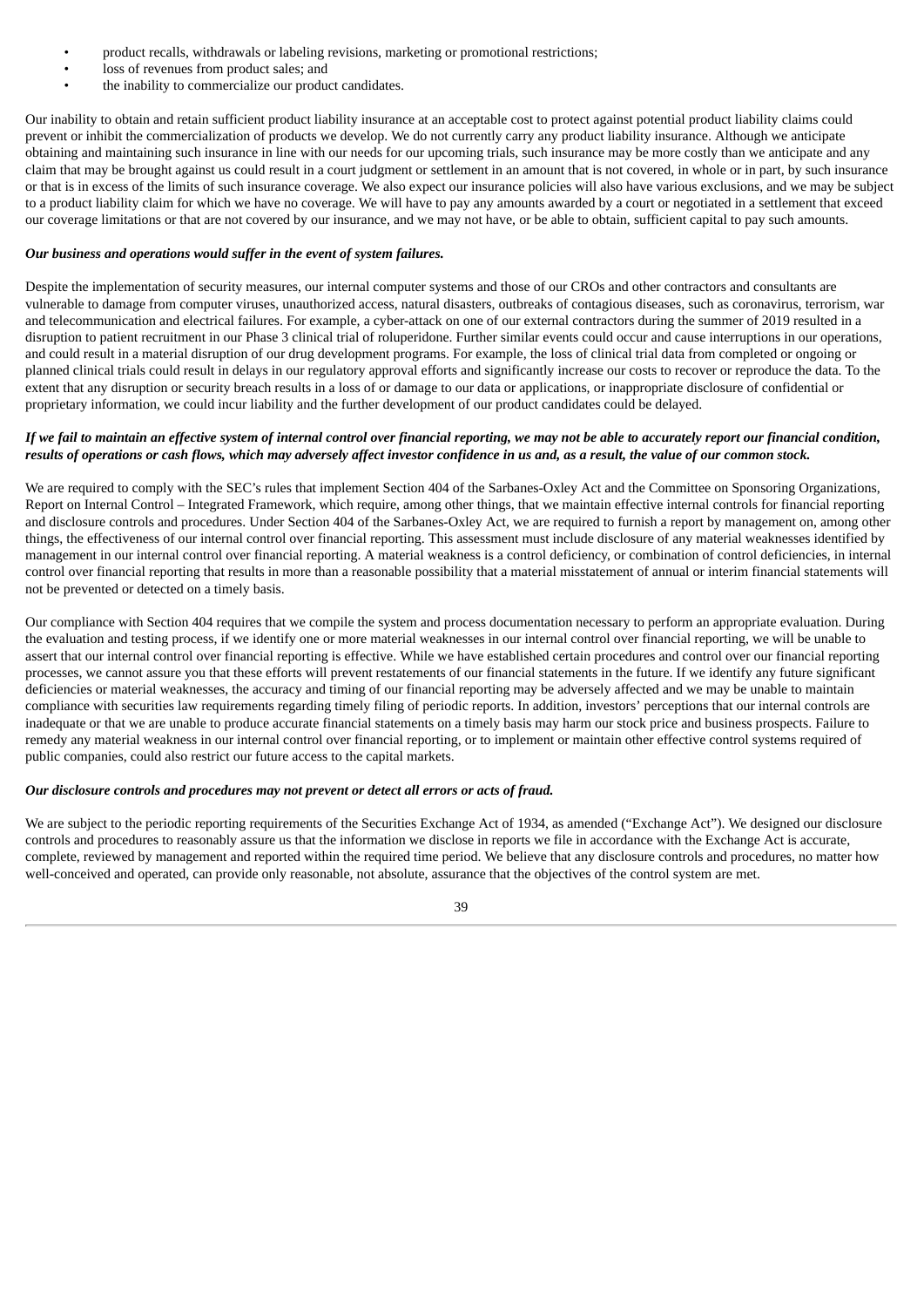These inherent limitations include the realities that judgments in decision-making can be faulty, and that breakdowns can occur because of simple error or mistake. Additionally, controls can be circumvented by the individual acts of some persons, by collusion of two or more people or by an unauthorized override of the controls. Accordingly, because of the inherent limitations in our control system, misstatements due to error or fraud may occur and not be detected.

Prior to November 2013, we operated without full-time employees, relying on the services of consultants, including representatives of our former affiliate, Care Capital LLC, to provide certain accounting and finance functions. We have since hired personnel and continue to develop our disclosure control procedures; however, if we are unsuccessful in building an appropriate infrastructure, or unable to develop procedures and controls to ensure timely and accurate reporting, we may be unable to meet our disclosure requirements under the Exchange Act, which could adversely affect the market price of our common stock and impair our access to the capital markets.

## Our employees, independent contractors, principal investigators, CROs, consultants, commercial partners and vendors may engage in misconduct or *other improper activities, including non-compliance with regulatory standards and requirements.*

We are exposed to the risk of employee fraud or other misconduct. Misconduct by employees and independent contractors, such as principal investigators, CROs, manufacturers, consultants, commercial partners and vendors, could include failures to comply with EMA or FDA regulations, to provide accurate information to the FDA, to comply with manufacturing standards we have established, to comply with European, federal and state healthcare fraud and abuse laws, to report financial information or data accurately or to disclose unauthorized activities to us. For example, in our Phase 3 trial of roluperidone for the treatment of negative symptoms of schizophrenia, one clinical site that recruited 17 patients reported implausible behavioral (schizophrenia symptoms) and physiological (blood pressure) data. As a result, these 17 patients were excluded and made part of an mITT analysis set. Sales, marketing and other business arrangements in the healthcare industry are subject to extensive laws intended to prevent fraud, kickbacks, self-dealing and other abusive practices. These laws may restrict or prohibit a wide range of business activities, including, but not limited to certain activities related to research, manufacturing, distribution, pricing, discounting, marketing and promotion, sales commission, customer incentive programs and other business arrangements. Employee and independent contractor misconduct could also involve the improper use of individually identifiable information, including, without limitation, information obtained in the course of clinical trials, which could result in sanctions, monetary penalties, and serious harm to our reputation. In addition, federal procurement laws impose substantial penalties for misconduct in connection with government contracts and require certain contractors to maintain a code of business ethics and conduct.

We have adopted a code of business ethics and conduct, but it is not always possible to identify and deter employee and independent contractor misconduct, and the precautions we take to detect and prevent improper activities may not be effective in controlling unknown or unmanaged risks or losses or in protecting us from governmental investigations or other actions or lawsuits stemming from a failure to comply with such laws or regulations. If any such actions are instituted against us, those actions could have a significant impact on our business, including the imposition of civil, criminal and administrative penalties, damages, monetary fines, disgorgement, individual imprisonment, possible exclusion from participation in Medicare, Medicaid and other federal healthcare programs, contractual damages, reputational harm, additional reporting requirements and oversight if we become subject to a corporate integrity agreement or similar agreement to resolve allegations of non-compliance with these laws, diminished profits and future earnings and curtailment or restructuring of our operations, any of which could adversely affect our ability to operate.

Any relationships with healthcare professionals, principal investigators, consultants, customers (actual and potential) and third-party payors in connection with our current and future business activities may and may continue to be subject, directly or indirectly, to federal and state healthcare fraud and abuse laws, false claims laws, marketing expenditure tracking and disclosure (or "sunshine") laws, government price reporting, and health information privacy and security laws. If we are unable to comply, or have not fully complied, with such laws, we could face penalties, contractual *damages, reputational harm, diminished profits and future earnings and curtailment or restructuring of our operations.*

Our business operations and activities may be directly, or indirectly, subject to various federal, state and local healthcare laws, including, without limitation, the federal Anti-Kickback Statute and the federal False Claims Act. These laws may impact, among other things, our current activities with principal investigators and research subjects, as well as proposed and future sales, marketing and education programs. In addition, we may be subject to patient data privacy and security regulation by the federal government, state governments and foreign jurisdictions in which we conduct our business. The healthcare laws and regulations that may affect our ability to operate include, but are not limited to:

• The federal Anti-Kickback Statute, which prohibits, among other things, individuals and entities from knowingly and willfully soliciting, receiving, offering or paying any remuneration (including any kickback, bribe or rebate), directly or indirectly, overtly or covertly, in cash or in kind, to induce, or in return for, the referral of an individual for the furnishing or arranging for the furnishing of any item or service, or the purchase, lease, order, arrangement for, or recommendation

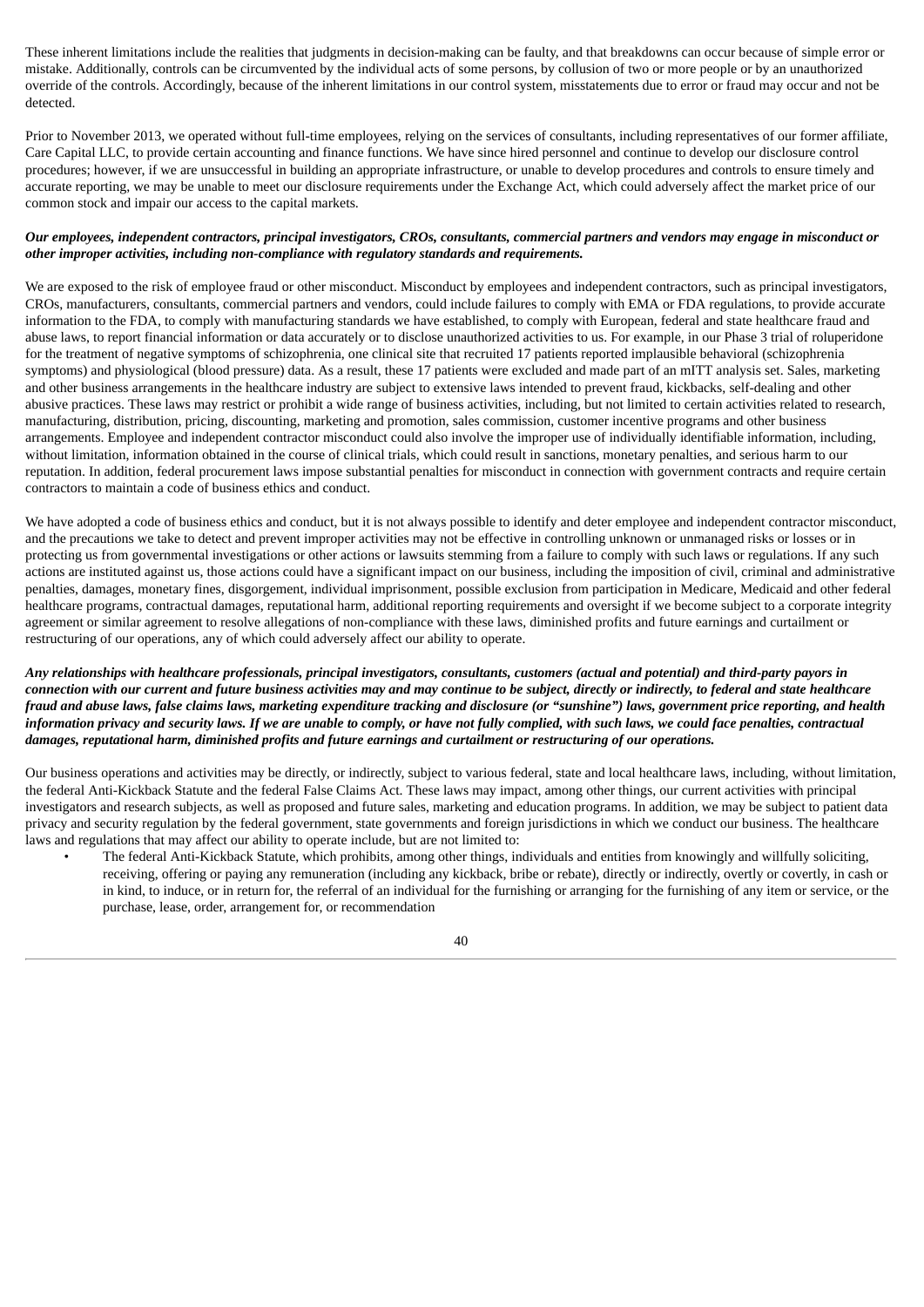of the purchase, lease, or order of any good, facility, item or service for which payment may be made, in whole or in part, under a federal healthcare program, such as the Medicare and Medicaid programs.

- The federal civil False Claims Act, which imposes civil penalties, including through civil whistleblower or qui tam actions, against individuals or entities for, among other things, knowingly presenting, or causing to be presented, to the federal government, claims for payment that are false or fraudulent; knowingly making, using or causing to be made or used, a false record or statement to get a false or fraudulent claim paid or approved by the government; conspiring to defraud the government by getting a false or fraudulent claim paid or approved by the government; or knowingly making, using or causing to be made or used a false record or statement to avoid, decrease or conceal an obligation to pay money to the federal government.
- The federal criminal False Claims Act, which imposes criminal fines or imprisonment against individuals or entities who make or present a claim to the government knowing such claim to be false, fictitious or fraudulent.
- The civil monetary penalties statute, which imposes penalties against any person or entity who, among other things, is determined to have presented or caused to be presented a claim to a federal health program that the person knows or should know is for an item or service that was not provided as claimed or is false or fraudulent.
- The Veterans Health Care Act of 1992 that requires manufacturers of "covered drugs" to offer them for sale to certain federal agencies, including but not limited to, the Department of Veterans Affairs, on the Federal Supply Schedule, which requires compliance with applicable federal procurement laws and regulations and subjects manufacturers to contractual remedies as well as administrative, civil and criminal sanctions.
- The federal Health Insurance Portability and Accountability Act of 1996 ("HIPAA"), which created additional federal criminal statutes that prohibit knowingly and willfully executing, or attempting to execute, a scheme to defraud any healthcare benefit program or obtain, by means of false or fraudulent pretenses, representations or promises, any of the money or property owned by, or under the custody or control of, any healthcare benefit program, regardless of the payor (e.g., public or private), knowingly and willfully embezzling or stealing from a health care benefit program, willfully obstructing a criminal investigation of a health care offense and knowingly and willfully falsifying, concealing or covering up by any trick or device a material fact or making any materially false statements in connection with the delivery of, or payment for, healthcare benefits, items or services relating to healthcare matters.
- HIPAA, as amended by the Health Information Technology for Economic and Clinical Health Act of 2009 ("HITECH"), and their respective implementing regulations, which impose requirements on certain covered healthcare providers, health plans and healthcare clearinghouses as well as their respective business associates that perform services for them that involve individually identifiable health information, relating to the privacy, security and transmission of individually identifiable health information without appropriate authorization, including mandatory contractual terms as well as directly applicable privacy and security standards and requirements.
- The federal Physician Payments Sunshine Act and its implementing regulations requires manufacturers of drugs, devices, biologicals and medical supplies for which payment is available under Medicare, Medicaid or the Children's Health Insurance Program (with certain exceptions) to report annually to the Centers for Medicare & Medicaid Services information related to payments or other transfers of value made to physicians (defined to include doctors, dentists, optometrists, podiatrists and chiropractors), certain other healthcare professionals (such as physician assistants and nurse practitioners) and teaching hospitals, as well as ownership and investment interests held by physicians and their immediate family members.
- Federal consumer protection and unfair competition laws, which broadly regulate marketplace and other activities that potentially harm consumers.
- State law equivalents of each of the above federal laws, such as anti-kickback, false claims, consumer protection and unfair competition laws which may apply to our business practices, including but not limited to our research, distribution, sales and marketing arrangements and our practices for submitting claims involving healthcare items or services reimbursed by any third-party payors, including commercial insurers. State laws may also (1) require that pharmaceutical companies comply with the pharmaceutical industry's voluntary compliance guidelines and the relevant compliance guidance promulgated by the federal government that otherwise restrict the payments that may be made to healthcare providers, (2) require that drug manufacturers file reports with states regarding marketing information, such as the tracking and reporting of gifts, compensations and other remuneration and items of value provided to healthcare professionals and entities (compliance with such requirements may require investment in infrastructure to ensure that tracking is performed properly, and some of these laws result in the public disclosure of various types of payments and relationships, which could potentially have a negative effect on a pharmaceutical company's business and/or increase enforcement scrutiny of its activities), (3) require the reporting of information related to drug pricing, ,and (4) govern the privacy and security of health information in certain circumstances. State laws are not uniform, may differ from each other in significant ways and may be applied with differing effects.

In addition, any sales of our products or product candidates once commercialized outside the United States will also likely subject us to foreign equivalents of the healthcare laws mentioned above, among other foreign laws such as, for instance, the UK Bribery Act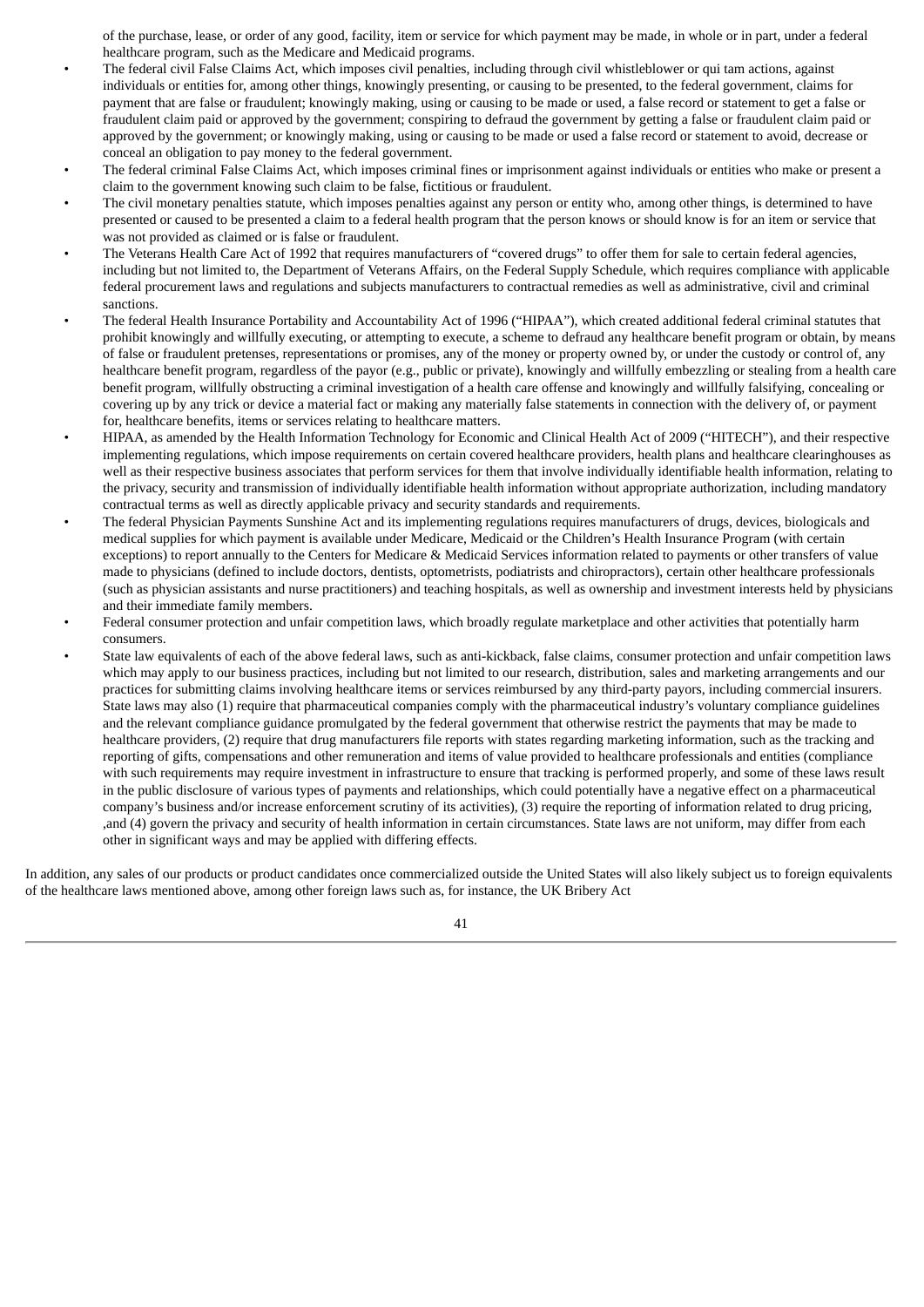2010 other national anti-corruption legislation made as a consequence of a member states' adherence to the OECD Convention on Combating Bribery of Foreign Public Officials in International Business Transactions, the European Union data protection regime set out in Directive 95/46/EC as implemented nationally by the member states, and European Union consumer laws protecting against defective products, including Directive 85/374/EEC. In addition, there are national laws and codes which are comparable to the United States "sunshine laws," including certain provisions under the UK ABPI Code of Practice and French disclosure requirements on manufacturers to publicly disclose interactions with French health care professionals.

Efforts to ensure that our business arrangements will comply with applicable healthcare laws may involve substantial costs. It is possible that governmental and enforcement authorities will conclude that our business practices may not comply with current or future statutes, regulations or case law interpreting applicable fraud and abuse or other healthcare laws. If our operations are found to be in violation of any of the laws described above or any other governmental regulations that apply to us, we may be subject to, without limitation, civil, criminal and administrative penalties, damages, monetary fines, disgorgement, individual imprisonment, possible exclusion from participation in Medicare, Medicaid and other federal healthcare programs, contractual damages, reputational harm, diminished profits and future earnings, additional reporting requirements and oversight if we become subject to a corporate integrity agreement or similar agreement to resolve allegations of non-compliance with these laws and curtailment or restructuring of our operations, any of which could adversely affect our ability to operate.

### *We are subject to the Foreign Corrupt Practices Act.*

The Foreign Corrupt Practices Act ("FCPA"), prohibits any U.S. individual or business from paying, offering, or authorizing payment or offering of anything of value, directly or indirectly, to any foreign official, political party or candidate for the purpose of influencing any act or decision of the foreign entity in order to assist the individual or business in obtaining or retaining business. The FCPA also obligates companies whose securities are listed in the United States to comply with accounting provisions requiring the company to maintain books and records that accurately and fairly reflect all transactions of the corporation, including international subsidiaries, and to devise and maintain an adequate system of internal accounting controls for international operations. Activities that violate the FCPA, even if they occur wholly outside the United States, can result in criminal and civil fines, imprisonment, disgorgement, oversight, and debarment from government contracts.

### We and our service providers may be subject to data protection laws of the EEA and the UK in relation to certain processing of personal data. The actual or perceived failure to comply with such laws could harm our financial condition and operating results and involve distraction from other *aspects of our business.*

Certain of our processing of personal data may be subject to EU and/or UK data protection laws. For example, the European Union's General Data Protection Regulation ("GDPR") applies to processing operations carried out in the context of the activities of an establishment in the EEA, as well as any processing relating to the offering of goods or services to individuals in the EEA and/or the monitoring of their behavior in the EEA. Also, notwithstanding the UK's withdrawal from the EU, by operation of the so-called UK GDPR, the GDPR continues to apply in substantially equivalent form to processing operations carried out in the context of the activities of an establishment in the UK, as well as any processing relating to the offering of goods or services to individuals in the UK and/or monitoring of their behavior in the UK—so, when we refer to the GDPR in this section, we are also making reference to the UK GDPR in the context of the UK, unless the context requires otherwise. For example, the GDPR may apply in the context of our processing of personal data related to the conduct of clinical trials in the EEA and/or UK.

In addition to that Regulation itself, the GDPR provides that EEA Member States may make their own further laws and regulations to introduce specific requirements related to the processing of "special categories of personal data," including personal data related to health and genetic information, which we may process in the context of clinical trials. The UK Data Protection Act of 2018 complements the UK GDPR in this regard. This may lead to greater divergence on the law that applies to the processing of such types of personal data across the EEA and/or UK, compliance with which, as and where applicable, may increase our costs and could increase our overall compliance risk. Such country-specific regulations could also limit our ability to collect, use and share data in the context of our EEA and/or UK operations, and/or could cause our compliance costs to increase, ultimately having an adverse impact on our business and harming our business and financial condition.

The GDPR imposes stringent data protection obligations, and requires organizations to give detailed disclosures about how they collect, use and share personal data; in certain cases, obtain explicit consent to process special categories of personal data, such as the health or genetic information referred to above; contractually require vendors to meet data protection requirements; maintain adequate data security measures; notify regulators and affected individuals of certain data breaches; meet extensive privacy governance and documentation requirements; and honor individuals' data protection rights, including their rights to access, correct and delete their personal data.

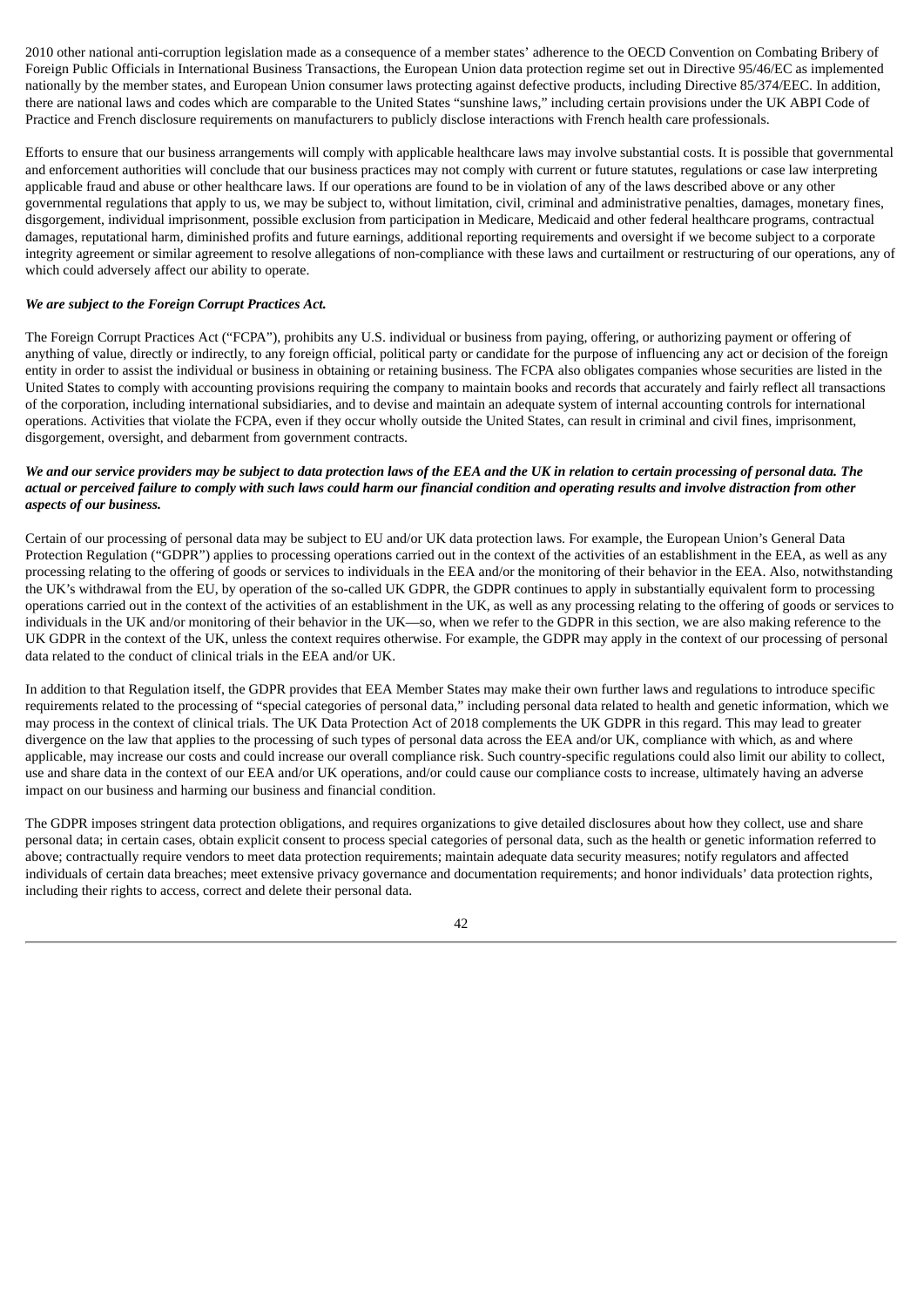As a particular issue, the GDPR imposes strict rules on the transfer of personal data out of the EEA and UK to the United States and similar "third countries". Although one of the primary mechanisms for transferring personal data to the United States (known as the "EU-U.S. Privacy Shield") was invalidated in July 2020, alternative solutions exist that may still serve as a valid mechanism by which entities can validly transfer personal data that is subject to the GDPR to recipients in jurisdictions outside the EEA and UK, which have not been found to provide an adequate level of protection for the purposes of the GDPR, which would include the United States. For example, such transfers may rely on the European Commission's Standard Contractual Clauses or similar approved-form "appropriate safeguards" (such as the incoming UK "International Data Transfer Agreement"); however, these safeguards require parties that rely upon them to comply with onerous obligations, such as conducting "transfer impact assessments" to determine whether additional measures are need to supplement such safeguards to protect the transferred personal data effectively. Furthermore, relevant regulatory guidance appears to conclude that no combination of such supplementary measures could be sufficient to allow effective reliance on these safeguards in the context of transfers of unencrypted personal data to recipients in third countries where public authorities have excessive powers to access and surveil the transferred personal data – which may, according relevant case law and regulatory guidance, include the United States in certain circumstances. At present, there are few, if any, viable alternatives to these safeguards for many transfers.

In addition, although the European Commission announced a decision of 'adequacy' concluding that the UK ensures an equivalent level of data protection to the GDPR, which provides some relief regarding the legality of continued personal data flows from the EEA to the UK, some uncertainty remains, as this adequacy determination must be renewed after four years and may be modified or revoked in the interim. If the adequacy decision is withdrawn, modified or revoked, transfers of personal data from the EEA to the UK may require an alternative 'transfer mechanism' and we may be required to implement new processes and put new agreements in place, such as the above-mentioned Standard Contractual Clauses, to enable transfers of personal data from the EEA to the UK to continue, which could disrupt our operations.

If we are unable to implement valid solutions for transfers of personal data processed under the GDPR, we will face increased exposure to regulatory actions, substantial fines and injunctions against processing personal data from the EEA and UK. It may also (i) restrict our activities in the EEA and/or UK; (ii) limit our ability to collaborate with partners as well as other service providers, contractors and other companies subject to the GDPR; or (iii) require us to increase our data processing capabilities in the EEA and/or UK at significant expense or otherwise cause us to change the geographical location or segregation of our relevant systems and operations—any or all of which could adversely affect our financial results.

The GDPR also provides for a robust regulatory enforcement regime and significant penalties for noncompliance, including fines of up to €20 million or 4% of an undertaking's total worldwide annual turnover for the preceding financial year, whichever is higher. In addition to these fines, supervisory authorities have extensive audit and inspection rights, and powers to order temporary or permanent bans on all or some processing of personal data carried out by noncompliant actors. The GDPR also confers a private right of action on data subjects and consumer associations to lodge complaints with supervisory authorities, seek judicial remedies and obtain compensation for damages resulting from violations of the GDPR. Additionally, as noted above, the UK has transposed the GDPR into the laws of the UK, which could expose us to two parallel regimes, each of which potentially authorizes similar fines, with the UK GDPR permitting fines of up to the higher of £17.5 million or 4% of global annual revenue of any noncompliant organizations for the preceding financial year, as well as other potentially overlapping or divergent enforcement actions for certain actual or perceived violations.

We endeavor, and have taken steps, to comply with the GDPR and other EEA and UK privacy and data protection laws and regulations, as well as associated policies, contracts and other obligations, together, European Data Protection Requirements. However, these efforts may not always have been wholly successful. In addition, we anticipate needing to continue to devote significant resources to our compliance efforts in this area. Furthermore, it is possible that the GDPR and/or other EEA and UK privacy and data protection laws and regulations, and other associated European Data Protection Requirements, may be interpreted and applied in a manner that is inconsistent from jurisdiction to jurisdiction or inconsistent with our current policies and practices. Our actual or perceived failure to adequately comply with the European Data Protection Requirements could result in significant fines, penalties, regulatory investigations, lawsuits, significant costs for remediation, damage to our reputation, or other liabilities.

### **Risks Related to Our Dependence on Third Parties**

We currently rely and continue to expect to rely on third parties to conduct our future clinical trials. The failure of these third parties to successfully carry out their contractual duties or meet expected deadlines could substantially harm our business because we may not obtain regulatory approval for *or commercialize our product candidates in a timely manner or at all.*

We plan to rely upon third-party CROs to monitor and manage data for our future clinical programs. We will rely on these parties for execution of our clinical trials, and control only certain aspects of their activities. Nevertheless, we are responsible for ensuring that each of our studies is conducted in accordance with the applicable protocol and legal, regulatory and scientific standards, and our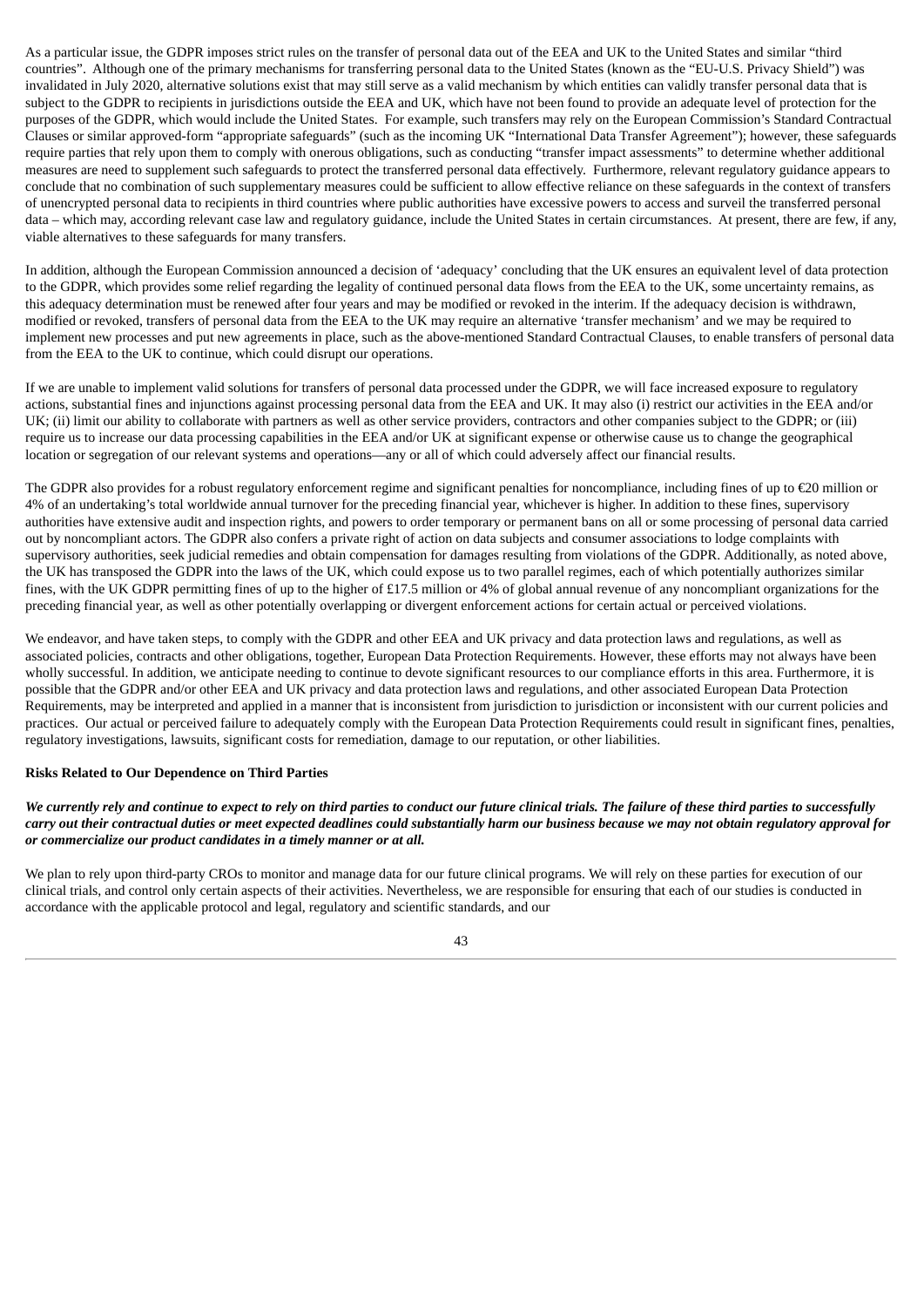reliance on the CROs does not relieve us of our regulatory responsibilities. We and our CROs are required to comply with current GCPs, which are regulations and guidelines enforced by the FDA, the Competent Authorities of the Member States of the European Economic Area and comparable foreign regulatory authorities for all of our products in clinical development. Regulatory authorities enforce these GCPs through periodic inspections of trial sponsors, principal investigators and trial sites. If we or any of our CROs fail to comply with applicable GCP, the clinical data generated in our clinical trials may be deemed unreliable and the EMA, FDA or comparable regulatory authorities may require us to perform additional clinical trials before approving our marketing applications. We cannot assure you that upon inspection by a given regulatory authority, such regulatory authority will determine that any of our clinical trials comply with GCP requirements. In addition, we must conduct our clinical trials with product produced under cGMP requirements. Failure to comply with these regulations may require us to repeat pre-clinical and clinical trials, which would delay the regulatory approval process.

Our CROs are not our employees, and except for remedies available to us under our agreements with such CROs, we cannot control whether or not they devote sufficient time and resources to our ongoing clinical, nonclinical and pre-clinical programs. These CROs may also have relationships with other commercial entities, including our competitors, for whom they may also be conducting clinical trials or other drug development activities that could harm our competitive position. If necessary, switching or adding CROs involves substantial cost and requires extensive management time and focus. In addition, there is a natural transition period when a new CRO commences work. As a result, delays occur, which can materially impact our ability to meet our desired clinical development timelines. Though we carefully manage our relationships with our CROs, there can be no assurance that we will not encounter similar challenges or delays in the future or that these delays or challenges will not have a material adverse impact on our business, prospects, financial condition and results of operations.

If CROs do not successfully carry out their contractual duties or obligations or meet expected deadlines or if the quality or accuracy of the clinical data they obtain is compromised due to the failure to adhere to our clinical protocols, regulatory requirements or for other reasons, our clinical trials may be extended, delayed or terminated, we may need to conduct additional trials, and we may not be able to obtain regulatory approval for or successfully commercialize our product candidates. As a result, our results of operations and the commercial prospects for our product candidates would be harmed, our costs could increase and our ability to generate revenues could be delayed. To the extent we are unable to successfully identify and manage the performance of third-party service providers in the future, our business may be adversely affected.

### We contract with third parties for the manufacturing of our product candidates for pre-clinical and clinical testing and expect to continue to do so for commercialization. This reliance on third parties increases the risk that we will not have sufficient quantities of our product candidates or products, or such quantities at an acceptable cost, which could delay, prevent or impair our development or commercialization efforts.

We do not have any manufacturing facilities. For our product candidates, we rely, and expect to continue to rely, on third parties for the manufacturing of our drug candidates for pre-clinical and clinical testing, as well as for commercial manufacture if any of our drug candidates receive marketing approval. This reliance on third parties increases the risk that we will not have sufficient quantities of our drug candidates or drugs, or such quantities at an acceptable cost or quality, which could delay, prevent or impair our ability to timely conduct our clinical trials or our other development or commercialization efforts.

We also expect to rely on third-party manufacturers or third-party collaborators for the manufacturing of commercial supply of any other drug candidates for which we or our collaborators obtain marketing approval. We may be unable to establish any agreements with third-party manufacturers or to do so on acceptable terms. Even if we are able to establish agreements with third-party manufacturers, reliance on third-party manufacturers entails additional risks, including:

- reliance on the third party for regulatory compliance and quality assurance;
- the possible breach of the manufacturing agreement by the third party;
- the possible misappropriation of our proprietary information, including our trade secrets and know-how;
- disruption and costs associated with changing suppliers, including additional regulatory filings; and
- the possible termination or non-renewal of the agreement by the third party at a time that is costly or inconvenient for us.

Moreover, the facilities used by our contract manufacturers to manufacture our products must be approved by the FDA pursuant to inspections that will be conducted after we submit our marketing application to the FDA. Other national regulatory authorities have comparable powers. While we are ultimately responsible for the manufacture of our product candidates, other than through our contractual arrangements, we do not control the manufacturing process of, and are completely dependent on, our contract manufacturing partners for compliance with cGMP requirements, for manufacture of both active drug substances and finished drug products. If our contract manufacturers cannot successfully manufacture material that conforms to our specifications and the strict regulatory requirements of the FDA or other regulatory authorities, we will not be able to secure and/or maintain regulatory approval for their manufacturing facilities. In addition, other than through our contractual agreements, we have no control over the ability of our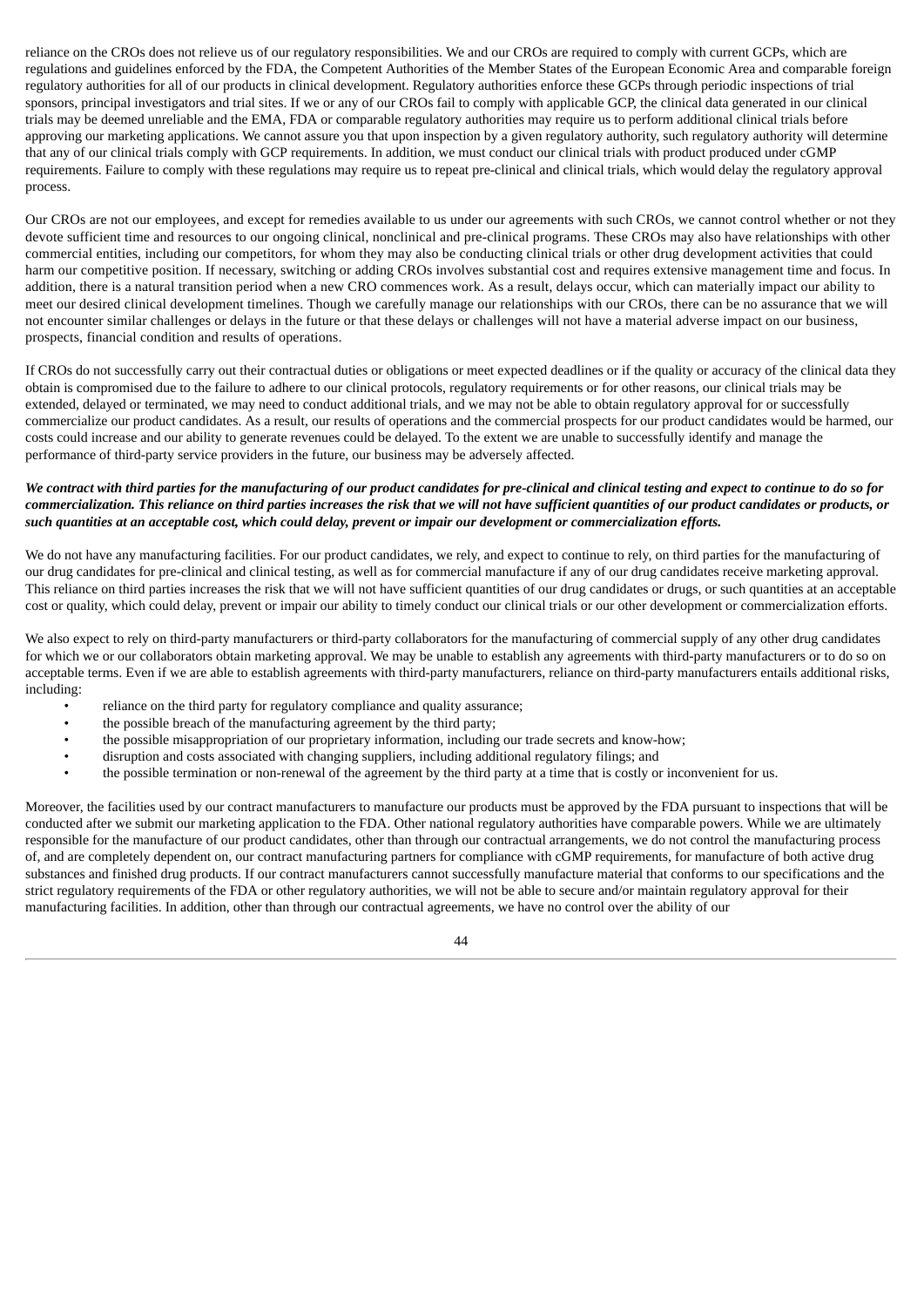contract manufacturers to maintain adequate quality control, quality assurance and qualified personnel. If the FDA or a comparable foreign regulatory authority does not approve these facilities for the manufacture of our product candidates or if it withdraws any such approval in the future, we may need to find alternative manufacturing facilities, which would significantly impact our ability to develop, obtain marketing approval for or market our product candidates, if approved.

Further, our suppliers are subject to regulatory requirements, covering manufacturing, testing, quality control, and record keeping relating to our product candidates, and subject to ongoing inspections by the regulatory agencies. Failure by any of our suppliers to comply with applicable regulations may result in long delays and interruptions to our manufacturing capacity while we seek to secure another supplier that meets all regulatory requirements, as well as market disruption related to any necessary recalls or other corrective actions.

Third-party manufacturers may not be able to comply with cGMP, regulations or similar regulatory requirements outside the United States. Additionally, our failure, or the failure of our third-party manufacturers, to comply with applicable regulations could result in sanctions being imposed on us, including clinical hold or termination, fines, imprisonment, injunctions, civil penalties, delays, suspension or withdrawal of approvals, license revocation, seizures, refusal to allow product import or export, Warning Letters, Untitled Letters, or recalls of drug candidates or drugs, operating restrictions and criminal prosecutions, any of which could significantly and adversely affect supplies of our drugs.

Our drug candidates and any drugs that we may develop may compete with other drug candidates and drugs for access to manufacturing facilities. There are a limited number of manufacturers that operate under cGMP regulations and that might be capable of manufacturing for us. Any performance failure on the part of our existing or future manufacturers could delay clinical development or marketing approval. We do not currently have arrangements in place for redundant supply or a second source for bulk drug substance. If our current contract manufacturers cannot perform as agreed, we may be required to replace such manufacturers and we may incur added costs and delays in identifying and qualifying any such replacement.

Our current and anticipated future dependence upon others for the manufacturing of our drug candidates or drugs may adversely affect our future profit margins and our ability to commercialize any drugs that receive marketing approval on a timely and competitive basis.

## If our third-party manufacturers use hazardous and biological materials in a manner that causes injury or violates applicable law, we may be liable for *damages.*

Our research and development activities involve the controlled use of potentially hazardous substances, including chemical and biological materials, by our third-party manufacturers. Our manufacturers are or will be subject to federal, state and local laws in the United States and in Europe governing the use, manufacture, storage, handling and disposal of medical, radioactive and hazardous materials. Although we believe that our manufacturers' procedures for using, handling, storing and disposing of these materials comply with legally prescribed standards, we cannot completely eliminate the risk of contamination or injury resulting from medical, radioactive or hazardous materials. As a result of any such contamination or injury, we may incur liability or local, city, state, federal authorities or other equivalent national authorities may curtail the use of these materials and interrupt our business operations. In the event of an accident, we could be held liable for damages or penalized with fines, and the liability could exceed our resources. We do not have any insurance for liabilities arising from medical radioactive or hazardous materials. Compliance with applicable environmental laws is expensive, and current or future environmental regulations may impair our research, development and production efforts, which could harm our business, prospects, financial condition or results of operations.

### We may engage third party collaborators to market and commercialize our product candidates, who may fail to effectively commercialize our product *candidates.*

We may utilize strategic partners or contract sales forces, where appropriate, to assist in the commercialization of our product candidates, if approved. We currently possess limited resources and may not be successful in establishing collaborations or co-promotion arrangements on acceptable terms, if at all. We also face competition in our search for collaborators and co-promoters. By entering into strategic collaborations or similar arrangements, we will rely on third parties for financial resources and for development, commercialization, sales and marketing and regulatory expertise. Any collaborators may fail to develop or effectively commercialize our product candidates because they cannot obtain the necessary regulatory approvals, they lack adequate financial or other resources or they decide to focus on other initiatives. Any failure to enter into collaboration or co-promotion arrangements or the failure of our third party collaborators to successfully market and commercialize our product candidates would diminish our revenues and harm our results of operations. In addition, conflicts may arise with our collaborators, such as conflicts concerning the interpretation of clinical data, the achievement of milestones, the interpretation of financial provisions or the ownership of intellectual property. If any conflicts arise with our collaborators, they may act in their selfinterest, which may be adverse to our best interest.

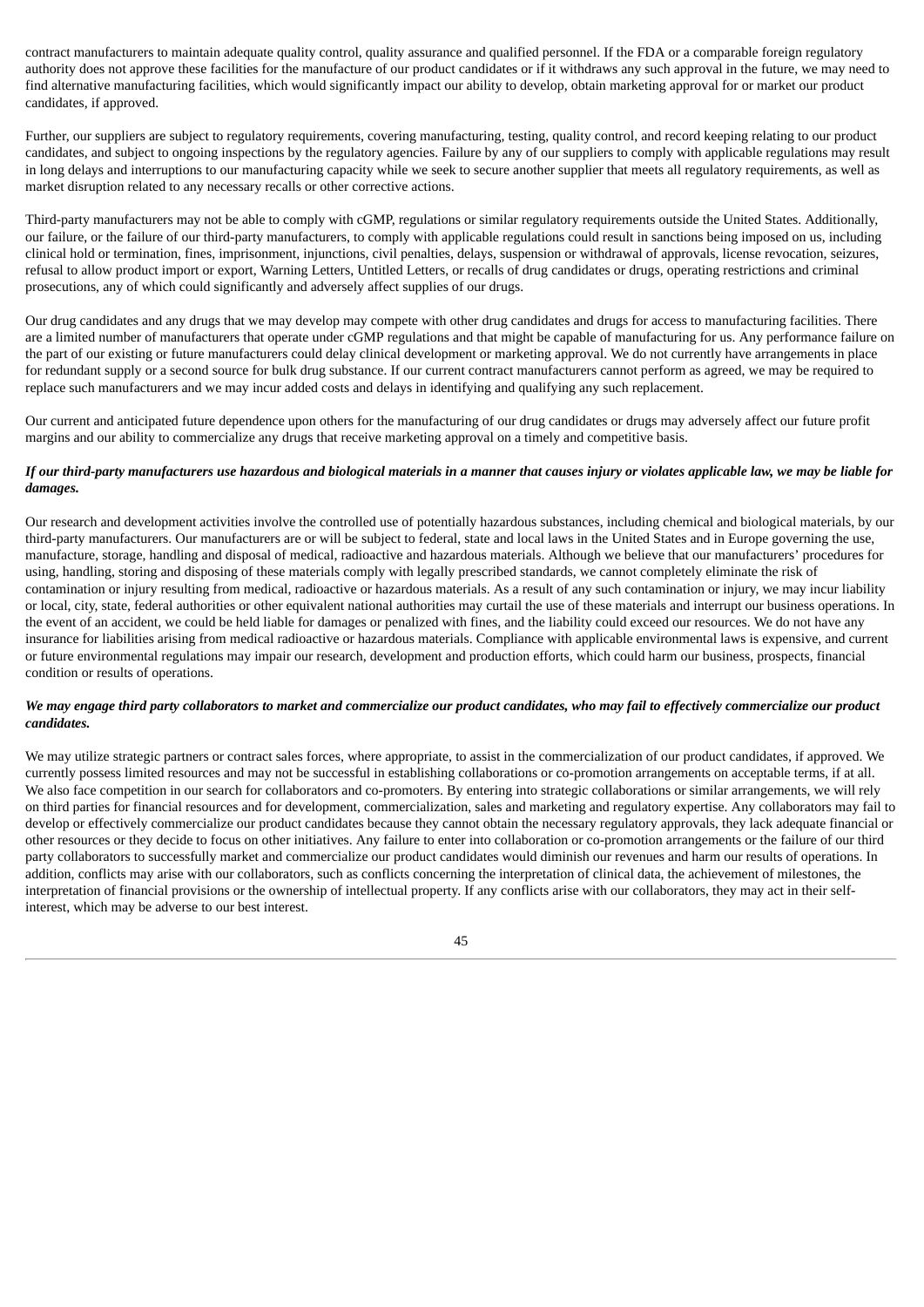### We depend on our collaboration with Mitsubishi Tanabe Pharma Corporation ("MTPC"), and could be seriously harmed if our license agreement with *MTPC was terminated.*

We exclusively license roluperidone from MTPC, with the rights to develop, sell and import roluperidone globally, excluding most of Asia.

### Substantial potential future milestone payments from Royalty Pharma depend on the development and commercialization of seltorexant. We may be *obligated to make payments to Royalty Pharma even if Janssen breaches its obligations to pay us.*

On January 19, 2021, we entered into an agreement with Royalty Pharma under which Royalty Pharma acquired our royalty interest in seltorexant for an upfront payment of \$60 million and up to \$95 million in future milestone payments that are contingent upon the achievement of certain clinical, regulatory and commercial milestones for seltorexant by Janssen or any other party in the event that Janssen sells seltorexant.

Therefore, we will only realize future payments if Janssen achieves certain milestones over which we have no control. Some or all of the milestones may never be achieved, and we may never receive any such future payments.

In addition, if Janssen breaches its contractual obligations to pay royalties, we will be obligated to Royalty Pharma to provide makeup payments to compensate for the loss of those royalties, which payments could be substantial.

### We may not be successful in establishing new collaborations which could adversely affect our ability to develop future product candidates and *commercialize future products.*

We may also seek to enter into product collaborations in the future, including alliances with other biotechnology or pharmaceutical companies, to enhance and accelerate the development of our future product candidates and the commercialization of any resulting products. We face significant competition in seeking appropriate collaborators and the negotiation process is time-consuming and complex. Moreover, we may not be successful in our efforts to establish collaborations or other alternative arrangements for any future product candidates because our research and development pipeline may be insufficient, our product candidates may be deemed to be at too early of a stage of development for collaboration efforts and/or third parties may view our product candidates as lacking the requisite potential to demonstrate safety and efficacy. As a result, we may have to delay the development of a product candidate and attempt to raise significant additional capital to fund development. Even if we are successful in our efforts to establish collaborations, the terms that we agree upon may not be favorable to us and we may not be able to maintain such collaborations if, for example, development or approval of a product candidate is delayed or sales of an approved product are disappointing.

### **Risks Related to Intellectual Property**

#### If we are unable to obtain or protect intellectual property rights, we may not be able to compete effectively in our market.

Our success depends in significant part on our and our licensors', licensees' or collaborators' ability to establish, maintain and protect patents and other intellectual property rights and operate without infringing the intellectual property rights of others. We have filed numerous patent applications both in the United States and in foreign jurisdictions to obtain patent rights to inventions we have discovered. We have also licensed from third parties rights to patent portfolios. None of these licenses give us the right to prepare, file and prosecute patent applications and maintain patents we have licensed, although we may provide comments on prosecution matters, which our licensors may or may not choose to follow. If our licensors elect to discontinue prosecution or maintenance of our licensed patents, we have the right, at our expense, to pursue and maintain those patents and applications.

The patent prosecution process is expensive and time-consuming, and we and our current or future licensors, licensees or collaborators may not be able to prepare, file and prosecute all necessary or desirable patent applications at a reasonable cost or in a timely manner. It is also possible that we or our licensors, licensees or collaborators will fail to identify patentable aspects of inventions made in the course of development and commercialization activities before it is too late to obtain patent protection on them. Moreover, in some circumstances, we may not have the right to control the preparation, filing and prosecution of patent applications, or to maintain the patents, covering technology that we license from or license to third parties and are reliant on our licensors, licensees or collaborators. Therefore, these patents and applications may not be prosecuted and enforced in a manner consistent with the best interests of our business. If our current or future licensors, licensees or collaborators fail to establish, maintain or protect such patents and other intellectual property rights, such rights may be reduced or eliminated. If our licensors, licensees or collaborators are not fully cooperative or disagree with us as to the prosecution, maintenance or enforcement of any patent rights, such patent rights could be compromised. Because the issuance of a patent is not conclusive as to its inventorship, scope, validity or enforceability, issued patents that we own or have licensed from third parties may be challenged in the courts or patent offices in the United States and abroad. Such challenges may result in the loss of patent protection, the narrowing of claims in such patents or the invalidity or unenforceability of

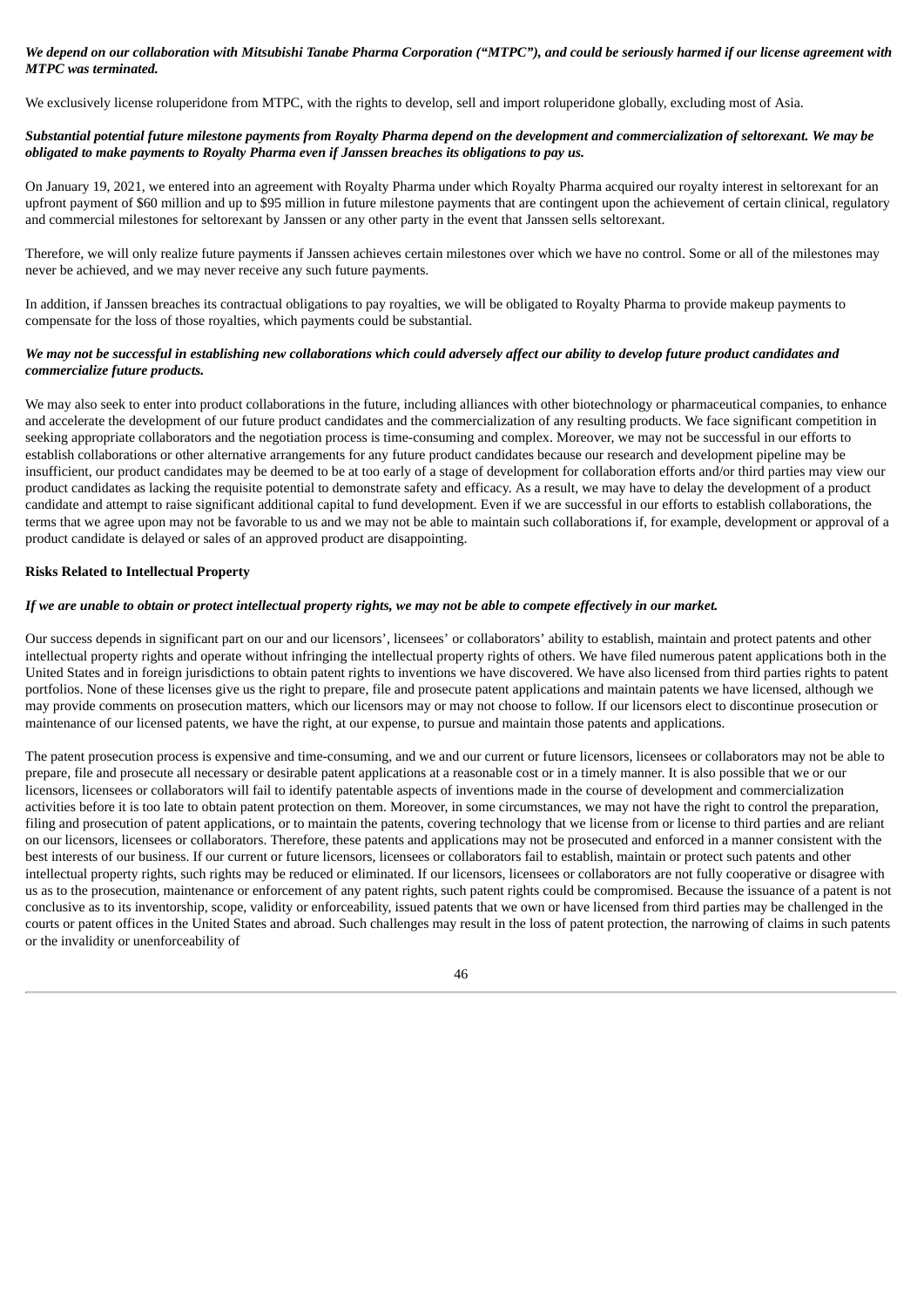such patents, which could limit our ability to stop others from using or commercializing similar or identical technology and products, or limit the duration of the patent protection for our technology and products.

The patent position of biotechnology and pharmaceutical companies generally is highly uncertain, involves complex legal and factual questions and has in recent years been the subject of much litigation. As a result, the issuance, scope, validity, enforceability and commercial value of our and our current or future licensors', licensees' or collaborators' patent rights are highly uncertain. Our and our licensors', licensees' or collaborators' pending and future patent applications may not result in patents being issued that protect our technology or products, in whole or in part, or that effectively prevent others from commercializing competitive technologies and products. The patent examination process may require us or our licensors, licensees or collaborators to narrow the scope of the claims of our or our licensors', licensees' or collaborators' pending and future patent applications, which may limit the scope of patent protection that may be obtained. Our and our licensors', licensees' or collaborators' patent applications cannot be enforced against third parties practicing the technology claimed in such applications unless and until a patent issues from such applications, and then only to the extent the issued claims cover the technology.

### One or more of our owned or licensed patents directed to our proprietary products or technologies may expire or have limited commercial life before *the proprietary product or technology is approved for marketing in a relevant jurisdiction.*

Given the amount of time required for the development, testing and regulatory review of new product candidates, patents protecting our product candidates might expire before or shortly after our product candidates obtain regulatory approval, which may subject us to increased competition and reduce or eliminate our ability to recover our development costs. As a result, our owned and licensed patent portfolio may not provide us with sufficient rights to exclude others from commercializing products similar or identical to ours. Finally, any patent that grants from our U.S. patent applications relating to methods of using MIN-301 to treat neurologic and psychiatric diseases is expected to expire as early as 2028. Although we expect to seek extensions of patent terms where available, including in the United States under the Drug Price Competition and Patent Term Restoration Act of 1984, which permits a patent term extension of up to five years beyond the expiration of the patent, we cannot be certain that an extension will be granted, or if granted, what the applicable time period or the scope of patent protection afforded during any extended period will be. The applicable authorities, including the EMA, FDA, and any equivalent regulatory authority in other countries, may not agree with our assessment of whether such extensions are available, and may refuse to grant extensions to our patents, or may grant more limited extensions than we request. If this occurs, our competitors may take advantage of our investment in development and trials by referencing our clinical and pre-clinical data and launch their product earlier than might otherwise be the case.

The expiration of composition of matter patent protection with respect to one or more of our product candidates may diminish our ability to maintain a proprietary position for our intended uses of a particular product candidate. Moreover, we cannot be certain that we will be the first applicant to obtain an FDA approval for any indication of one or more of our product candidates and we cannot be certain that it will be entitled to new chemical entity exclusivity. Such diminution of our proprietary position could have a material adverse effect on our business, results of operations and financial condition.

### We have in-licensed or acquired a portion of our intellectual property necessary to develop our product candidates, and if we fail to comply with our *obligations under any of these arrangements, we could lose such intellectual property rights.*

We are a party to and rely on several arrangements with third parties, which give us rights to intellectual property that is necessary for the development of our product candidates. In addition, we may enter into similar arrangements in the future. Our current arrangements impose various development, royalty and other obligations on us. If we materially breach these obligations or if our counterparts fail to adequately perform their respective obligations, these exclusive arrangements could be terminated, which would result in our inability to develop, manufacture and sell products that are covered by such intellectual property.

### We may become involved in lawsuits to protect or enforce our patents or other intellectual property, which could be expensive, time consuming and *unsuccessful.*

Competitors may infringe our issued patents or other intellectual property. In some cases, it may be difficult or impossible to detect third-party infringement or misappropriation of our intellectual property rights, even in relation to issued patent claims, and proving any such infringement may be even more difficult. Accordingly, for such undetectable infringement or misappropriation our ability to recover damages will be negligible and we could be at a market disadvantage because we may lack the resources of some of our competitors to monitor for and detect infringement. To counter infringement or unauthorized use, we may be required to file infringement claims, which can be expensive and time consuming. Any claims we assert against perceived infringers could provoke these parties to assert counterclaims against us alleging that we infringe their patents. In addition, in any patent infringement proceeding, a court may decide that a patent of ours is invalid or unenforceable, in whole or in part, construe the patent's claims narrowly or refuse to stop the other party from using the technology at issue on the grounds that our patents do not cover the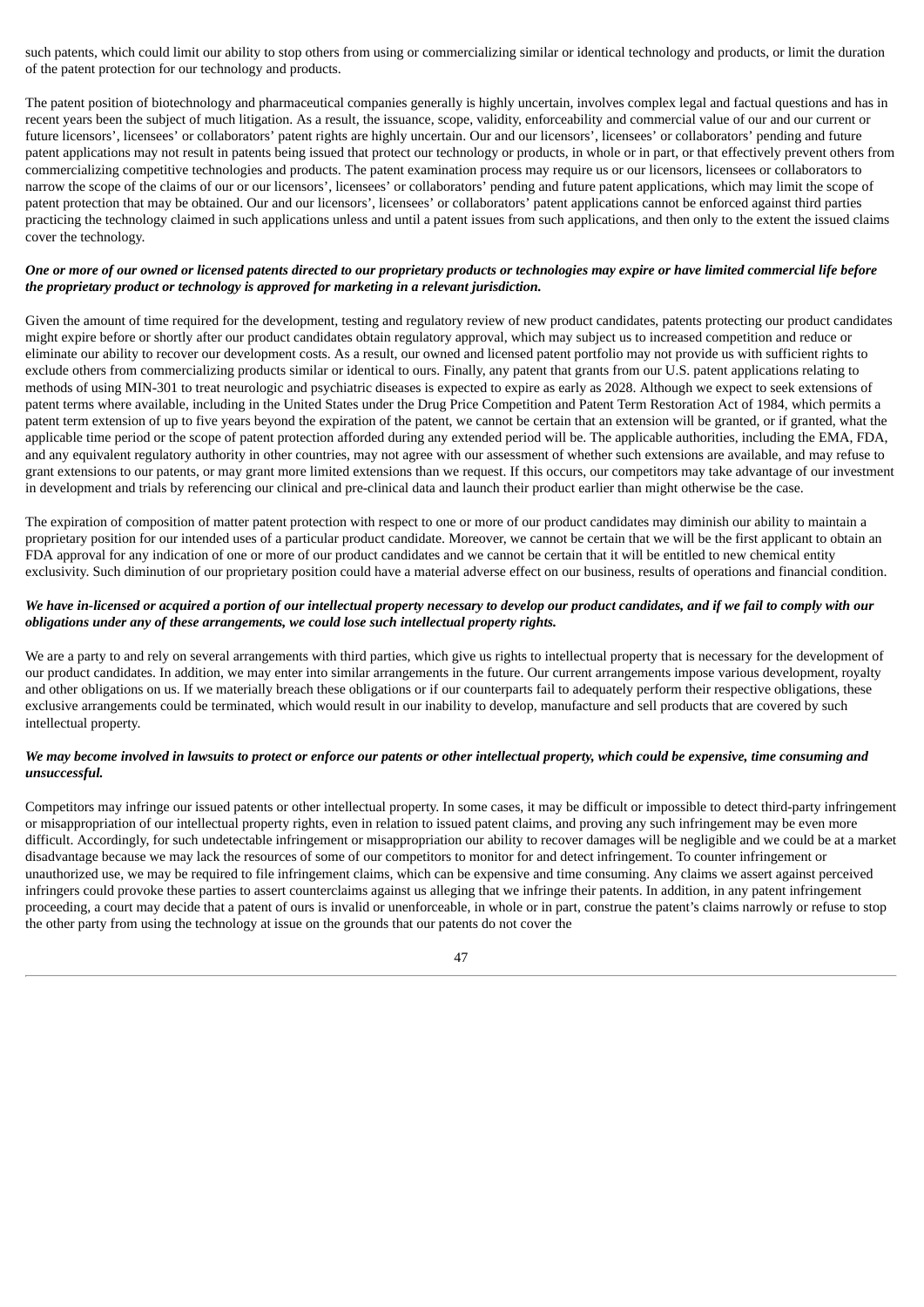technology. An adverse result in any litigation proceeding could put one or more of our patents at risk of being invalidated or interpreted narrowly.

### *We may need to license or acquire additional patents and intellectual property rights.*

One or more third parties may hold intellectual property rights, including patent rights, important or necessary to the development of our products. It may be necessary for us to use the patented or proprietary technology of third parties to commercialize our products, in which case we would be required to obtain a license from these third parties on commercially reasonable terms. If we were not able to obtain a license, or were not able to obtain a license on commercially reasonable terms, our business could be harmed, possibly materially.

### Third parties may initiate legal proceedings alleging that we are infringing their intellectual property rights, the outcome of which would be uncertain *and could harm our business.*

Our commercial success depends upon our ability to develop, manufacture, market and sell our products, and to use our related proprietary technologies. We may become party to, or threatened with, future adversarial proceedings or litigation regarding intellectual property rights with respect to our products, including interference or derivation proceedings before the U.S. Patent and Trademark Office ("USPTO"). Third parties may assert infringement claims against us based on existing patents or patents that may be granted in the future. If we are found to infringe a third party's intellectual property rights, we could be required to obtain a license from such third party to continue commercializing our products. However, we may not be able to obtain any required license on commercially reasonable terms or at all. Under certain circumstances, we could be forced, including by court order, to cease commercializing our products. In addition, in any such proceeding or litigation, we could be found liable for monetary damages. Regardless of the outcome, such claims or litigation may be time-consuming and costly to defend, divert management resources and have other adverse effects on our business.

#### Restrictions on our patent rights relating to our product candidates may limit our ability to prevent third parties from competing against us.

Our success will depend, in part, on our ability to obtain and maintain patent protection for our product candidates, preserve our trade secrets, prevent third parties from infringing upon our proprietary rights and operate without infringing upon the proprietary rights of others. Composition-of-matter patents on the biological or chemical active pharmaceutical ingredient are generally considered to be the strongest form of intellectual property protection for pharmaceutical products, as such patents provide protection without regard to any method of use. We have filed and in-licensed composition-of-matter patent applications for all of our product candidates. However, we cannot be certain that the claims in our patent applications to inventions covering our product candidates will be considered patentable by the USPTO and courts in the United States or by the patent offices and courts in foreign countries.

In addition to composition-of-matter patents and patent applications, we also have filed method-of-use patent applications. This type of patent protects the use of the product only for the specified method. However, this type of patent does not prevent a competitor from making and marketing a product that is identical to our product for an indication that is outside the scope of the patented method. Moreover, even if these competitors do not actively promote their product for our targeted indication, physicians may prescribe these products "off-label." Although off-label prescriptions may infringe or contribute to the infringement of method-of-use patents, the practice is common and such infringement is difficult to prevent or prosecute.

Patent applications in the United States and most other countries are confidential for a period of time until they are published, and publication of discoveries in scientific or patent literature typically lags actual discoveries by several months or more. As a result, we cannot be certain that we and the inventors of the issued patents and applications that we may in-license were the first to conceive of the inventions covered by such patents and pending patent applications or that we and those inventors were the first to file patent applications covering such inventions. Also, we have a number of issued patents and numerous patent applications pending before the USPTO and foreign patent offices and the patent protection may lapse before we manage to obtain commercial value from them, which might result in increased competition and materially affect our position in the market.

### Changes in patent law could diminish the value of patents in general, thereby impairing our ability to protect our product candidates.

As is the case with other biotechnology and pharmaceutical companies, our success is heavily dependent on intellectual property, particularly patents. Obtaining and enforcing patents in the biopharmaceutical industry involve technological and legal complexity, and obtaining and enforcing biopharmaceutical patents is costly, time-consuming, and inherently uncertain. The United States Supreme Court has ruled on several patent cases in recent years, either narrowing the scope of patent protection available in certain circumstances or weakening the rights of patent owners in certain situations. In addition to increasing uncertainty with regard to our

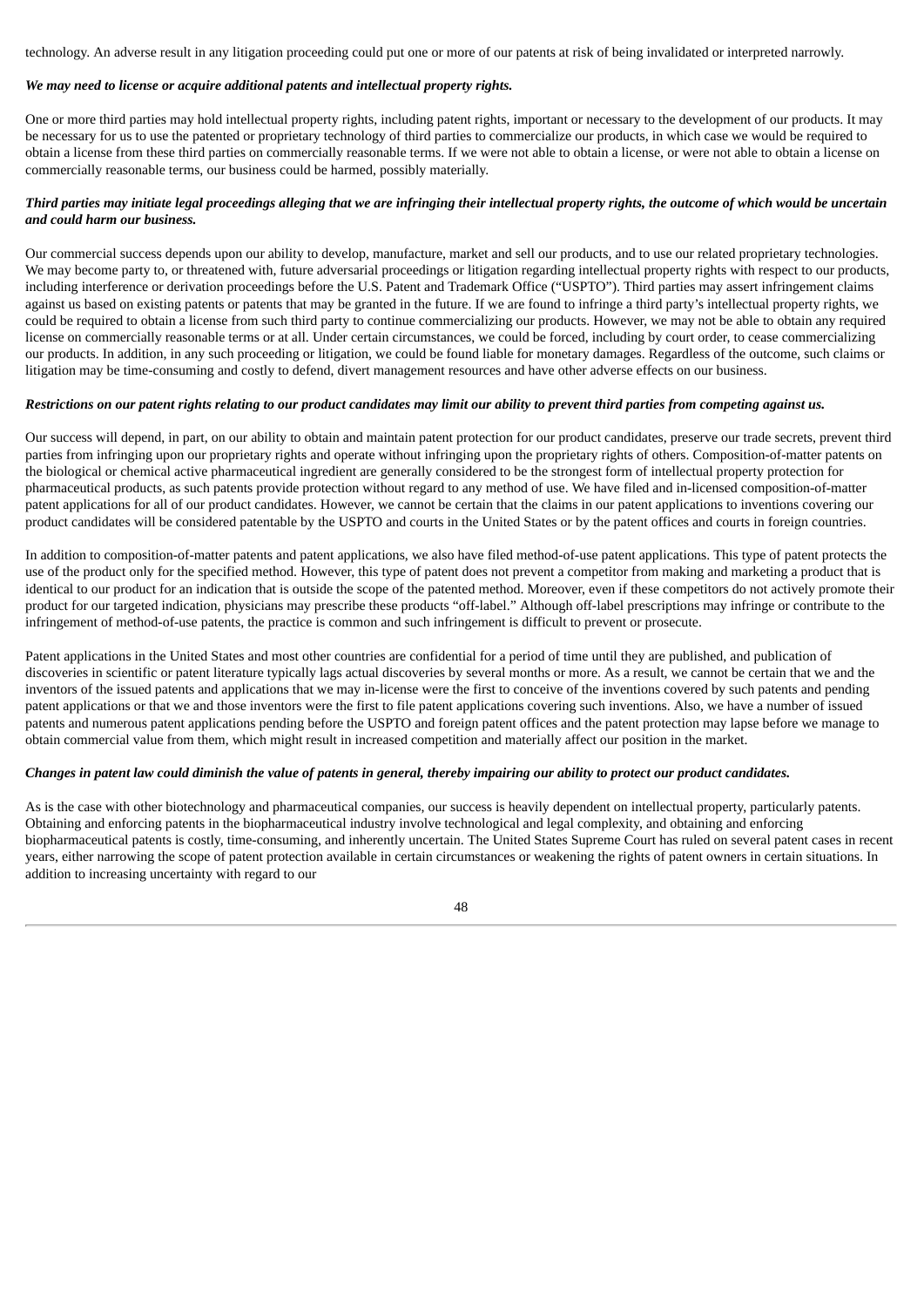and our licensors' or collaborators' ability to obtain patents in the future, this combination of events has created uncertainty with respect to the value of patents, once obtained. Depending on decisions by the United States Congress, the federal courts, and the USPTO, the laws and regulations governing patents could change in unpredictable ways that would weaken our and our licensors' or collaborators' ability to obtain new patents or to enforce existing and future patents.

Recent patent reform legislation could increase the uncertainties and costs surrounding the prosecution of our and our licensors' or collaborators' patent applications and the enforcement or defense of our or our licensors' or collaborators' issued patents. For example, the Leahy-Smith America Invents Act ("America Invents Act"), includes provisions that affect the way patent applications are prosecuted and may also affect patent litigation. The USPTO developed new regulations and procedures to govern administration of the America Invents Act, and many of the substantive changes to patent law associated with the America Invents Act, and in particular, the first to file provisions, are now effective. While it is still not clear what, if any, impact the America Invents Act will have on the operation of our business, the America Invents Act and its implementation could increase the uncertainties and costs surrounding the prosecution of our or our licensors' or collaborators' patent applications and the enforcement or defense of our or our licensors' or collaborators' issued patents, all of which could have a material adverse effect on our business and financial condition.

### *We may not be able to protect our intellectual property rights throughout the world.*

Filing, prosecuting and defending patents on all of our product candidates throughout the world would be prohibitively expensive. Competitors may use our technologies in jurisdictions where we have not obtained patent protection to develop their own products and further, may export otherwise infringing products to territories where we have patent protection, but enforcement is not as strong as that in the United States. These products may compete with our products in jurisdictions where we do not have any issued patents and our patent claims or other intellectual property rights may not be effective or sufficient to prevent them from so competing.

Many companies have encountered significant problems in protecting and defending intellectual property rights in foreign jurisdictions. The legal systems of certain countries, particularly certain developing countries, do not favor the enforcement of patents and other intellectual property protection, particularly those relating to biopharmaceuticals, which could make it difficult for us to stop the infringement of our patents or marketing of competing products in violation of our proprietary rights generally. Proceedings to enforce our patent rights in foreign jurisdictions could result in substantial cost and divert our efforts and attention from other aspects of our business.

### Obtaining and maintaining our patent protection depends on compliance with various procedural, document submission, fee payment and other requirements imposed by governmental patent agencies, and our patent protection could be reduced or eliminated for non-compliance with these *requirements.*

The USPTO and various foreign governmental patent agencies require compliance with a number of procedural, documentary, fee payment and other provisions during the patent process. There are situations in which noncompliance can result in abandonment or lapse of a patent or patent application, resulting in partial or complete loss of patent rights in the relevant jurisdiction. In such an event, competitors might be able to enter the market earlier than would otherwise have been the case.

#### *Intellectual property rights do not necessarily address all potential threats to our competitive advantage.*

The degree of future protection afforded by our intellectual property rights is uncertain because intellectual property rights have limitations, and may not adequately protect our business, or permit us to maintain our competitive advantage. The following examples are illustrative:

- Others may be able to make compounds that are similar to our product candidates but that are not covered by the claims of the patents that we own or have exclusively licensed.
- We or our licensors or strategic partners might not have been the first to make the inventions covered by the issued patents or pending patent applications that we own or have exclusively licensed.
- We or our licensors or strategic partners might not have been the first to file patent applications covering certain of our inventions.
- Others may independently develop similar or alternative technologies or duplicate any of our technologies without infringing our intellectual property rights.
- It is possible that our pending patent applications will not lead to issued patents.
- Issued patents that we own or have exclusively licensed may not provide us with any competitive advantages, or may be held invalid or unenforceable, as a result of legal challenges by our competitors.
- Our competitors might conduct research and development activities in countries where we do not have patent rights and then use the information learned from such activities to develop competitive products for sale in our major commercial markets.

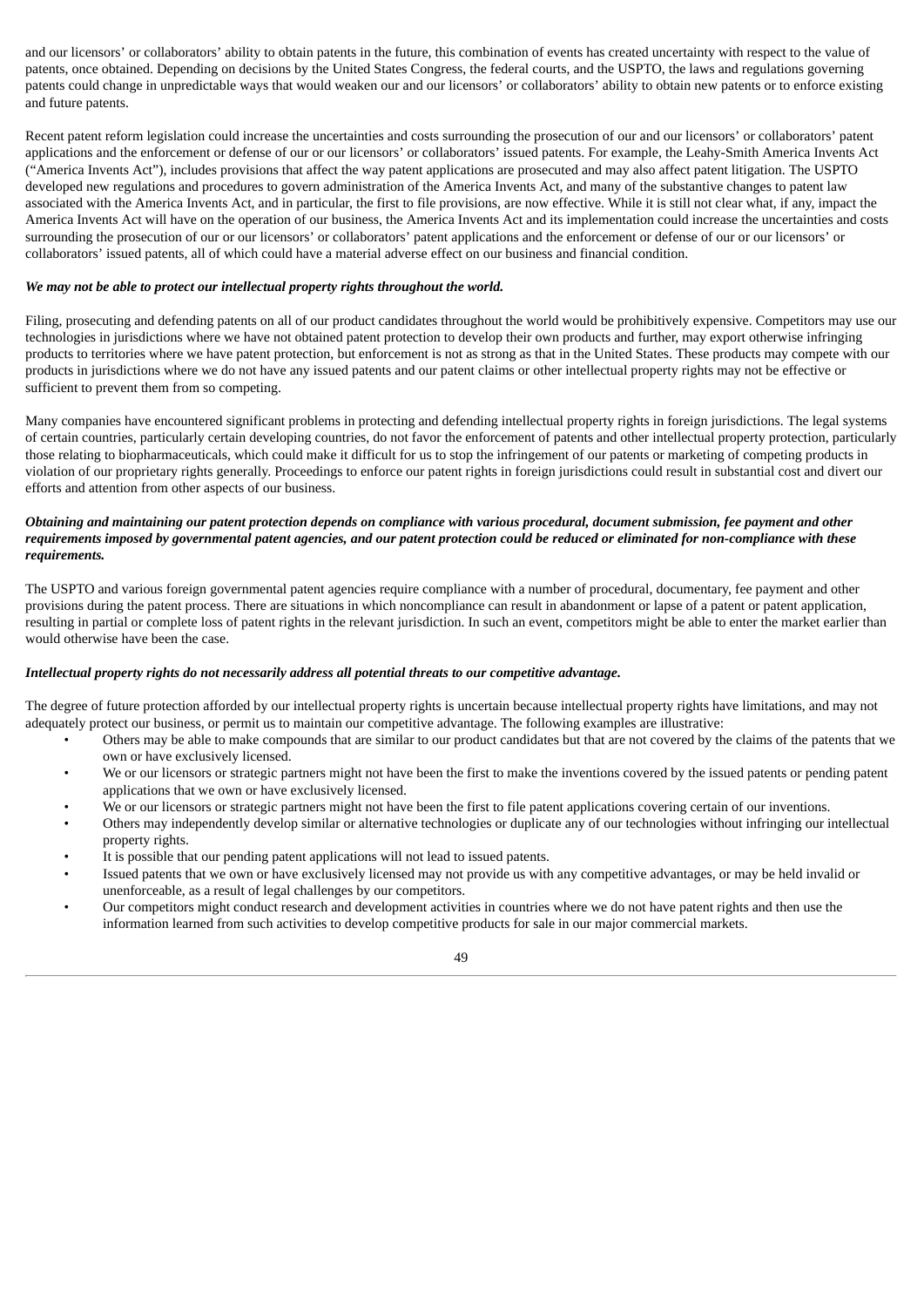- We may not develop additional proprietary technologies that are patentable.
- The patents of others may have an adverse effect on our business.

Should any of these events occur, they could significantly harm our business, results of operations and prospects.

### We may be subject to claims that we or our employees or consultants have wrongfully used or disclosed alleged trade secrets of our employees' or consultants' former employers or their clients. These claims may be costly to defend and if we do not successfully do so, we may be required to pay *monetary damages and may lose valuable intellectual property rights or personnel.*

Many of our employees and contractors were previously employed at universities or biotechnology or pharmaceutical companies, including our competitors or potential competitors. Although no claims against us are currently pending, we may be subject to claims that these employees or we have inadvertently or otherwise used or disclosed trade secrets or other proprietary information of their former employers. Litigation may be necessary to defend against these claims. If we fail in defending such claims, in addition to paying monetary damages, we may lose valuable intellectual property rights or personnel. A loss of key research personnel or their work product could hamper our ability to commercialize, or prevent us from commercializing our product candidates, which could severely harm our business. Even if we are successful in defending against these claims, litigation could result in substantial costs and be a distraction to management.

### If we are unable to protect the confidentiality of our trade secrets, our business and competitive position would be harmed.

In addition to seeking patents for some of our technology and product candidates, we also rely on trade secrets, including unpatented know-how, technology and other proprietary information, to maintain our competitive position. We seek to protect these trade secrets, in part, by entering into nondisclosure and confidentiality agreements with parties who have access to them, such as our employees, corporate collaborators, outside scientific collaborators, contract manufacturers, consultants, advisors and other third parties. We also enter into invention and patent assignment agreements with our employees and consultants that obligate them to assign their inventions to us. Despite these efforts, any of these parties may breach the agreements and disclose our proprietary information, including our trade secrets, and we may not be able to obtain adequate remedies for such breaches. Enforcing a claim that a party illegally disclosed or misappropriated a trade secret is difficult, expensive and time-consuming, and the outcome is unpredictable. In addition, some courts inside and outside the United States are less willing or unwilling to protect trade secrets. If any of our trade secrets were to be lawfully obtained or independently developed by a competitor, we would have no right to prevent them from using that technology or information to compete with us. If any of our trade secrets were to be disclosed to or independently developed by a competitor, our competitive position would be harmed.

#### **Risks Related to Ownership of Our Common Stock**

### We cannot predict what the market price of our common stock will be and, as a result, it may be difficult for you to sell your shares of our common *stock.*

An inactive market may impair our ability to raise capital by selling shares of our common stock and may impair our ability to enter into strategic partnerships or acquire companies or products by using our shares of common stock as consideration. We cannot predict the prices at which our common stock will trade. It is possible that in one or more future periods our results of operations may be below the expectations of public market analysts and investors and, as a result of these and other factors, the price of our common stock may fall.

#### The market price of our stock may be volatile, and you could lose all or part of your investment.

The trading price of our common stock is likely to be highly volatile and subject to wide fluctuations in response to various factors, some of which we cannot control. In addition to the factors discussed in this "Risk Factors" section these factors include:

- the success of competitive products or technologies;
- regulatory actions with respect to our products or our competitors' products;
- actual or anticipated changes in our growth rate relative to our competitors;
- announcements by us or our competitors of significant acquisitions, strategic collaborations, joint ventures, collaborations or capital commitments;
- results of clinical trials of our product candidates or those of our competitors;
- developments or disputes concerning patent applications, issued patents or other proprietary rights;
- the recruitment or departure of key personnel;
- the results of our efforts to in-license or acquire additional product candidates or products;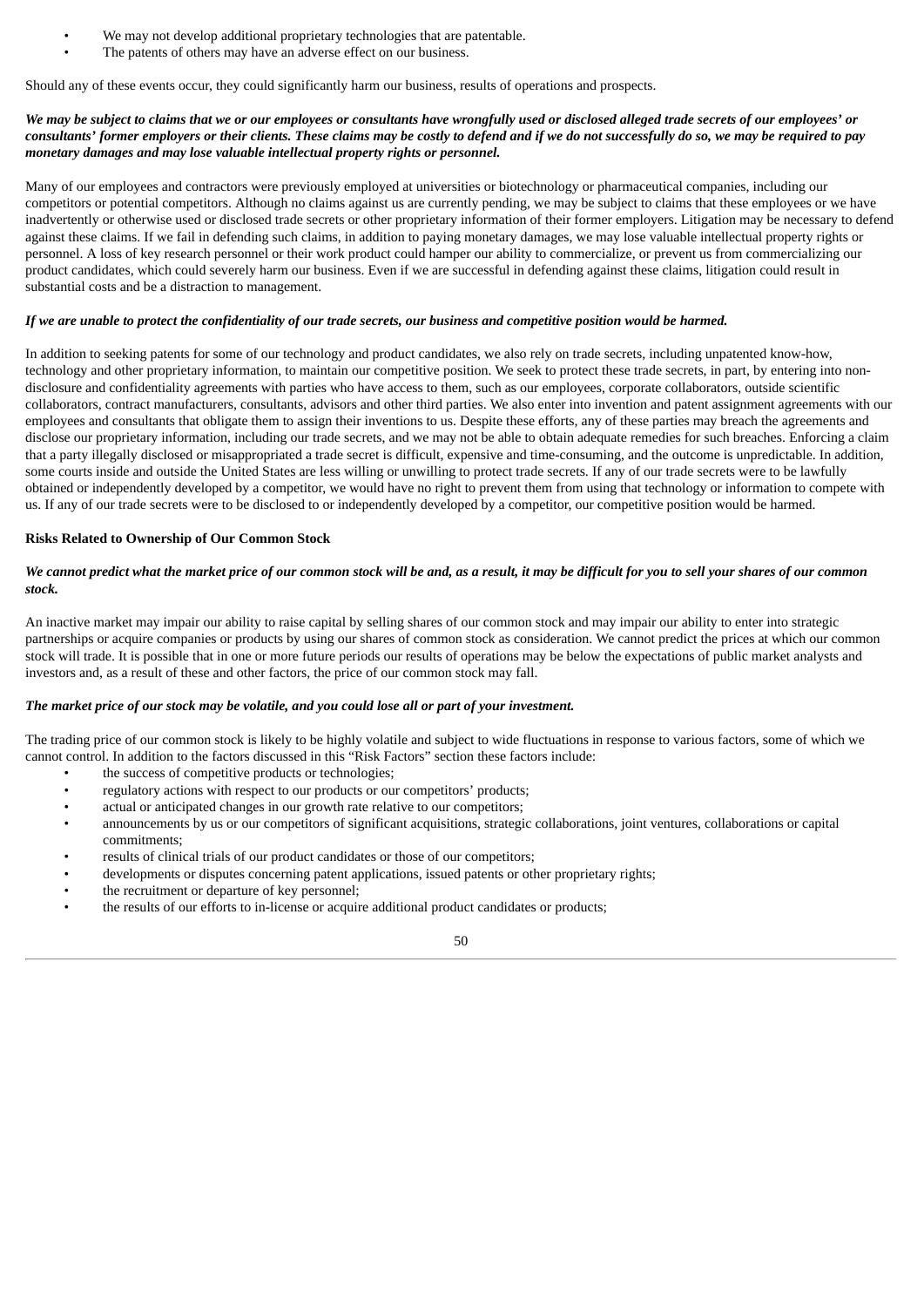- actual or anticipated changes in estimates as to financial results, development timelines or recommendations by securities analysts;
- variations in our financial results or those of companies that are perceived to be similar to us;
- share price and volume fluctuations attributable to inconsistent trading volume levels of our shares;
- announcement or expectation of additional financing efforts;
- sales of our common stock by us, our insiders or our other stockholders;
- changes in the structure of healthcare payment systems, including coverage and reimbursement;
- market conditions in the pharmaceutical and biotechnology sectors; and
- general economic, industry and market conditions.

#### Our principal stockholders and management own a significant percentage of our stock and will be able to exert significant control over matters subject *to stockholder approval.*

To our knowledge, our executive officers, directors, holders of 5% or more of our capital stock and their respective affiliates beneficially own approximately 35% of our voting stock as of December 31, 2021. Accordingly, these stockholders may be able to determine all matters requiring stockholder approval. For example, these stockholders may be able to control elections of directors, amendments of our organizational documents, or approval of any merger, sale of assets or other major corporate transaction. This may prevent or discourage unsolicited acquisition proposals or offers for our common stock that you may feel are in your best interest as one of our stockholders. The interests of this group of stockholders may not always coincide with the interests of other stockholders and they may act in a manner that advances their best interests and not necessarily those of other stockholders, including seeking a premium value for their common stock, and might affect the prevailing market price for our common stock.

### Sales of a substantial number of shares of our common stock by our existing stockholders in the public market could cause our stock price to fall.

Sales of a substantial number of shares of our common stock in the public market could occur at any time. If our existing stockholders sell, or if the market perceives that our existing stockholders intend to sell, substantial amounts of our common stock in the public market, the market price of our common stock could decline significantly.

### Our management will continue to have broad discretion over the use of the proceeds we received in our public offerings, private placements, warrant exercises and loans and might not apply the proceeds in ways that increase the value of your investment.

Our management will continue to have broad discretion to use the net proceeds from our public offerings, private placements warrant exercises and loans and you will be relying on the judgment of our management regarding the application of these proceeds. Our management might not apply our net proceeds in ways that ultimately increase the value of your investment. Because of the number and variability of factors that will determine our use of the remaining net proceeds from our initial public offering, follow-on public offering and other financing transactions, their ultimate use may vary substantially from their currently intended use. If we do not invest or apply the net proceeds from our public offerings, private placements, warrant exercises and loans in ways that enhance stockholder value, we may fail to achieve the expected financial results, which could cause our stock price to decline.

### Future sales and issuances of equity and debt securities could result in additional dilution to our stockholders and could place restrictions on our operations and assets, and such securities could have rights, preferences and privileges senior to those of our common stock.

We expect that significant additional capital will be needed in the future to fund our planned operations, including to complete clinical trials for our product candidates. To raise capital, we may sell common stock, convertible securities or other equity securities in one or more transactions at prices and in a manner that we will determine from time to time. If we sell common stock, convertible securities or other equity securities, existing stockholders may be materially diluted by subsequent sales, and new investors could gain rights, preferences and privileges senior to the holders of our common stock.

Pursuant to our Amended and Restated 2013 Equity Incentive Plan, our management is authorized to grant up to 11,031,333 stock options or awards to our employees, directors and consultants, and the number of shares of our common stock reserved for future issuance under the plan will be subject to automatic annual increases in accordance with the terms of the plan. To the extent that new options are granted and exercised or we issue additional shares of common stock in the future, our stockholders may experience additional dilution, which could cause our stock price to fall.

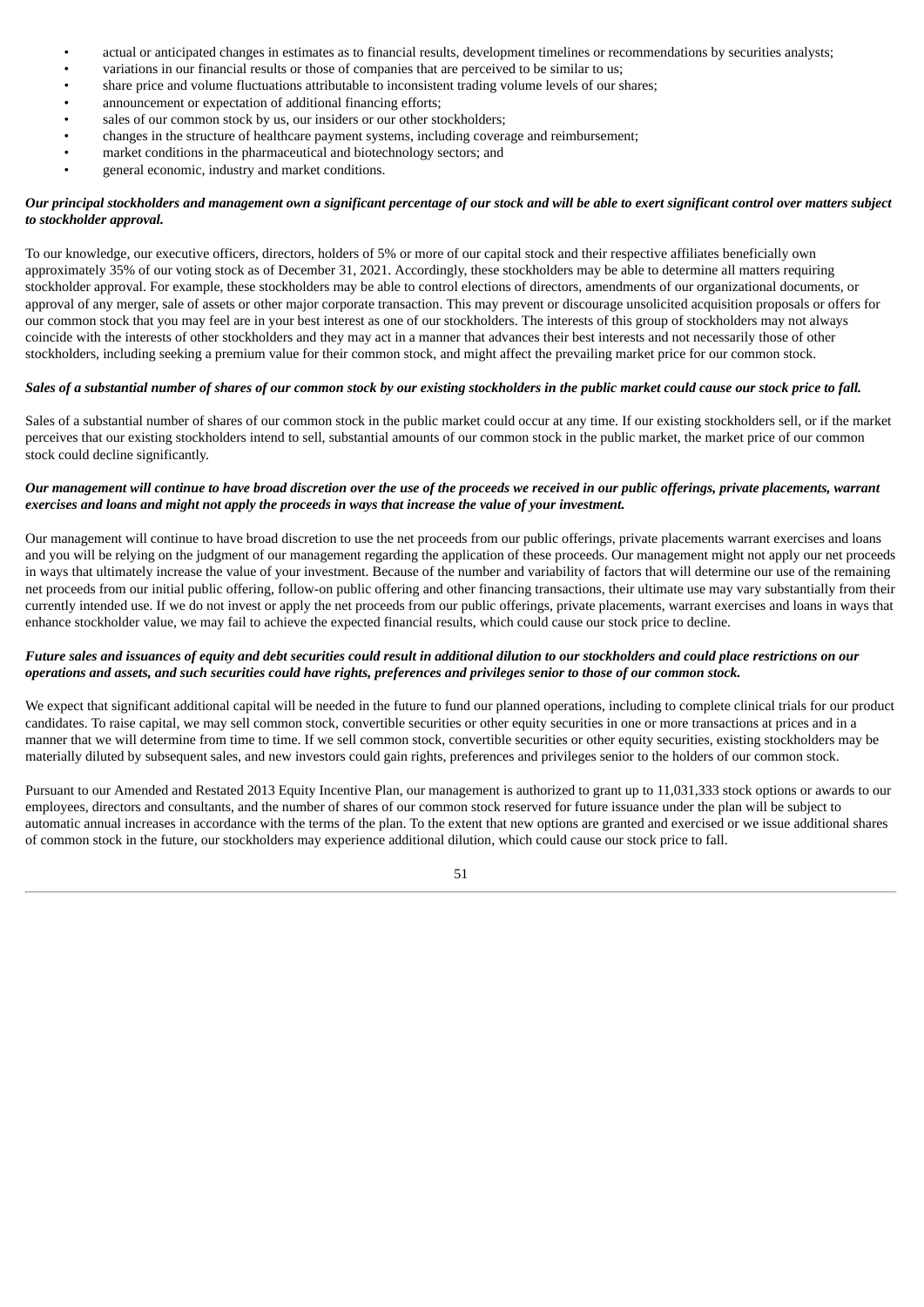#### *We incur increased costs and demands upon management as a result of being a public company.*

As a public company listed in the United States, we incur significant additional legal, accounting and other costs. We are subject to the reporting requirements of the Exchange Act, which requires, among other things, that we file with the Securities and Exchange Commission ("SEC"), annual, quarterly and current reports with respect to our business and financial condition. In addition, changing laws, regulations and standards relating to corporate governance and public disclosure, including regulations implemented by the SEC and The Nasdaq Stock Market, may increase legal and financial compliance costs and make some activities more time consuming. These laws, regulations and standards are subject to varying interpretations and, as a result, their application in practice may evolve over time as new guidance is provided by regulatory and governing bodies. We invest resources to comply with evolving laws, regulations and standards, and this investment results in increased general and administrative expenses and a diversion of management's time and attention. If we do not comply with new laws, regulations and standards, regulatory authorities may initiate legal proceedings against us and our business may be harmed.

Failure to comply with these rules might also make it more difficult for us to obtain some types of insurance, including director and officer liability insurance, and we might be forced to accept reduced policy limits and coverage or incur substantially higher costs to obtain the same or similar coverage. The impact of these events could also make it more difficult for us to attract and retain qualified persons to serve on our board of directors, on committees of our board of directors or as members of senior management.

## Securities litigation could result in substantial damages and may divert management's time and attention from our business.

In the past, securities class action litigation has often been brought against a company following a decline in the market price of its securities. This risk is especially relevant for us because biopharmaceutical companies have experienced significant stock price volatility in recent years. We are currently a target of this type of litigation. See Part I, Item 3, "Legal Proceedings" in this Annual Report on Form 10-K for information concerning securities litigation recently initiated against us and certain of our executive officers and directors and certain other defendants. We may become the target of additional securities litigation in the future. The outcome of litigation is necessarily uncertain, and we could be forced to expend significant resources in the defense of such suits, and we may not prevail. Monitoring and defending against legal actions is time-consuming for our management and detracts from management's ability to fully focus our internal resources on our business activities. In addition, we may incur substantial legal fees and costs in connection with any such litigation. We have not established any reserves for any potential liability relating to any such potential lawsuits. It is possible that we could, in the future, incur judgments or enter into settlements of claims for monetary damages. We currently maintain insurance coverage for some of these potential liabilities. Other potential liabilities may not be covered by insurance, insurers may dispute coverage or the amount of insurance may not be enough to cover damages awarded. In addition, certain types of damages may not be covered by insurance, and insurance coverage for all or certain forms of liability may become unavailable or prohibitively expensive in the future. A decision adverse to our interests on one or more legal matters or litigation could result in the payment of substantial damages, or possibly fines, and could have a material adverse effect on our reputation, financial condition and results of operations

### Provisions in our corporate charter documents and under Delaware law may prevent or frustrate attempts by our stockholders to change our management and hinder efforts to acquire a controlling interest in us, and the market price of our common stock may be lower as a result.

There are provisions in our certificate of incorporation and bylaws that may make it difficult for a third party to acquire, or attempt to acquire, control of our company, even if a change in control was considered favorable by you and other stockholders. For example, our board of directors has the authority to issue up to 100,000,000 shares of preferred stock. The board of directors can fix the price, rights, preferences, privileges and restrictions of the preferred stock without any further vote or action by our stockholders. The issuance of shares of preferred stock may delay or prevent a change in control transaction. As a result, the market price of our common stock and the voting and other rights of our stockholders may be adversely affected. An issuance of shares of preferred stock may result in the loss of voting control to other stockholders.

Our charter documents also contain other provisions that could have an anti-takeover effect, including:

- establishing a classified board of directors such that not all members of the board are elected at one time;
- allowing the authorized number of directors to be changed only by resolution of our board of directors;
- limiting the removal of directors by the stockholders;
- authorizing the issuance of "blank check" preferred stock, the terms of which may be established and shares of which may be issued without stockholder approval;
- prohibiting stockholder action by written consent, thereby requiring all stockholder actions to be taken at a meeting of our stockholders;
- eliminating the ability of stockholders to call a special meeting of stockholders;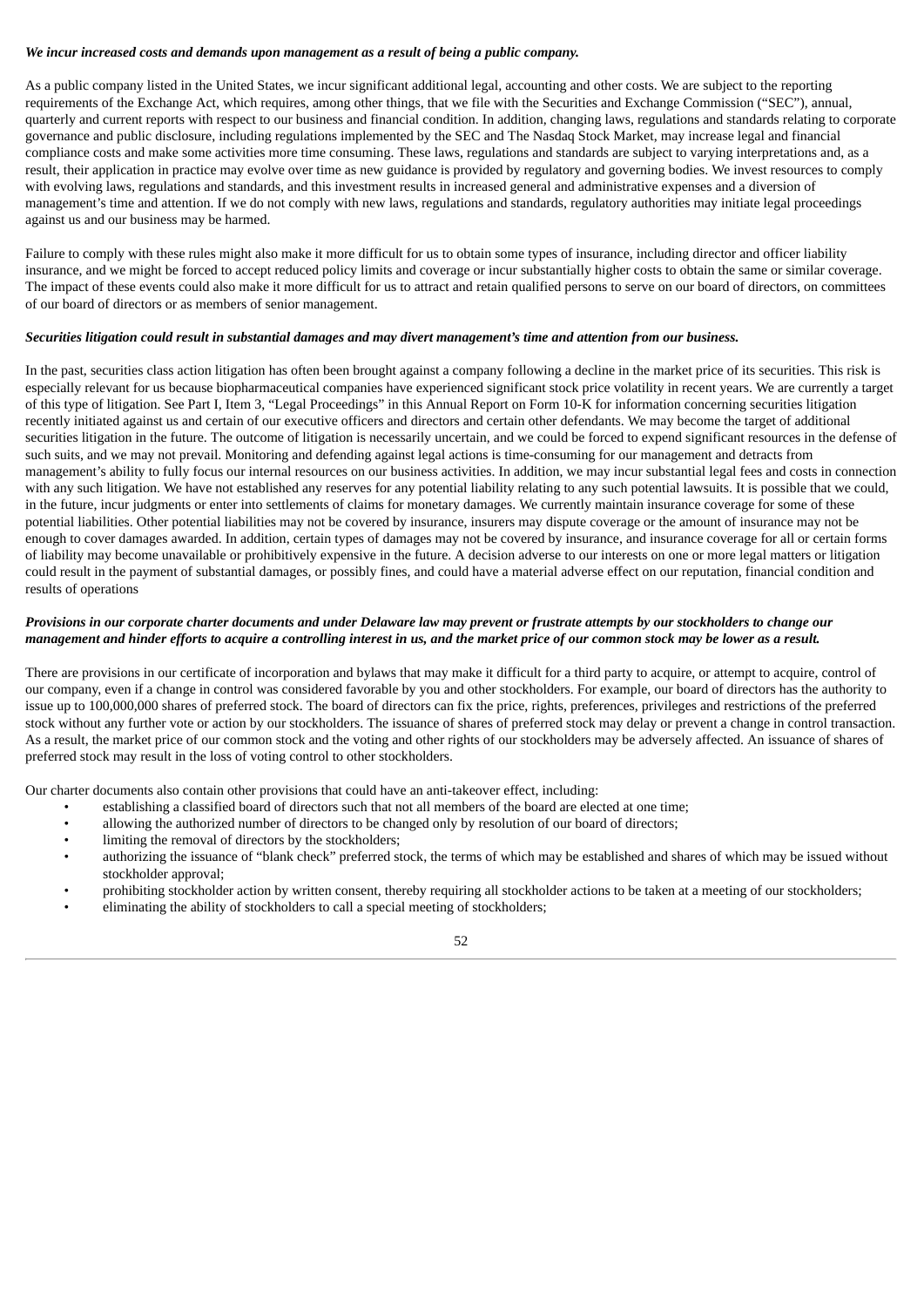- establishing advance notice requirements for nominations for election to the board of directors or for proposing matters than can be acted upon at stockholder meetings; and
- requiring the approval of the holders of at least 66 2/3% of the votes that all of our stockholders would be entitled to cast to amend or repeal our bylaws.

In addition, we are subject to the anti-takeover provisions of Section 203 of the Delaware General Corporation Law, which regulates corporate acquisitions by prohibiting Delaware corporations from engaging in specified business combinations with particular stockholders of those companies. These provisions could discourage potential acquisition proposals and could delay or prevent a change in control transaction. They could also have the effect of discouraging others from making tender offers for our common stock, including transactions that may be in your best interests. These provisions may also prevent changes in our management or limit the price that investors are willing to pay for our stock.

### If securities or industry analysts cease publishing research or publish inaccurate or unfavorable research about our business, our stock price and *trading volume could decline.*

The trading market for our common stock will depend in part on the research and reports that securities or industry analysts publish about us or our business. If one or more of the analysts who cover us downgrade our stock or publish inaccurate or unfavorable research about our business, our stock price would likely decline. If one or more of these analysts cease coverage of our company or fail to publish reports on us regularly, demand for our stock could decrease, which might cause our stock price and trading volume to decline.

### We have never paid dividends on our capital stock, and because we do not anticipate paying any cash dividends in the foreseeable future, capital appreciation, if any, of our common stock will be your sole source of gain on an investment in our common stock.

We have paid no cash dividends on any of our classes of capital stock to date, and we currently intend to retain our future earnings, if any, to fund the development and growth of our business. In addition, the terms of our credit facility limit our ability to pay cash dividends on our capital stock. We do not anticipate paying any cash dividends on our common stock in the foreseeable future. As a result, capital appreciation, if any, of our common stock will be your sole source of gain for the foreseeable future. There is no guarantee that shares of our common stock will appreciate in value or even maintain the price at which you purchase shares of our common stock.

## *Our common stock may be delisted from Nasdaq if we fail to comply with continued listing standards.*

If we fail to meet any of the continued listing standards of Nasdaq, our common stock could be delisted from The Nasdaq Global Market. These continued listing standards include specifically enumerated criteria, such as:

- a \$1.00 minimum closing bid price;
- shareholders' equity of \$2.5 million;
- 500,000 shares of publicly-held shares with a market value of at least \$1 million;
- 300 round-lot shareholders; and
- compliance with Nasdaq's corporate governance requirements, as well as additional or more stringent criteria that may be applied in the exercise of Nasdaq's discretionary authority.

There can be no assurance that we will be able to maintain compliance and remain in compliance in the future. In particular, our share price may continue to decline for a number of reasons, including many that are beyond our control. See "The market price of our stock may be volatile, and you could lose all *or part of your investment*."

If we fail to comply with Nasdaq's continued listing standards, we may be delisted from Nasdaq. Delisting of the common stock could depress our stock price, substantially limit liquidity of our common stock and materially adversely affect our ability to raise capital on terms acceptable to us, or at all. Further, delisting of the common stock would likely result in the common stock becoming a "penny stock" under the Exchange Act.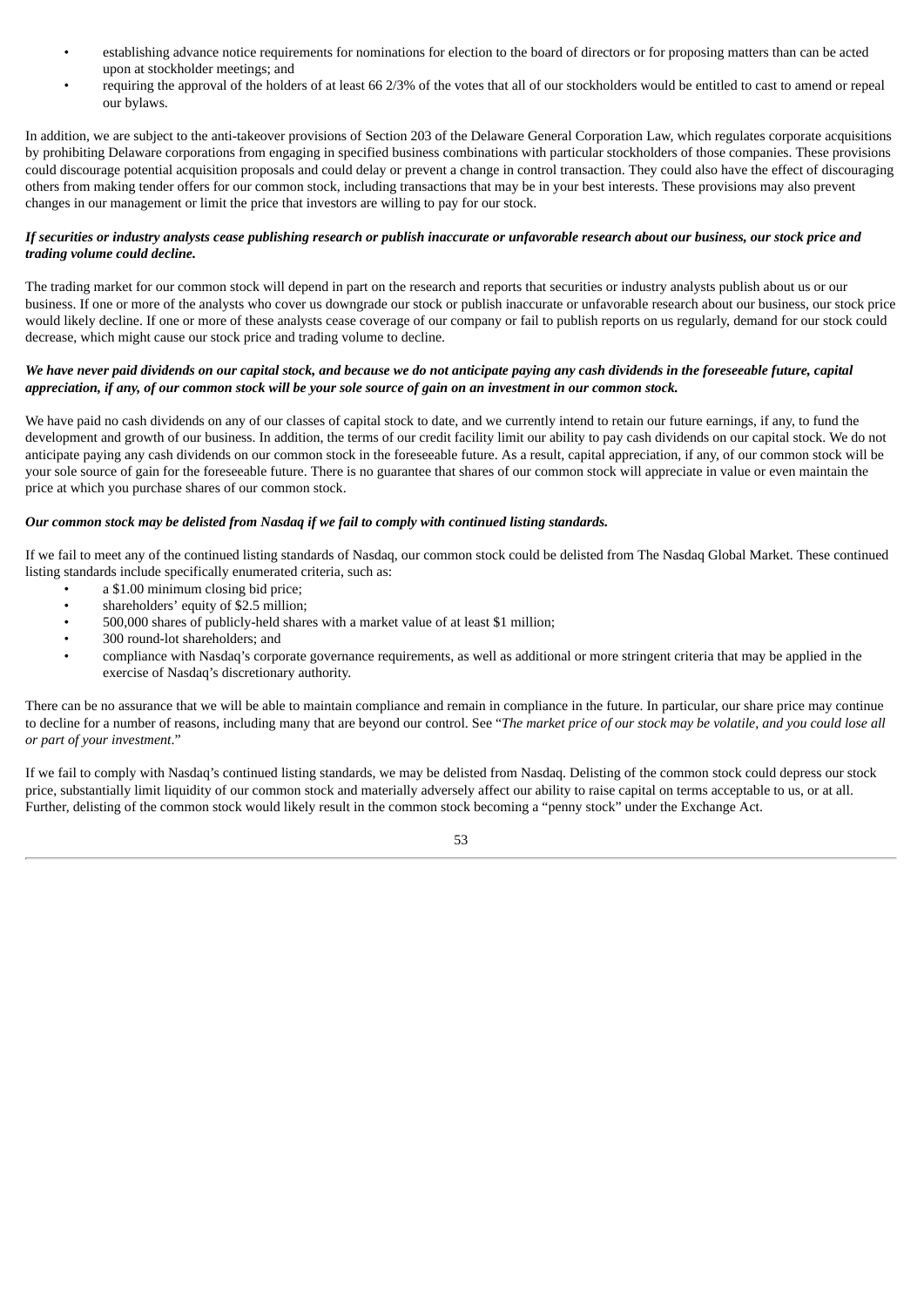#### **ITEM 1B. Unresolved Staff Comments**

None.

### **ITEM 2. Properties**

Our principal executive offices are located at 1601 Trapelo Road, Suite 286, Waltham, Massachusetts 02451. We lease this facility, which consists of approximately 5,923 square feet of office space, and the term of our lease expires on July 31, 2022. We believe that our existing facility is sufficient for our current needs for the foreseeable future.

### **ITEM 3. Legal Proceedings**

On December 8, 2020 and January 11, 2021, purported stockholders of the Company filed two putative securities class action complaints in the United States District Court for the District of Massachusetts, entitled McCoy v. Minerva Neurosciences, Inc., et al., No. 1:20-cv-12176 and Ao v. Minerva *Neurosciences, Inc. et al., No. 1:21-cv-10051*, respectively, against the Company and the Company's Chairman and Chief Executive Officer (collectively, the "Defendants"). The complaints are nearly identical and allege that the Defendants made material false and/or misleading statements regarding the development of the Company's drug candidate roluperidone purportedly causing losses to investors who acquired the Company's common stock between May 15, 2017 and November 30, 2020. The complaints do not quantify any alleged damages but, in addition to attorneys' fees and costs, plaintiffs seek to recover damages on behalf of themselves and others who acquired the Company's stock during the putative class period at allegedly inflated prices and purportedly suffered financial harm as a result. On March 5, 2021, the Court entered an order consolidating the actions into a case captioned *In re Minerva Neurosciences, Inc. Securities Litigation, No. 1:20-cv-12176* and appointing lead plaintiffs and their counsel. On March 19, 2021, the parties filed a stipulated proposed order with the Court staying the Defendants' response to the complaint until after plaintiffs file an amended complaint. On May 5, 2021, the parties filed a stipulation and proposed order voluntarily dismissing the lawsuit on behalf of the appointed lead plaintiffs. Also on May 5, 2021, a second plaintiff filed a motion for appointment as lead plaintiff, which the Court granted on May 21, 2021. On June 9, 2021, before the lead plaintiff's deadline to amend the complaint and before defendants filed any response to the complaint, the parties stipulated to voluntary dismissal of the lawsuit on behalf of the appointed lead plaintiff. The Court entered the parties' stipulation of dismissal on July 9, 2021 and closed the case.

#### **ITEM 4. Mine Safety Disclosures**

Not applicable.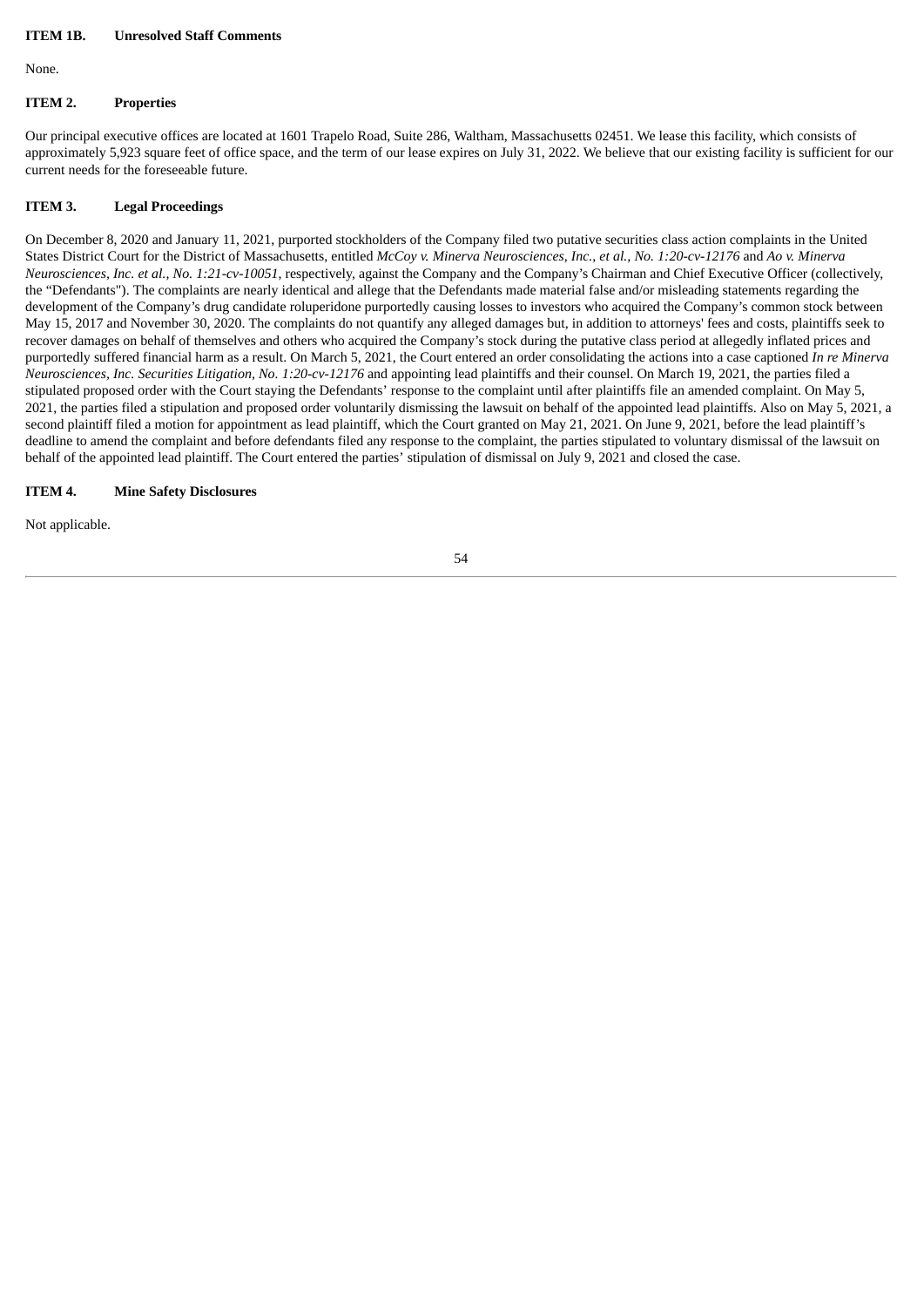#### **Part II**

#### ITEM 5. Market for Registrant's Common Equity, Related Stockholder Matters and Issuer Purchases of Equity Securities

Our common stock has been traded on the Nasdaq Global Market under the symbol "NERV" since our initial public offering on July 1, 2014.

On February 24, 2022, there were approximately 56 holders of record of our common stock. We believe that the number of beneficial owners of our common stock at that date was substantially greater.

Our equity plan information required by this Item is incorporated by reference to the information in Part III, Item 12 of this Annual Report on Form 10-K.

# **Recent Sales of Unregistered Securities**

During the year ended December 31, 2021, we did not issue or sell any unregistered securities not previously disclosed in a Quarterly Report on Form 10-Q or in a Current Report on Form 8-K.

#### **Issuer Purchases of Equity Securities**

We did not repurchase any securities during the quarter ended December 31, 2021.

### **ITEM 6. Selected Financial Data**

Not applicable.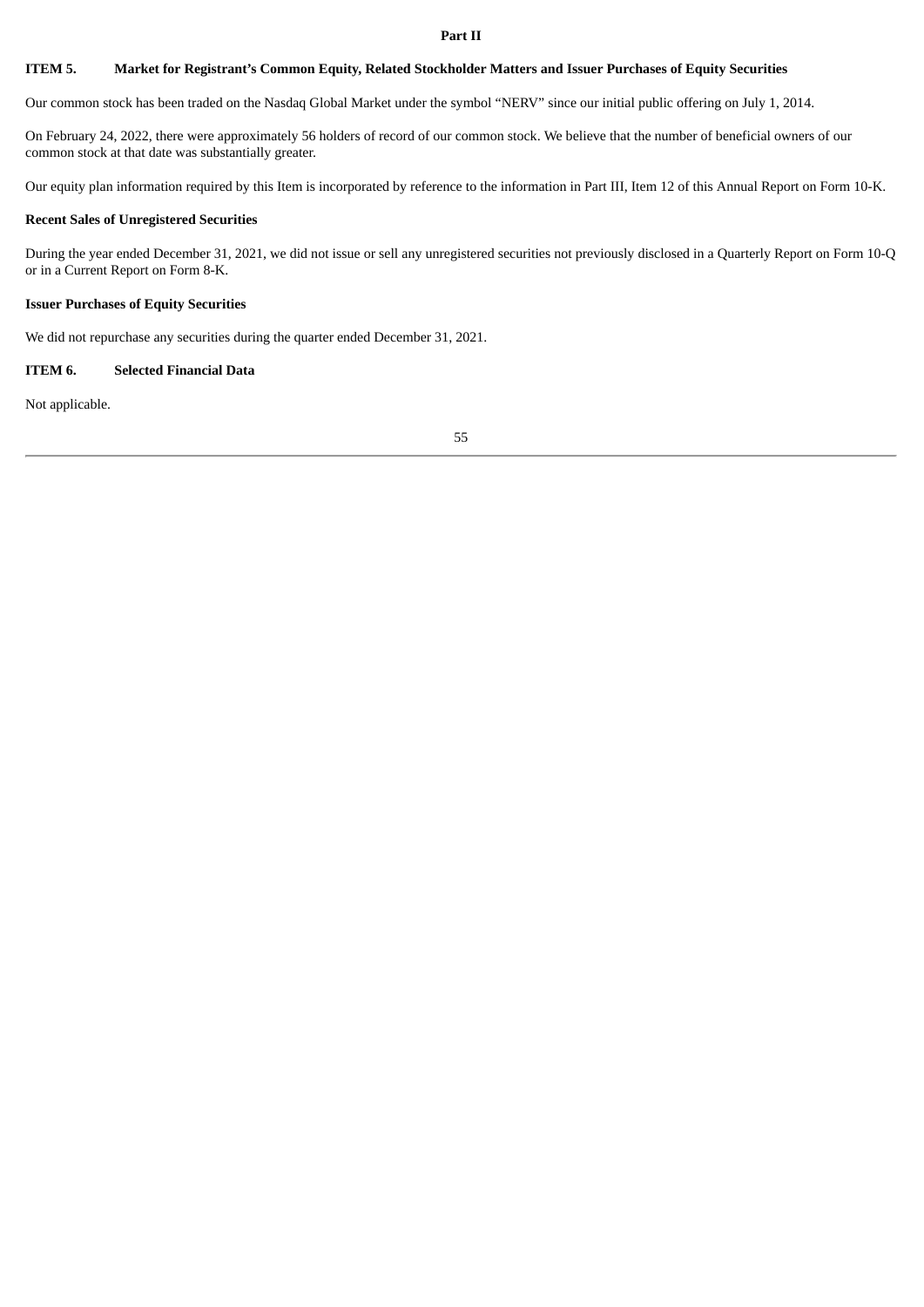### **ITEM 7. Management's Discussion and Analysis of Financial Condition and Results of Operations**

### **MANAGEMENT'S DISCUSSION AND ANALYSIS OF FINANCIAL CONDITION AND RESULTS OF OPERATIONS**

You should read the following discussion and analysis of our financial condition and results of operations together with the financial statements and related notes appearing elsewhere in this Annual Report on Form 10-K. Some of the information in this discussion and analysis contains forward-looking statements reflecting our current expectations and involves risk and uncertainties. For example, statements regarding our expectations as to our plans and strateay for our business, future financial performance, expense levels and liquidity sources are forward-looking statements. Our actual results and the timing of events could differ materially from those discussed in our forward-looking statements as a result of many factors, including those set forth under the "Risk Factors" section and elsewhere in this Annual Report on Form 10-K. Please also see the section entitled "Special Note Regarding Forward-*Looking Statements."*

#### **Overview**

We are a clinical-stage biopharmaceutical company focused on the development and commercialization of proprietary product candidates to treat patients suffering from central nervous system ("CNS") diseases. Leveraging our scientific insights and clinical experience, we have acquired or in-licensed compounds that we believe have innovative mechanisms of actions and therapeutic profiles that potentially address the unmet needs of patients with these diseases.

We are developing roluperidone (f/k/a MIN-101) for the treatment of negative symptoms in patients with schizophrenia and have exclusive rights to develop and commercialize MIN-301 for the treatment of Parkinson's disease. In addition, we previously co-developed seltorexant (f/k/a MIN-202 or JNJ-42847922) with Janssen Pharmaceutica NV ("Janssen") for the treatment of insomnia disorder and adjunctive treatment of Major Depressive Disorder ("MDD"). During 2020, we exercised our right to opt out of a joint development agreement with Janssen for the future development of seltorexant. As a result, we were entitled to collect royalties in the mid-single digits on potential future sales of seltorexant worldwide in certain indications, with no further financial obligations to Janssen. In January 2021, we sold our rights to these potential royalties to Royalty Pharma plc ("Royalty Pharma").

We have not received regulatory approvals to commercialize any of our product candidates, and we have not generated any revenue from the sales or license of our product candidates. We have incurred significant operating losses every year since inception. We expect to incur net losses and negative cash flow from operating activities for the foreseeable future in connection with the clinical development and the potential regulatory approval, infrastructure development and potential commercialization of our product candidates.

#### **Clinical and Regulatory Update**

#### *Roluperidone*

#### *Type C Meeting Request*

On November 3, 2021 we announced that the U. S. Food and Drug Administration ("FDA") denied our request for a pre-NDA meeting for roluperidone and responded that a Type C guidance meeting would be more appropriate to discuss the evidence for use of roluperidone as monotherapy for the treatment of negative symptoms of schizophrenia. Following the scheduled Type C meeting and, subject to the timing and feedback from the FDA, we continue to prepare for a potential submission of a New Drug Application ("NDA") for roluperidone in the first half of 2022.

### *Pivotal Bioequivalence Study (MIN-101C015 study)*

On September 30, 2021, we announced results from a pivotal bioequivalence study comparing the roluperidone formulations used in our late-stage Phase 2b (MIN-101C03 study), Phase 3 trials (MIN-101C07 study), and the planned commercial formulation. The planned commercial formulation was tested under both fasted and fed conditions. The study met key pharmacokinetic ("PK") objectives, and the data demonstrate bioequivalence in terms of exposure across the various formulations. Subject screening in this study was initiated on April 23, 2021, the completion of the enrollment of 48 healthy volunteers was achieved on June 29, 2021, and the last subject assessment took place on July 26, 2021. Subjects were randomized to the four treatment sequences described above in a 1:1:1:1 ratio. Of the 48 subjects randomized, 45 completed all study periods. Male subjects constituted 69% of the participants, and 75% of the subjects were white. Median age was 36 years, and all had negative SARS-CoV2 status at the beginning of the study and of every study period with the exception of 1 subject who tested positive at the beginning of study Period 4 and was discontinued. The mean body mass index was 28.1±4 kg/m<sup>2</sup>. The results demonstrated bioequivalence in terms of exposure between the formulations

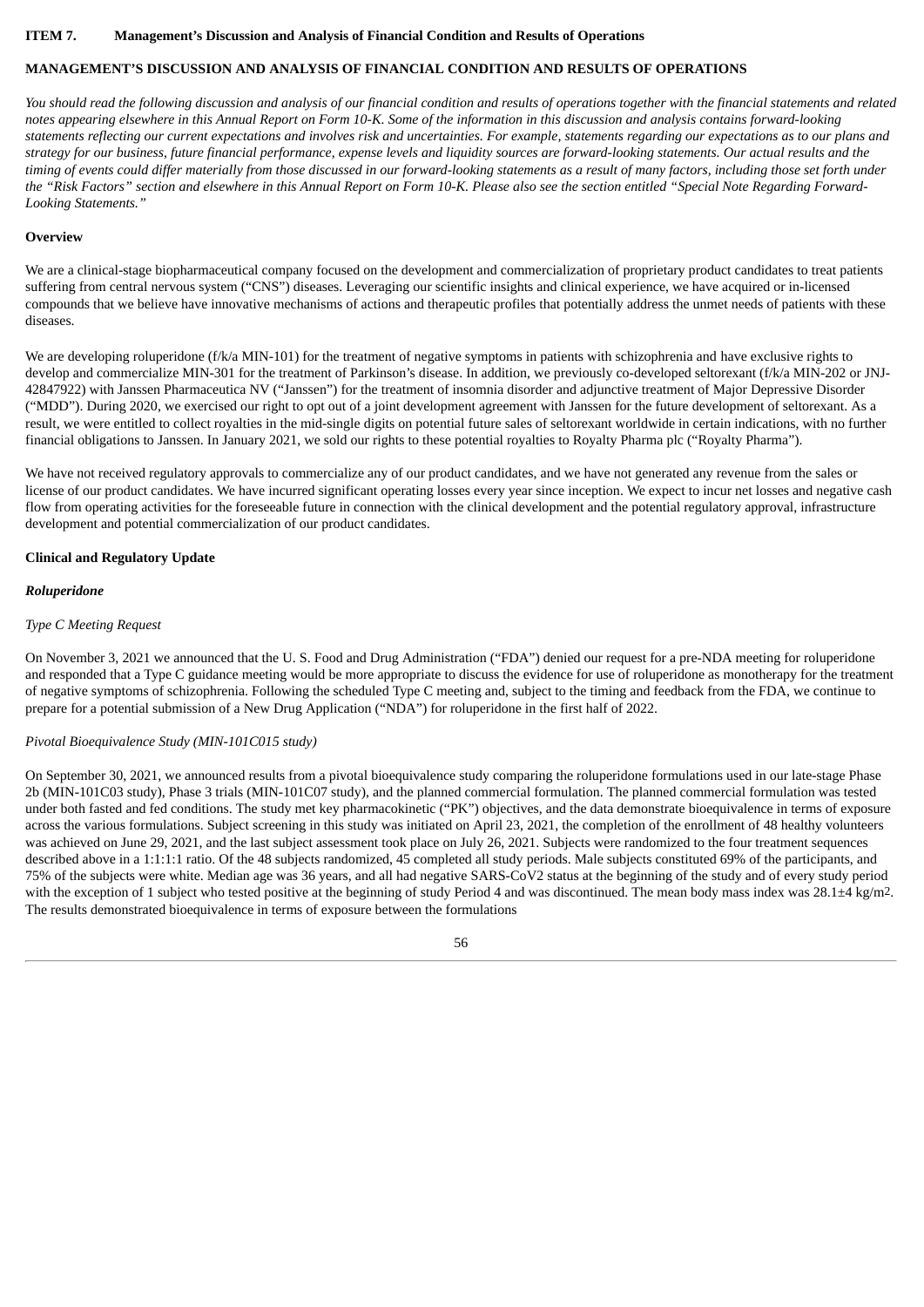used in the late-stage efficacy and safety trials of roluperidone with the planned commercial formulation and allow administration of the drug with or without food.

## *Open Label Extension (MIN-101C07 study)*

On May 11, 2021, we announced results from the 40-week Open-Label Extension ("OLE") of the Company's Phase 3 trial of roluperidone for the treatment of negative symptoms ("NS") of schizophrenia. The OLE followed the 12-week double-blind, placebo-controlled portion of this trial. During the 40-week OLE, both investigators and patients were blinded to the roluperidone dose received. The OLE was designed to evaluate the safety of roluperidone after long-term exposure. Efficacy endpoints were also assessed during the OLE period. As such, efficacy data collected during the OLE are not placebocontrolled and therefore their interpretation is limited.

Over the 40-week OLE period, 333 patients participated, of whom 166 patients received the 32 mg dose and 167 patients received the 64 mg dose. A total of 202 of the 333 patients completed the 40-week OLE period.

The mean improvement in negative symptoms, as measured by the Negative Symptom Factor Score ("NSFS"), the primary endpoint of the trial, was 6.8 points in the 32 mg arm and 7.5 points in the 64 mg arm. Personal and Social Performance ("PSP") scale total score (key secondary endpoint) improved by a mean of 12.3 points in the 32 mg arm and 14.5 points in the 64 mg arm, suggesting functional improvement.

The mean improvement in positive symptoms, as measured by the Positive and Negative Syndrome Scale ("PANSS") positive symptom subscore was 1.9 points in the 32 mg arm and 1.8 points in the 64 mg arm.

Reduced emotional experience, as measured by a sub-factor of the NSFS that assesses a patient's motivation to take part in everyday life activities, had a mean improvement of 2.8 points in the 32 mg group and 3.0 points in the 64 mg group.

The relapse rate during the OLE, defined as patients being withdrawn from the trial due to worsening of symptoms of psychosis, was 15 patients out of 166 patients (9%) in the 32 mg arm and 10 patients out of 167 patients (6%) in the 64 mg arm. Over the one-year duration of the study (including both the 12 weeks double-blind phase and the 40 weeks OLE) the relapse rate was 11.7% overall.

Roluperidone at both doses was safe and well tolerated and treatment-emergent adverse events (TEAE) were generally mild to moderate in severity. The most frequently reported TEAE in the overall group of 333 patients that participated in the OLE were headaches in 26 patients (7.8%), followed by worsening of schizophrenia in 18 patients (5.4%) and insomnia in 15 patients (4.5%). No other TEAE was reported by more than 4% of the patients. There was one death during the OLE that occurred after treatment discontinuation (45-year old male) in the 64 mg arm due to treatment-unrelated respiratory failure. Twenty patients (6%) experienced serious adverse events, with the majority of them associated with the disease characteristics, and only 5 were judged by the investigator to be related to roluperidone. In total, 37 patients (11%) did not complete the OLE due to TEAE, with 25 patients (7.5%) due to relapse-related events and the remaining 12 patients due to a variety of other TEAE reported in ≤1% of the patients. Few QT prolongations were observed during the OLE, were generally transient in duration and only one in the 64 mg arm led to discontinuation from the study.

### *Type C Meeting (November 10, 2020)*

On November 30, 2020 we received official meeting minutes from our November 10, 2020 Type C meeting with the FDA regarding the development of roluperidone for treatment of negative symptoms of schizophrenia. The objective of this meeting was to obtain FDA input regarding the existing roluperidone data package, which included the completed Phase 2b study (double-blind phase and OLE) and 12 weeks double-blind phase of the Phase 3 study, and its readiness to support an NDA submission.

### *Phase 3 Trial 12 weeks double-blind phase results (MIN-101C07 study)*

On May 29, 2020, the double-blind, placebo-controlled portion of the Phase 3 trial enrolled a total of 515 patients that were randomized in a 1:1:1 ratio to 32 mg/day roluperidone, 64 mg/day roluperidone, or placebo for 12 weeks, and 513 patients received study drugs. The 12-week double-blind, placebocontrolled portion of the trial did not meet its primary or key secondary endpoints in the intent-to-treat population. The 32 mg and 64 mg doses were not statistically significantly different from placebo at week 12 on the primary endpoint of NSFS (p ≤0.259 and p ≤0.064, respectively), but showed a nominal statistically significant separation from placebo on the 64 mg dose on the key secondary endpoint, PSP total score (p ≤0.542 for 32 mg dose and nominal p ≤0.021 for the 64 mg dose). The subsequent analysis of the change in baseline in NSFS and PSP total score based on the modified ITT population treated with the 64 mg dose resulted in nominally statistically significant  $p \le 0.044$  and  $p \le 0.017$ , respectively.

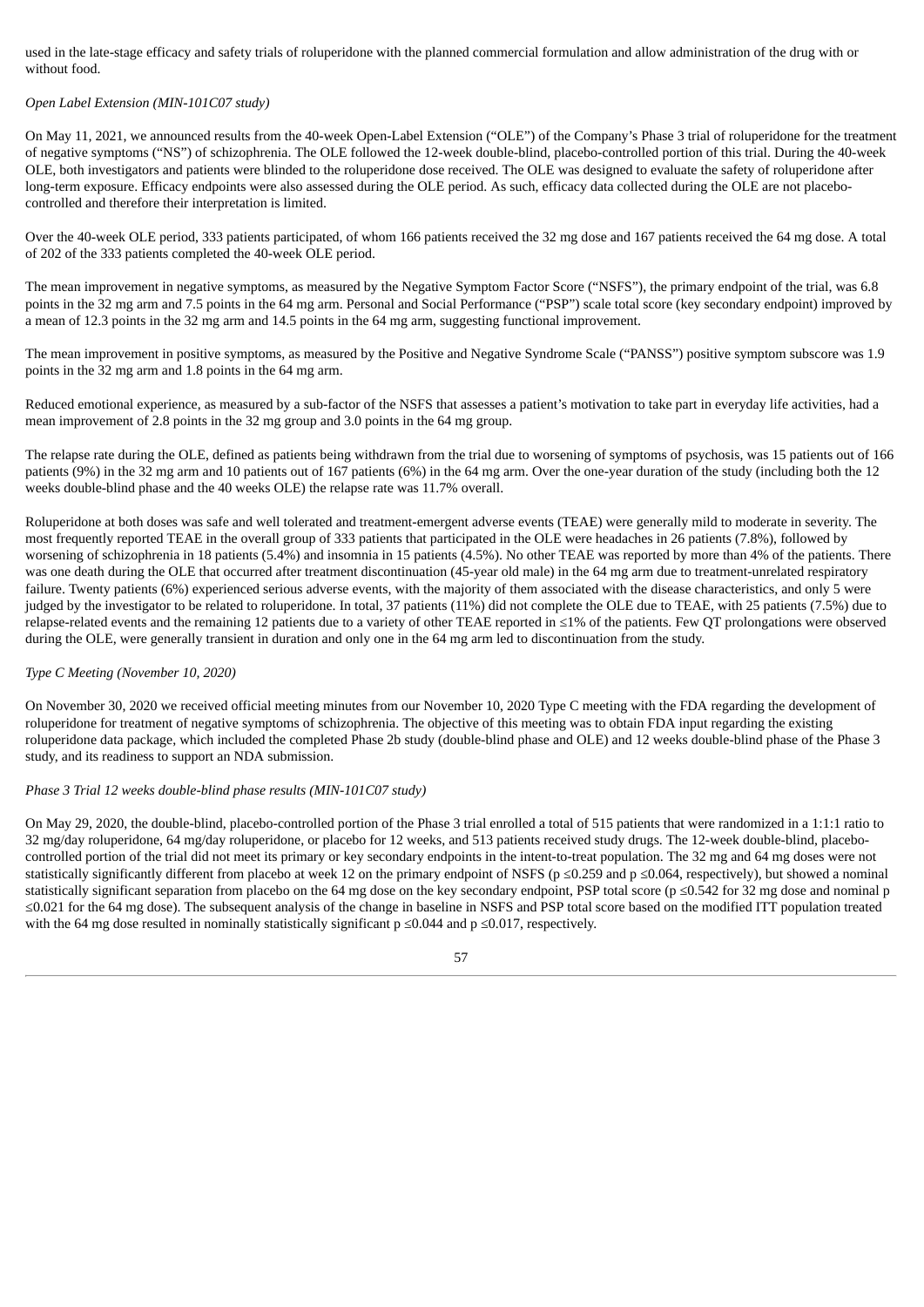#### *Seltorexant*

In June 2020 we exercised our right to opt out of our agreement with Janssen for the future Phase 3 development and commercialization of seltorexant. Under the terms of the opt-out agreement, we were entitled to collect royalties in the mid-single digits on potential future worldwide sales of seltorexant in certain indications, with no further financial obligations to Janssen. In January 2021 we sold our rights to these potential royalties to Royalty Pharma for a \$60 million cash payment and up to an additional \$95 million in potential milestone payments, subject to completion of the Phase 3 program by Jansen and regulatory approvals. As a result of the sale, we will recognize non-cash interest expense related to the amortization of estimated future royalty payments to Royalty Pharma. Accordingly, for the three and twelve months ended December 31, 2021, we recognized \$1.7 million and \$6.3 million in non-cash interest expense related to this agreement.

The \$60 million payment received from Royalty Pharma has been included on our balance sheet under Liability related to the sale of future royalties. As we recognize interest expense, the Liability related to the sale of future royalties will increase until such time that we begin to receive the related royalty payments. Under the terms of the agreement, all payments from Royalty Pharma to us, including the initial upfront payment of \$60 million as well as amortized interest expense and potential milestone payments, are not repayable to Royalty Pharma in the event that Janssen discontinues the clinical development of seltorexant or ceases to pursue its commercialization at a future date for any reason.

### *MIN-301*

During 2021 we focused our resources on moving forward our lead drug candidate roluperidone and deferred the future development of MIN-301 until additional resources become available. As a result of our limited resources and development deferral combined with the overall market conditions, we have recognized a non-cash charge of \$15.2 million as of December 31, 2021 related to the impairment of the intangible asset for MIN-301. We had previously recognized in-process research and development for MIN-301 in conjunction with the acquisition of MIN-301 during 2014.

#### **Financial Overview**

### *Revenue*

None of our product candidates have been approved for commercialization and we have not received any revenue in connection with the sale or license of our product candidates.

### *Collaborative Revenue*

During 2020 we exercised our right to opt out of the joint development agreement with Janssen for the future development of seltorexant. As a result, we have no future obligations under the agreement and recognized approximately \$41.2 million in collaborative revenue during 2020, which we had previously included on our balance sheet under deferred revenue.

#### *Research and Development Expenses*

Research and development expenses consists of costs incurred in connection with the development of our product candidates, including: fees paid to consultants and clinical research organizations ("CROs") including in connection with our non-clinical and clinical trials, and other related clinical trial fees, such as for investigator grants, patient screening, laboratory work, clinical trial database management, clinical trial material management and statistical compilation and analysis; licensing fees; costs related to acquiring clinical trial materials; costs related to compliance with regulatory requirements; and costs related to salaries, benefits, bonuses and stock-based compensation granted to employees in research and development functions. We expense research and development costs as they are incurred.

The historic direct costs relating to each of our product candidates are summarized as follows (in thousands):

|              |   | <b>Year Ended December 31,</b> |   |        |  |
|--------------|---|--------------------------------|---|--------|--|
|              |   | 2021                           |   | 2020   |  |
| Roluperidone | Φ | 14,421                         | J | 17,955 |  |
| MIN-117      |   |                                |   | 490    |  |
| $MIN-301(1)$ |   |                                |   | 568    |  |
| Total        |   | 14.425                         |   | 19,013 |  |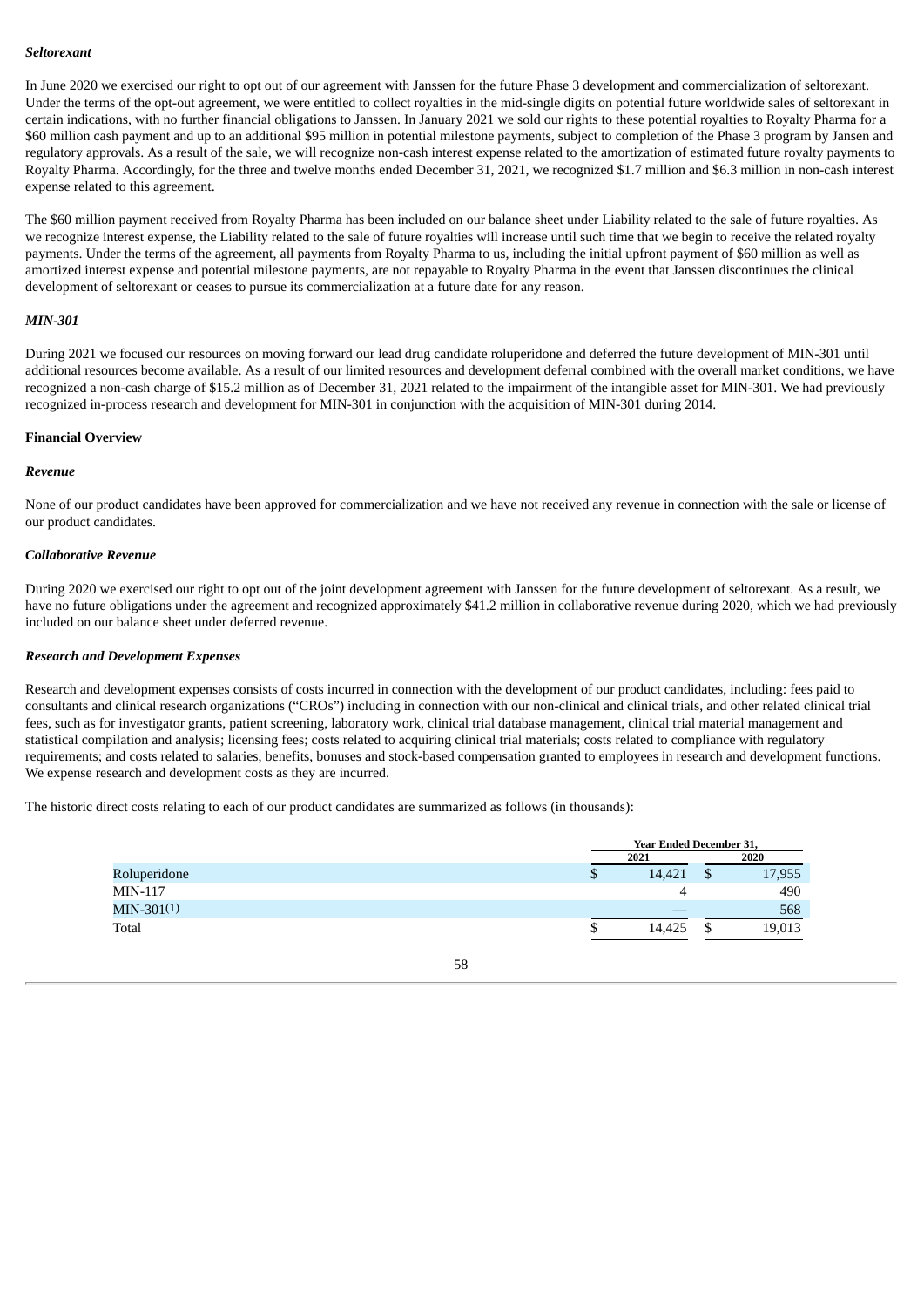(1) During 2021 we focused our resources on moving forward our lead drug candidate roluperidone and deferred the future development of MIN-301 until additional resources become available. As a result of our limited resources and development deferral combined with the overall market conditions, we have recognized a non-cash charge of \$15.2 million as of December 31, 2021 related to the impairment of the intangible asset for MIN-301.

Completion dates and completion costs can vary significantly for each product candidate and are difficult to predict. We anticipate we will make determinations as to which programs to pursue and how much funding to direct to each program on an ongoing basis in response to the scientific and clinical success or failure of each product candidate, the estimated costs to continue the development program relative to our available resources, as well as an ongoing assessment as to each product candidate's commercial potential. We will need to raise additional capital or may seek additional product collaborations in the future in order to complete the development and commercialization of our product candidates.

We test goodwill and in-process research and development for impairment annually on November 30 or more frequently if changes in circumstances or the occurrence of events suggest impairment exists. The test for impairment of in-process research and development requires us to make several estimates about fair value, most of which are based on projected future cash flows. Changes in these estimates may result in the recognition of an impairment loss in our results of operations. An impairment analysis is performed whenever events or changes in circumstances indicate that the carrying amount of any individual asset may not be recoverable. For example, if we or our counterparties fail to perform our respective obligations under an agreement, or if we lack sufficient funding to develop our product candidates, an impairment may result. In addition, any significant change in market conditions, estimates or judgments used to determine expected future cash flows that indicate a reduction in carrying value may give rise to impairment in the period that the change becomes known.

#### *General and Administrative Expenses*

General and administrative expenses consist principally of costs for functions in executive, finance, legal, auditing and taxes. Our general and administrative expenses include salaries, bonuses, facility and information system costs and professional fees for auditing, accounting, consulting and legal services. General and administrative costs also include non-cash stock-based compensation expense as part of our compensation strategy to attract and retain qualified staff.

We expect to continue to incur general and administrative expenses related to operating as a publicly-traded company, including increased audit and legal fees, costs of compliance with securities laws, corporate governance and other regulations, investor relations expenses and higher insurance premiums.

### *Foreign Exchange (Losses) Gains*

Foreign exchange (losses) gains are comprised primarily of losses and gains of foreign currency transactions related to clinical trial expenses denominated in Euros. Since our current clinical trials are conducted in Europe, we incur certain expenses in Euros and record these expenses in United States Dollars at the time the liability is incurred. Changes in the applicable foreign currency rate between the date an expense is recorded and the payment date is recorded as a foreign currency loss or gain. We expect to continue to incur future expenses denominated in Euros as certain of our planned clinical trials are expected to be conducted in Europe.

### *Investment Income*

Investment income consists of income earned on our cash equivalents and marketable securities.

### **Non-cash interest expense for the sale of future royalties**

Non-cash interest expense for the sale of future royalties consists of the interest expense associated with the Royalty Pharma agreement.

### *Net Operating Losses and Tax Carryforwards*

As of December 31, 2021, we had approximately \$70.5 million of federal net operating loss carryforwards. These federal net operating loss carryforwards will begin to expire at various dates beginning in 2030, if not utilized. As of December 31, 2021, we had approximately \$66.3 million of state net operating loss carryforwards. During the year ended December 31, 2021, no state operating loss carryforwards had expired.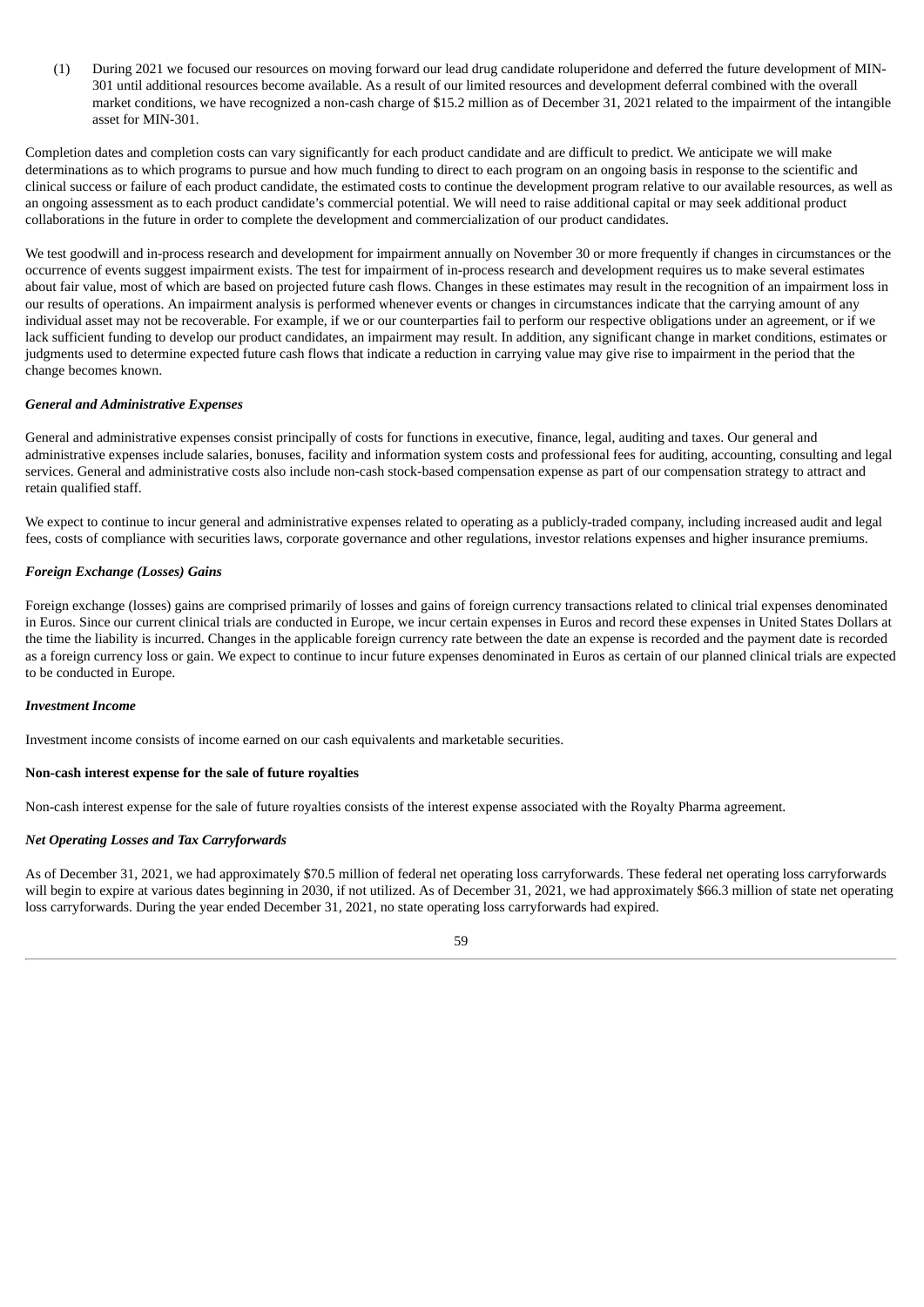### **Results of Operations**

#### *Comparison of the Years Ended December 31, 2021 and December 31, 2020 (in thousands):*

|                                                            | <b>Year Ended December 31,</b> |           |    |        |
|------------------------------------------------------------|--------------------------------|-----------|----|--------|
|                                                            |                                | 2021      |    | 2020   |
| <b>Revenues</b>                                            |                                |           |    |        |
| Collaborative revenue                                      | \$                             |           | \$ | 41,176 |
| <b>Total revenues</b>                                      |                                |           |    | 41,176 |
| <b>Expenses</b>                                            |                                |           |    |        |
| Research and development                                   |                                | 32,039    |    | 22,040 |
| General and administrative                                 |                                | 13,327    |    | 17,289 |
| Total expenses                                             |                                | 45,366    |    | 39,329 |
| (Loss) gain from operations                                |                                | (45,366)  |    | 1,847  |
|                                                            |                                |           |    |        |
| Foreign exchange losses                                    |                                | (33)      |    | (67)   |
| Investment income                                          |                                | 17        |    | 161    |
| Non-cash interest expense for the sale of future royalties |                                | (6,327)   |    |        |
| (Loss) gain before income taxes                            |                                | (51,709)  |    | 1,941  |
| Benefit for income taxes                                   |                                | (1,803)   |    |        |
| Net (loss) income                                          | \$                             | (49, 906) | \$ | 1,941  |

#### *Collaborative Revenue*

Collaborative revenue was zero and \$41.2 million for the years ended December 31, 2021 and 2020, respectively. The decrease in collaborative revenue was the result of opting out of our co-development and license agreement with Janssen and recognizing the revenue during the year ended December 30, 2020 and no similar activity in the corresponding period in 2021.

#### *Research and Development Expenses*

Research and development expenses were \$32.0 million and \$22.0 million for the years ended December 31, 2021 and 2020, respectively, an increase of \$10.0 million. The increase in research and development expenses was primarily due to a non-cash \$15.2 million charge for the impairment of the in-process research and development intangible asset related to MIN-301 in 2021, partially offset by lower non-cash stock compensation expense and a decrease in clinical costs due to the completion of the roluperidone OLE in May 2021. Non-cash stock compensation expense included in research and development expenses was \$2.4 million and \$3.0 million for the years ended December 31, 2021 and 2020, respectively.

#### *General and Administrative Expenses*

General and administrative expenses were \$13.3 million and \$17.3 million for the years ended December 31, 2021 and 2020, respectively, a decrease of approximately \$4.0 million. The decrease in general and administrative expenses was primarily due to lower staffing related expenses and non-cash stock compensation expense, partially offset by higher legal and insurance costs. Non-cash stock compensation expense included in general and administrative expenses was \$2.8 million and \$6.7 million for the years ended December 31, 2021 and 2020, respectively.

#### *Foreign Exchange Losses*

Foreign exchange losses were \$33 thousand and \$67 thousand for the years ended December 31, 2021 and 2020, respectively, a decrease of \$34 thousand. The loss was primarily due to a higher level of clinical activities in 2020 denominated in Euros.

#### *Investment Income*

Investment income was \$17 thousand and \$161 thousand for the years ended December 31, 2021 and 2020, respectively, a decrease of \$144 thousand . The decrease was primarily due to lower average balances for cash equivalents and marketable securities during 2021.

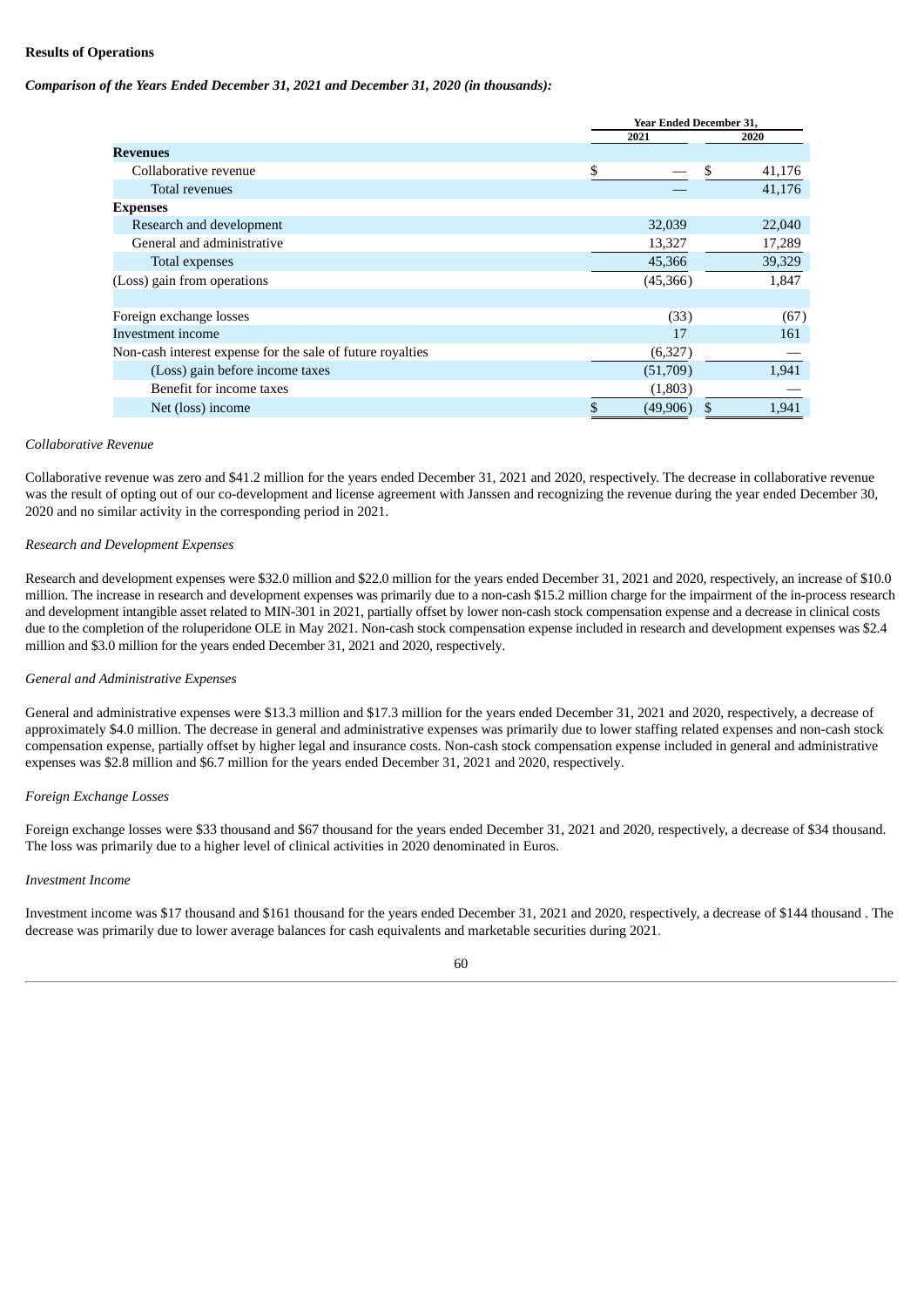### *Non-cash interest expense for the sale of future royalties*

Non-cash interest expense for the sale of future royalties was \$6.3 million for the year ended December 31, 2021 and zero for the prior year period. The increase was primarily due to the sale of our royalty interest in seltorexant to Royalty Pharma and the effective interest associated with the agreement, see Note 6 for the sale of future royalties.

### *Benefit for Income Taxes*

Benefit for income taxes was \$1.8 million and zero for the years ended December 31, 2021 and 2020, respectively, an increase of \$1.8 million. The increase was primarily due to the benefit received from lowering the deferred tax liability due to the impairment of the MIN-301 IPR&D asset during 2021.

### **Non-GAAP Operating Loss**

Non-GAAP financial measures are included with the intent of providing investors with a more complete understanding of our historical financial results and trends and to facilitate comparisons between periods. In addition, these non-GAAP financial measures are among the indicators our management uses for planning and forecasting purposes and measuring our performance. Non-GAAP financial measures have no standardized meaning and investors are cautioned that, unlike financial measures prepared in accordance with U.S. GAAP, non-GAAP measures may not be comparable with the calculation of similar measures for other companies. The limitations of using non-GAAP financial measures as performance measures are that they provide a view of our results of operations without including all events during a period and may not provide a comparable view of our performance to other companies in the biopharmaceutical industry.

We believe that these non-GAAP financial measures, when considered together with U.S. GAAP measures, can enhance the understanding of our financial and operating performance. Excluding non-cash revenue and expenses, net loss for the three months ended December 31, 2021 and 2020 was \$5.0 million and \$5.3 million, respectively, or a basic and diluted loss per share of \$0.12 and \$0.12, respectively. Net loss for the twelve months ended December 31, 2021 and 2020 was \$25.0 million and \$29.6 million, respectively. For the twelve months ended December 31, 2021 and 2020, basic non-GAAP loss per share was \$0.59 and \$0.73 respectively, diluted non-GAAP loss per share was \$0.59 and \$0.72, respectively. The decrease in non-GAAP net loss for both the three and twelve-month periods ended December 31, 2021 versus the prior year periods was due primarily to lower clinical trial expenses as well as lower staffing related expenses, partially offset by higher legal and insurance costs.

Reconciliations of reported GAAP net (loss) income to non-GAAP operating loss for the three and twelve months ended December 31, 2021 and 2020 were as follows (in millions, except share and per share amounts):

|                                                                        | <b>Three Months Ended December 31.</b> |             |    | <b>Twelve Months Ended December 31,</b> |    |             |    |            |
|------------------------------------------------------------------------|----------------------------------------|-------------|----|-----------------------------------------|----|-------------|----|------------|
|                                                                        |                                        | 2021        |    | 2020                                    |    | 2021        |    | 2020       |
| GAAP net (loss) income                                                 | \$                                     | $(21.3)$ \$ |    | $(7.3)$ \$                              |    | $(49.9)$ \$ |    | 1.9        |
| Adjustments to reconcile GAAP net (loss) income to non-GAAP net loss:  |                                        |             |    |                                         |    |             |    |            |
| Collaborative revenue                                                  | \$                                     |             | \$ |                                         |    |             | \$ | (41.2)     |
| Impairment of in-process research and development                      |                                        | 15.2        |    |                                         |    | 15.2        |    |            |
| Non-cash interest expense associated with the sale of future royalties |                                        | 1.7         |    |                                         |    | 6.3         |    |            |
| Stock-based compensation expense                                       |                                        | 1.2         |    | 2.0                                     |    | 5.2         |    | 9.7        |
| Subtotal non-cash items                                                |                                        | 18.1        |    | 2.0                                     |    | 26.7        |    | (31.5)     |
| Benefit for income taxes                                               |                                        | (1.8)       |    |                                         |    | (1.8)       |    |            |
| Non-GAAP net loss                                                      |                                        | (5.0)       |    | (5.3)                                   |    | (25.0)      |    | (29.6)     |
|                                                                        |                                        |             |    |                                         |    |             |    |            |
| Non-GAAP loss per share, basic                                         | \$                                     | (0.12)      | -S | (0.12)                                  | S  | (0.59)      | \$ | (0.73)     |
| Weighted average shares outstanding, basic                             |                                        | 42,721,566  |    | 42,683,701                              |    | 42,721,566  |    | 40,823,717 |
| Non-GAAP loss per share, diluted                                       |                                        | (0.12)      | -S | (0.12)                                  | S. | (0.59)      | \$ | (0.72)     |
| Weighted average shares outstanding, diluted                           |                                        | 42,721,566  |    | 42,683,701                              |    | 42,721,566  |    | 40,916,871 |
|                                                                        | 61                                     |             |    |                                         |    |             |    |            |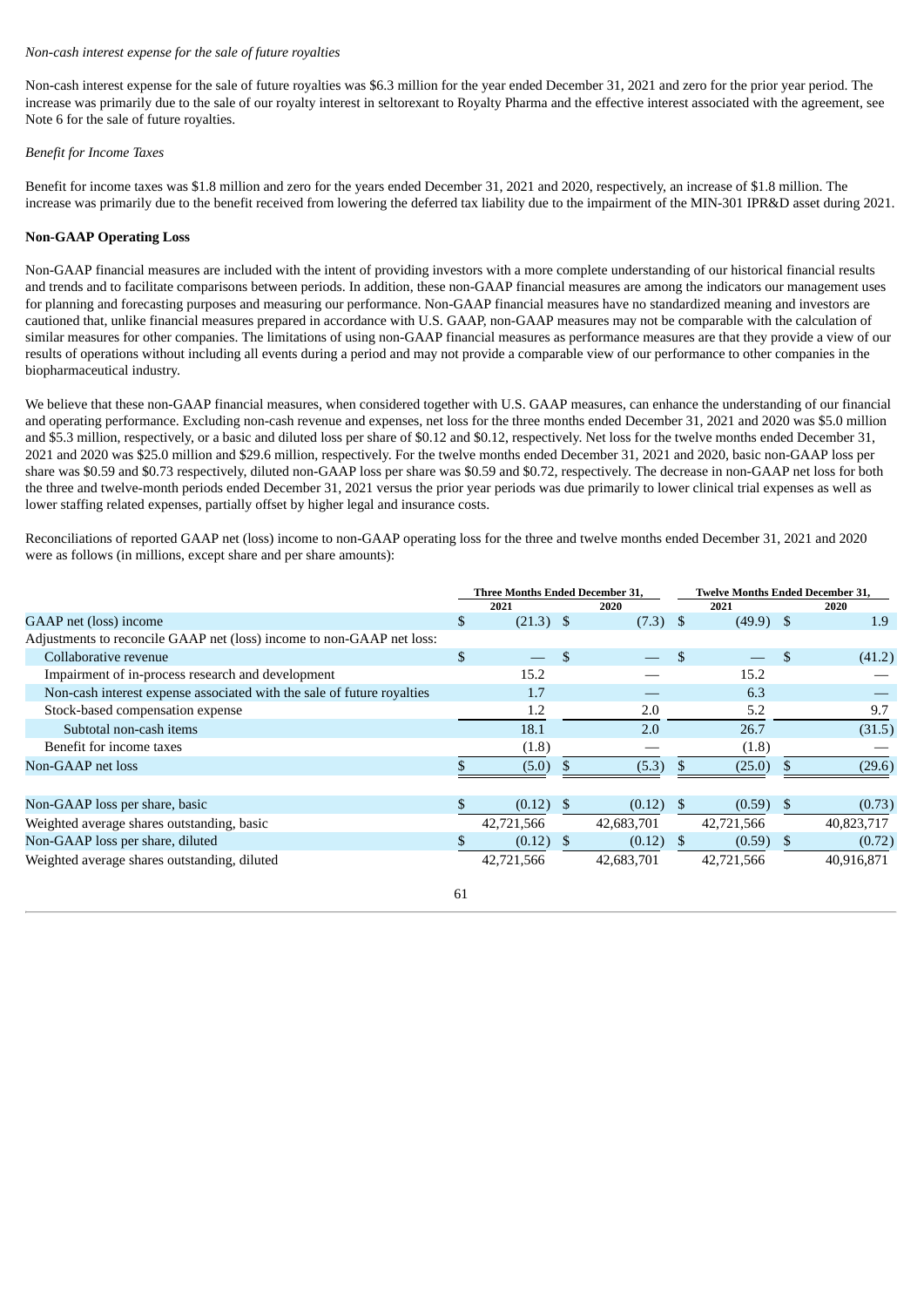#### **Liquidity and Capital Resources**

#### *Sources of Liquidity*

As of December 31, 2021, we had an accumulated deficit of approximately \$334.7 million. We anticipate that we will continue to incur net losses for the foreseeable future as we continue the development and potential commercialization of our product candidates and to support our operations as a public company. At December 31, 2021, we had approximately \$60.9 million in cash, cash equivalents, and restricted cash. In January 2021 Royalty Pharma acquired our royalty interest in seltorexant for an upfront payment of \$60 million and up to an additional \$95 million in potential milestone payments. The potential future milestone payments to us will be contingent on the achievement of certain clinical, regulatory and commercialization milestones for seltorexant by Janssen. Seltorexant is currently in Phase 3 development for the treatment of MDD with insomnia symptoms by Janssen. We believe that our existing cash, cash equivalents, and restricted cash will be sufficient to meet our cash commitments for at least the next 12 months after the date that the financial statements are issued and beyond. Our material cash requirements primarily relate to expenditures for the continued development of roluperidone, NDA activities, and human capital.

The process of drug development can be costly and the timing and outcomes of clinical trials is uncertain. The assumptions upon which we have based our estimates are routinely evaluated and may be subject to change. The actual amount of our expenditures will vary depending upon a number of factors including but not limited to the design, timing and duration of future clinical trials, the progress of our research and development programs, the infrastructure to support a commercial enterprise, the cost of a commercial product launch and the level of financial resources available. We have the ability to adjust our operating plan spending levels based on the timing of future clinical trials which will be predicated upon adequate funding to complete the trials.

#### *Sources of Funds*

#### *At-the-Market Equity Offering Program*

In August 2018 we entered into the Sales Agreement with Jefferies LLC pursuant to which we may offer and sell, from time to time, through Jefferies, up to \$50.0 million in shares of our common stock, by any method permitted by law deemed to be an "at-the-market" offering as defined in Rule 415 promulgated under the Securities Act of 1933, as amended. During the year ended December 31, 2020, we issued and sold 3,381,608 shares of our common stock under the Sales Agreement. The shares were sold at an average price of \$3.7113 per share for aggregate net proceeds to us of approximately \$12.1 million, after deducting sales commissions and offering costs payable by us. During the year ended December 31, 2021, no shares of our common stock were issued or sold under the Sales Agreement.

### *Seltorexant Royalties*

We previously co-developed seltorexant with Janssen for the treatment of insomnia disorder and adjunctive treatment of MDD. During 2020, we exercised our right to opt out of a joint development agreement with Janssen for the future development of seltorexant. As a result, we were entitled to collect royalties in the mid-single digits on potential future sales of seltorexant worldwide in certain indications, with no further financial obligations to Janssen.

On January 19, 2021, we entered into an agreement with Royalty Pharma under which Royalty Pharma acquired our royalty interest in seltorexant for an upfront payment of \$60 million and up to an additional \$95 million in potential milestone payments, contingent upon the achievement of certain clinical, regulatory and commercial milestones for seltorexant by Janssen.

#### *Uses of Funds*

To date, we have not generated any revenue from sales of products. We have only generated collaborative revenue due to opting out of our license and codevelopment agreement with Janssen, and have only generated revenue from the one-time sale of our royalty interests in seltorexant to Royalty Pharma. We do not know when, or if, we will generate any revenue from sales of our products, or from the potential future royalty streams associated with the sale of our royalty interests in seltorexant to Royalty Pharma. We do not expect to generate significant revenue from product sales unless and until we obtain regulatory approval of and commercialize any of our product candidates. At the same time, we expect our expenses to increase in connection with our ongoing development activities, particularly as we continue the research, development and clinical trials of, and seek regulatory approval for, our product candidates. We also expect to continue to incur costs associated with operating as a public company. In addition, subject to obtaining regulatory approval of any of our product candidates, we expect to incur significant commercialization expenses for product sales, marketing, manufacturing and distribution.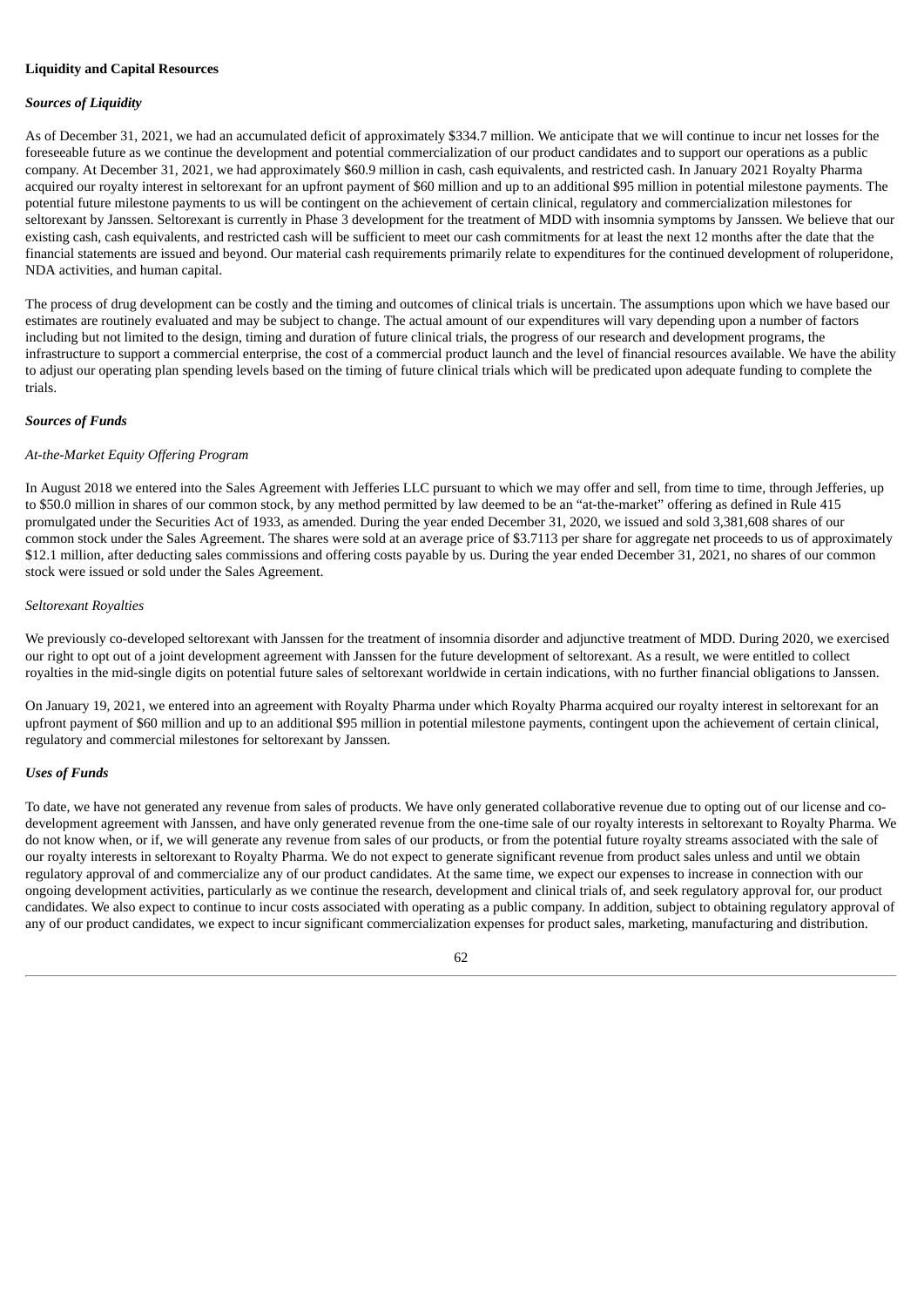Until such time, if ever, as we can generate substantial revenue from product sales, we expect to finance our cash needs through a combination of equity offerings, debt financings, government or other third party funding, commercialization, marketing and distribution arrangements and other collaborations, strategic alliances and licensing arrangements. To the extent that we raise additional capital through the sale of equity or convertible debt securities, the ownership interests of our common stockholders will be diluted, and the terms of these securities may include liquidation or other preferences that adversely affect the rights of our common stockholders. Additional debt financing, if available, may involve agreements that include covenants limiting or restricting our ability to take specific actions, such as incurring additional debt, making capital expenditures or declaring dividends. If we raise additional funds through government or other third party funding, commercialization, marketing and distribution arrangements or other collaborations, strategic alliances or licensing arrangements with third parties, we may have to relinquish valuable rights to our technologies, future revenue streams, research programs or product candidates or to grant licenses on terms that may not be favorable to us. There can be no assurance that such additional funding, if available, can be obtained on terms acceptable to us, and the uncertainty and volatility in the capital markets caused by the continuing COVID-19 pandemic may negatively impact the availability and cost of capital. If we are unable to obtain additional financing, future operations would need to be scaled back or discontinued. We believe that our existing cash, cash equivalents, and restricted cash will be sufficient to meet our cash commitments for at least the next 12 months after the date that the financial statements are issued. The timing of future capital requirements depends upon many factors including the size and timing of future clinical trials, the timing and scope of any strategic partnering activity and the progress of other research and development activities.

#### *Cash Flows*

The tables below set forth our significant sources and uses of cash for the periods.

|                                 |   | <b>Year Ended December 31,</b> |  |        |  |
|---------------------------------|---|--------------------------------|--|--------|--|
|                                 |   | 2021                           |  | 2020   |  |
|                                 |   | (dollars in millions)          |  |        |  |
| Net cash (used in) provided by: |   |                                |  |        |  |
| Operating activities            | S | $(24.6)$ \$                    |  | (33.8) |  |
| Investing activities            |   |                                |  | 24.5   |  |
| Financing activities            |   | 60.0                           |  | 13.2   |  |
| Net increase in cash            |   | 35.4                           |  | 3.9    |  |
|                                 |   |                                |  |        |  |

#### *Net Cash Used in Operating Activities*

Net cash used in operating activities of approximately \$24.6 million during the year ended December 31, 2021 was primarily due to our net loss of \$49.9 million, a \$1.8 million increase in deferred taxes, a \$0.1 million increase in capitalized software, and approximately a \$1.0 million decrease in accrued expenses, partially offset by an impairment expense of in-process research and development assets of \$15.2 million, non-cash interest expense for the sale of future royalties of \$6.3 million, stock-based compensation expense of \$5.2 million, \$0.9 million increase in accounts payable, and a \$0.6 million decrease in prepaid expense.

Net cash used in operating activities of approximately \$33.8 million during the year ended December 31, 2020 was primarily due to decreases in deferred revenue of \$41.2 million, accrued expenses of \$2.1 million and accounts payable of \$1.3 million, and an increase of prepaid expense of \$0.8 million. The cash used was partially offset by our net income of \$1.9 million and stock-based compensation expense of \$9.7 million.

### *Net Cash Provided by Investing Activities*

Net cash provided by investing activities was zero during the year ended December 31, 2021.

Net cash provided by investing activities of approximately \$24.5 million during the year ended December 31, 2020 was primarily due to the maturity and redemption of marketable securities of \$28.4 million, partially offset by the purchase of marketable securities of \$3.9 million.

#### *Net Cash Provided by Financing Activities*

Net cash provided by financing activities of \$60 million during the year ended December 31, 2021 was due to the proceeds from the sale of future royalties of \$60 million.

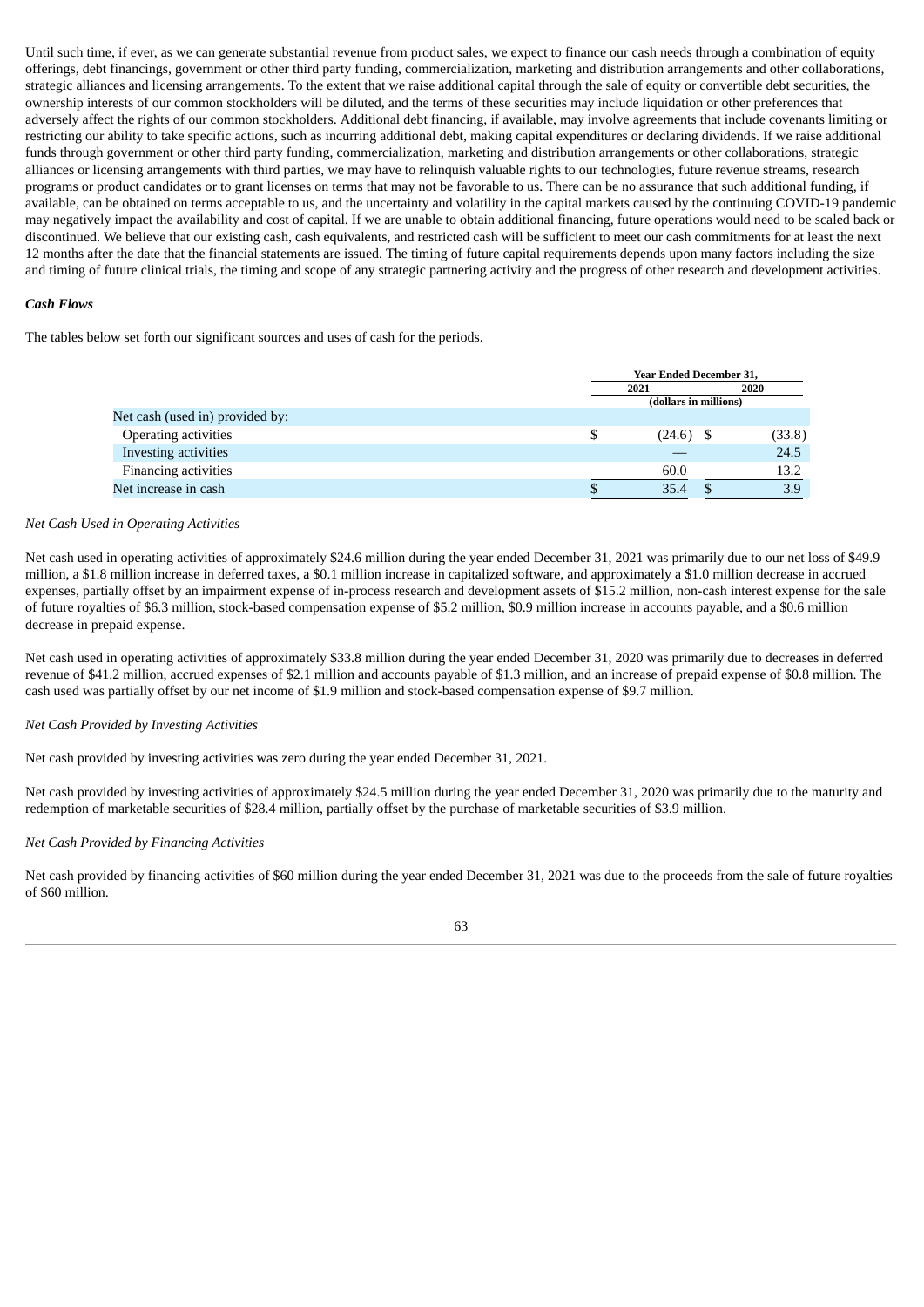Net cash provided by financing activities of \$13.2 million during the year ended December 31, 2020 was due to gross proceeds received from the 'at the market' stock offering of \$12.6 million less costs of \$0.5 million, and proceeds from the exercise of common stock options of \$1.1 million.

### **Critical Accounting Policies and Estimates**

Our management's discussion and analysis of our financial condition and results of operations is based on our financial statements, which we have prepared in accordance with generally accepted accounting principles in the United States ("GAAP"). The preparation of these financial statements requires us to make estimates and assumptions that affect the reported amounts of assets and liabilities and the disclosure of contingent assets and liabilities at the date of the financial statements, as well as the reported revenues and expenses during the reporting periods. We evaluate these estimates and judgments on an ongoing basis. We base our estimates on historical experience and on various other factors that we believe are reasonable under the circumstances, the results of which form the basis for making judgments about the carrying value of assets and liabilities that are not readily apparent from other sources. Our actual results may differ from these estimates under different assumptions or conditions.

While our significant accounting policies are more fully described in Note 2 to our financial statements appearing elsewhere in this Form 10-K, we believe that the following accounting policies are the most critical for fully understanding and evaluating our financial condition and results of operations.

### *Research and Development Costs*

Costs incurred in connection with research and development activities are expensed as incurred. These costs include licensing fees to use certain technology in our research and development projects as well as fees paid to consultants and various entities that perform certain research and testing on our behalf and costs related to salaries, benefits, bonuses and stock-based compensation granted to employees in research and development functions. We determine our expenses related to clinical studies based on our estimates of the services received and efforts expended pursuant to contracts with multiple research institutions and contract research organizations that conduct and manage clinical studies on our behalf. The financial terms of these agreements are subject to negotiation, vary from contract to contract and may result in uneven payment flows. Payments under some of these contracts depend on factors such as the successful enrollment of patients and the completion of clinical trial milestones. In accruing service fees, we estimate the time period over which services will be performed and the level of effort to be expended in each period. If the actual timing of the performance of services or the level of effort varies from our estimate, we adjust the accrual accordingly. The expenses for some trials may be recognized on a straight-line basis if the anticipated costs are expected to be incurred ratably during the period. Payments for these activities are based on the terms of the individual arrangements, which may differ from the pattern of costs incurred, and are reflected in the condensed consolidated financial statements as prepaid or accrued expenses.

We make estimates of our accrued research and development expenses as of each balance sheet date in our financial statements based on facts and circumstances known at that time. Although we do not expect that our estimates will be materially different from amounts actually incurred, our understanding of status and timing of services performed relative to the actual status and timing of services performed may vary and may result in our reporting amounts that are too high or too low for any particular period. There had been no material adjustments to our prior period estimates of accrued expenses for clinical trials. However, due to the nature of estimates, we cannot assure you that we will not make changes to our estimates in the future as we become aware of additional information about the status or conduct of our clinical trials.

### *In-process Research and Development*

In-process research and development ("IPR&D"), assets represent capitalized incomplete research projects that we acquired through business combinations. Such assets are initially measured at their acquisition date fair values. The initial fair values of the research projects are recorded as intangible assets on the balance sheet, rather than expensed, regardless of whether these assets have an alternative future use.

The amounts capitalized are being accounted for as indefinite-lived intangible assets, subject to impairment testing, until completion or abandonment of research and development efforts associated with the project. An IPR&D asset is considered abandoned when it ceases to be used (that is, research and development efforts associated with the asset have ceased, and there are no plans to sell or license the asset or derive defensive value from the asset). At that point, the asset is considered to be disposed of and is written off. Upon successful completion of each project, we will make a determination about the then remaining useful life of the intangible asset and begin amortization. We test our indefinite-lived intangibles, IPR&D assets, for impairment annually on November 30 and more frequently if events or changes in circumstances indicate that it is more likely than not that the asset is impaired. In estimating the fair value of IPR&D, an income approach was used with a discounted cash flow analysis. Many assumptions and estimates are included in

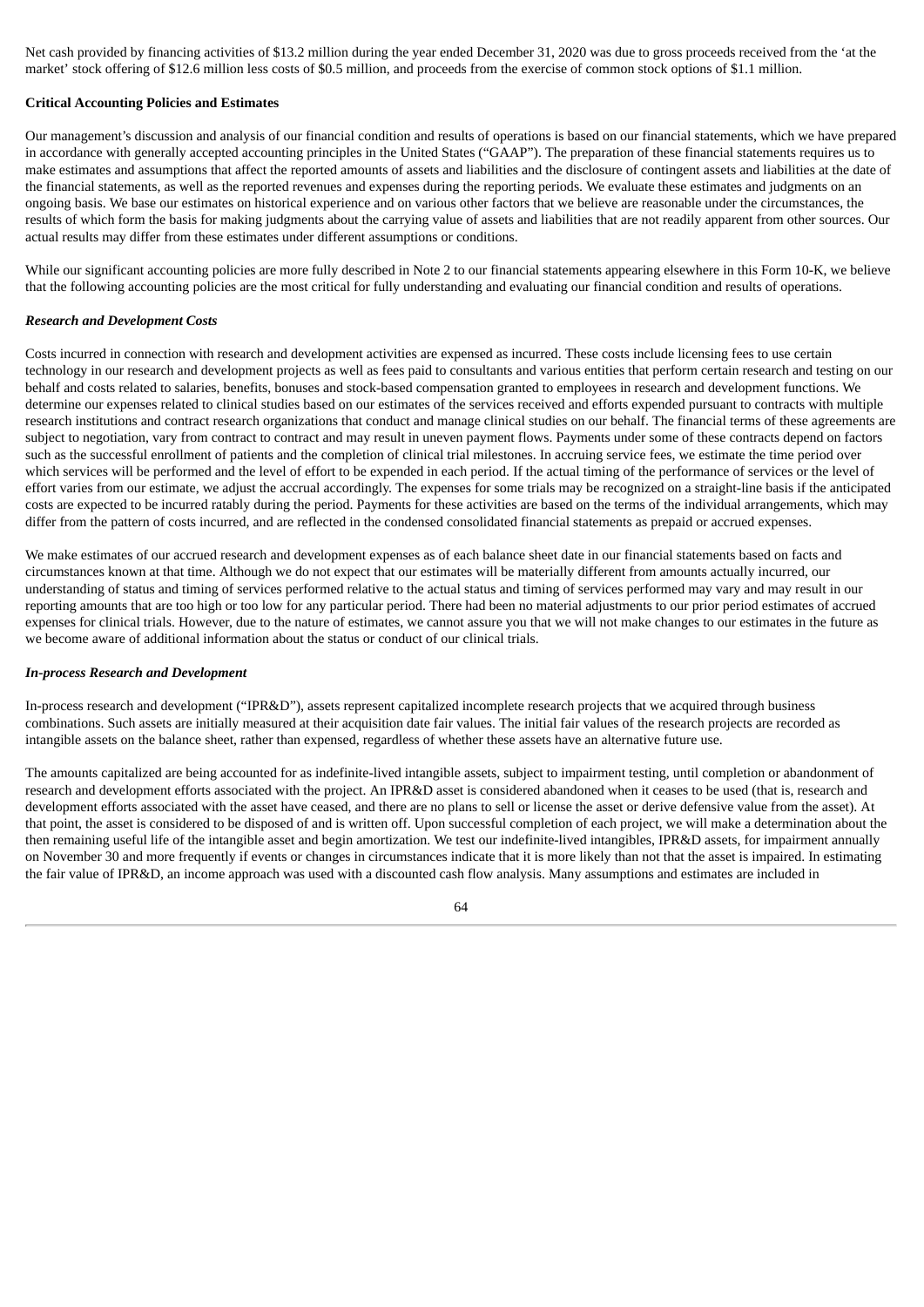this analysis including revenue and expense projections, probability of success factors, expected product launch date and a weighted average cost of capital of 20.5%.

Potential triggering events that could indicate whether an impairment to the IPR&D may have occurred include: clinical trial results where the compound under investigation did not meet pre‑established criteria or clinical endpoints, failure to obtain regulatory approval, the inability to fund future clinical trials, failure to obtain patent protection, adverse changes in the regulatory environment, the approval of competing therapies or compounds, adverse changes in applicable laws or regulations and a variety of other circumstances. The impairment of IPR&D could have a material adverse impact on our financial condition. In order to determine whether an impairment has occurred, management must evaluate the events and incorporate multiple assumptions including: costs associated with continuing the development program, competing therapies or compounds, potential market size, estimated future cash flows and other factors. When testing indefinite-lived intangibles for impairment, we may assess qualitative factors for our indefinite-lived intangibles to determine whether it is more likely than not (that is, a likelihood of more than 50 percent) that the asset is impaired. Alternatively, we may bypass this qualitative assessment for some or all of our indefinite-lived intangibles and perform the quantitative impairment test that compares the fair value of the indefinite-lived intangible asset with the asset's carrying amount. We test our IPR&D for impairment as of November 30.

#### *Impairment of MIN-301 In-process Research and Development Asset*

During 2021 we focused our resources on moving forward our lead drug candidate roluperidone and deferred the future development of MIN-301 until additional resources become available. As a result of our limited resources and development deferral combined with the overall market conditions, we have recognized a non-cash charge of \$15.2 million as of December 31, 2021 related to the impairment of the intangible asset for MIN-301. We had previously recognized in-process research and development for MIN-301 in conjunction with the acquisition of MIN-301 during 2014.

#### *Goodwill*

We test our goodwill for impairment annually, or whenever events or changes in circumstances indicate an impairment may have occurred, by comparing our reporting unit's carrying value to its fair value. Impairment may result from, among other things, deterioration in the performance of the acquired business, adverse market conditions, adverse changes in applicable laws or regulations and a variety of other circumstances. If we determine that an impairment has occurred, we are required to record a write-down of the carrying value and charge the impairment as an operating expense in the period the determination is made. In evaluating the recoverability of the carrying value of goodwill, we must make assumptions regarding estimated future cash flows and other factors to determine the fair value of the acquired assets. Changes in strategy or market conditions could significantly impact those judgments in the future and require an adjustment to the recorded balances. We test our goodwill for impairment as of November 30. There was no impairment of goodwill for the years ended December 31, 2021 or 2020.

### *Income Taxes*

Deferred tax assets and liabilities are determined based on differences between financial reporting and tax reporting bases of assets and liabilities and are measured using enacted tax rates and laws that are expected to be in effect when the differences are expected to reverse. Uncertain tax positions are evaluated and if appropriate, the amount of unrecognized tax benefits are recorded within deferred tax assets. Deferred tax assets are evaluated for realization based on a more-likely-than-not criterion in determining if a valuation allowance should be provided. Valuation allowances are established when necessary to reduce deferred tax assets to the amounts expected to be realized.

We use a recognition threshold and measurement attribute for the financial statement recognition and measurement of a tax position taken, or expected to be taken, in a tax return. We have elected to treat interest and penalties, to the extent they arise, as a component of income taxes. There was no interest or penalties related to income taxes for the years ended December 31, 2021 or 2020. Income tax years beginning in 2012 for federal and state purposes are generally subject to examination by taxing authorities, although net operating losses from all prior years are subject to examinations and adjustments for at least three years following the year in which the tax attributes are utilized.

### *Liability related to the sale of future royalties*

We treat the sale of future royalties to Royalty Pharma as a debt financing, as we have significant continuing involvement in facilitating the transfer of royalties to Royalty Pharma and Royalty Pharma has recourse against us relating to the payments due from Janssen. As a result, we recorded the upfront payment of \$60 million from this transaction as a liability related to the sale of future royalties, and up to an additional \$95 million in potential milestone payments will also be recorded as a liability related to the sale of future royalties and amortized as interest expense over the estimated remaining life of the agreement. Under the terms of the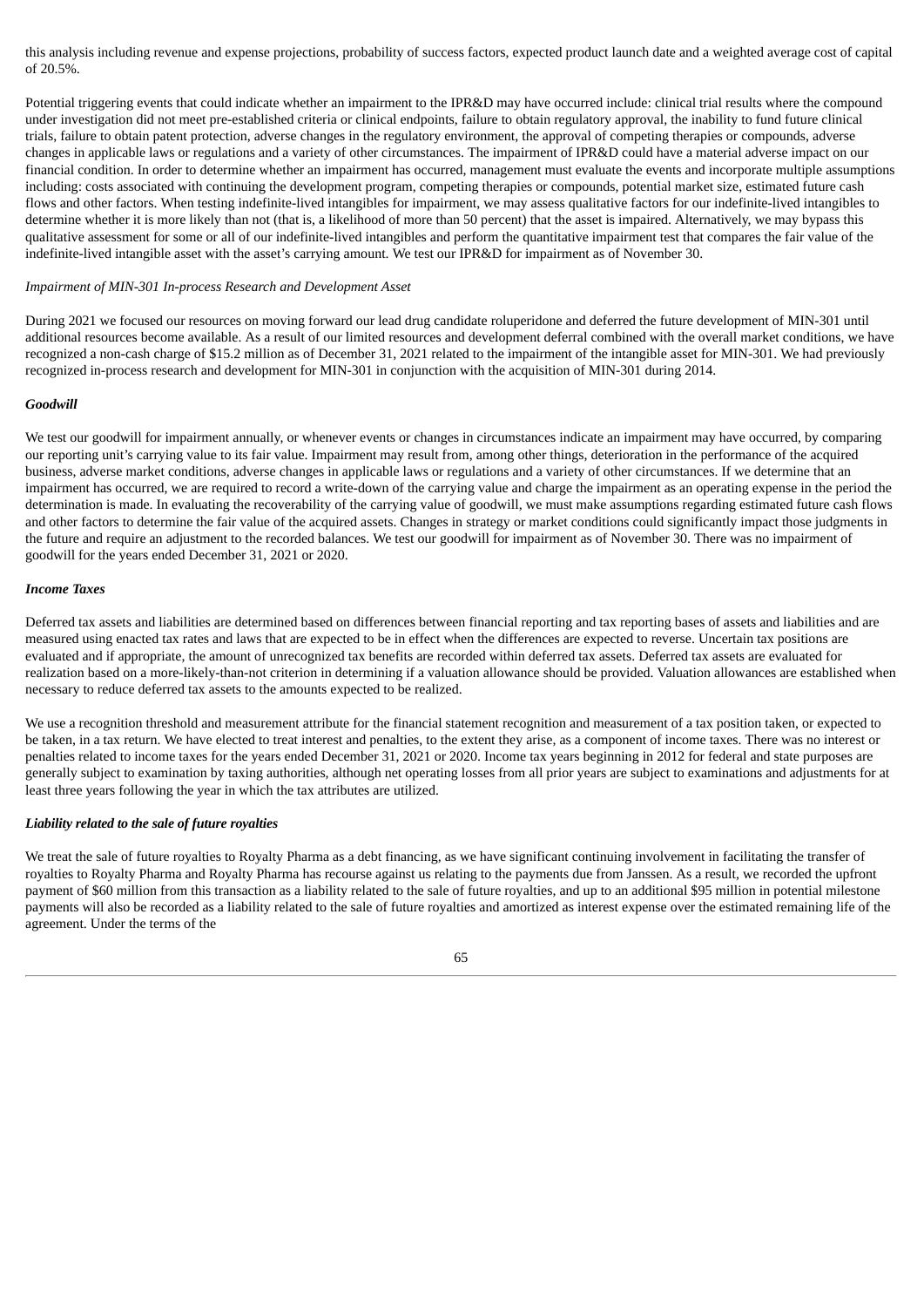agreement, all payments from Royalty Pharma to us, including the initial upfront payment of \$60 million as well as amortized interest expense and potential milestone payments, are not repayable to Royalty Pharma in the event that Janssen discontinues the clinical development of seltorexant or ceases to pursue its commercialization at a future date for any reason.

The liability related to sale of future royalties and the related interest expense is based on our current estimates of future royalties expected to be paid over the life of the arrangement. We will periodically assess the expected royalty payments using a combination of internal projections and forecasts from external sources. To the extent our future estimates of royalty payments are greater or less than previous estimates or the estimated timing of such payments is materially different than its previous estimates, we will prospectively recognize related non-cash interest expense. As of December 31, 2021, we estimated the effective annual interest rate to be approximately 10.7%. For example, as of December 31, 2021, a 20% increase in the probability of clinical success of the MDD with insomnia trial would represent a 1.5 percentage points increase in the effective annual interest rate, which would increase the non-cash interest expense and future milestone payments by \$37.7 million and \$5.4 million, respectively, over the remaining life of the agreement.

For further discussion of the sale of future royalties, please refer to Note 6, Sale of Future Royalties.

#### **Recent Accounting Pronouncements**

From time to time, new accounting pronouncements are issued by Financial Accounting Standards Board ("FASB") and are adopted by us as of the specified effective date. Our significant accounting policies are described in Note 2 to our financial statements appearing elsewhere in this Form 10-K. Except as described in Note 2, we believe that the impact of other recently issued, but not yet adopted, accounting pronouncements will not have a material impact on the financial position, results of operations and cash flows, or do not apply to our operations.

#### **ITEM 7A. Quantitative and Qualitative Disclosures about Market Risk**

Not applicable.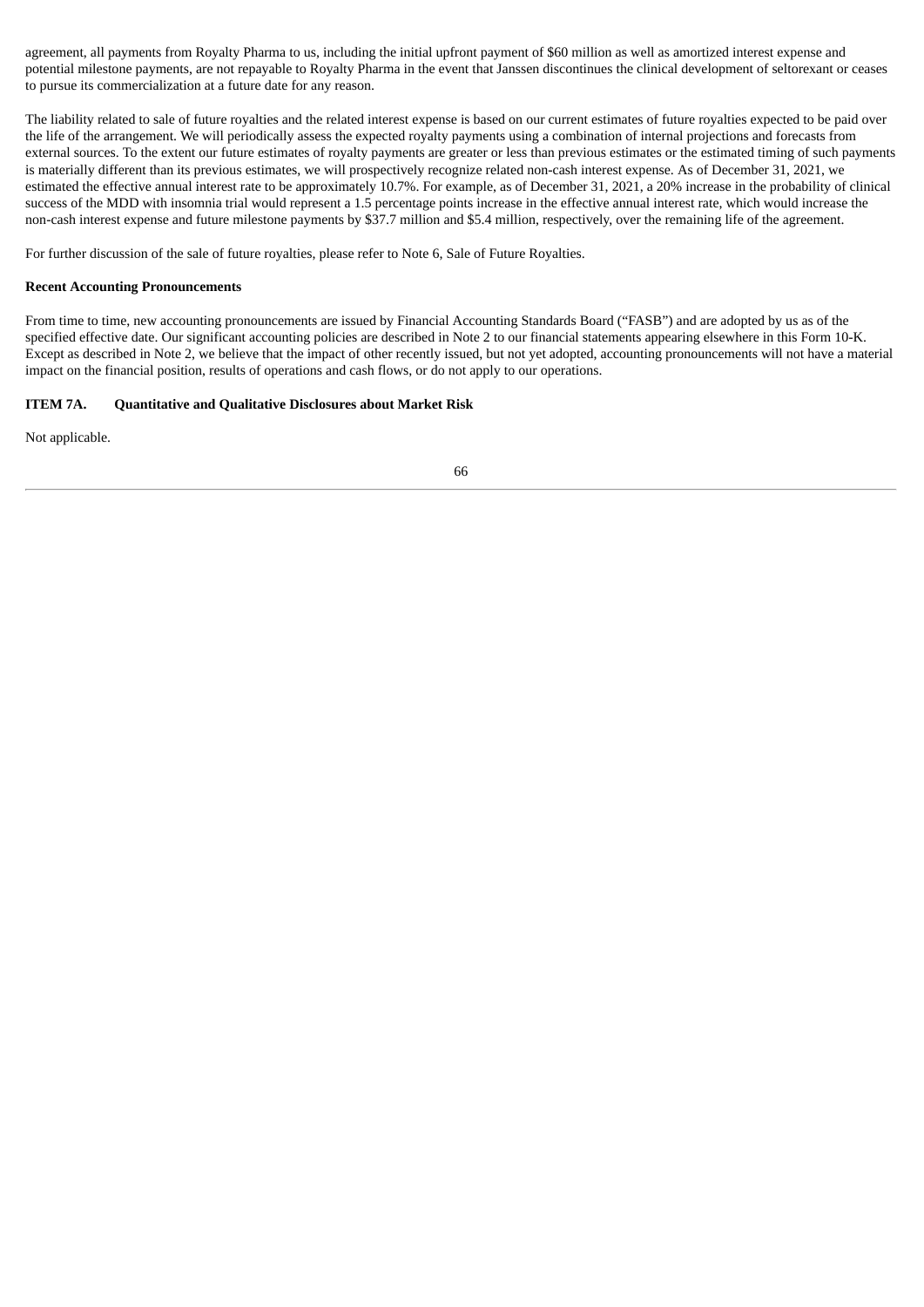|                                                                                                | Page  |
|------------------------------------------------------------------------------------------------|-------|
| Report of Independent Registered Public Accounting Firm (PCAOB ID No. 34)                      | $F-1$ |
| Consolidated Balance Sheets as of December 31, 2021 and 2020                                   | $F-3$ |
| <b>Consolidated Statements of Operations for the Years Ended December 31, 2021 and 2020</b>    | $F-4$ |
| Consolidated Statements of Stockholders' Equity for the Years Ended December 31, 2021 and 2020 | $F-5$ |
| Consolidated Statements of Cash Flows for the Years Ended December 31, 2021 and 2020           | $F-6$ |
| <b>Notes to Consolidated Financial Statements</b>                                              | $F-7$ |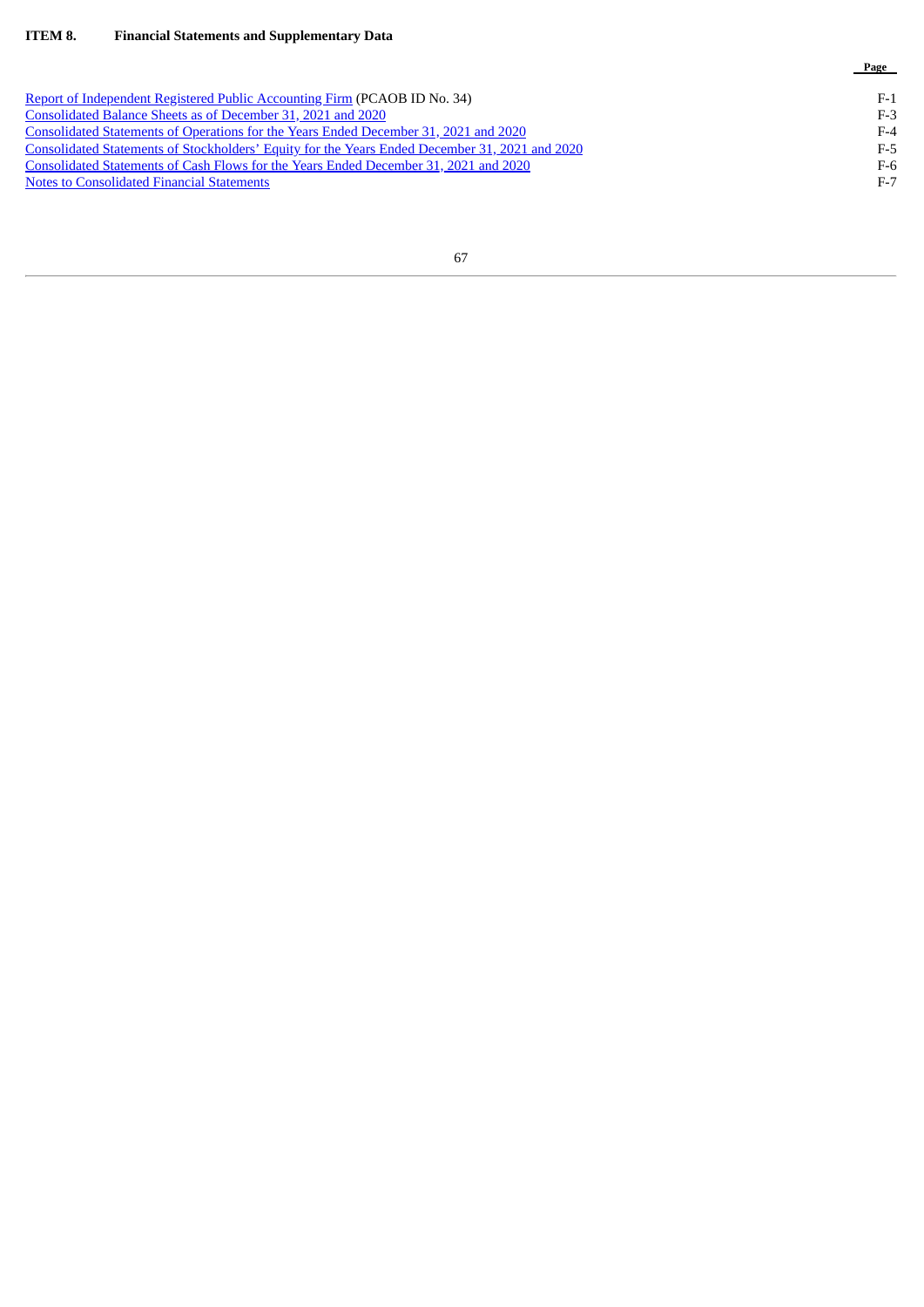### <span id="page-67-0"></span>**REPORT OF INDEPENDENT REGISTERED PUBLIC ACCOUNTING FIRM**

To the shareholders and the Board of Directors of Minerva Neurosciences, Inc.

#### **Opinion on the Financial Statements**

We have audited the accompanying consolidated balance sheets of Minerva Neurosciences, Inc. and subsidiaries (the "Company") as of December 31, 2021 and 2020, the related consolidated statements of operations, shareholders' equity, and cash flows, for each of the two years in the period ended December 31, 2021, and the related notes (collectively referred to as the "financial statements"). In our opinion, the financial statements present fairly, in all material respects, the financial position of the Company as of December 31, 2021 and 2020, and the results of its operations and its cash flows for each of the two years in the period ended December 31, 2021, in conformity with accounting principles generally accepted in the United States of America.

### **Basis for Opinion**

These financial statements are the responsibility of the Company's management. Our responsibility is to express an opinion on the Company's financial statements based on our audits. We are a public accounting firm registered with the Public Company Accounting Oversight Board (United States) (PCAOB) and are required to be independent with respect to the Company in accordance with the U.S. federal securities laws and the applicable rules and regulations of the Securities and Exchange Commission and the PCAOB.

We conducted our audits in accordance with the standards of the PCAOB. Those standards require that we plan and perform the audit to obtain reasonable assurance about whether the financial statements are free of material misstatement, whether due to error or fraud. The Company is not required to have, nor were we engaged to perform, an audit of its internal control over financial reporting. As part of our audits, we are required to obtain an understanding of internal control over financial reporting but not for the purpose of expressing an opinion on the effectiveness of the Company's internal control over financial reporting. Accordingly, we express no such opinion.

Our audits included performing procedures to assess the risks of material misstatement of the financial statements, whether due to error or fraud, and performing procedures that respond to those risks. Such procedures included examining, on a test basis, evidence regarding the amounts and disclosures in the financial statements. Our audits also included evaluating the accounting principles used and significant estimates made by management, as well as evaluating the overall presentation of the financial statements. We believe that our audits provide a reasonable basis for our opinion.

#### **Critical Audit Matters**

The critical audit matters communicated below are matters arising from the current-period audit of the financial statements that were communicated or required to be communicated to the audit committee and that (1) relate to accounts or disclosures that are material to the financial statements and (2) involved our especially challenging, subjective, or complex judgments. The communication of critical audit matters does not alter in any way our opinion on the financial statements, taken as a whole, and we are not, by communicating the critical audit matters below, providing separate opinions on the critical audit matters or on the accounts or disclosures to which they relate.

#### **In-Process Research and Development**

#### *Critical Audit Matter Description*

As described in Note 2 to the consolidated financial statements, the Company has in-process research and development assets ("IPR&D") that are indefinite-lived intangible assets. As of December 31, 2021, the carrying value of the Company's IPR&D was \$0. During 2021, the Company has recognized a non-cash charge of \$15.2 million related to the impairment of the intangible asset for MIN-301. To assess the IPR&D carrying value for impairment, management estimates the fair value of IPR&D annually on its elected assessment date of November 30, 2021, using a multi-period excess earnings method, which is a specific discounted cash flow method. The determination of the fair value requires management to make significant estimates related to the discount rate used in the model and for the estimated timing of commercialization of the drugs. Changes in these assumptions could have a significant impact on the fair value of the IPR&D and a significant change in fair value could cause a significant impairment.

We identified IPR&D as a critical audit matter because of the significant estimates and assumptions management makes related to the commercialization dates of the drugs and selection of the discount rate to determine the fair value of the IPR&D. This required a high degree of auditor judgment and an increased extent of effort, including the need to involve our fair value specialists, when performing audit procedures to evaluate the selection of the discount rate and the reasonableness of management's forecast of the commercialization dates for IPR&D.

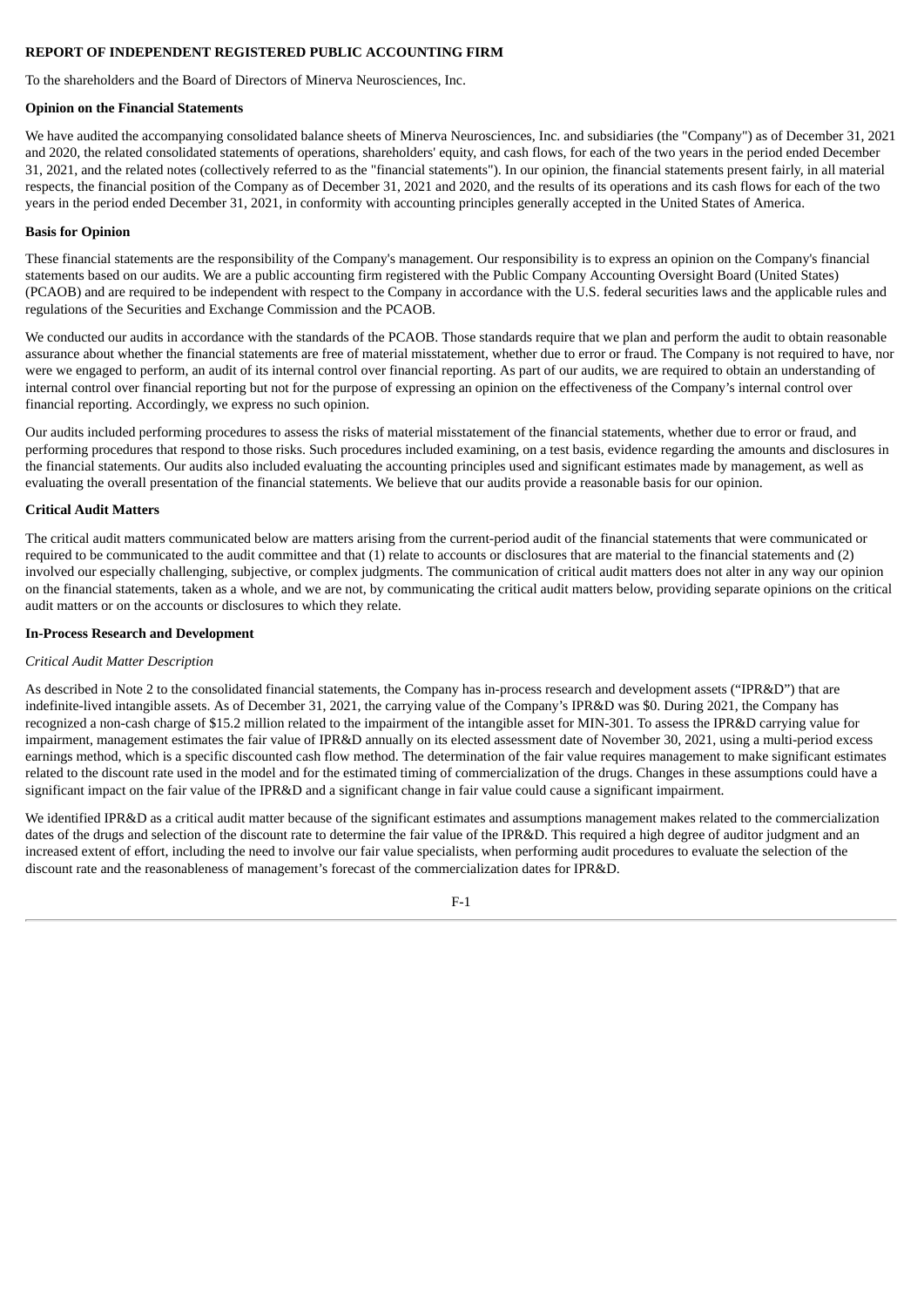### *How We Addressed the Matter in Our Audit*

Our audit procedures related to the selection of the discount rate and forecast of the commercialization dates for IPR&D included the following, among others:

- We evaluated the reasonableness and consistency of management's selection and application of the model used to perform the annual impairment evaluation.
- With the assistance of our fair value specialists, we:
	- Evaluated the valuation model to ensure it is consistent with the selected valuation methodologies and assumptions.
	- Tested the mathematical accuracy of the model used by management.
	- Evaluated the reasonableness of the discount rate by:
		- Testing the source information underlying the determination of the discount rate and the mathematical accuracy of the calculation.
		- Developing a range of independent estimates and comparing those to the discount rate selected by management.
	- We evaluated the reasonableness of management's forecasts of commercialization dates by:
		- Comparing management's forecasts with internal communications to management and the Board of Directors.
		- Considering the impact of changes in the regulatory environment on management's forecasts.
	- Comparing management's forecasts with industry data.

## **Liability Related to the Sale of Future Royalties**

### *Critical Audit Matter Description*

As described in Notes 2 and 6 to the consolidated financial statements, on January 19, 2021, the Company entered into an agreement with Royalty Pharma under which Royalty Pharma acquired the Company's royalty interest in seltorexant for an upfront payment of \$60 million and up to an additional \$95 million in potential milestone payments. Management applied significant judgment in determining the appropriate accounting treatment for the transaction and accounted for the sale of future revenue to Royalty Pharma as a debt financing, as the Company continues to have significant continuing involvement in the generation of the cash flows. The proceeds from the transaction were recorded as a liability related to the sale of future royalties, to be amortized under the interest method over the estimated life of the agreement.

We identified the accounting treatment for the sale of future royalties as a critical accounting matter due to the significant judgment involved in determining the treatment. We identified the valuation of the liability related to the sale of future royalties as a critical audit matter because of the significant estimates and assumptions management makes related to the balance. Specifically, the determination of the discount rate involved significant estimation uncertainty.

### *How We Addressed the Matter in Our Audit*

To test the accounting treatment for the sale of future royalties we included the assistance of professionals in our firm having expertise in accounting and evaluated the Company's conclusions regarding the accounting model applied to the sale of future royalties through consideration of possible alternatives under accounting principles generally accepted in the United States of America.

To test the estimated value of the liability related to the sale of future royalties and the non-cash interest expense, our audit procedures included the following, among others:

- With the assistance of our fair value specialists, we:
	- Evaluated the appropriateness of the methodology used to estimate the implied discount rate, evaluated the significant assumptions discussed above that are used by management to estimate the future royalties to be paid and tested the underlying data used by the Company in its analysis.
	- Compared the significant assumptions used by management to relevant industry forecasts and economic trends, to evaluate consistency with external market and industry data, as well as consistency with evidence obtained in other areas of the audit.

### /s/ DELOITTE & TOUCHE LLP

Boston, Massachusetts March 1, 2022

We have served as the Company's auditor since 2013.

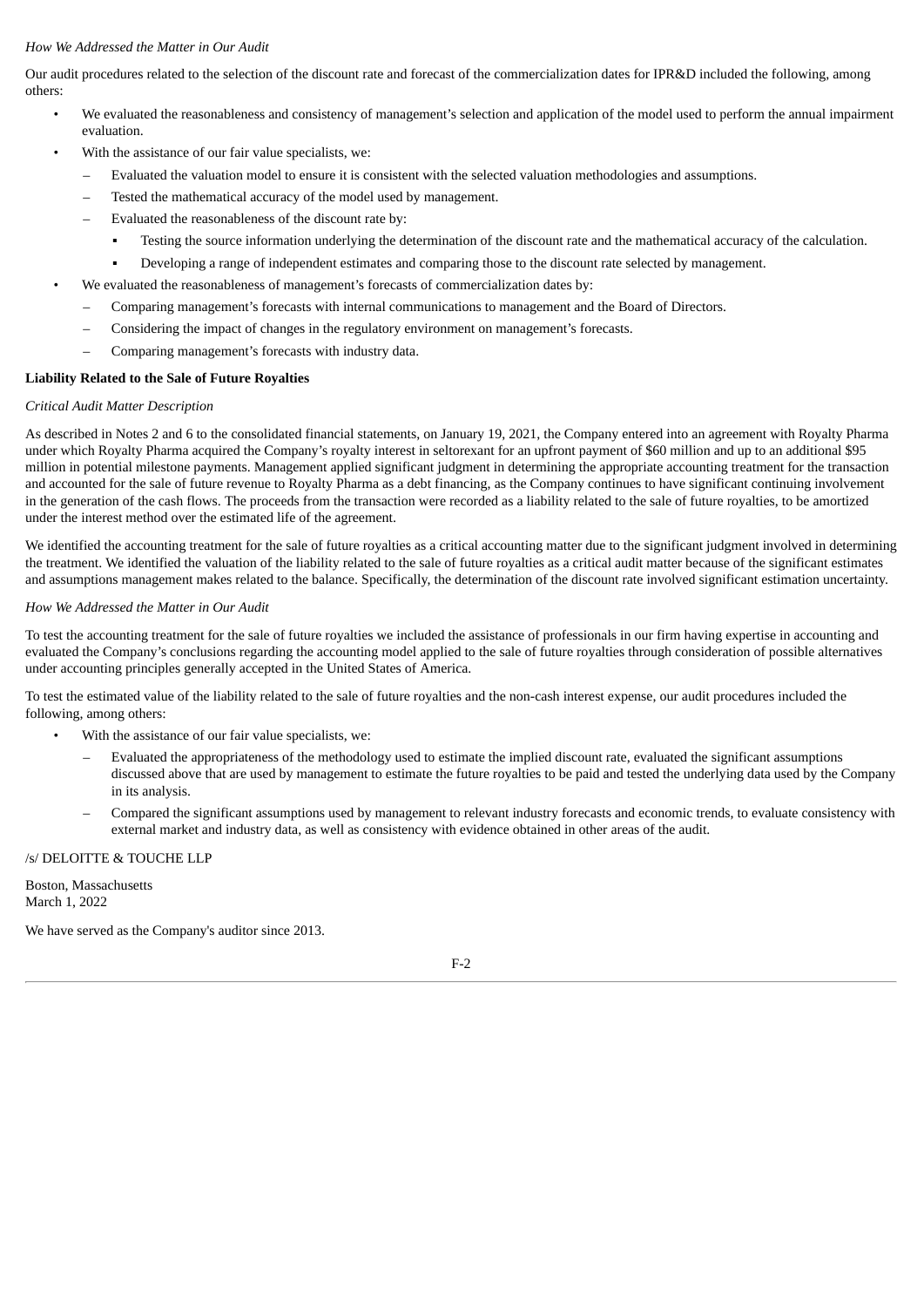## MINERVA NEUROSCIENCES, INC.

## **Consolidated Balance Sheets**

<span id="page-69-0"></span>

|                                                                                                     | December 31,<br>2021 |                 |              | December 31,<br>2020 |  |  |
|-----------------------------------------------------------------------------------------------------|----------------------|-----------------|--------------|----------------------|--|--|
| <b>Assets</b>                                                                                       |                      |                 |              |                      |  |  |
| <b>Current assets</b>                                                                               |                      |                 |              |                      |  |  |
| Cash and cash equivalents                                                                           | $\mathbb{S}$         | 60,755,080      | \$           | 25,356,952           |  |  |
| Restricted cash                                                                                     |                      | 100,000         |              | 100,000              |  |  |
| Prepaid expenses and other current assets                                                           |                      | 1,346,359       |              | 1,983,264            |  |  |
| Total current assets                                                                                |                      | 62,201,439      |              | 27,440,216           |  |  |
|                                                                                                     |                      |                 |              |                      |  |  |
| Capitalized software, net                                                                           |                      | 51,080          |              |                      |  |  |
| Other noncurrent assets                                                                             |                      |                 |              | 14,808               |  |  |
| Operating lease right-of-use assets                                                                 |                      |                 |              | 101,786              |  |  |
| In-process research and development                                                                 |                      |                 |              | 15,200,000           |  |  |
| Goodwill                                                                                            |                      | 14,869,399      |              | 14,869,399           |  |  |
| <b>Total assets</b>                                                                                 | \$                   | 77,121,918      | \$           | 57,626,209           |  |  |
|                                                                                                     |                      |                 |              |                      |  |  |
| <b>Liabilities and Stockholders' Equity</b>                                                         |                      |                 |              |                      |  |  |
| Current liabilities                                                                                 |                      |                 |              |                      |  |  |
| Accounts payable                                                                                    | \$                   | 1,853,215       | $\mathbb{S}$ | 995,614              |  |  |
| Accrued expenses and other current liabilities                                                      |                      | 965,739         |              | 2,053,409            |  |  |
| <b>Operating leases</b>                                                                             |                      |                 |              | 111,229              |  |  |
| <b>Total current liabilities</b>                                                                    |                      | 2,818,954       |              | 3,160,252            |  |  |
| Deferred taxes                                                                                      |                      |                 |              | 1,803,356            |  |  |
| Liability related to the sale of future royalties                                                   |                      | 66,327,321      |              |                      |  |  |
| <b>Total liabilities</b>                                                                            |                      | 69,146,275      |              | 4,963,608            |  |  |
| Commitments and contingencies (Note 10)                                                             |                      |                 |              |                      |  |  |
|                                                                                                     |                      |                 |              |                      |  |  |
| Stockholders' equity                                                                                |                      |                 |              |                      |  |  |
| Preferred stock; \$.0001 par value; 100,000,000 shares authorized; none issued or outstanding as of |                      |                 |              |                      |  |  |
| December 31, 2021 and 2020, respectively                                                            |                      |                 |              |                      |  |  |
| Common stock; \$.0001 par value; 125,000,000 shares authorized; 42,721,566 shares issued and        |                      |                 |              |                      |  |  |
| outstanding as of December 31, 2021 and 2020, respectively                                          |                      | 4,272           |              | 4,272                |  |  |
| Additional paid-in capital                                                                          |                      | 342,672,770     |              | 337,453,776          |  |  |
| Accumulated deficit                                                                                 |                      | (334, 701, 399) |              | (284, 795, 447)      |  |  |
| Total stockholders' equity                                                                          |                      | 7,975,643       |              | 52,662,601           |  |  |
| Total liabilities and stockholders' equity                                                          | \$                   | 77,121,918      |              | 57,626,209           |  |  |
|                                                                                                     |                      |                 |              |                      |  |  |

See accompanying notes to the consolidated financial statements.

F-3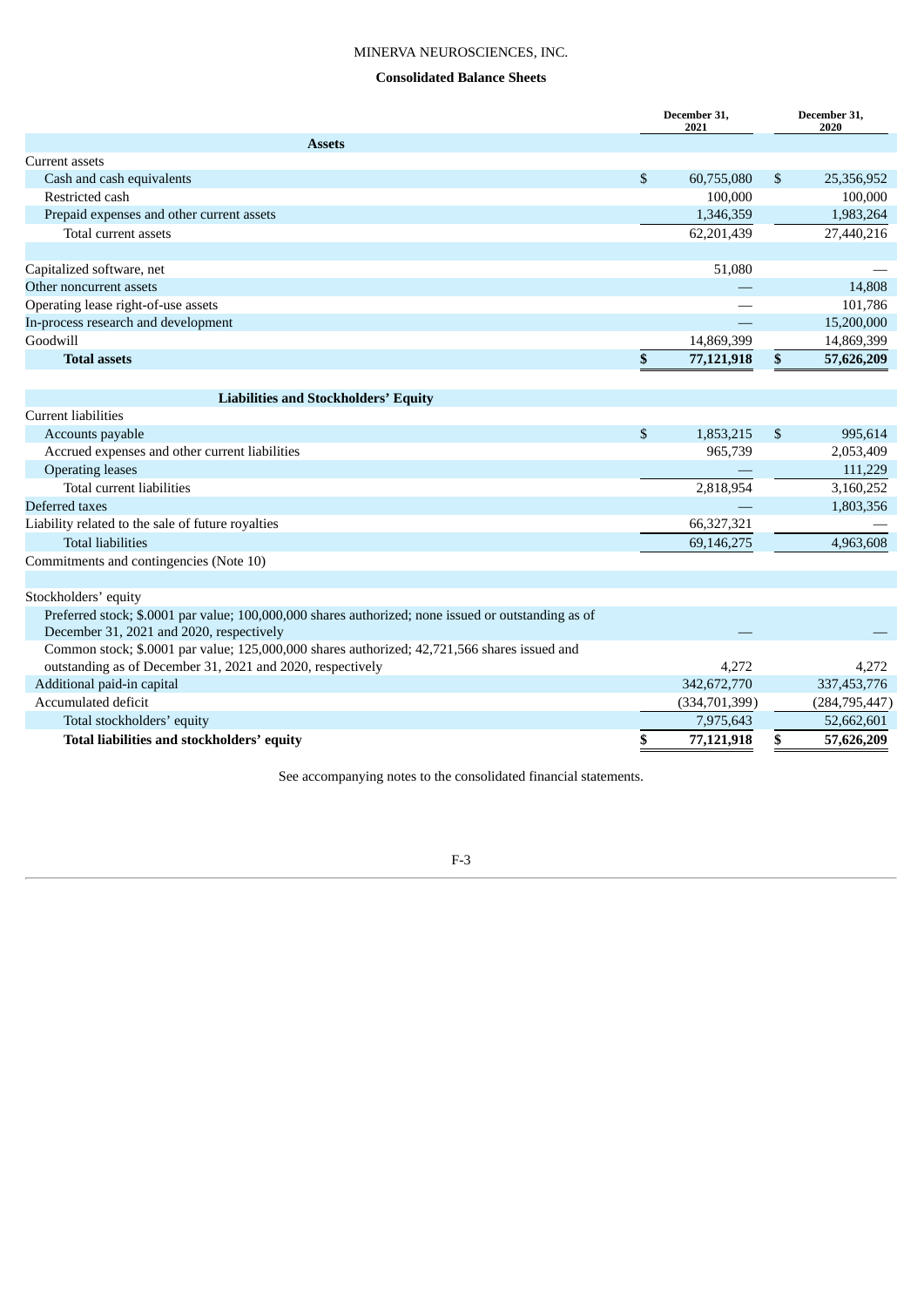## MINERVA NEUROSCIENCES, INC.

# **Consolidated Statements of Operations**

<span id="page-70-0"></span>

|                                                            | <b>Year Ended December 31,</b> |    |            |  |
|------------------------------------------------------------|--------------------------------|----|------------|--|
|                                                            | 2021                           |    | 2020       |  |
| <b>Revenues</b>                                            |                                |    |            |  |
| Collaborative revenue                                      | \$                             | \$ | 41,175,600 |  |
| Total revenues                                             |                                |    | 41,175,600 |  |
| <b>Expenses</b>                                            |                                |    |            |  |
| Research and development                                   | 32,038,947                     |    | 22,039,440 |  |
| General and administrative                                 | 13,326,710                     |    | 17,289,413 |  |
| Total expenses                                             | 45,365,657                     |    | 39,328,853 |  |
| (Loss) gain from operations                                | (45,365,657)                   |    | 1,846,747  |  |
|                                                            |                                |    |            |  |
| Foreign exchange losses                                    | (32, 846)                      |    | (67, 183)  |  |
| Investment income                                          | 16,516                         |    | 161,207    |  |
| Non-cash interest expense for the sale of future royalties | (6,327,321)                    |    |            |  |
| (Loss) gain before income taxes                            | (51,709,308)                   |    | 1,940,771  |  |
| Benefit for income taxes                                   | (1,803,356)                    |    |            |  |
| Net (loss) income                                          | (49, 905, 952)                 | \$ | 1,940,771  |  |
|                                                            |                                |    |            |  |
| Net (loss) income per share, basic                         | (1.17)                         | \$ | 0.05       |  |
| Weighted average shares outstanding, basic                 | 42,721,566                     |    | 40,823,717 |  |
| Net (loss) income per share, diluted                       | (1.17)                         | \$ | 0.05       |  |
| Weighted average shares outstanding, diluted               | 42,721,566                     |    | 40,916,871 |  |

See accompanying notes to the consolidated financial statements.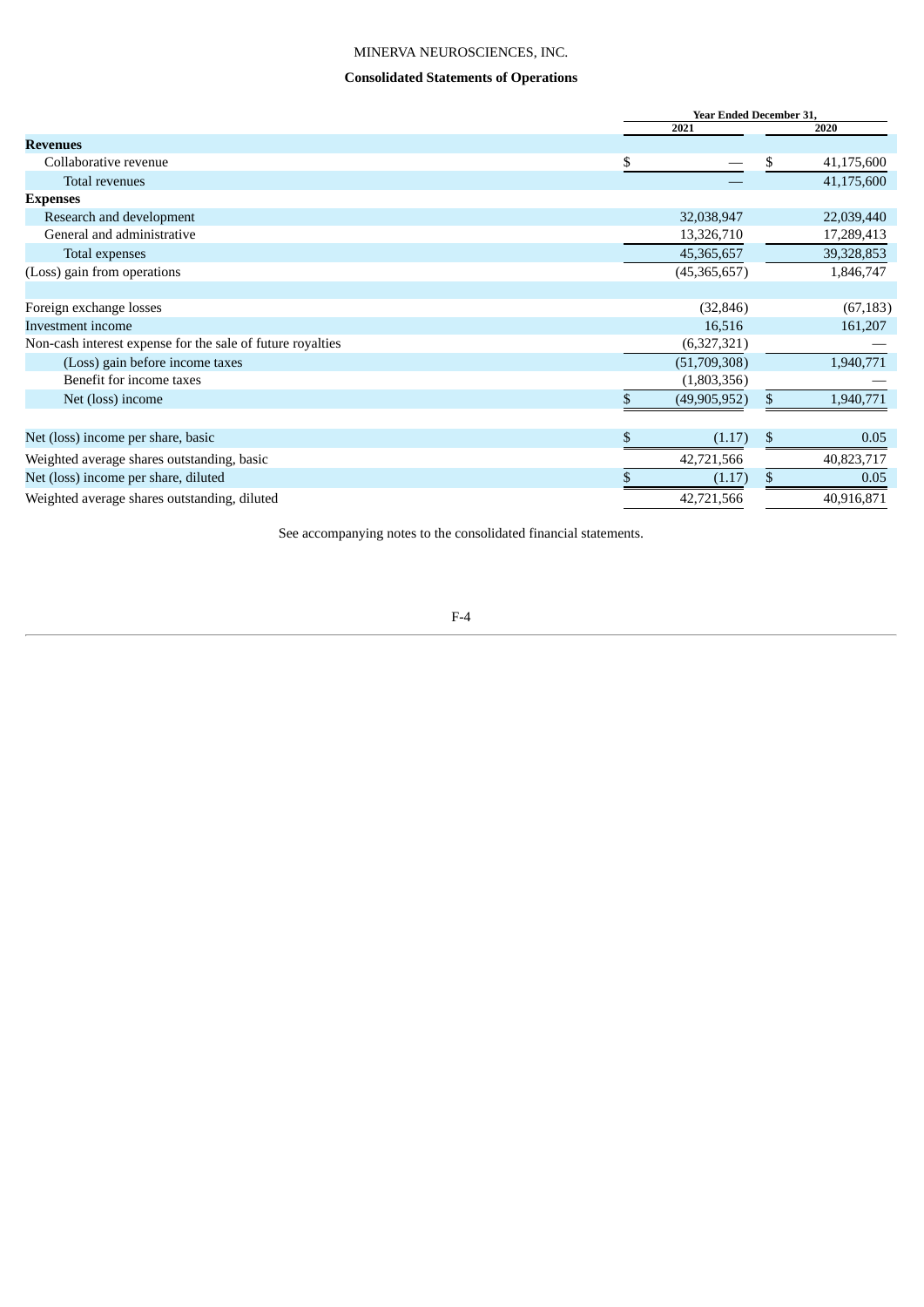# MINERVA NEUROSCIENCES, INC.

## **Consolidated Statements of Stockholders' Equity**

<span id="page-71-0"></span>

|                                           |               | <b>Common Stock</b> |        | <b>Additional</b> |                        | Accumulated |                 |   |                |  |       |
|-------------------------------------------|---------------|---------------------|--------|-------------------|------------------------|-------------|-----------------|---|----------------|--|-------|
|                                           | <b>Shares</b> |                     | Amount |                   | <b>Paid-In Capital</b> |             |                 |   | <b>Deficit</b> |  | Total |
| <b>Balances at January 1, 2020</b>        | 39,084,121    |                     | 3,908  |                   | 314,511,853            | \$          | (286, 736, 218) | S | 27,779,543     |  |       |
| Issuance of common stock in a public      |               |                     |        |                   |                        |             |                 |   |                |  |       |
| offering                                  | 3,381,608     |                     | 338    |                   | 12,549,731             |             |                 |   | 12,550,069     |  |       |
| Costs related to issuance of common stock |               |                     |        |                   | (455, 666)             |             |                 |   | (455,666)      |  |       |
| Exercise of stock options                 | 198.762       |                     | 20     |                   | 1,143,635              |             |                 |   | 1,143,655      |  |       |
| Vesting of restricted stock units         | 57,075        |                     | 6      |                   | (6)                    |             |                 |   |                |  |       |
| Stock-based compensation                  |               |                     |        |                   | 9,704,229              |             |                 |   | 9,704,229      |  |       |
| Net income                                |               |                     |        |                   |                        |             | 1,940,771       |   | 1,940,771      |  |       |
| <b>Balances at December 31, 2020</b>      | 42,721,566    |                     | 4,272  |                   | 337,453,776            |             | (284, 795, 447) |   | 52,662,601     |  |       |
| Stock-based compensation                  |               |                     |        |                   | 5,218,994              |             |                 |   | 5,218,994      |  |       |
| Net loss                                  |               |                     |        |                   |                        |             | (49,905,952)    |   | (49, 905, 952) |  |       |
| <b>Balances at December 31, 2021</b>      | 42,721,566    |                     | 4,272  |                   | 342,672,770            |             | (334,701,399)   |   | 7,975,643      |  |       |

See accompanying notes to the consolidated financial statements.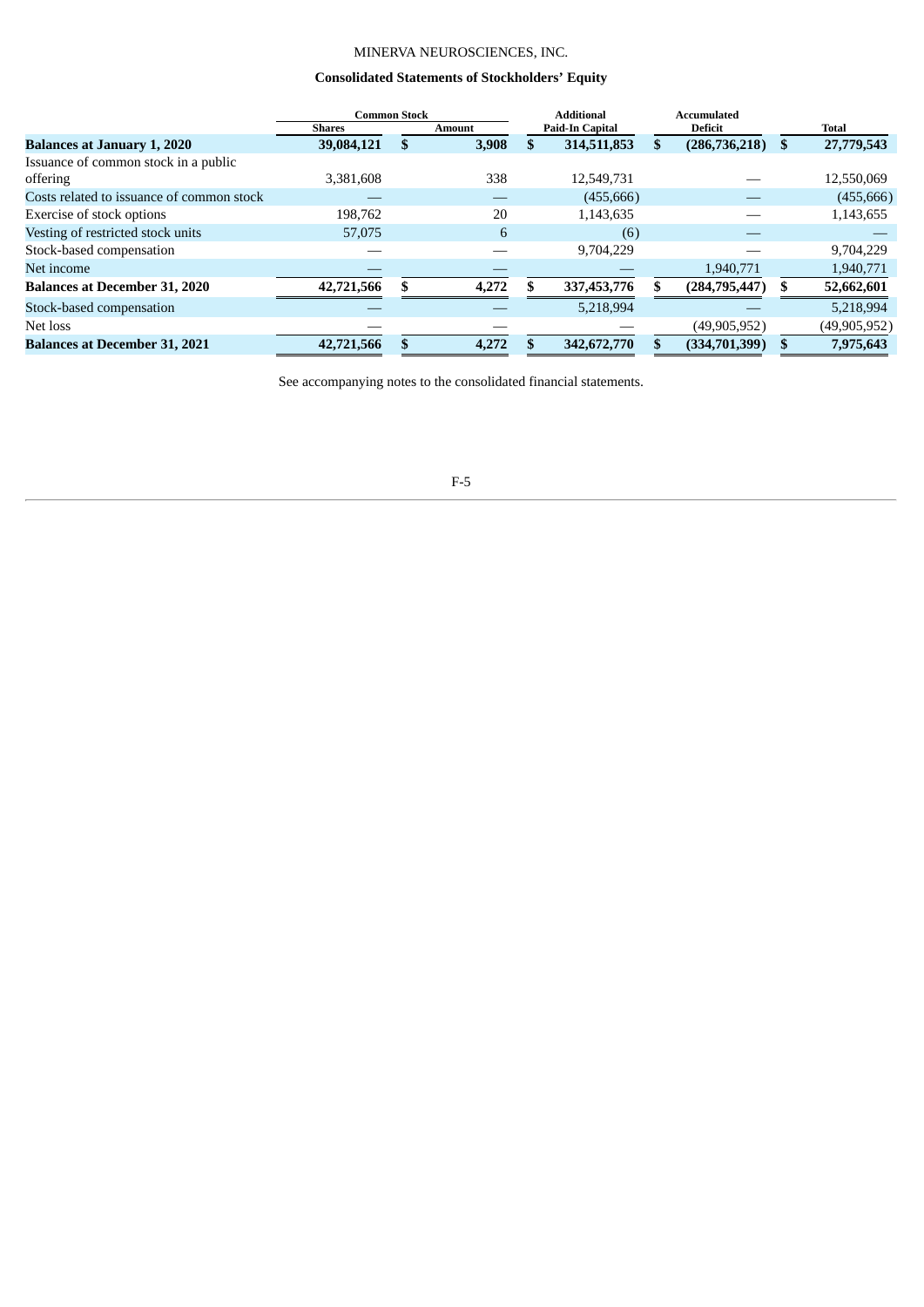# MINERVA NEUROSCIENCES, INC.

# **Consolidated Statements of Cash Flows**

|                                                                                                                              | <b>Year Ended December 31,</b> |                |     |                |
|------------------------------------------------------------------------------------------------------------------------------|--------------------------------|----------------|-----|----------------|
|                                                                                                                              |                                | 2021           |     | 2020           |
| <b>Cash flows from operating activities:</b>                                                                                 |                                |                |     |                |
| Net (loss) income                                                                                                            | \$                             | (49,905,952)   | -\$ | 1,940,771      |
| Adjustments to reconcile net (loss) income to net cash used in operating activities:                                         |                                |                |     |                |
| Impairment of in-process research and development                                                                            |                                | 15,200,000     |     |                |
| Depreciation and amortization                                                                                                |                                |                |     | 16,011         |
| Accretion of marketable securities premium                                                                                   |                                |                |     | (86,774)       |
| Amortization of right-of-use assets                                                                                          |                                | 101,786        |     | 160,166        |
| Stock-based compensation expense                                                                                             |                                | 5,218,994      |     | 9,704,229      |
| Non-cash interest expense associated with the sale of future royalties                                                       |                                | 6,327,321      |     |                |
| Deferred taxes                                                                                                               |                                | (1,803,356)    |     |                |
| Changes in operating assets and liabilities                                                                                  |                                |                |     |                |
| Prepaid expenses and other current assets                                                                                    |                                | 636,905        |     | (800, 781)     |
| Capitalized software                                                                                                         |                                | (51,080)       |     |                |
| Other noncurrent assets                                                                                                      |                                | 14,808         |     |                |
| Accounts payable                                                                                                             |                                | 857,601        |     | (1,321,390)    |
| Accrued expenses and other current liabilities                                                                               |                                | (1,087,670)    |     | (2,085,754)    |
| Operating lease liabilities, current                                                                                         |                                | (111, 229)     |     | (61, 672)      |
| Deferred revenue                                                                                                             |                                |                |     | (41, 175, 600) |
| Operating lease liabilities, noncurrent                                                                                      |                                |                |     | (111, 229)     |
| Net cash used in operating activities                                                                                        |                                | (24, 601, 872) |     | (33,822,023)   |
| <b>Cash flows from investing activities:</b>                                                                                 |                                |                |     |                |
| Purchases of marketable securities                                                                                           |                                |                |     | (3,871,706)    |
| Proceeds from the maturity and redemption of marketable securities                                                           |                                |                |     | 28,400,000     |
| Net cash provided by investing activities                                                                                    |                                |                |     | 24,528,294     |
|                                                                                                                              |                                |                |     |                |
| <b>Cash flows from financing activities:</b>                                                                                 |                                |                |     |                |
| Proceeds from the sale of future royalties                                                                                   |                                | 60,000,000     |     |                |
| Proceeds from sales of common stock in public offering                                                                       |                                |                |     | 12,550,069     |
| Fees paid in connection with public offering                                                                                 |                                |                |     | (455, 666)     |
| Proceeds from exercise of stock options                                                                                      |                                |                |     | 1,143,655      |
| Net cash provided by financing activities                                                                                    |                                | 60,000,000     |     | 13,238,058     |
| Net increase in cash, cash equivalents, and restricted cash                                                                  |                                | 35,398,128     |     | 3,944,329      |
| Cash, cash equivalents, and restricted cash                                                                                  |                                |                |     |                |
| Beginning of period                                                                                                          |                                | 25,456,952     |     | 21,512,623     |
| End of period                                                                                                                | \$                             | 60,855,080     | \$  | 25,456,952     |
| Supplemental disclosure of cash flow information                                                                             |                                |                |     |                |
| Cash paid for interest                                                                                                       | \$                             |                | \$  |                |
| Reconciliation of the Condensed Consolidated Statements of Cash Flows to the<br><b>Condensed Consolidated Balance Sheets</b> |                                |                |     |                |
| Cash and cash equivalents                                                                                                    | \$                             | 60,755,080     | \$  | 25,356,952     |
| Restricted cash                                                                                                              | \$                             | 100,000        | \$  | 100,000        |
| Total cash, cash equivalents, and restricted cash                                                                            | \$                             | 60,855,080     | \$  | 25,456,952     |
|                                                                                                                              |                                |                |     |                |

See accompanying notes to the consolidated financial statements.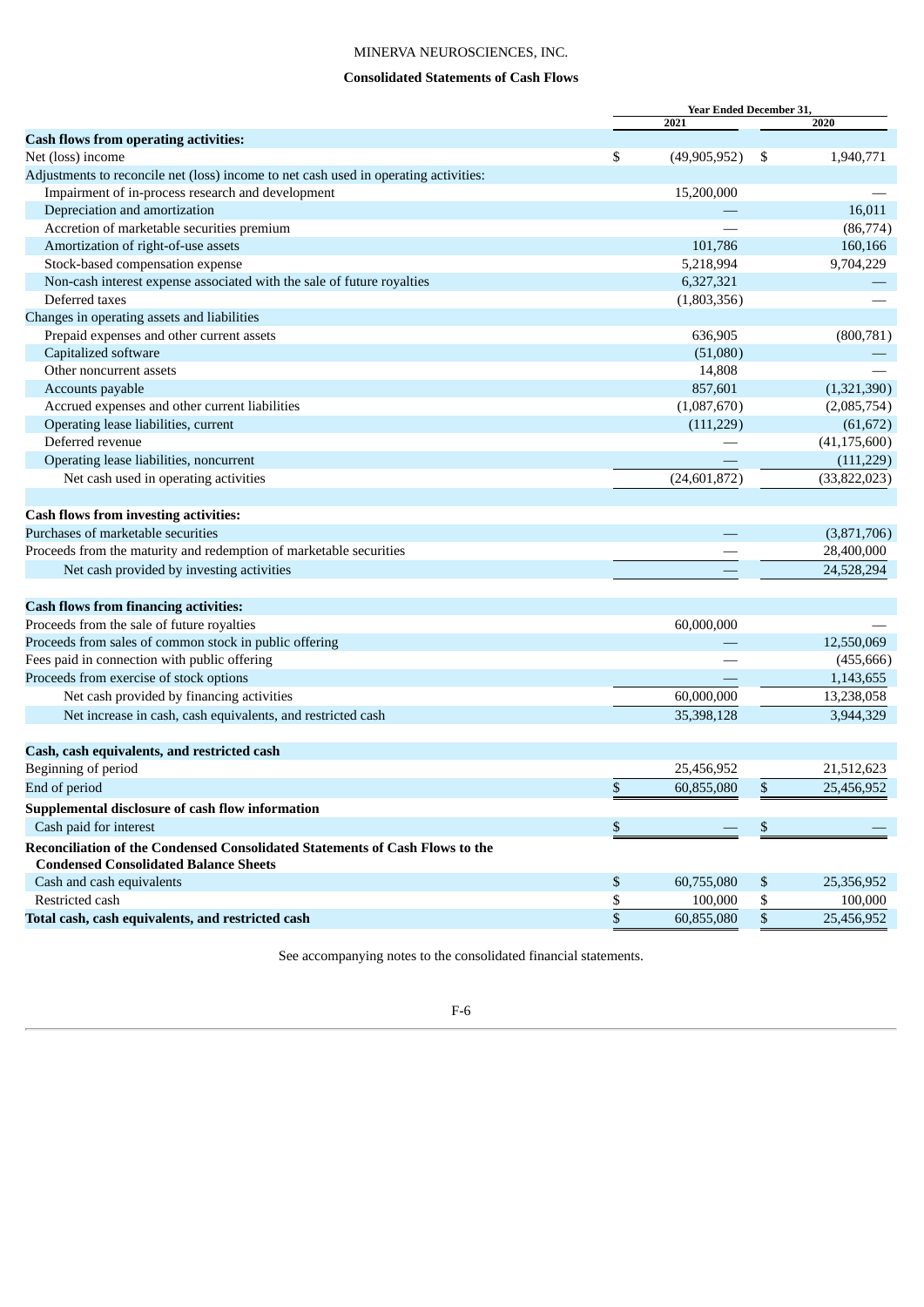## **MINERVA NEUROSCIENCES, INC. Notes To Consolidated Financial Statements December 31, 2021 and 2020**

## **NOTE 1 — NATURE OF OPERATIONS AND LIQUIDITY**

# *Nature of Operations*

Minerva Neurosciences, Inc. ("Minerva" or the "Company") is a clinical-stage biopharmaceutical company focused on the development and commercialization of product candidates to treat patients suffering from central nervous system ("CNS") diseases. The Company's lead product candidate is roluperidone (f/k/a MIN-101), a compound the Company is developing for the treatment of negative symptoms in patients with schizophrenia. The Company holds the license to roluperidone from Mitsubishi Tanabe Pharma Corporation ("MTPC") with the rights to develop, sell and import roluperidone globally, excluding most of Asia. The Company also has exclusive rights to develop and commercialize MIN-301, a compound for the treatment of Parkinson's disease. In addition, Minerva previously co-developed seltorexant (f/k/a MIN-202 or JNJ-42847922) with Janssen Pharmaceutica NV ("Janssen") for the treatment of insomnia disorder and adjunctive treatment of Major Depressive Disorder ("MDD"). During 2020 Minerva exercised its right to opt out of the joint development agreement with Janssen for the future development of seltorexant. As a result, the Company was entitled to collect royalties in the mid-single digits on potential future worldwide sales of seltorexant in certain indications, with no further financial obligations to Janssen. In January 2021, the Company sold its rights to these potential royalties to Royalty Pharma (see Notes 5 and 6).

# *Liquidity*

The accompanying financial statements have been prepared as though the Company will continue as a going concern, which contemplates the realization of assets and satisfaction of liabilities in the normal course of business. The Company has limited capital resources and has incurred recurring operating losses and negative cash flows from operations since inception. As of December 31, 2021, the Company has an accumulated deficit of approximately \$334.7 million and net cash used in operating activities was approximately \$24.6 million during the year ended December 31, 2021. Management expects to continue to incur operating losses and negative cash flows from operations in the future. The Company has financed its operations to date from proceeds from the sale of common stock, warrants, loans, convertible promissory notes, collaboration agreements and royalty sales.

As of December 31, 2021, the Company had cash, cash equivalents, and restricted cash of \$60.9 million. The Company believes that its existing cash, cash equivalents, and restricted cash will be sufficient to meet its cash commitments for at least the next 12 months after the date that the financial statements are issued. The process of drug development can be costly and the timing and outcomes of clinical trials is uncertain. The assumptions upon which the Company has based its estimates are routinely evaluated and may be subject to change. The actual amount of the Company's expenditures will vary depending upon a number of factors including but not limited to the design, timing and duration of future clinical trials, the progress of the Company's research and development programs, the infrastructure to support a commercial enterprise, the cost of a commercial product launch, and the level of financial resources available. The Company has the ability to adjust its operating plan spending levels based on the timing of future clinical trials, which will be predicated upon adequate funding to complete the trials.

The Company will need to raise additional capital in order to continue to fund operations and fully fund later stage clinical development programs. The Company believes that it will be able to obtain additional working capital through equity financings or other arrangements to fund future operations; however, there can be no assurance that such additional financing, if available, can be obtained on terms acceptable to the Company. If the Company is unable to obtain such additional financing, future operations would need to be scaled back or discontinued.

# *Significant Risks and Uncertainties*

#### *COVID-19 Pandemic*

The Company's business could be adversely affected by the effects of the ongoing COVID-19 pandemic, which continues to have a negative impact on the local, regional, national and global scale. In response to the pandemic, a number of jurisdictions in which the Company or its service providers operate implemented shelter-in-place or similar type restrictions, which limited on-site activity to certain service providers. To support the health and well-being of its employees, partners and communities, the Company implemented work-from-home policies for its employees, which continue to be in effect. While global vaccination efforts are underway and certain jurisdictions, including Massachusetts, have reopened businesses and governmental agencies, there remain limitations on the physical operations of businesses and prohibitions on certain non-essential gatherings, and we are unable to accurately predict the full impact that COVID-19 will have due to numerous uncertainties, including the duration of the outbreak, the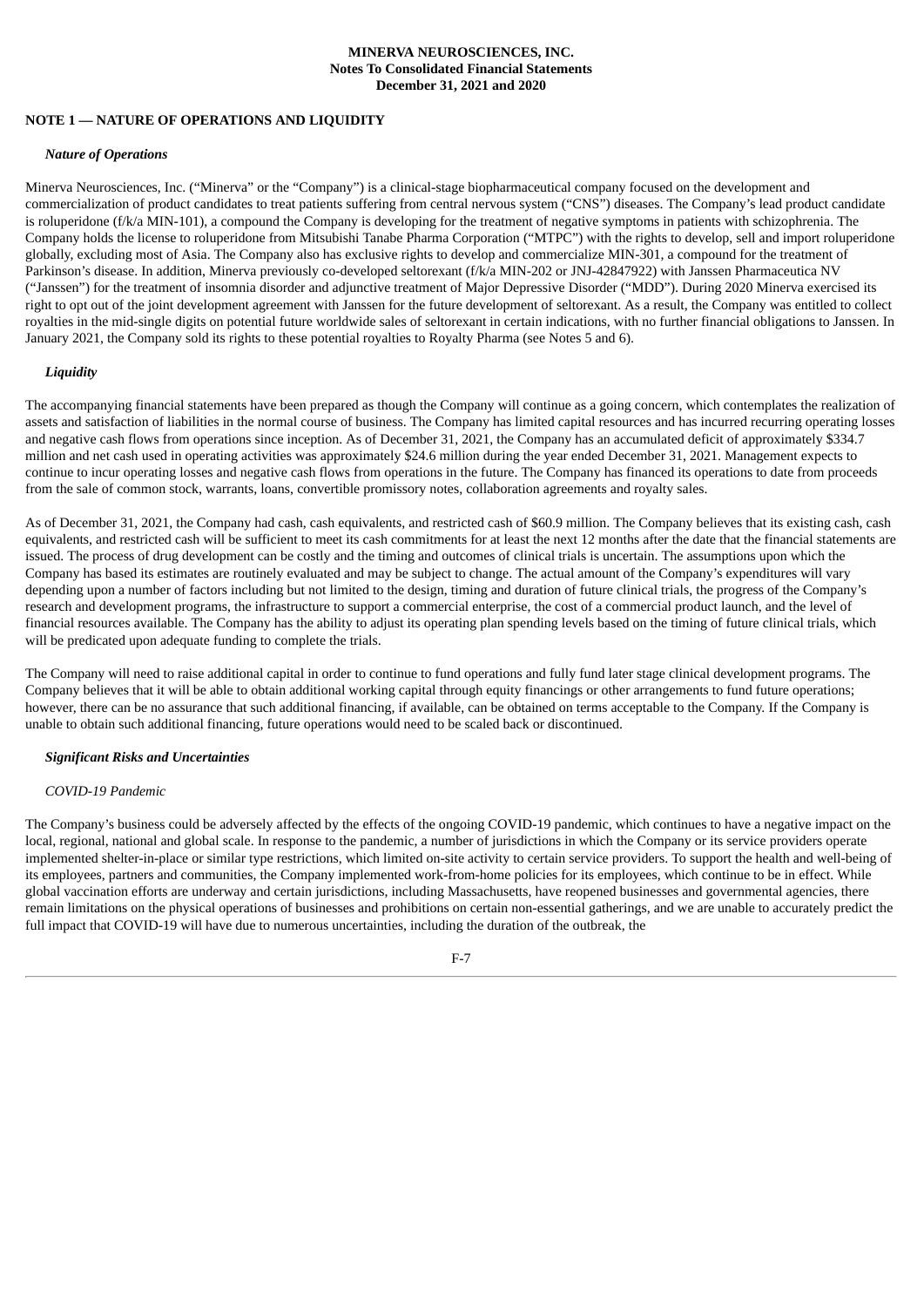result of vaccination efforts, resurgence of the virus, actions that may be taken by governmental authorities, the impact on our business including our clinical programs and timelines, and the impact to the business of our service providers and partners.

While the COVID-19 pandemic has not had a material adverse impact on the Company's operations to date, this disruption, if sustained or recurrent, could have a material adverse effect on the Company's operating results, its ability to raise capital needed to develop and commercialize products and the Company's overall financial condition. In addition, a recession or market correction resulting from the spread of the coronavirus could materially affect the value of the Company's common stock. The impact of the COVID-19 pandemic may also exacerbate other risks discussed in this Annual Report on Form 10-K. Refer to Item 1A. "Risk Factors" in this Annual Report on Form 10-K for a complete description of the material risks that the Company currently faces.

## **NOTE 2 — SIGNIFICANT ACCOUNTING POLICIES**

## *Basis of presentation*

The financial statements have been prepared in conformity with accounting principles generally accepted in the United States of America ("GAAP"), and include all adjustments necessary for the fair presentation of the Company's financial position for the periods presented. From its inception, the Company has devoted substantially all of its efforts to business planning, engaging regulatory, manufacturing and other technical consultants, planning and executing clinical trials and raising capital.

## *Consolidation*

The accompanying consolidated financial statements include the results of the Company and its wholly-owned subsidiaries, Mind-NRG Sarl and Minerva Neurosciences Securities Corporation. Intercompany transactions have been eliminated.

#### *Significant risks and uncertainties*

The Company's operations are subject to a number of factors that can affect its operating results and financial condition. Such factors include, but are not limited to: the results of clinical testing and trial activities of the Company's products, the Company's ability to obtain regulatory approval to market its products, competition from products manufactured and sold or being developed by other companies, the price of, and demand for, Company products, the Company's ability to negotiate favorable licensing or other manufacturing and marketing agreements for its products, and the Company's ability to raise capital.

The Company currently has no commercially approved products and there can be no assurance that the Company's research and development will be successfully commercialized. Developing and commercializing a product requires significant time and capital and is subject to regulatory review and approval as well as competition from other biotechnology and pharmaceutical companies. The Company operates in an environment of rapid change and is dependent upon the continued services of its employees and consultants and obtaining and protecting intellectual property.

#### *Use of estimates*

The preparation of financial statements in conformity with GAAP requires management to make estimates and assumptions that affect the reported amounts of assets and liabilities and disclosures of contingent assets and liabilities at the date of the financial statements and the reported amounts of expenses during the reporting period. Actual results could differ from those estimates.

#### *Cash and cash equivalents*

Cash equivalents include short-term, highly-liquid instruments, consisting of money market accounts and short-term investments with maturities from the date of purchase of 90 days or less. The majority of cash and cash equivalents are maintained with major financial institutions in North America. Deposits with these financial institutions may exceed the amount of insurance provided on such deposits. These deposits may be redeemed upon demand which reduces counterparty performance risk.

## *Restricted cash*

Cash accounts with any type of restriction are classified as restricted. The Company maintained restricted cash balances as collateral for corporate credit cards in the amount of \$0.1 million at December 31, 2021 and 2020.

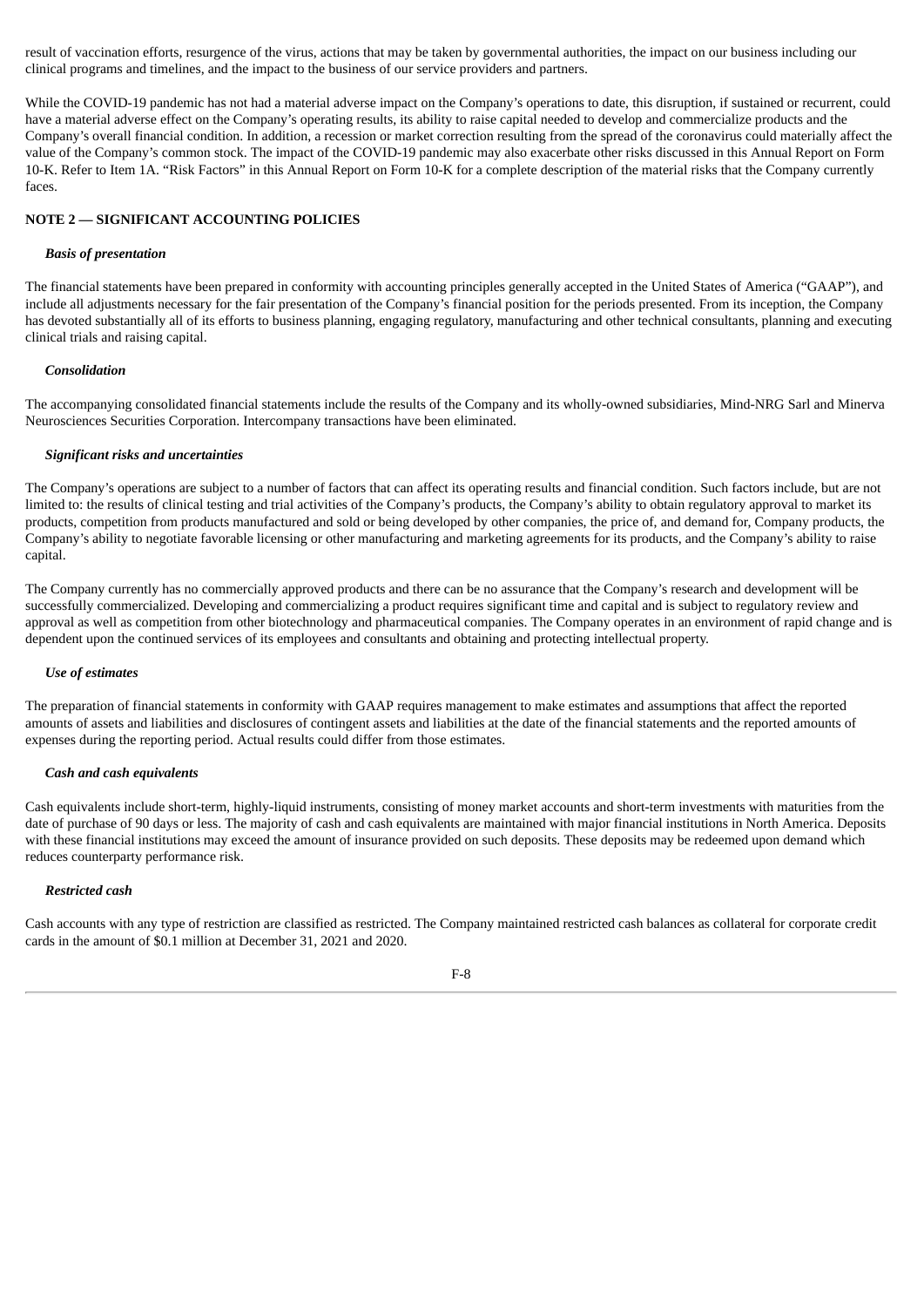## *Research and development costs*

Costs incurred in connection with research and development activities are expensed as incurred. These costs include licensing fees to use certain technology in the Company's research and development projects as well as fees paid to consultants and various entities that perform certain research and testing on behalf of the Company and costs related to salaries, benefits, bonuses and stock-based compensation granted to employees in research and development functions. The Company determines expenses related to clinical studies based on estimates of the services received and efforts expended pursuant to contracts with multiple research institutions and contract research organizations ("CROs") that conduct and manage clinical studies on its behalf. The financial terms of these agreements are subject to negotiation, vary from contract to contract and may result in uneven payment flows. Payments under some of these contracts depend on factors such as the successful enrollment of patients and the completion of clinical trial milestones. In accruing service fees, the Company estimates the time period over which services will be performed and the level of effort to be expended in each period. If the actual timing of the performance of services or the level of effort varies from the estimate, the accrual is adjusted accordingly. The expenses for some trials may be recognized on a straight-line basis if the anticipated costs are expected to be incurred ratably during the period. Payments for these activities are based on the terms of the individual arrangements, which may differ from the pattern of costs incurred, and are reflected in the consolidated financial statements as prepaid or accrued expenses.

## *In-process research and development*

In-process research and development ("IPR&D") assets represent capitalized incomplete research projects that the Company acquired through business combinations. Such assets are initially measured at their acquisition date fair values. The initial fair values of the research projects are recorded as intangible assets on the balance sheet, rather than expensed, regardless of whether these assets have an alternative future use.

The amounts capitalized are being accounted for as indefinite-lived intangible assets, subject to impairment testing, until completion or abandonment of research and development efforts associated with the project. An IPR&D asset is considered abandoned when it ceases to be used (that is, research and development efforts associated with the asset have ceased, and there are no plans to sell or license the asset or derive defensive value from the asset). At that point, the asset is considered to be disposed of and is written off. Upon successful completion of each project, the Company will make a determination about the then remaining useful life of the intangible asset and begin amortization. The Company tests its indefinite-lived intangibles, IPR&D assets, for impairment annually on November 30 and more frequently if events or changes in circumstances indicate that it is more likely than not that the asset is impaired. When testing indefinite-lived intangibles for impairment, the Company may assess qualitative factors for its indefinite-lived intangibles to determine whether it is more likely than not (that is, a likelihood of more than 50 percent) that the asset is impaired. Alternatively, the Company may bypass this qualitative assessment for some or all of its indefinite-lived intangibles and perform the quantitative impairment test that compares the fair value of the indefinite-lived intangible asset with the asset's carrying amount.

# *Impairment of MIN-301 In-process Research and Development Asset*

During 2021 the Company focused its resources on moving forward its lead drug candidate roluperidone and deferred the future development of MIN-301 until additional resources become available. As a result of the Company's limited resources and development deferral combined with the overall market conditions, it has recognized a non-cash charge of \$15.2 million as of December 31, 2021 related to the impairment of the intangible asset for MIN-301. The Company had previously recognized in-process research and development for MIN-301 in conjunction with the acquisition of MIN-301 during 2014.

#### *Stock-based compensation*

The Company recognizes compensation cost relating to stock-based payment transactions using a fair-value measurement method, which requires all stockbased payments to employees, including grants of employee stock options, to be recognized in operating results as compensation expense based on fair value over the requisite service period of the awards. The Company determines the fair value of stock-based awards using the Black-Scholes option-pricing model which uses both historical and current market data to estimate fair value. The method incorporates various assumptions such as the risk-free interest rate, expected volatility, expected dividend yield, and expected life of the options. Forfeitures are recorded as they occur instead of estimating forfeitures that are expected to occur. The fair value of restricted stock units ("RSUs") is equal to the closing price of the Company's common stock on the date of grant. See Note 8 for information on the Company's performance-based restricted stock units ("PRSU") grants.

The date of expense recognition for grants to non-employees is the earlier of the date at which a commitment for performance by the counterparty to earn the equity instrument is reached or the date at which the counterparty's performance is complete. The Company determines the fair value of stock-based awards granted to non-employees similar to the way fair value of awards are determined for employees except that certain assumptions used in the Black-Scholes option-pricing model, such as expected life of the option, may be different.

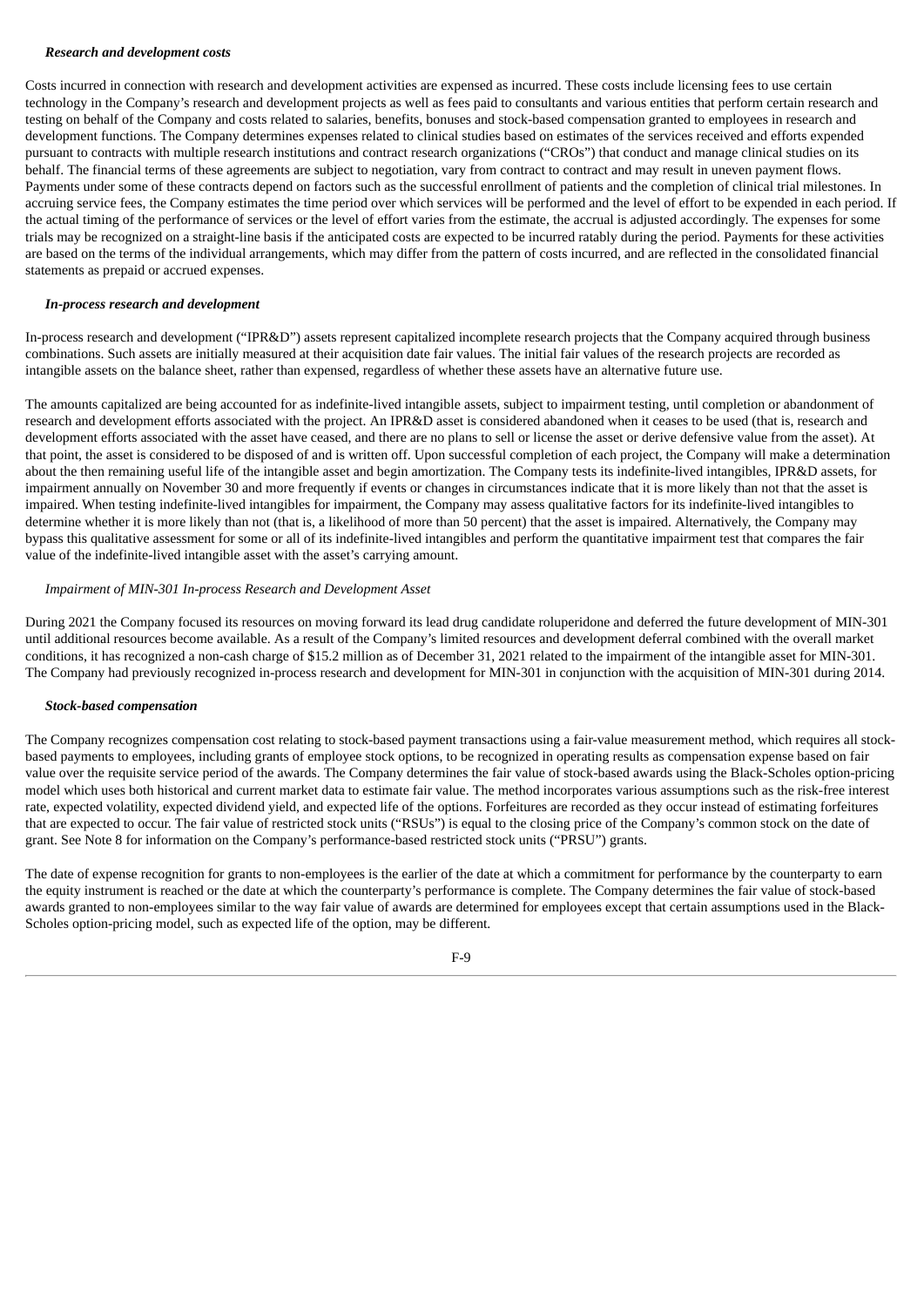#### *Foreign currency transactions*

The Company's functional currency is the U.S. Dollar. The Company pays certain vendor invoices in the respective foreign currency. The Company records an expense in U.S. Dollars at the time the liability is incurred. Changes in the applicable foreign currency rate between the date an expense is recorded and the payment date is recorded as a foreign currency gain or loss.

# *(Loss) Income per share*

Basic (loss) income per share is computed by dividing net (loss) income by the weighted-average number of shares of common stock outstanding for the period. Diluted (loss) income per share reflects the potential dilution that could occur if securities or other contracts to issue common stock were exercised or converted into common stock or resulted in the issuance of common stock that shared in the earnings of the entity. The treasury stock method is used to determine the dilutive effect of the Company's stock options and warrants.

## *Income taxes*

Deferred tax assets and liabilities are determined based on differences between financial reporting and tax reporting bases of assets and liabilities and are measured using enacted tax rates and laws that are expected to be in effect when the differences are expected to reverse. Uncertain tax positions are evaluated and if appropriate, the amount of unrecognized tax benefits are recorded within deferred tax assets. Deferred tax assets are evaluated for realization based on a more-likely-than-not criterion in determining if a valuation allowance should be provided. Valuation allowances are established when necessary to reduce deferred tax assets to the amounts expected to be realized.

The Company uses a recognition threshold and measurement attribute for the financial statement recognition and measurement of a tax position taken, or expected to be taken, in a tax return. The Company has elected to treat interest and penalties, to the extent they arise, as a component of income tax expense. There was no interest or penalties related to income taxes for the years ended December 31, 2021 or 2020. Income tax years beginning in 2012 for federal and state purposes are generally subject to examination by taxing authorities, although net operating losses from all prior years are subject to examinations and adjustments for at least three years following the year in which the tax attributes are utilized.

## *Concentration of credit risk*

Financial instruments that potentially subject the Company to concentrations of credit risk are primarily cash, cash equivalents and marketable securities. The Company maintains its cash and cash equivalent balances in the form of business checking accounts and money market accounts, the balances of which, at times, may exceed federally insured limits. Exposure to cash and cash equivalents credit risk is reduced by placing such deposits with major financial institutions and monitoring their credit ratings. Marketable securities consist primarily of corporate bonds, with fixed interest rates. Exposure to credit risk of marketable securities is reduced by maintaining a diverse portfolio and monitoring their credit ratings.

#### *Equipment*

Equipment is stated at cost less accumulated depreciation. Equipment is depreciated on the straight-line basis over their estimated useful lives of three years. Expenditures for maintenance and repairs are charged to expense as incurred.

#### *Software*

The Company accounts for capitalized software in accordance with the Financial Accounting Standards Board ("FASB") Accounting Standards Codification ("ASC") Topic 350, *Intangibles—Goodwill and Other* ("ASC 350-40"), which provides guidance for computer software developed or obtained for internal use. The Company is required to continually evaluate the stage of the implementation process to determine whether costs are expensed or capitalized. Costs incurred during the preliminary project phase or planning and research phase are expensed as incurred. Costs incurred during the development phase, such as material and direct services costs, compensation costs of employees associated with the development and interest cost, are capitalized as incurred. Costs incurred during the post-implementation or operation phase, such as training and maintenance costs, are expensed as incurred. In addition, costs incurred to modify existing software that result in additional functionality are capitalized as incurred. Capitalized costs are amortized over the expected useful life of the asset.

In August 2018, the FASB issued ASU No. 2018-15, Intangibles - Goodwill and Other - Internal-Use Software (Subtopic 350-40), Customer's Accounting for Implementation Costs Incurred in a Cloud Computing Arrangement That Is a Service Contract. This new guidance requires a customer in a cloud computing arrangement (i.e., hosting arrangement) that is a service contract to follow the

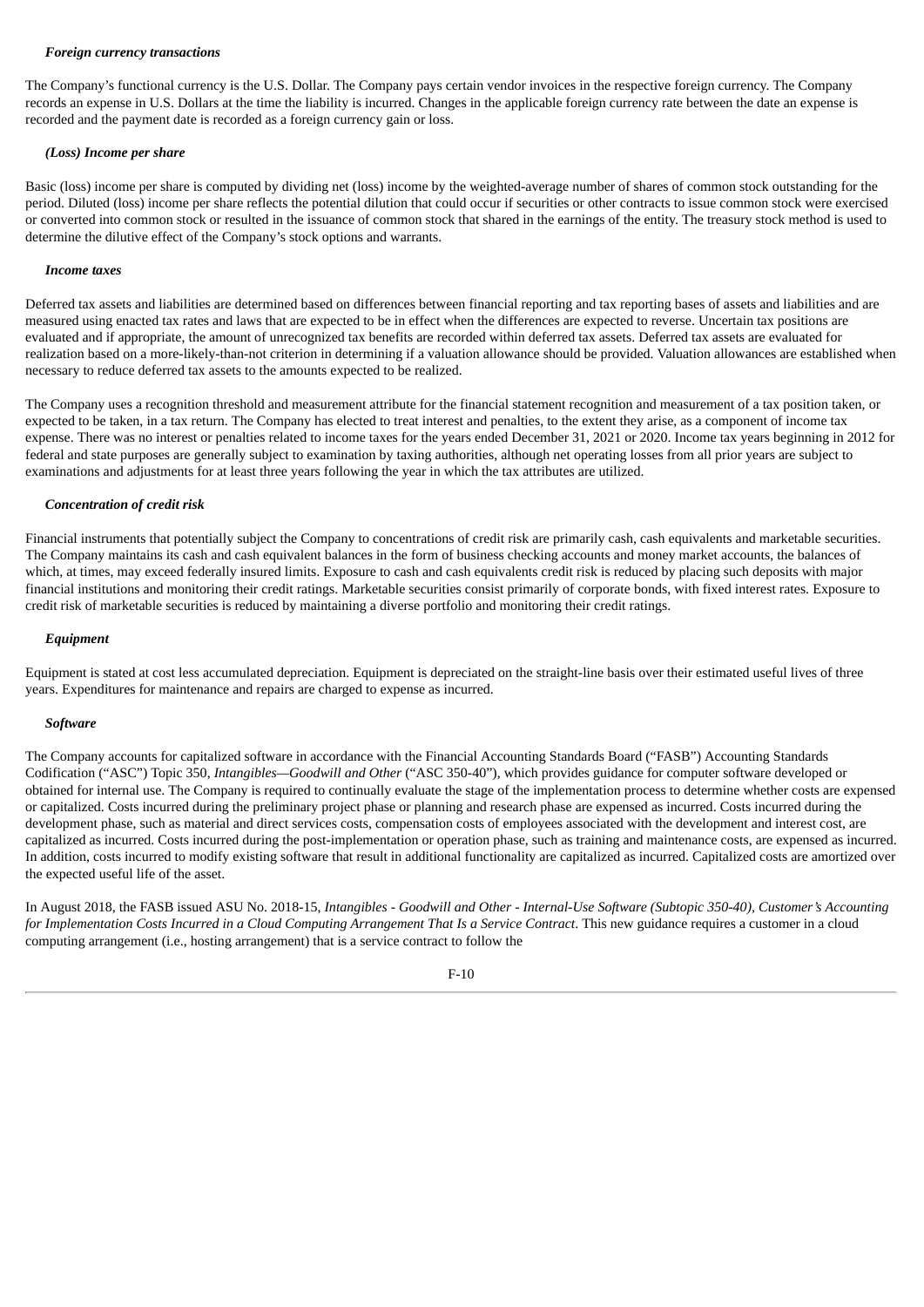internal-use software guidance in ASC 350-40 to determine which implementation costs to capitalize as assets or expense as incurred. Also, capitalized implementation costs related to a hosting arrangement that is a service contract will be amortized over the term of the hosting arrangement, beginning when the module or component of the hosting arrangement is ready for its intended use.

## *Leases*

At the inception of an arrangement, the Company determines whether the arrangement is or contains a lease based on the unique facts and circumstances present in the arrangement. Most leases with a term greater than one year are recognized on the balance sheet as right-of-use assets and short-term and long-term lease liabilities, as applicable. The Company has elected not to recognize on the balance sheet leases with terms of 12 months or less. The Company typically only includes an initial lease term in its assessment of a lease arrangement. Options to renew a lease are not included in the Company's assessment unless there is reasonable certainty that the Company will renew. The Company monitors its plans to renew its material leases on a quarterly basis.

Operating lease liabilities and their corresponding right-of-use assets are recorded based on the present value of lease payments over the expected remaining lease term. Certain adjustments to the right-of-use asset may be required for items such as incentives received. The interest rate implicit in the Company's leases is typically not readily determinable. As a result, the Company utilizes its incremental borrowing rate, which reflects the fixed rate at which the Company could borrow on a collateralized basis the amount of the lease payments in the same currency, for a similar term and in a similar economic environment. In transition to FASB ASC Topic 842, Leases ("ASC 842"), the Company utilized the remaining lease term of its leases in determining the appropriate incremental borrowing rates.

In accordance with ASC 842, components of a lease should be allocated between lease components (e.g., land, building, etc.) and non-lease components (e.g., common area maintenance, consumables, etc.). The fixed and in-substance fixed contract consideration (including any consideration related to noncomponents) must be allocated based on the respective relative fair values to the lease components and non-lease components.

Although separation of lease and non-lease components is required, certain expedients are available. Entities may elect the practical expedient to not separate lease and non-lease components by class of underlying asset where entities would account for each lease component and the related non-lease component together as a single component. For new and amended leases beginning in 2019 and after, the Company has elected to account for the lease and non-lease components for leases for classes of all underlying assets and allocate all of the contract consideration to the lease component only.

## *Long-lived assets*

The Company reviews the recoverability of all long-lived assets, including the related useful lives, whenever events or changes in circumstances indicate that the carrying amount of a long-lived asset might not be recoverable. If required, the Company compares the estimated undiscounted future net cash flows to the related asset's carrying value to determine whether there has been an impairment. If an asset is considered impaired, the asset is written down to fair value, which is based either on discounted cash flows or appraised values in the period the impairment becomes known. The Company believes that all long-lived assets are recoverable, and no impairment was deemed necessary at December 31, 2021 and 2020.

# *Goodwill*

The Company tests its goodwill for impairment annually, or whenever events or changes in circumstances indicate an impairment may have occurred, by comparing its reporting unit's carrying value to its fair value. Impairment may result from, among other things, deterioration in the performance of the acquired business, adverse market conditions, adverse changes in applicable laws or regulations and a variety of other circumstances. If the Company determines that an impairment has occurred, it is required to record a write-down of the carrying value and charge the impairment as an operating expense in the period the determination is made. In evaluating the recoverability of the carrying value of goodwill, the Company must make assumptions regarding estimated future cash flows and other factors to determine the fair value of the acquired assets. Changes in strategy or market conditions could significantly impact those judgments in the future and require an adjustment to the recorded balances. The Company tested its goodwill for impairment as of November 30, 2021. There was no impairment of goodwill for the years ended December 31, 2021 or 2020.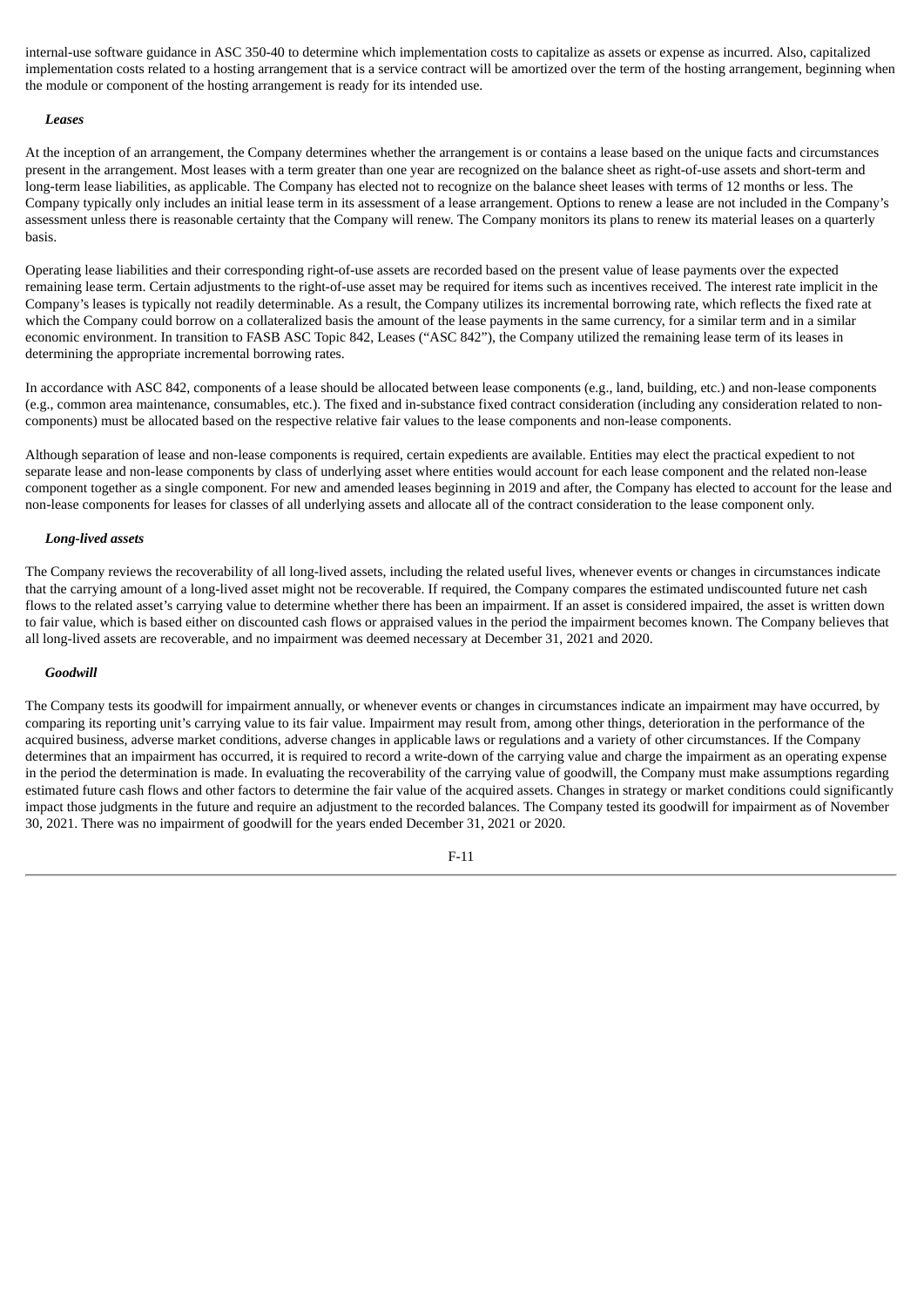# *Fair value of financial instruments*

The Company provides disclosure of financial assets and financial liabilities that are carried at fair value based on the price that would be received upon sale of an asset or paid to transfer a liability in an orderly transaction between market participants at the measurement date. Fair value measurements may be classified based on the amount of subjectivity associated with the inputs to fair valuation of these assets and liabilities using the following three levels:

Level 1 — Inputs are unadjusted quoted prices in active markets for identical assets or liabilities that the Company has the ability to access at the measurement date.

Level 2 — Inputs include quoted prices for similar assets and liabilities in active markets, quoted prices for identical or similar assets or liabilities in markets that are not active, inputs other than quoted prices that are observable for the asset or liability (i.e., interest rates, yield curves, etc.) and inputs that are derived principally from or corroborated by observable market data by correlation or other means (market corroborated inputs).

Level 3 — Unobservable inputs that reflect the Company's estimates of the assumptions that market participants would use in pricing the asset or liability. The Company develops these inputs based on the best information available, including its own data.

The following tables present information about the Company's cash equivalents and marketable securities as of December 31, 2021 and 2020, measured at fair value on a recurring basis and indicates the fair value hierarchy of the valuation techniques the Company utilized to determine such fair value:

|                  |              | <b>December 31, 2021</b> |                |  |         |  |
|------------------|--------------|--------------------------|----------------|--|---------|--|
|                  | <b>Total</b> | <b>Level 1</b>           | <b>Level 2</b> |  | Level 3 |  |
| Cash equivalents | 54,003,831   | 54,003,831               |                |  |         |  |
| Total fair value | 54,003,831   | 54,003,831               |                |  |         |  |
|                  |              | <b>December 31, 2020</b> |                |  |         |  |
|                  | <b>Total</b> | Level 1                  | <b>Level 2</b> |  | Level 3 |  |
| Cash equivalents | 21,992,701   | 21,992,701               |                |  |         |  |
| Total fair value | 21,992,701   | 21,992,701               |                |  |         |  |

Cash equivalents include short-term, highly-liquid instruments, consisting of money market accounts and short-term investments with maturities from the date of purchase of 90 days or less. The majority of cash and cash equivalents are maintained with major financial institutions in North America. Deposits with these financial institutions may exceed the amount of insurance provided on such deposits. These deposits may be redeemed upon demand which reduces counterparty performance risk.

The Company's financial instruments consist of cash and cash equivalents, restricted cash, accounts payable, accrued expenses and liabilities related to the sale of future royalties. The carrying amounts of cash and cash equivalents, restricted cash, accounts payable, and accrued expenses approximate fair value because of their short-term nature.

# *Revenue recognition*

The Company applies the revenue recognition guidance in accordance with ASC 606, *Revenue from Contracts with Customers*. Revenue is recognized when persuasive evidence of an arrangement exists, delivery has occurred and title has passed, the price is fixed or determinable, and collectability is reasonably assured. The Company is a development stage company and has had no revenues from product sales to date.

When the Company enters into an arrangement that meets the definition of a collaboration under ASC 808, *Collaborative Arrangements*, the Company recognizes revenue as research and development is performed and its respective share of the expenses are incurred. The Company assesses whether the arrangement contains multiple elements or deliverables, which may include (1) licenses to the Company's technology, (2) research and development activities performed for the collaboration partner, and (3) participation on Joint Steering Committees. Payments may include non-refundable, upfront payments, milestone payments upon achieving significant development events, and royalties on future sales. Each required deliverable is evaluated to determine whether it qualifies as a separate unit of accounting based on whether the deliverable has "stand-alone value" to the customer. The arrangement's consideration is then allocated to each separate unit of accounting based on the relative selling price of each deliverable. The estimated selling price of each deliverable is determined using the following hierarchy of values: (i) vendor-specific objective evidence of fair value, (ii) third-party evidence of selling price, and (iii) best estimate of selling price. The best estimate of selling price reflects the Company's best estimate of what the selling price would be if the deliverable was regularly sold by the Company on a stand-alone

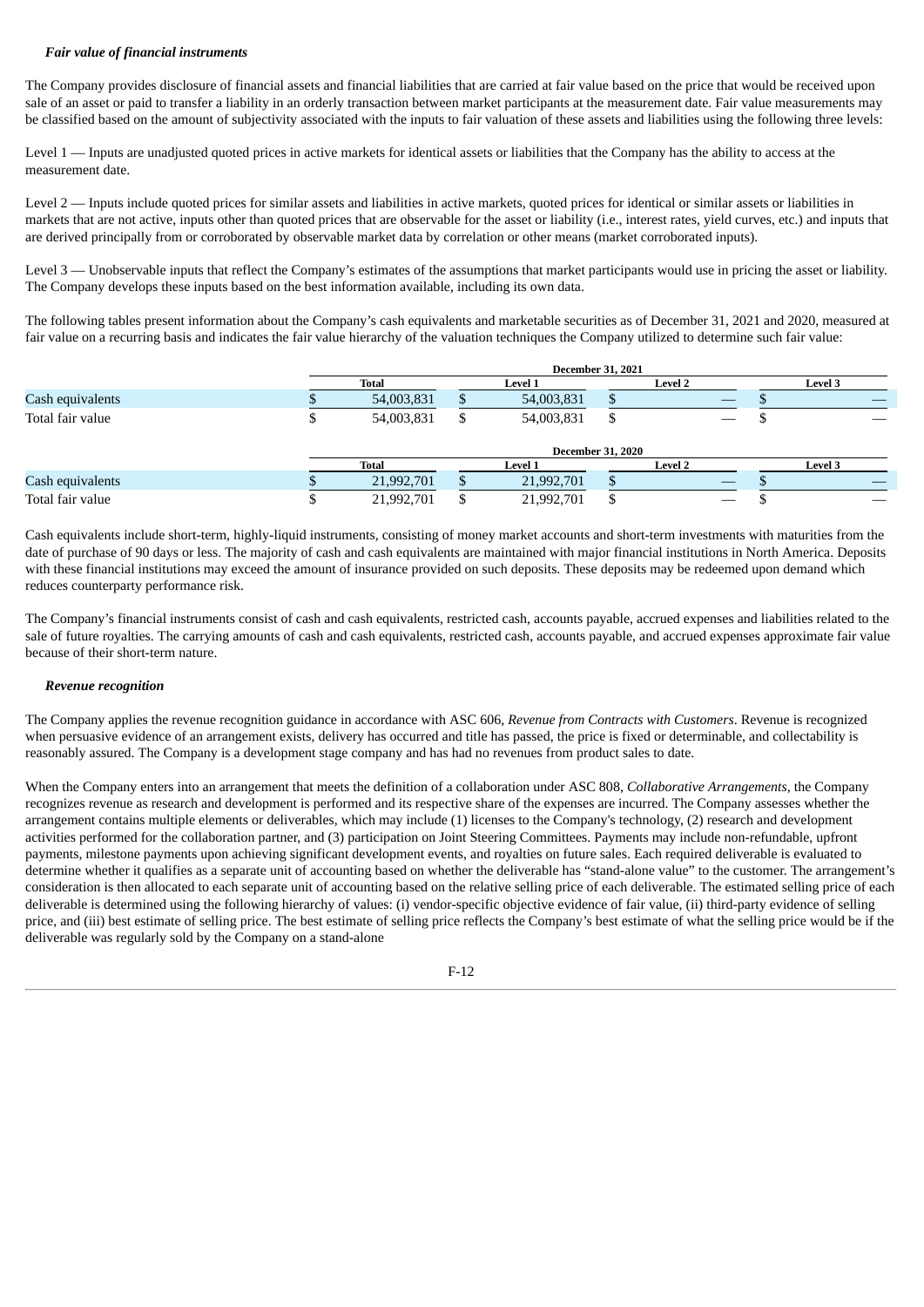basis. The consideration allocated to each unit of accounting is then recognized as the related goods or services are delivered, limited to the consideration that is not contingent upon future deliverables. Supply or service transactions may involve the charge of a nonrefundable initial fee with subsequent periodic payments for future products or services. The up-front fees, even if nonrefundable, are recognized as revenue as the products and/or services are delivered and performed over the term of the arrangement. During the year ended December 31, 2020, the Company recognized \$41.2 million in collaborative revenue as a result of opting out of its agreement with Janssen (see Note 5).

# *Liability related to the sale of future royalties*

The Company treats the sale of future royalties to Royalty Pharma as a debt financing, as the Company has significant continuing involvement in facilitating the transfer of royalties to Royalty Pharma and Royalty Pharma has recourse against the Company relating to the payments due from Janssen. As a result, the Company recorded the upfront payment of \$60 million from this transaction as a liability related to the sale of future royalties, and up to an additional \$95 million in potential milestone payments will also be recorded as a liability related to the sale of future royalties and amortized as interest expense over the estimated remaining life of the agreement. Under the terms of the agreement, all payments from Royalty Pharma to the Company, including the initial upfront payment of \$60 million as well as amortized interest expense and potential milestone payments, are not repayable to Royalty Pharma in the event that Janssen discontinues the clinical development of seltorexant or ceases to pursue its commercialization at a future date for any reason.

The liability related to sale of future royalties and the related interest expense is based on our current estimates of future royalties expected to be paid over the life of the arrangement. The Company will periodically assess the expected royalty payments using a combination of internal projections and forecasts from external sources. To the extent the Company's future estimates of royalty payments are greater or less than previous estimates or the estimated timing of such payments is materially different than its previous estimates, the Company will prospectively recognize related non-cash interest expense.

For further discussion of the sale of future royalties, please refer to Note 6, Sale of Future Royalties.

#### *Segment information*

Operating segments are defined as components of an enterprise (business activity from which it earns revenue and incurs expenses) about which discrete financial information is available and regularly reviewed by the chief operating decision maker in deciding how to allocate resources and in assessing performance. The Company's chief decision maker, who is the Chief Executive Officer, reviews operating results to make decisions about allocating resources and assessing performance for the entire Company. The Company views its operations and manages its business as one operating segment.

#### *Comprehensive loss*

The Company had no items of comprehensive loss other than its net loss for each period presented.

## *Recent accounting pronouncements*

From time to time, new accounting pronouncements are issued by the FASB and are adopted by the Company as of the specified effective date.

# **NOTE 3 — ACCRUED EXPENSES AND OTHER LIABILITIES**

Accrued expenses and other liabilities consist of the following:

|                                                           | <b>Year Ended December 31,</b> |  |           |  |
|-----------------------------------------------------------|--------------------------------|--|-----------|--|
|                                                           | 2021                           |  | 2020      |  |
| Research and development costs and other accrued expenses | 902.803                        |  | 1,880,552 |  |
| Accrued severance                                         |                                |  | 31,876    |  |
| Professional fees                                         | 62.936                         |  | 140.981   |  |
| Accrued expenses and other current liabilities            | 965,739                        |  | 2.053.409 |  |

# **NOTE 4 — NET (LOSS) INCOME PER SHARE OF COMMON STOCK**

Basic (loss) income per share is calculated by dividing the net (loss) income by the weighted average number of shares of common stock outstanding. Diluted (loss) income per share is computed by dividing the net (loss) income by the weighted average number of shares of common stock outstanding, plus potential outstanding common stock for the period. Potential outstanding common stock

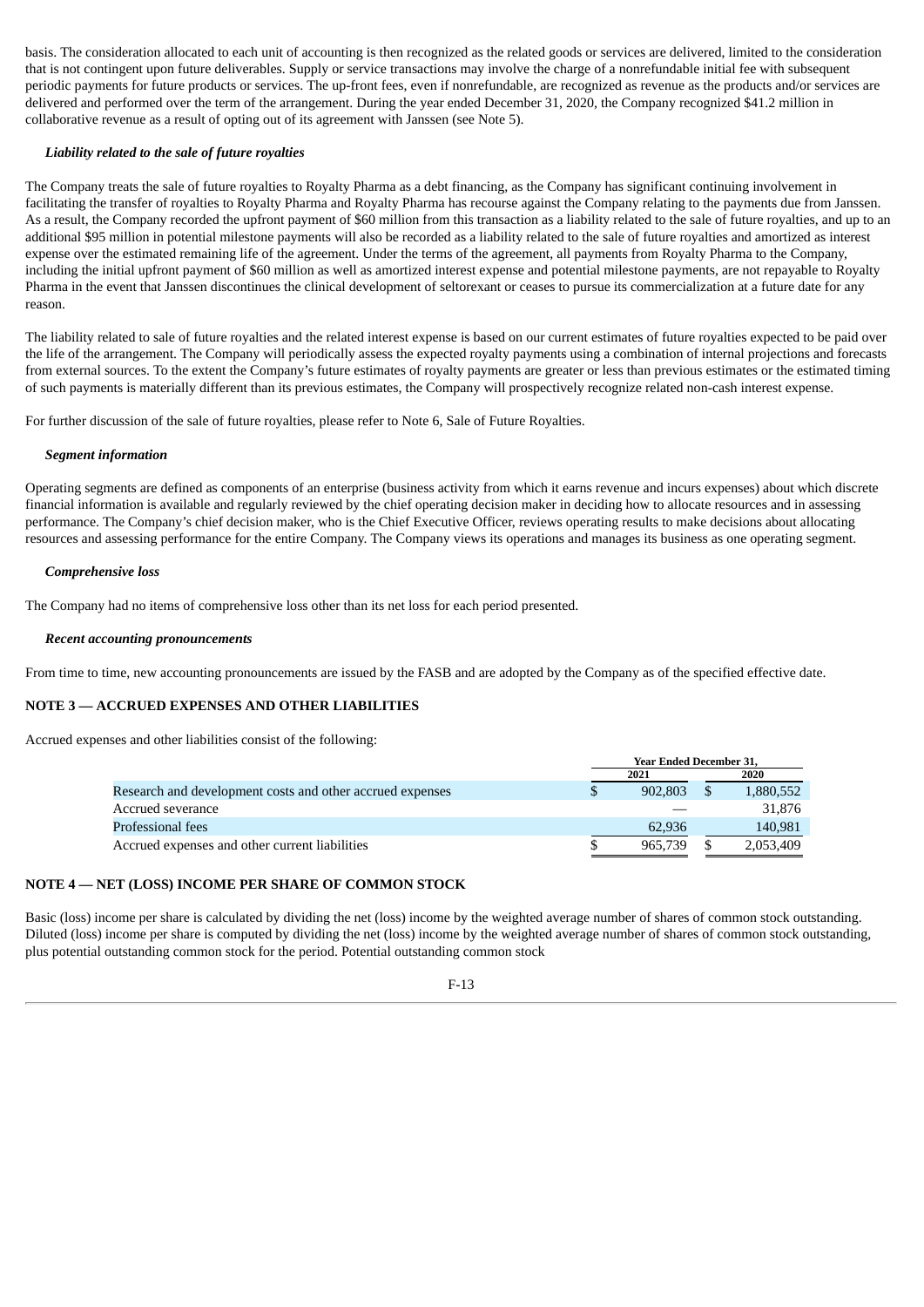includes stock options and shares underlying RSUs, but only to the extent that their inclusion is dilutive. The following table sets forth the computation of basic and diluted (loss) income per share for common stockholders:

|                                                               | <b>Year Ended December 31.</b> |                   |  |            |
|---------------------------------------------------------------|--------------------------------|-------------------|--|------------|
|                                                               |                                | 2021              |  | 2020       |
| Net (loss) income                                             | S.                             | $(49,905,952)$ \$ |  | 1,940,771  |
| Weighted average shares of common stock outstanding - basic   |                                | 42,721,566        |  | 40,823,717 |
| Dilutive effect                                               |                                |                   |  | 93,154     |
| Weighted average shares of common stock outstanding - diluted |                                | 42,721,566        |  | 40,916,871 |
| Net (loss) income per ordinary share:                         |                                |                   |  |            |
| Basic                                                         |                                | (1.17)            |  | 0.05       |
| <b>Diluted</b>                                                |                                |                   |  | 0.05       |

The following securities outstanding at December 31, 2021 and 2020 have been excluded from the calculation of weighted average shares outstanding as their effect on the calculation of (loss) income per share is antidilutive:

|                                          | <b>Year Ended December 31.</b> |           |  |
|------------------------------------------|--------------------------------|-----------|--|
|                                          | 2021                           | 2020      |  |
| Common stock options                     | 2,119,467                      | 8.602.722 |  |
| Performance-based restricted stock units | 3.651.403                      |           |  |
| Common stock warrants                    | 40,790                         | 40,790    |  |

## **NOTE 5 — CO-DEVELOPMENT AND LICENSE AGREEMENT**

On February 13, 2014, the Company signed a co-development and license agreement (the "Agreement") with Janssen, which became effective upon completion of the Company's initial public offering and provided for the payment of a \$22.0 million license fee by the Company. Under the Agreement, Janssen granted the Company an exclusive license to certain patent and patent applications to sell products containing any orexin 2 compound, controlled by Janssen, and to seltorexant for any use in humans.

The Company accounted for the Agreement as a joint risk-sharing collaboration in accordance with ASC 808, Collaborative Arrangements.

During 2017, the Company entered into an amendment (the "Amendment") to the Agreement whereby Janssen waived its right to royalties on seltorexant insomnia sales in the Minerva Territory, made an upfront payment to the Company of \$30 million and agreed to waive development payments from the Company until completion of the Phase 2b development milestone, referred to as "Decision Point 4".

Subsequent to the results reported from three Phase 2b trials of seltorexant, in June 2020 the Company exercised its right to opt out of the Agreement with Janssen under a Settlement Agreement pursuant to which the Company and Janssen resolved certain disputes under the Agreement. As a result of the exercise of its right to opt out of the Agreement with Janssen, the Company was entitled to collect a royalty on potential worldwide sales of seltorexant in certain indications in the mid-single digits, with no further financial obligations to Janssen.

As a result of opting out of the Agreement with Janssen, the Company recognized \$41.2 million in collaborative revenue during the second quarter of 2020 which had previously been included on the balance sheet under deferred revenue. The \$41.2 million in collaborative revenue represents the \$30 million payment made by Janssen and \$11.2 million in previously accrued collaborative expenses forgiven by Janssen upon the effective date of the Amendment. The Company does not have any future performance obligations under the agreement and would recognize any future royalty revenues in the periods of the sale of the related products. In January 2021, the Company sold its rights to these potential royalties to Royalty Pharma. Please refer to Note 6 further discussion of the sale of future royalties.

# **NOTE 6 — SALE OF FUTURE ROYALTIES**

On January 19, 2021, the Company entered into an agreement with Royalty Pharma under which Royalty Pharma acquired the Company's royalty interest in seltorexant for an upfront payment of \$60 million and up to an additional \$95 million in potential milestone payments. These milestone payments are contingent upon the achievement of certain clinical, regulatory and commercial milestones for seltorexant by Janssen or any other party in the event that Janssen sells seltorexant. Under the terms of the agreement, the Company has significant continuing involvement in facilitating the transfer of royalties to Royalty Pharma and Royalty Pharma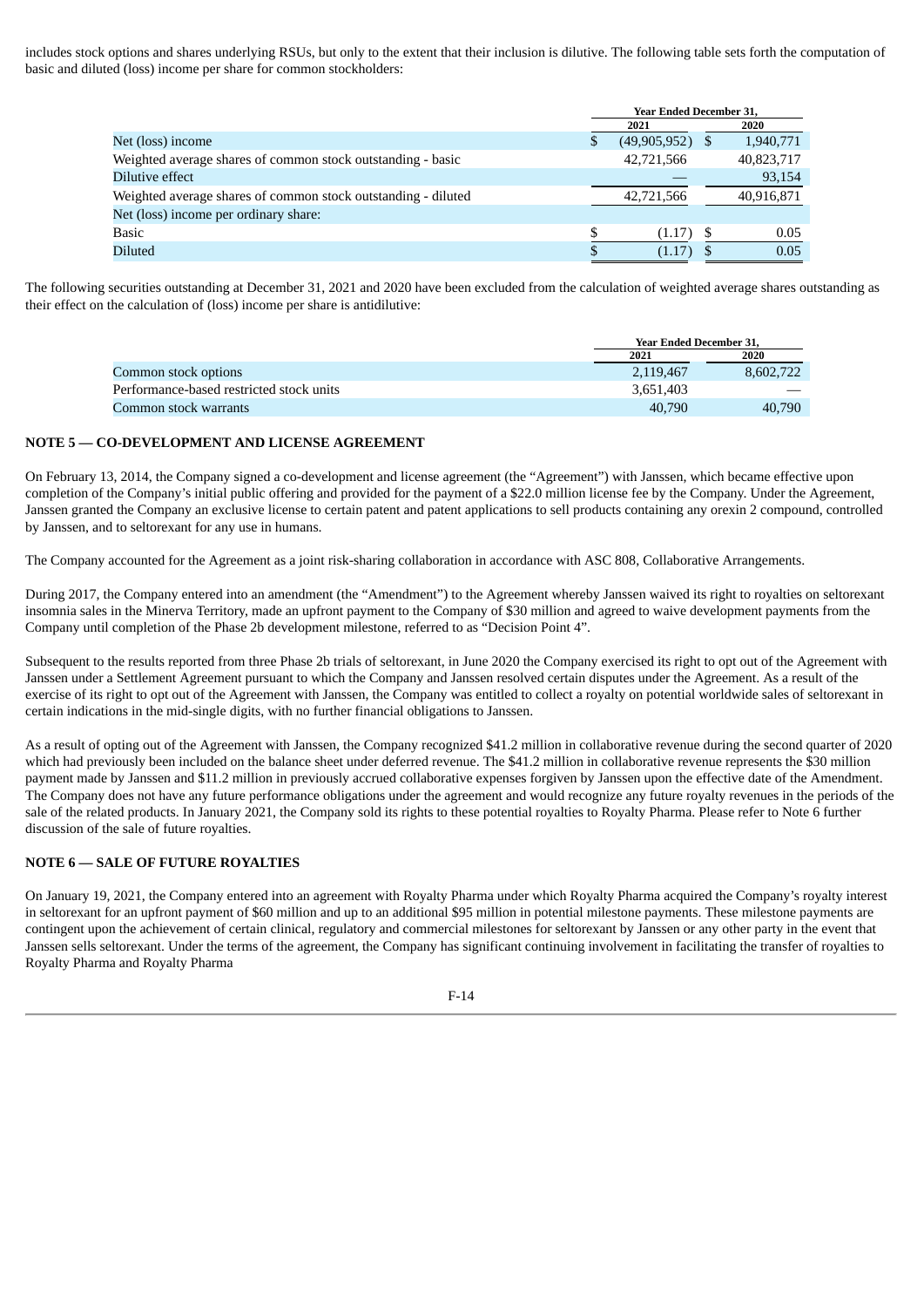has recourse against the Company relating to the payments due from Janssen. As such, the Company applied the debt recognition guidance under ASC 470, Debt, and recorded the upfront payment of \$60 million as a liability related to the sale of future royalties ("Royalty Obligation"), which will be amortized under the interest method over the estimated life of the agreement. Under the terms of the agreement, all payments from Royalty Pharma to the Company, including the initial upfront payment of \$60 million as well as amortized interest expense and potential milestone payments, are not repayable to Royalty Pharma in the event that Janssen discontinues the clinical development of seltorexant or ceases to pursue its commercialization at a future date for any reason. In addition, in accordance with ASC 470, Debt, the Company will account for any royalties received in the future as non-cash royalty revenue.

As royalties are remitted to the Company from Janssen and subsequently passed onto Royalty Pharma, the balance of the Royalty Obligation will be effectively repaid over the life of the co-development and license agreement (the "Agreement") with Janssen. In order to determine the amortization of the Royalty Obligation, the Company is required to estimate the total amount of future royalty payments to Royalty Pharma over the life of the Agreement. In addition to the \$60 million upfront payment, up to an additional \$95 million in potential milestone payments will also be recorded as a liability related to the sale of future royalties and amortized as interest expense over the estimated remaining life of the agreement. At execution, the Company's estimate of this total interest expense resulted in an effective annual interest rate of approximately 10.5%. As of December 31, 2021, the Company estimated the effective annual interest rate to be approximately 10.7%. This estimate contains significant assumptions that impact both the amount recorded at execution and the interest expense that will be recognized over the royalty period. The Company will periodically assess the estimated royalty payments to Royalty Payments from Janssen and to the extent the amount or timing of such payments is materially different than the original estimates, an adjustment will be recorded prospectively to increase or decrease interest expense. There are a number of factors that could materially affect the amount and timing of royalty payments to Royalty Pharma from Janssen, and correspondingly, the amount of interest expense recorded by the Company, most of which are not within the Company's control. Such factors include, but are not limited to, delays or discontinuation of development of seltorexant, regulatory approval, changing standards of care, the introduction of competing products, manufacturing or other delays, generic competition, intellectual property matters, adverse events that result in governmental health authority imposed restrictions on the use of the drug products, significant changes in foreign exchange rates as the royalties remitted to Royalty Pharma are made in U.S. dollars ("USD") while the underlying sales of seltorexant will be made in currencies other than USD, the ongoing COVID-19 pandemic, and other events or circumstances that are not currently foreseen. Changes to any of these factors could result in increases or decreases to both royalty revenues and interest expense.

The following table shows the activity of the Royalty Obligation since the transaction inception through December 31, 2021:

|                                                                        | <b>December 31, 2021</b> |            |
|------------------------------------------------------------------------|--------------------------|------------|
| Upfront payment from the sale of future royalties                      |                          | 60,000,000 |
| Non-cash interest expense associated with the sale of future royalties |                          | 6.327.321  |
| Liability related to the sale of future royalties                      |                          | 66.327.321 |

# **NOTE 7 — STOCKHOLDERS' EQUITY**

# *At-the-Market Equity Offering Program*

On August 10, 2018, the Company entered into the Sales Agreement with Jefferies pursuant to which the Company may offer and sell, from time to time, through Jefferies, up to \$50.0 million in shares of the Company's common stock, by any method permitted by law deemed to be an "at-the-market" offering as defined in Rule 415 promulgated under the Securities Act of 1933, as amended. During the year ended December 31, 2020, the Company issued and sold 3,381,608 shares of the Company's common stock under the Sales Agreement. The shares were sold at an average price of \$3.7113 per share for aggregate net proceeds to the Company of approximately \$12.1 million, after deducting sales commissions and offering costs payable by the Company. During the year ended December 31, 2021, no shares of our common stock were issued or sold under the Sales Agreement.

# *Term Loan Warrants*

In connection with the Company's former Loan and Security Agreement with Oxford Finance LLC and Silicon Valley Bank (the "Lenders"), which provided for term loans to the Company in an aggregate principal amount of up to \$15 million in two tranches on January 15, 2016, the Company issued the Lenders warrants to purchase 40,790 shares of common stock at a per share exercise price of \$5.516. The warrants were immediately exercisable upon issuance, and other than in connection with certain mergers or acquisitions, will expire on the ten-year anniversary of the date of issuance. The fair value of the warrants was estimated at \$0.2 million using a Black-Scholes model and assuming: (i) expected volatility of 100.8%, (ii) risk free interest rate of 1.83%, (iii) an expected life of 10 years and (iv) no dividend payments. The fair value of the warrants was included as a discount to the term loans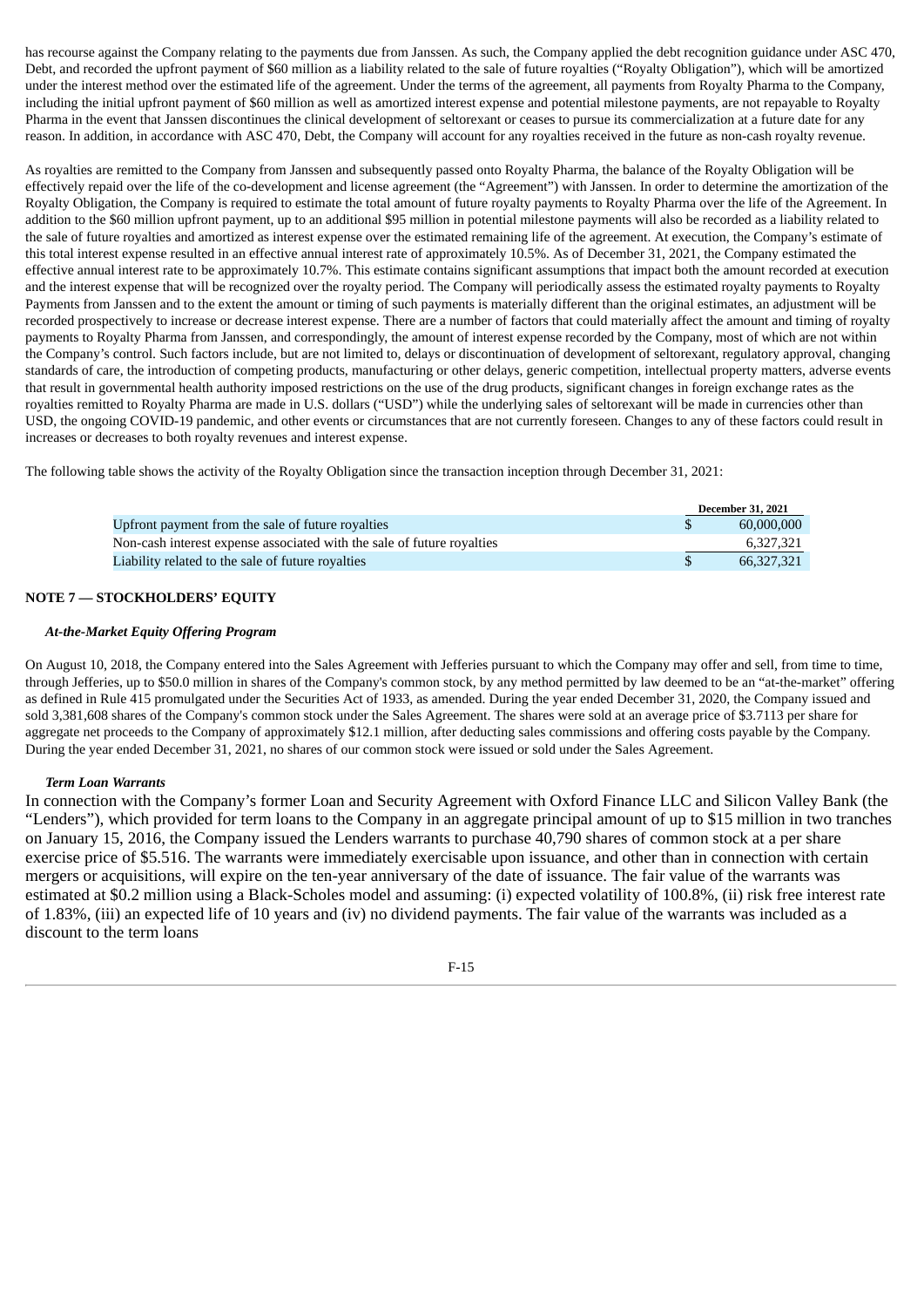drawn at such time and also as a component of additional paid-in capital and were amortized to interest expense over the term of the loan. Although the term loans were repaid in August 2018, all related warrants were outstanding and exercisable as of December 31, 2021.

# **NOTE 8 — STOCK AWARD PLAN AND STOCK-BASED COMPENSATION**

In December 2013, the Company adopted the 2013 Equity Incentive Plan (as subsequently amended and restated, the "Plan"), which provides for the issuance of options, stock appreciation rights, stock awards and stock units. Pursuant to Nasdaq listing rules, the Company issued inducement awards in December 2017 to the Company's President outside of the Plan in the form of an option to purchase 775,000 shares of the Company's common stock and a RSU award to purchase 40,000 shares of the Company's common stock. As of September 30, 2020, all remaining inducement awards have been canceled or expired. In June 2020, the Company increased the aggregate number of shares of common stock authorized for issuance under the Plan by 2,000,000 shares.

## *Option Exchange Program*

On June 11, 2021, the Company's stockholders, upon recommendation of the board of directors of the Company, approved a one-time stock option exchange program (the "Exchange Program") for certain employee option holders (including its named executive officers) (the "Eligible Participants") who remained employed by the Company through the completion of the Exchange Program. The Exchange Program permitted Eligible Participants to surrender stock options issued and outstanding under the Plan granted before July 1, 2020, with a per-share exercise price of \$4.47 or greater (the "Eligible Options"), in exchange for a grant of performance-based restricted stock units ("PRSUs") that will settle in shares of the Company's common stock upon vesting. 50% of the new PRSUs will vest upon the U.S. Food and Drug Administration's ("FDA") acceptance of a new drug application for roluperidone, provided that such acceptance is not "over protest" and occurs within three years after the grant date. The remaining new PRSUs will vest upon roluperidone receiving FDA marketing approval provided that such approval occurs within five years after the grant date.

On July 6, 2021, the Company filed with the SEC a Tender Offer Statement on Schedule TO disclosing the terms and conditions of the Exchange Program. The Exchange Program closed on August 3, 2021. On August 6, 2021, options to purchase 7,631,844 shares of the Company's common stock were exchanged for 3,813,150 PRSUs. Options surrendered in the Exchange Program were cancelled and shares subject to the cancelled options again became available for issuance under the Plan.

The non-cash incremental stock-based compensation cost associated with the Exchange Program was \$0.5 million. This incremental cost was measured as the excess of the fair value of each new PRSU, measured as of the date the new PRSUs were granted, over the fair value of the stock options surrendered in exchange for the new PRSU, measured immediately prior to the cancellation. This incremental compensation cost will be recognized when it is deemed probable that the two vesting conditions of the PRSUs will be achieved.

## *Stock Option Awards*

Stock option activity for employees and non-employees for the year ended December 31, 2021 is as follows:

|                                    | <b>Shares</b><br>Issuable<br>Pursuant to<br><b>Stock Options</b> |      | Weighted-<br>Average<br><b>Exercise Price</b> | Weighted-<br>Average<br>Remaining<br>Contractual<br>Terms (years) |      | <b>Total Intrinsic</b><br>Value<br>(in thousands) |
|------------------------------------|------------------------------------------------------------------|------|-----------------------------------------------|-------------------------------------------------------------------|------|---------------------------------------------------|
| Outstanding January 1, 2021        | 10,050,523                                                       | S    | 6.60                                          | 7.0                                                               | \$   |                                                   |
| <b>Granted</b>                     | 465,000                                                          | -S   | 1.98                                          |                                                                   |      |                                                   |
| Exercised                          |                                                                  | \$   |                                               |                                                                   |      |                                                   |
| Cancelled/Forfeited <sup>(1)</sup> | (8,396,056)                                                      | - \$ | 6.94                                          |                                                                   |      |                                                   |
| Expired                            |                                                                  | \$   |                                               |                                                                   |      |                                                   |
| Outstanding December 31, 2021      | 2,119,467                                                        | \$   | 4.26                                          | 7.9                                                               | - \$ |                                                   |
| Exercisable December 31, 2021      | 1,206,966                                                        | \$   | 5.39                                          | 7.0                                                               | \$   |                                                   |
| Available for future grant         | 4,437,269                                                        |      |                                               |                                                                   |      |                                                   |
|                                    |                                                                  |      |                                               |                                                                   |      |                                                   |

(1) 7,631,844 shares of the Company's common stock were cancelled during the Exchange Program.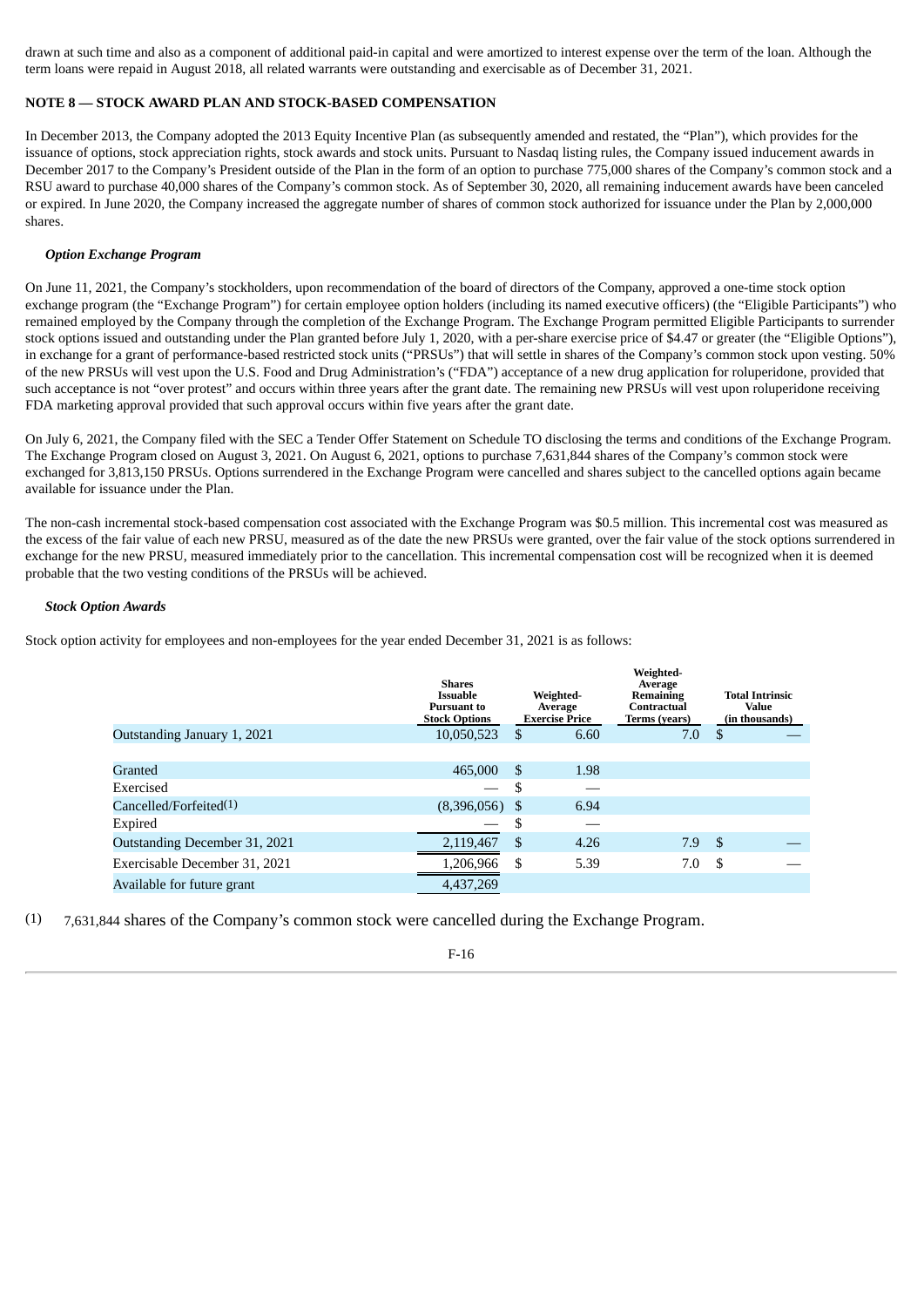The weighted average grant-date fair value of stock options outstanding on December 31, 2021 was \$2.84 per share. Total unrecognized compensation costs related to non-vested stock options at December 31, 2021 were approximately \$1.6 million and are expected to be recognized within future operating results over a weighted-average period of 1.6 years. The total intrinsic value of the options exercised during the years ended December 31, 2021 and 2020 was approximately zero and \$0.9 million, respectively.

The expected term of the employee-related options was estimated using the "simplified" method as defined by the SEC's Staff Accounting Bulletin No. 107, *Share-Based Payment*. The volatility assumption was determined by examining the historical volatilities for industry peer companies, as the Company did not have sufficient trading history for its common stock. The risk-free interest rate assumption is based on the U.S. Treasury instruments, the term of which was consistent with the expected term of the options. The dividend assumption is based on the Company's history and expectation of dividend payouts. The Company has never paid dividends on its common stock and does not anticipate paying dividends on its common stock in the foreseeable future. Accordingly, the Company has assumed no dividend yield for purposes of estimating the fair value of the options

The Company uses the Black-Scholes model to estimate the fair value of stock options granted. For stock options granted during the years ended December 31, 2021 and 2020, the Company utilized the following assumptions:

|                                                                  | <b>Year Ended December 31.</b> |  |              |  |  |
|------------------------------------------------------------------|--------------------------------|--|--------------|--|--|
|                                                                  | 2021                           |  | 2020         |  |  |
| Expected term (years)                                            | $5.5 - 6.25$                   |  | $5.5 - 6.25$ |  |  |
| Risk free interest rate                                          | $0.86\% - 1.14\%$              |  | 0.37%-0.54%  |  |  |
| Volatility                                                       | 75%-97%                        |  | 68%-72%      |  |  |
| Dividend vield                                                   | $0\%$                          |  | 0%           |  |  |
| Weighted average grant date fair value per share of common stock | 1.41                           |  | 1.78         |  |  |

## *Restricted Stock Units*

RSUs awarded to employees generally vest one-fourth per year over four years from the anniversary of the date of grant, provided the employee remains continuously employed with the Company. Shares of the Company's stock are delivered to the employee upon vesting, subject to payment of applicable withholding taxes. The fair value of RSUs is equal to the closing price of the Company's common stock on the date of grant. The total unrecognized compensation costs related to non-vested RSUs at December 31, 2021 was zero. There were no unvested RSUs as of December 31, 2021 and 2020. The total fair value of RSUs vested, as of their respective vesting dates, during the years ended December 31, 2021 and 2020 was zero and approximately \$0.2 million, respectively.

## *Performance-Based Restricted Stock Units*

On August 6, 2021, the Company granted 3,813,150 PRSUs through the Exchange Program. The Exchange Program was treated as a Type II modification (Probable-to improbable) under ASC 718. The total PRSUs outstanding at December 31, 2021 was 3,651,403. The Company will recognize the unrecognized grant-date fair value of the pre-modification stock options as well as any incremental non-cash compensation cost of the PRSUs granted in the Exchange Program, if the vesting conditions of the PRSUs are achieved or if they become probable. The Company is using the pre-modification stock options for determining the compensation cost related to the PRSUs as the vesting conditions remain uncertain for the new PRSUs. The total unrecognized compensation costs related to non-vested stock options at December 31, 2021 were approximately \$3.6 million and are expected to be recognized within future operating results over a weighted-average period of 1.4 years. As of December 31, 2021, no PRSUs have vested and 161,747 have been cancelled.

The following table presents stock-based compensation expense included in the Company's consolidated statements of operations:

|                            | <b>Year Ended December 31.</b> |      |           |  |
|----------------------------|--------------------------------|------|-----------|--|
|                            | 2021                           | 2020 |           |  |
| Research and development   | 2.414.040                      |      | 3,026,056 |  |
| General and administrative | 2,804,954                      |      | 6,678,173 |  |
| Total                      | 5.218.994                      |      | 9,704,229 |  |
|                            |                                |      |           |  |

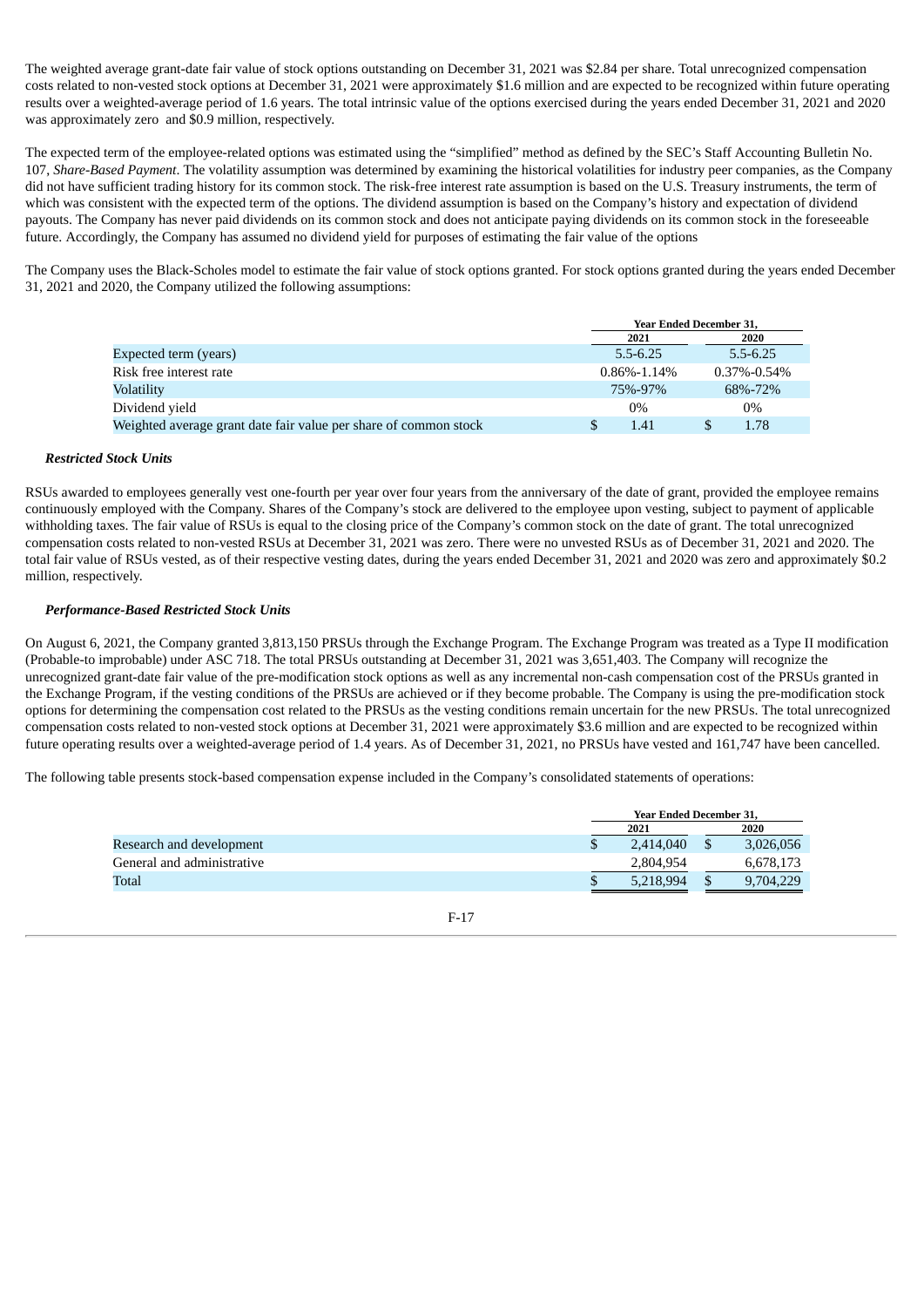# **NOTE 9 — INCOME TAXES**

The provision for federal, foreign and state income taxes for the years ended December 31, 2021 and 2020 are as follows:

|                                         |   | <b>Year Ended December 31,</b> |      |  |  |
|-----------------------------------------|---|--------------------------------|------|--|--|
|                                         |   | 2021                           | 2020 |  |  |
| Current income tax provision (benefit)  |   |                                |      |  |  |
| Federal                                 | S |                                | S    |  |  |
| Foreign                                 |   |                                |      |  |  |
| <b>State</b>                            |   |                                |      |  |  |
| Deferred income tax provision (benefit) |   |                                |      |  |  |
| Federal                                 |   | (638, 400)                     |      |  |  |
| Foreign                                 |   |                                |      |  |  |
| <b>State</b>                            |   | (1,164,956)                    |      |  |  |
| Total income tax provision (benefit)    |   | (1,803,356)                    |      |  |  |

Net deferred tax assets (liabilities) as of December 31, 2021 and 2020 consist of the following:

|                                            | <b>Year Ended December 31,</b> |              |    |               |
|--------------------------------------------|--------------------------------|--------------|----|---------------|
|                                            |                                | 2021         |    | 2020          |
| Deferred tax assets:                       |                                |              |    |               |
| Net operating loss carryforwards           | \$                             | 19,129,605   | \$ | 27,962,495    |
| Research and development tax credits       |                                | 145,115      |    | 145,115       |
| Capitalized research and development costs |                                | 30,884,326   |    | 31,036,403    |
| Stock-based compensation                   |                                | 8,947,268    |    | 9,507,000     |
| Deferred start-up and license costs        |                                | 4,122,178    |    | 4,724,696     |
| Sale of royalties                          |                                | 18,120,624   |    |               |
| Other                                      |                                | 1,372        |    | 2,938         |
| Total deferred tax assets                  |                                | 81,350,488   |    | 73,378,647    |
| Deferred tax asset valuation allowance     |                                | (81,350,488) |    | (71,028,174)  |
| Net deferred tax assets                    |                                |              |    | 2,350,473     |
| Deferred tax liabilities:                  |                                |              |    |               |
| In-process research and development        |                                |              |    | (4, 152, 640) |
| Other                                      |                                |              |    | (1,189)       |
| Total deferred tax liabilities             |                                |              |    | (4, 153, 829) |
| Total                                      | \$                             |              |    | (1,803,356)   |
|                                            |                                |              |    |               |

A reconciliation between the Company's effective tax rate and the federal statutory rate for the years ended December 31, 2021 and 2020 are as follows:

|                                            | <b>Year Ended December 31.</b> |             |  |  |
|--------------------------------------------|--------------------------------|-------------|--|--|
|                                            | 2021                           | 2020        |  |  |
| Federal statutory rate                     | 21.00%                         | 21.00%      |  |  |
| Permanent differences                      | $(0.30\%)$                     | 4.38%       |  |  |
| State income taxes, net of federal benefit | $0.00\%$                       | $0.00\%$    |  |  |
| Valuation allowance                        | $(17.22\%)$                    | $(25.38\%)$ |  |  |
| Effective tax rate                         | 3.49%                          | $0.00\%$    |  |  |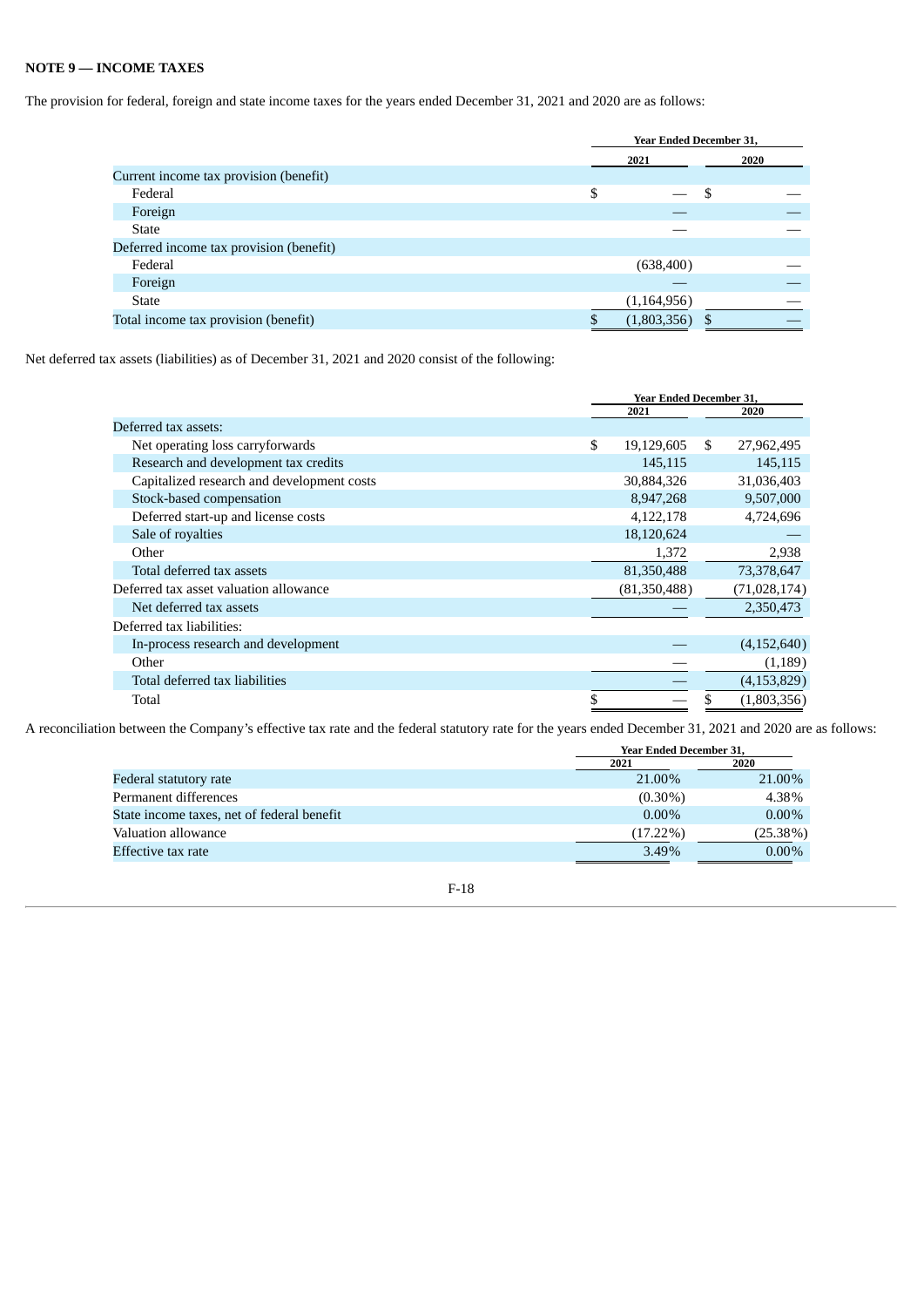In assessing the realizability of deferred tax assets, management considers whether it is more likely than not that some portion or all of the deferred tax assets will not be realized. The ultimate realization of the deferred tax assets is dependent upon the generation of future taxable income during the periods in which those temporary differences become deductible. Management considers the scheduled reversal of deferred tax liabilities, projected future taxable income, and tax planning strategies in making this assessment. Based upon the level of historical losses and the uncertainty of future taxable income over the periods which the Company will realize the benefits of its net deferred tax assets, management believes it is more likely than not that the Company will not realize the benefits on the balance of its net deferred tax asset and, accordingly, the Company has established a full valuation allowance on its net deferred tax assets. The valuation allowance increased by approximately \$10.3 million and decreased by approximately \$1.3 million during the years ended December 31, 2021 and 2020, respectively.

As of December 31, 2021, the Company had approximately \$70.5 million of federal net operating losses that will begin to expire in 2030. Of the total federal net operating loss, approximately \$49.0 million has an unlimited carryforward and therefore will not expire. As of December 31, 2021, the Company had approximately \$7.7 million of New Jersey and approximately \$58.6 million of Massachusetts operating losses that will begin to expire in 2029 and 2037, respectively. As of December 31, 2021, the Company had \$0.1 million of federal research and development credits that will begin to expire in 2027.

The Coronavirus Aid, Relief and Economic Security Act (the "CARES Act") was enacted in the United States on March 27, 2020. The CARES act is a \$2 trillion relief package comprising a combination of tax provisions and other stimulus measures, including provisions relating to refundable payroll tax credits, deferment of employer side social security payments, net operating loss carry back periods, alternative minimum tax credit refunds, modifications to the interest deduction limitations and technical corrections to tax depreciation methods for qualified improvement property. For the year ended December 31, 2021, the company did not require application or modification of its tax positions in relation to the tax provisions of the CARES Act.

The Company files tax returns as prescribed by the tax laws of the jurisdictions in which it operates. In the normal course of business, the Company is subject to examination by federal and state jurisdictions, where applicable. There are currently no pending income tax examinations. The Company's tax years are still open and subject to adjustment under statute from 2017 to present.

As of December 31, 2021 and 2020, the Company had no liability recorded for unrecognized tax benefit. The Company classifies penalties and interest expense related to income tax liabilities as an income tax expense. There were no interest and penalties recognized in the statements of operations for the years ended December 31, 2021 and 2020, or accrued on the balance sheets as of December 31, 2021 and 2020.

# **NOTE 10 — COMMITMENTS AND CONTINGENCIES**

#### *Legal Proceedings*

On December 8, 2020 and January 11, 2021, purported stockholders of the Company filed two putative securities class action complaints in the United States District Court for the District of Massachusetts, entitled McCoy v. Minerva Neurosciences, Inc., et al., No. 1:20-cv-12176 and Ao v. Minerva *Neurosciences, Inc. et al., No. 1:21-cv-10051*, respectively, against the Company and the Company's Chairman and Chief Executive Officer (collectively, the "Defendants"). The complaints are nearly identical and allege that the Defendants made material false and/or misleading statements regarding the development of the Company's drug candidate roluperidone purportedly causing losses to investors who acquired the Company's common stock between May 15, 2017 and November 30, 2020. The complaints do not quantify any alleged damages but, in addition to attorneys' fees and costs, plaintiffs seek to recover damages on behalf of themselves and others who acquired the Company's stock during the putative class period at allegedly inflated prices and purportedly suffered financial harm as a result. On March 5, 2021, the Court entered an order consolidating the actions into a case captioned *In re Minerva Neurosciences, Inc. Securities Litigation, No. 1:20-cv-12176* and appointing lead plaintiffs and their counsel. On March 19, 2021, the parties filed a stipulated proposed order with the Court staying the Defendants' response to the complaint until after plaintiffs file an amended complaint. On May 5, 2021, the parties filed a stipulation and proposed order voluntarily dismissing the lawsuit on behalf of the appointed lead plaintiffs. Also on May 5, 2021, a second plaintiff filed a motion for appointment as lead plaintiff, which the Court granted on May 21, 2021. On June 9, 2021, before the lead plaintiff's deadline to amend the complaint and before defendants filed any response to the complaint, the parties stipulated to voluntary dismissal of the lawsuit on behalf of the appointed lead plaintiff. The Court entered the parties' stipulation of dismissal on July 9, 2021 and closed the case.

# *Leases*

Please refer to Note 11, for the Company's current lease commitments.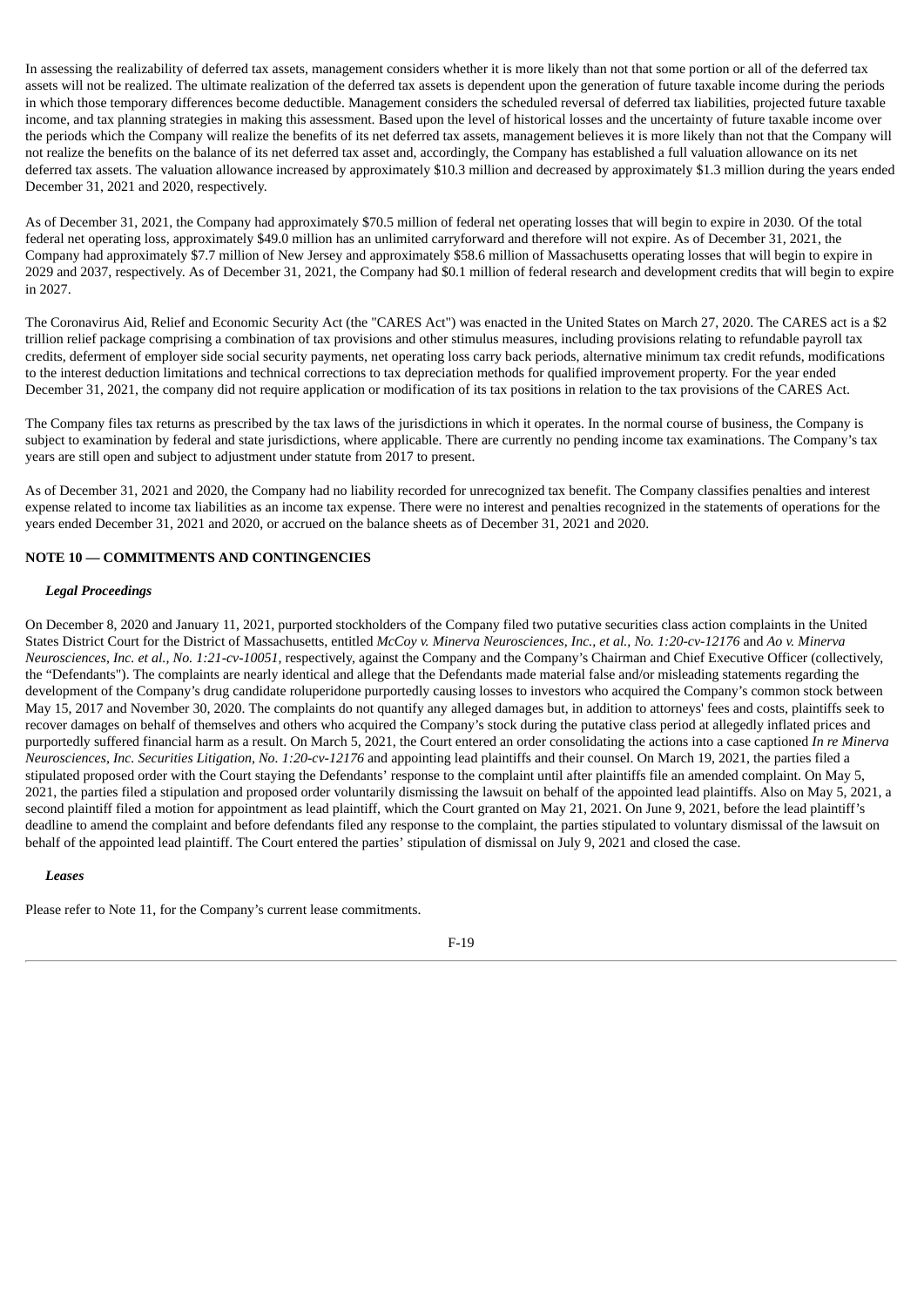# **NOTE 11 — LEASES**

## *Operating leases*

On October 2, 2017, the Company entered into an office sublease agreement (the "Sublease") with Profitect, Inc. (the "Sublandlord") to sublease approximately 5,923 rentable square feet of office space located at 1601 Trapelo Road, Waltham, MA 02451 (the "Premises"). The term of the Sublease began on November 1, 2017 and expired on July 31, 2021 (the "Term"), with a monthly rental rate starting at \$14,808 and escalating to a maximum monthly rental rate of \$16,288 in the final 12 months of the Term. The Sublandlord provided the Premises to the Company free of charge for the first two months of the Term. The Company recognized the expense in accordance with ASC 842.

Throughout the Term, the Company was responsible for paying certain costs and expenses, in addition to the rent, as specified in the Sublease, including a proportionate share of applicable taxes, operating expenses and utilities. In applying the ASC 842 transition guidance, the Company retained the classification of this Sublease as operating and recorded a lease liability and a right-of-use asset on the ASC 842 effective date.

The following table contains a summary of the Sublease costs recognized under ASC 842 and other information pertaining to the Company's operating Sublease for the years ended December 31, 2021:

|                                                  |    | <b>Year Ended</b><br><b>December 31, 2021</b> |
|--------------------------------------------------|----|-----------------------------------------------|
| Sublease cost                                    |    |                                               |
| <b>Operating Sublease cost</b>                   |    | 104,574                                       |
| <b>Total Sublease cost</b>                       | S  | 104,574                                       |
|                                                  |    |                                               |
| Other information                                |    |                                               |
| Operating cash flows used for operating Sublease | \$ | (114, 018)                                    |
| Weighted average remaining Sublease term         |    | 0 years                                       |
| Weighted average discount rate                   |    | 10%                                           |

The Sublease agreement expired on July 31, 2021 and there were no future minimum payments under the Sublease agreement as of December 31, 2021. Future minimum Sublease payments under the Company's non-cancelable operating Sublease as of December 31, 2020 were as follows:

| <b>Future Operating Sublease Payments</b>                 | <b>Year Ended</b><br><b>December 31, 2020</b> |
|-----------------------------------------------------------|-----------------------------------------------|
| 2021                                                      | 114.018                                       |
| Thereafter                                                |                                               |
| <b>Total Sublease payments</b>                            | 114,018                                       |
| Less: imputed interest                                    | (2,789)                                       |
| Total operating Sublease liabilities at December 31, 2020 | 111.229                                       |

On May 5, 2021, the Company entered into an office lease agreement with BP Reservoir Place to lease approximately 5,923 rentable square feet of office space located at 1601 Trapelo Road, Waltham, MA 02451. The term of the lease agreement began on August 1, 2021 and will expire on July 31, 2022, with an annual rate of \$239,881.50 payable in equal monthly installments. The Company has elected to not recognize the lease agreement on the balance sheet as the term of the agreement is 12 months or less. Please refer to Note 2 for additional information on ASC 842, *Leases*. The total operating lease costs during the year ended December 31, 2021 were \$99,951.

Future minimum lease payments under the Company's non-cancelable operating lease as of December 31, 2021 were as follows:

| <b>Future Operating Lease Payments</b>                 | Year Ended<br><b>December 31, 2021</b> |
|--------------------------------------------------------|----------------------------------------|
| 2022                                                   | 139.931                                |
| <b>Thereafter</b>                                      |                                        |
| Total operating lease liabilities at December 31, 2021 | 139.931                                |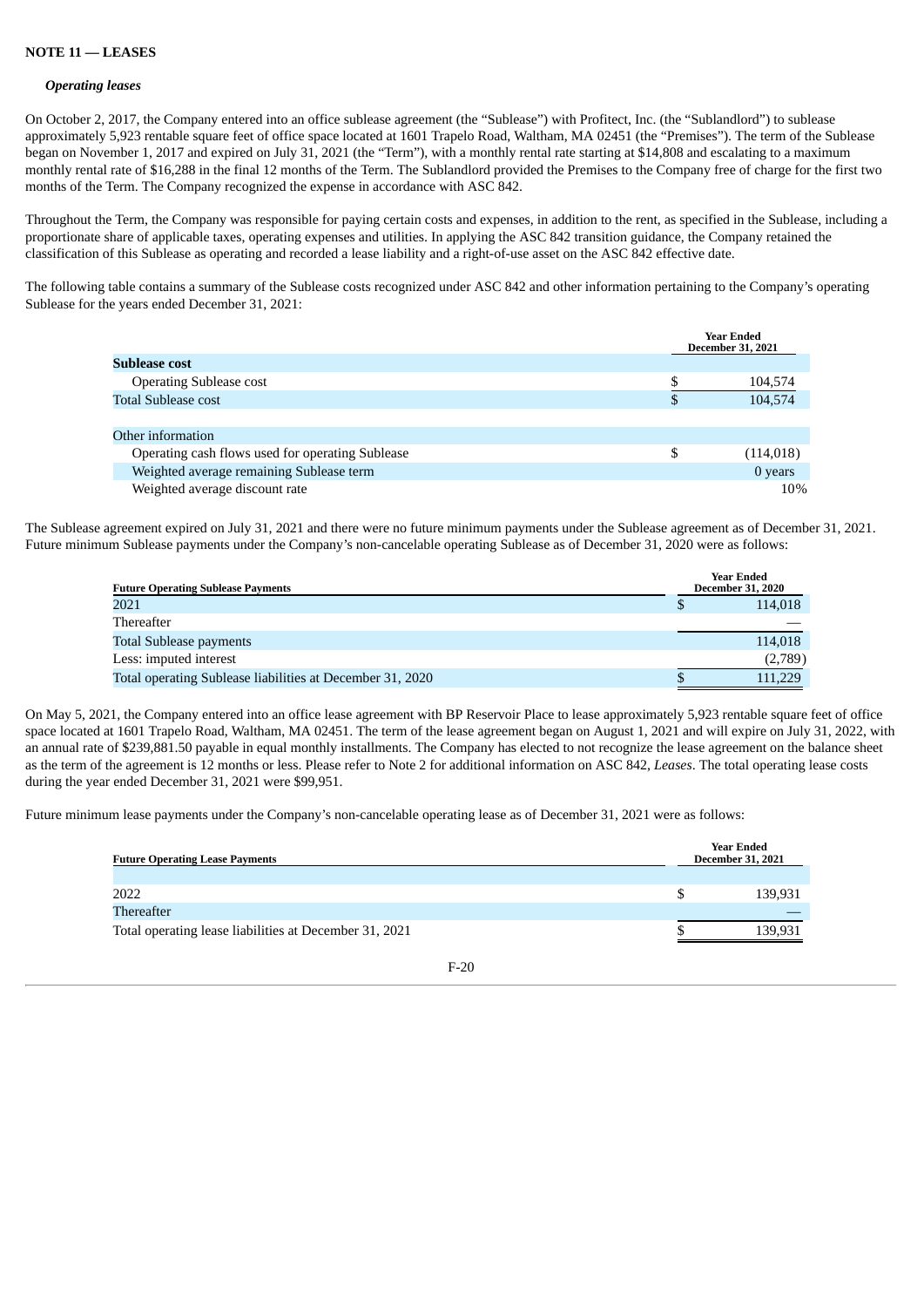# **NOTE 12 — RELATED PARTY TRANSACTIONS**

None.

# **NOTE 13 — SUBSEQUENT EVENTS**

None.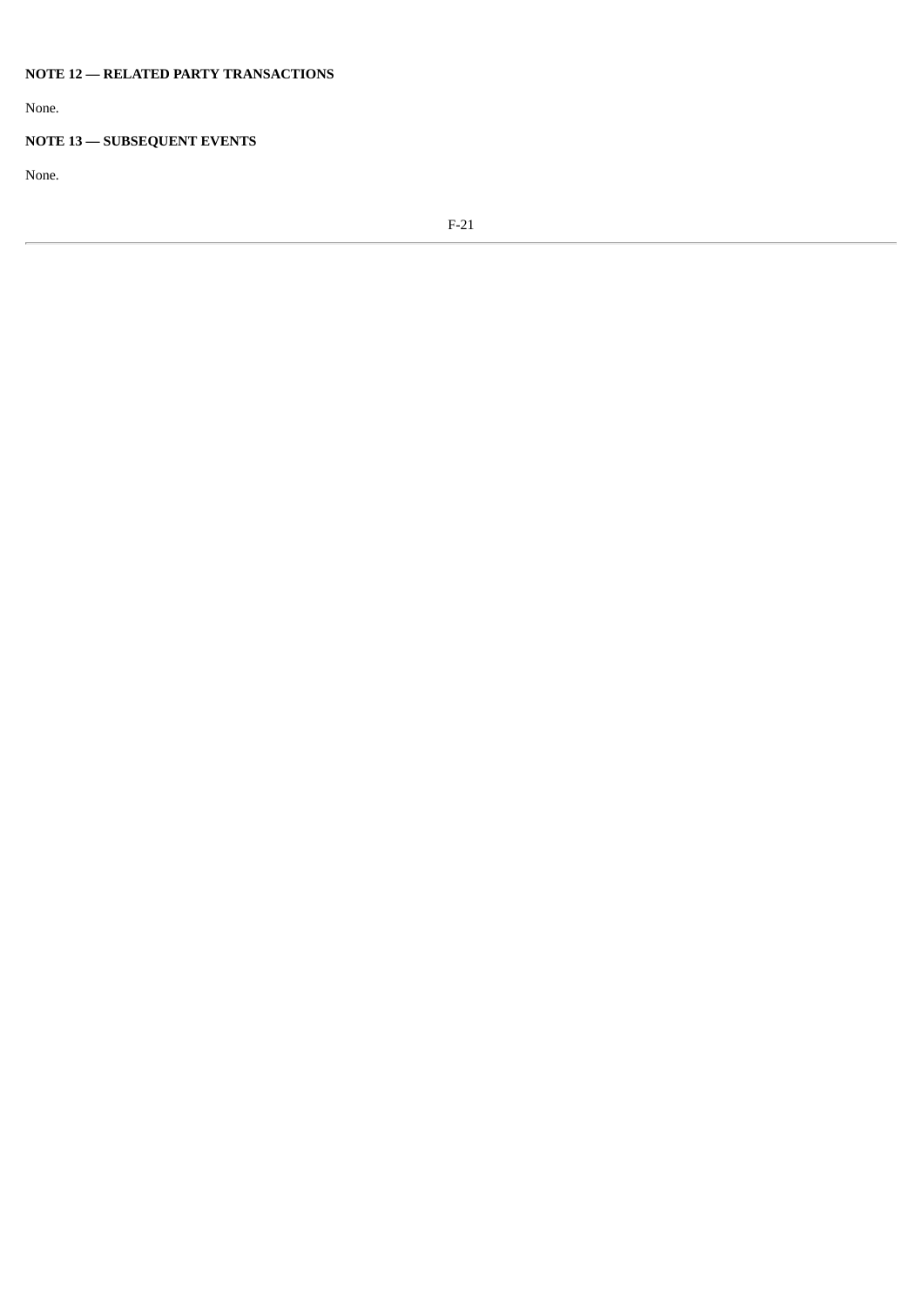None.

## **ITEM 9A. Controls and Procedures**

## **Evaluation of Disclosure Controls and Procedures**

We maintain "disclosure controls and procedures," as defined in Rules 13a-15(e) and 15d-15(e) under the Securities Exchange Act of 1934 ("Exchange Act"), that are designed to ensure that information required to be disclosed by a company in the reports that it files or submits under the Exchange Act is recorded, processed, summarized and reported, within the time periods specified in the SEC's rules and forms. Disclosure controls and procedures include, without limitation, controls and procedures designed to ensure that information required to be disclosed by a company in the reports that it files or submits under the Exchange Act is accumulated and communicated to our management, including our principal executive and principal financial officers, as appropriate to allow timely decisions regarding required disclosure.

Our management, with the participation of our Chief Executive Officer (principal executive officer) and Chief Financial Officer (principal financial officer), evaluated the effectiveness of our disclosure controls and procedures as of December 31, 2021. Based on the evaluation of our disclosure controls and procedures as of December 31, 2021, our Chief Executive Officer and Chief Financial Officer concluded that, as of such date, our disclosure controls and procedures were effective at a reasonable assurance level.

## **Management Report on Internal Control over Financial Reporting**

Our management is responsible for establishing and maintaining adequate internal control over financial reporting as such term is defined in Exchange Act Rule 13a-15(f). Internal control over financial reporting is a process designed under the supervision and with the participation of our management, including our principal executive officer and principal financial officer, to provide reasonable assurance regarding the reliability of financial reporting and the preparation of financial statements for external purposes in accordance with accounting principles generally accepted in the United States of America.

As of December 31, 2021, our management assessed the effectiveness of our internal control over financial reporting using the criteria set forth by the Committee of Sponsoring Organizations of the Treadway Commission in Internal Control-Integrated Framework (2013 Framework). Based on this assessment, our management concluded that, as of December 31, 2021, our internal control over financial reporting was effective based on those criteria. All internal control systems, no matter how well designed, have inherent limitations. Therefore, even those systems determined to be effective can provide only reasonable assurance with respect to financial statement preparation and presentation.

This annual report does not include an attestation report of our registered public accounting firm due to the Securities and Exchange Commission adopted amendments to the accelerated filer and large accelerated filer definitions on March 12, 2020. Following the adoption of the amendments, smaller reporting companies with less than \$100 million in revenues will continue to be required to establish and maintain effective internal control over financial reporting ("ICFR") but, will no longer be required to obtain a separate attestation of their ICFR from an outside auditor.

## **Changes in Internal Control over Financial Reporting**

There were no changes in internal control over financial reporting during the fourth quarter that would have materially affected, or are reasonably likely to materially affect, our internal control over financial reporting.

## **ITEM 9B. Other Information**

None.

# **ITEM 9C. Disclosure Regarding Foreign Jurisdictions that Prevent Inspections**

Not applicable.

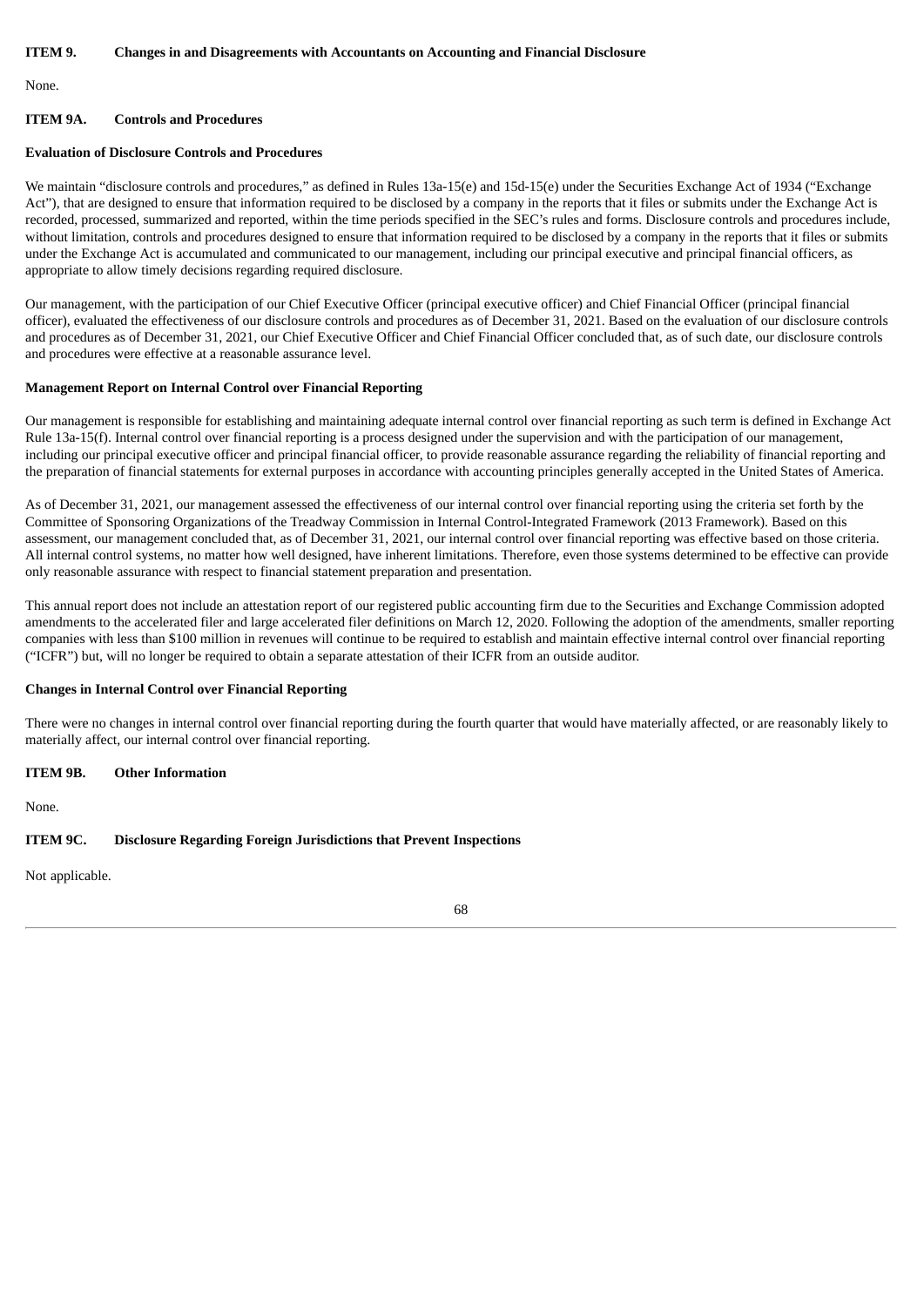# **ITEM 10. Directors, Executive Officers and Corporate Governance**

The information required by this Item 10 will be contained in the sections entitled "Election of Directors," "Corporate Governance" and "Section 16(a) Beneficial Ownership Reporting Compliance" appearing in the definitive proxy statement we will file in connection with our 2022 Annual Meeting of Stockholders and is incorporated by reference herein. The information required by this item relating to executive officers may be found in Part I, Item 1 of this report under the heading "Business—Executive Officers" and is incorporated herein by reference.

## **ITEM 11. Executive Compensation**

The information required by this Item 11 will be contained in the sections entitled "Executive and Director Compensation," "Executive and Director Compensation—Compensation Committee Interlocks and Insider Participation" and "Executive and Director Compensation—Compensation Committee Report" appearing in the definitive proxy statement we will file in connection with our 2022 Annual Meeting of Stockholders and is incorporated by reference herein.

## **ITEM 12. Security Ownership of Certain Beneficial Owners and Management and Related Stockholder Matters**

The information required by this Item 12 will be contained in the sections entitled "Ownership of Our Common Stock" and "Executive and Director Compensation—Equity Compensation Plan Information" appearing in the definitive proxy statement we will file in connection with our 2022 Annual Meeting of Stockholders and is incorporated by reference herein.

## **ITEM 13. Certain Relationships and Related Person Transactions, and Director Independence**

The information required by this Item 13 will be contained in the sections entitled "Certain Relationships and Related Person Transactions" appearing in the definitive proxy statement we will file in connection with our 2022 Annual Meeting of Stockholders and is incorporated by reference herein.

# **ITEM 14. Principal Accounting Fees and Services**

The information required by this Item 14 will be contained in the section entitled "Corporate Governance—Principal Accountant Fees and Services" appearing in the definitive proxy statement we will file in connection with our 2022 Annual Meeting of Stockholders and is incorporated by reference herein.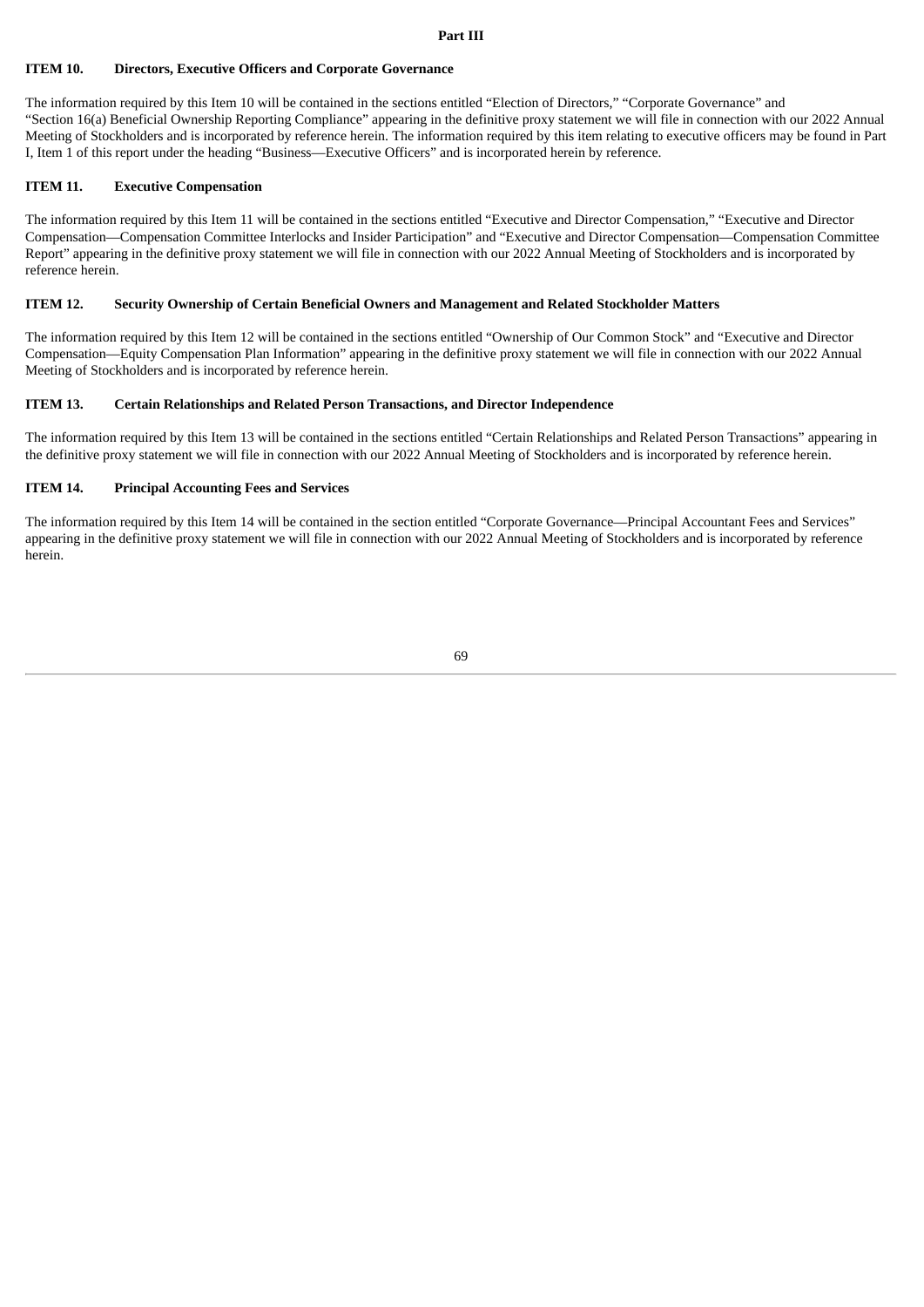#### **Part IV**

## **ITEM 15. Exhibits and Financial Statement Schedules**

(a) Documents filed as part of Form 10-K.

(1) Financial Statements

Report of Independent Registered Public Accounting Firm

Consolidated Balance Sheets as of December 31, 2021 and 2020

Consolidated Statements of Operations for the Years Ended December 31, 2021 and 2020

Consolidated Statements of Stockholders' Equity for the Years Ended December 31, 2021 and 2020

Consolidated Statements of Cash Flows for the Years Ended December 31, 2021 and 2020

Notes to Consolidated Financial Statements

(2) Schedules

Schedules have been omitted as all required information has been disclosed in the financial statements and related footnotes. (3) Exhibits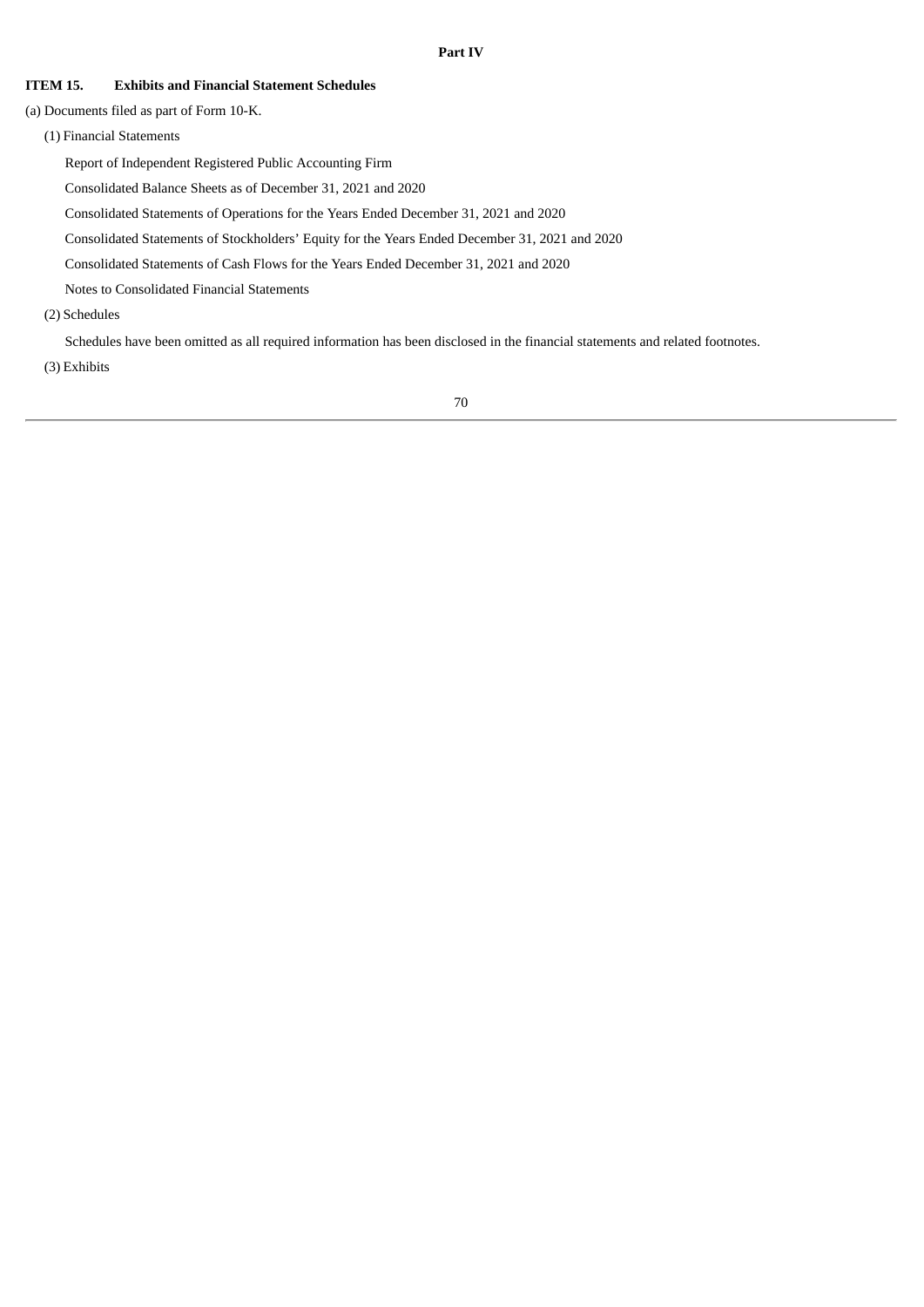The following exhibits are filed as part of this Annual Report on Form 10-K or are incorporated herein by reference.

| <b>Exhibit</b><br>No. | <b>Description of Exhibit</b>                                                                                                                                                                         | Form    | File No.   | <b>Exhibit</b> | <b>Filing Date</b> | Filed<br>Herewith |
|-----------------------|-------------------------------------------------------------------------------------------------------------------------------------------------------------------------------------------------------|---------|------------|----------------|--------------------|-------------------|
| 2.1                   | <b>Agreement and Plan of Merger of Sonkei Pharmaceuticals,</b><br>Inc. with and into Cyrenaic Pharmaceuticals, Inc., dated as<br>of November 12, 2013                                                 | $S-1$   | 333-195169 | 10.11          | April 9, 2014      |                   |
| 2.2                   | Certificate of Merger Merging Sonkei Pharmaceuticals, Inc.<br>with and into Cyrenaic Pharmaceuticals, Inc., dated as of<br><b>November 12, 2013</b>                                                   | $S-1/A$ | 333-195169 | 3.3            | June 10, 2014      |                   |
| 3.1                   | Amended and Restated Certificate of Incorporation of the<br><b>Registrant</b>                                                                                                                         | $S-1/A$ | 333-195169 | 3.1            | June 10, 2014      |                   |
| 3.2                   | <b>Amended and Restated Bylaws of the Registrant</b>                                                                                                                                                  | $10-Q$  | 001-36517  | 3.2            | November 4, 2019   |                   |
| 4.1                   | Form of Common Stock Certificate                                                                                                                                                                      | $S-1/A$ | 333-195169 | 4.1            | June 10, 2014      |                   |
| 4.2                   | <b>Investor Rights Agreement among the Registrant f/k/a</b><br>Cyrenaic Pharmaceuticals, Inc. and certain of its security<br>holders, dated as of August 29, 2007                                     | $S-1/A$ | 333-195169 | 4.2            | June 10, 2014      |                   |
| 4.3                   | Amendment No. 1 to Investor Rights Agreement among the<br>Registrant and certain of its security holders, dated as of<br>December 20, 2013                                                            | $S-1/A$ | 333-195169 | 4.3            | June 10, 2014      |                   |
| 4.4                   | Description of Securities Registered Pursuant to Section 12<br>of the Securities Exchange Act of 1934                                                                                                 |         |            |                |                    | X                 |
| 10.1                  | Share Purchase Agreement between the Registrant, Mind-<br>NRG SA and Various Shareholders dated as of February 11,<br>2014                                                                            | $S-1$   | 333-195169 | 10.13          | April 9, 2014      |                   |
| 10.2                  | Common Stock Purchase Agreement between Johnson &<br>Johnson Development Corporation and the Registrant, dated<br>as of February 13, 2014                                                             | $S-1$   | 333-195169 | 10.14          | April 9, 2014      |                   |
| 10.3                  | Loan Agreement by and among certain stockholders and<br>their affiliates and the Registrant, dated as of April 30, 2014                                                                               | $S-1/A$ | 333-195169 | 10.26          | June 10, 2014      |                   |
| 10.4                  | Loan Agreement by and among certain stockholders and<br>their affiliates and the Registrant, dated as of May 23, 2014                                                                                 | $S-1/A$ | 333-195169 | 10.27          | June 10, 2014      |                   |
| 10.5                  | <b>Stock Purchase Agreement between Care Capital</b><br>Investments III LP, Index Ventures III L.P. and the<br>Registrant f/k/a Cyrenaic Pharmaceuticals, Inc., dated as of<br><b>August 29, 2007</b> | $S-1$   | 333-195169 | 10.19          | April 9, 2014      |                   |
| 10.6                  | <b>Amendment No. 1 to Stock Purchase Agreement between</b><br>Care Capital Investments III LP, Index Ventures III L.P. and<br>the Registrant and various Shareholders, dated as of March<br>28, 2014  | $S-1$   | 333-195169 | 10.20          | April 9, 2014      |                   |
| $10.7 +$              | <b>Employment Agreement between Remy Luthringer and</b><br>Mind-NRG SA, the Registrant's subsidiary, dated as of April<br>8,2014                                                                      | $S-1$   | 333-195169 | 10.22          | April 9, 2014      |                   |
| $10.8 +$              | <b>Employment Agreement between Geoff Race and Mind-</b><br>NRG SA, the Registrant's subsidiary, dated as of April 8,<br>2014                                                                         | $S-1$   | 333-195169 | 10.23          | April 9, 2014      |                   |
| $10.9 +$              | Form of Indemnification Agreement between the Registrant<br>and each of its directors and executive officers                                                                                          | $S-1/A$ | 333-195169 | 10.1           | June 10, 2014      |                   |
|                       |                                                                                                                                                                                                       | 71      |            |                |                    |                   |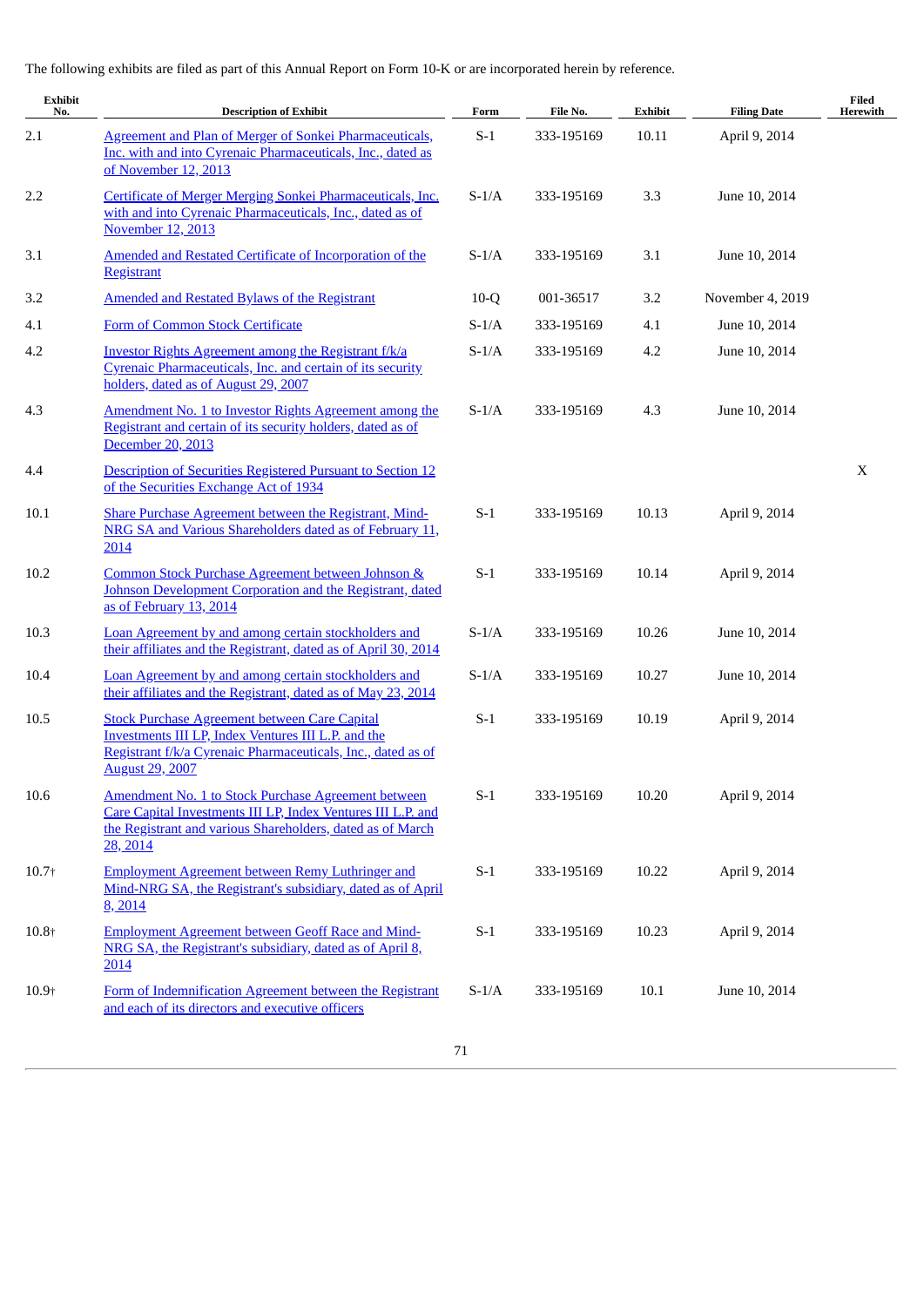| Exhibit<br>No.       | <b>Description of Exhibit</b>                                                                                                                                                   | Form    | File No.   | Exhibit  | <b>Filing Date</b>    | Filed<br>Herewith |
|----------------------|---------------------------------------------------------------------------------------------------------------------------------------------------------------------------------|---------|------------|----------|-----------------------|-------------------|
| $10.10*$             | License Agreement between Mitsubishi Pharma Corporation<br>and the Registrant f/k/a Cyrenaic Pharmaceuticals, Inc.,<br>dated as of August 30, 2007                              | $S-1/A$ | 333-195169 | 10.2     | June 10, 2014         |                   |
| $10.11*$             | <b>Amendment to License Agreement between Mitsubishi</b><br>Tanabe Pharma Corporation and the Registrant f/k/a<br>Cyrenaic Pharmaceuticals, Inc., dated as of June 16, 2011     | $S-1/A$ | 333-195169 | 10.3     | June 10, 2014         |                   |
| $10.12*$             | <b>Second Amendment to License Agreement between</b><br>Mitsubishi Tanabe Pharma Corporation and the Registrant,<br>dated as of January 20, 2014                                | $S-1/A$ | 333-195169 | 10.4     | June 10, 2014         |                   |
| $10.13*$             | License Agreement between Mitsubishi Tanabe Pharma<br>Corporation and the Registrant as successor in interest to<br>Sonkei Pharmaceuticals, Inc., dated as of September 1, 2008 | $S-1/A$ | 333-195169 | 10.5     | June 10, 2014         |                   |
| $10.14*$             | <b>Amendment to License Agreement between Mitsubishi</b><br>Tanabe Pharma Corporation and the Registrant, dated as of<br><b>January 20, 2014</b>                                | $S-1/A$ | 333-195169 | 10.6     | June 10, 2014         |                   |
| $10.15*$             | Co-Development and License Agreement between Janssen<br>Pharmaceutica, N.V. and the Registrant, dated as of February<br>13, 2014                                                | $S-1/A$ | 333-195169 | 10.7     | June 10, 2014         |                   |
| 10.16+               | <b>Employment Agreement between Joseph Reilly and the</b><br>Registrant, dated as of December 23, 2013                                                                          | $S-1/A$ | 333-195169 | 10.9     | June 10, 2014         |                   |
| $10.17 +$            | Amended and Restated 2013 Equity Incentive Plan of the<br><b>Registrant</b>                                                                                                     | $8-K$   | 001-36517  | 99.1     | June 11, 2018         |                   |
| 10.18                | Form of Securities Purchase Agreement between certain<br>investors referenced therein and the Registrant, dated as of<br>March 13, 2015                                         | 8-K     | 001-36517  | 10.1     | March 18, 2015        |                   |
| 10.19                | Form of Registration Rights Agreement between certain<br>investors referenced therein and the Registrant, dated as of<br>March 13, 2015                                         | $8-K$   | 001-36517  | 10.3     | March 18, 2015        |                   |
| 10.20                | <b>Second Amendment to License Agreement between</b><br>Mitsubishi Tanabe Pharma Corporation and the Registrant,<br>dated as of April 21, 2015                                  | $10-Q$  | 001-36517  | 10.5     | May 7, 2015           |                   |
| $10.21$ <sup>+</sup> | <b>Amended and Restated Non-Employee Director</b><br><b>Compensation Plan</b>                                                                                                   | $10-Q$  | 001-36517  | 10.2     | August 2, 2018        |                   |
| 10.22†               | <b>Employment Agreement between Fred Ahlholm and the</b><br>Registrant, dated as of May 30, 2014                                                                                | $10-Q$  | 001-36517  | 10.2     | November 5, 2015      |                   |
| 10.23                | Common Stock Purchase Agreement, dated March 17, 2016,<br>by and between David Kupfer and the Registrant                                                                        | 8-K     | 001-36517  | $10.1\,$ | March 18, 2016        |                   |
| 10.24†               | <b>Employment Agreement, dated as of August 1, 2016, by and</b><br>between Mind-NRG SARL and Dr. Remy Luthringer                                                                | $10-Q$  | 001-36517  | $10.1\,$ | <b>August 4, 2016</b> |                   |
| 10.25†               | Employment Agreement, dated as of August 1, 2016, by and<br>between Mind-NRG SARL and Geoffrey Race                                                                             | $10-Q$  | 001-36517  | 10.2     | <b>August 4, 2016</b> |                   |
| 10.26+               | <b>Employment Agreement, dated as of August 1, 2016, by and</b><br>between the Registrant and Frederick Ahlholm                                                                 | $10-Q$  | 001-36517  | 10.3     | August 4, 2016        |                   |
| 10.27†               | <b>Employment Agreement, dated as of August 1, 2016, by and</b><br>between the Registrant and Mark S. Levine                                                                    | $10-Q$  | 001-36517  | 10.4     | August 4, 2016        |                   |

 $\overline{a}$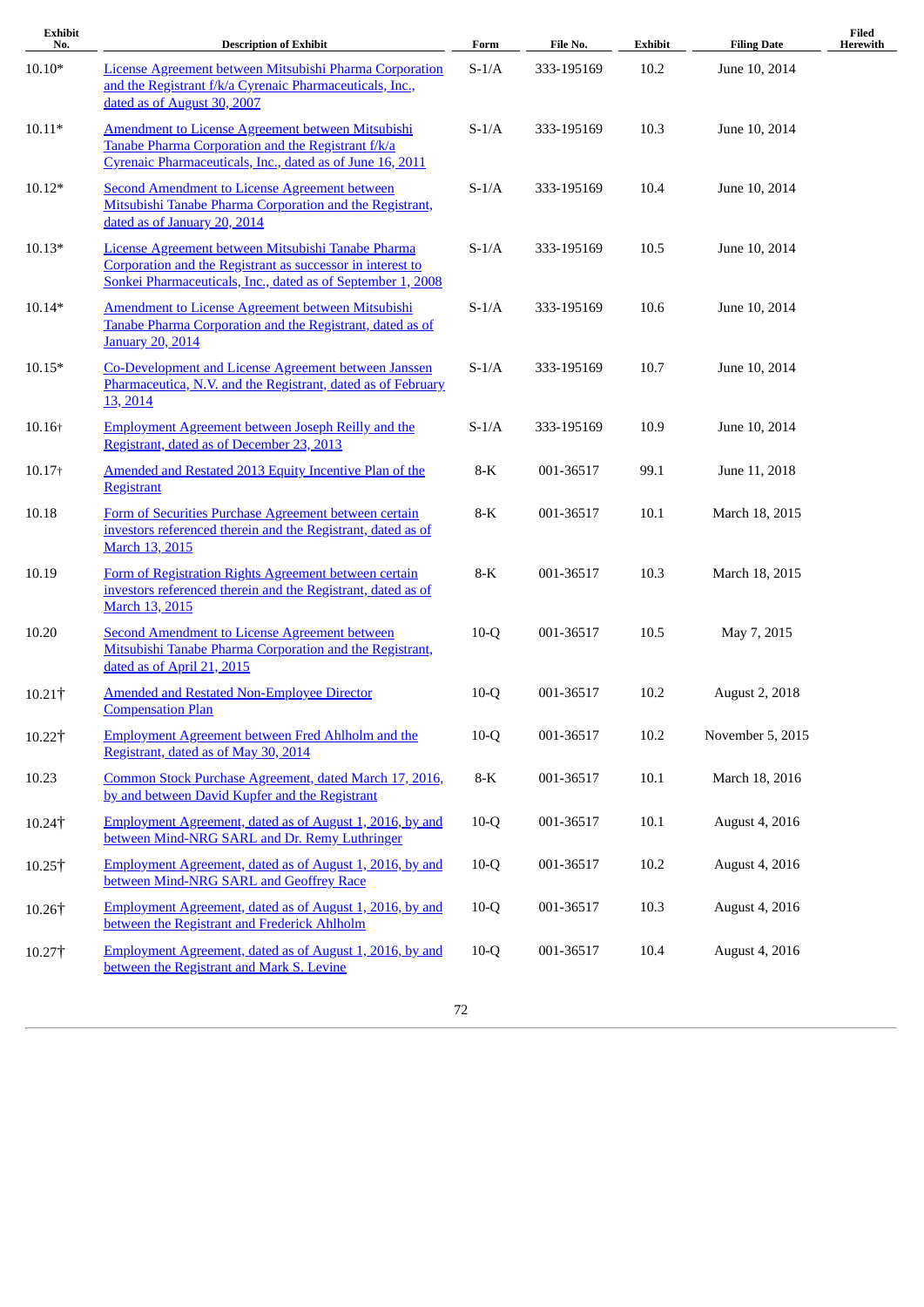| Exhibit<br>No. | <b>Description of Exhibit</b>                                                                                                                 | Form   | File No.   | <b>Exhibit</b> | <b>Filing Date</b>    | Filed<br>Herewith |
|----------------|-----------------------------------------------------------------------------------------------------------------------------------------------|--------|------------|----------------|-----------------------|-------------------|
| 10.28†         | <b>Employment Agreement, dated as of August 1, 2016, by and</b><br>between the Registrant and Joseph Reilly                                   | $10-Q$ | 001-36517  | 10.5           | <b>August 4, 2016</b> |                   |
| 10.29†         | Form of Restricted Stock Unit Agreement under the<br>Amended and Restated 2013 Equity Incentive Plan of the<br><b>Registrant</b>              | $8-K$  | 001-36517  | 10.1           | December 16, 2016     |                   |
| 10.30+         | Form of Option Grant Agreement under the Amended and<br><b>Restated 2013 Equity Incentive Plan</b>                                            | $10-K$ | 001-36517  | 10.36          | March 13, 2017        |                   |
| 10.31          | Sublease Agreement dated October 2, 2017 by and between<br>the Registrant and Profitect, Inc. NV                                              | $10-Q$ | 001-36517  | 10.1           | November 6, 2017      |                   |
| 10.32          | Amendment No. 1 to Co-Development and License<br>Agreement dated June 13, 2017, by and between the<br>Registrant and Janssen Pharmaceutica NV | $8-K$  | 001-36517  | 10.1           | June 14, 2017         |                   |
| 10.33          | Stock Repurchase Agreement dated June 13, 2017 by and<br>between the Registrant and Johnson & Johnson Innovation-<br><b>JJDC</b> Inc.         | $8-K$  | 001-36517  | 10.2           | June 14, 2017         |                   |
| 10.34†         | Offer Letter by and between the Registrant and Rick Russell,<br>dated December 11, 2017.                                                      | $8-K$  | 001-36517  | 10.1           | December 11, 2017     |                   |
| 10.35+         | <b>New Hire Inducement Stock Option Grant by and between</b><br>the Registrant and Rick Russell, dated December 11, 2017.                     | $8-K$  | 001-36517  | 10.2           | December 11, 2017     |                   |
| 10.36†         | <b>New Hire Inducement Restricted Stock Unit Grant by and</b><br>between the Registrant and Rick Russell, dated December<br>11, 2017.         | $8-K$  | 001-36517  | 10.3           | December 11, 2017     |                   |
| $10.37*$       | <b>Commercial Supply Agreement by and between the</b><br>Registrant and Catalent Germany Schorndorf GmbH, dated<br>September 18, 2019         | $10-Q$ | 001-36517  | 10.1           | November 4, 2019      |                   |
| 10.38          | Open Market Sale Agreement, dated as of August 10, 2018,<br>by and between the Registrant and Jefferies LLC                                   | $S-3$  | 333-226783 | 1.2            | August 10, 2018       |                   |
| 10.39          | Settlement Agreement, dated as of June 24, 2020, by and<br>between the Registrant and Janssen Pharmaceutica, N.V.                             | $10-Q$ | 001-36517  | 10.2           | August 3, 2020        |                   |
| 10.40+         | <b>Amended and Restated 2013 Equity Incentive Plan</b>                                                                                        | $10-Q$ | 001-36517  | 10.3           | August 3, 2020        |                   |
| $10.41*$       | <b>Remy Luthringer Retention Benefits Letter Agreement</b><br>(redacted)                                                                      | $10-Q$ | 001-36517  | 10.1           | November 2, 2020      |                   |
| $10.42*$       | <b>Geoff Race Retention Benefits Letter Agreement (redacted)</b>                                                                              | $10-Q$ | 001-36517  | 10.2           | November 2, 2020      |                   |
| $10.43*$       | <b>Jay Saoud Retention Benefits Letter Agreement (redacted)</b>                                                                               | $10-Q$ | 001-36517  | 10.3           | November 2, 2020      |                   |
| $10.44*$       | Devin Smith Retention Benefits Letter Agreement (redacted)                                                                                    | $10-Q$ | 001-36517  | 10.4           | November 2, 2020      |                   |
| $10.45*$       | <b>Frederick Ahlholm Retention Benefits Letter Agreement</b><br>(redacted)                                                                    | $10-Q$ | 001-36517  | 10.5           | November 2, 2020      |                   |
| 10.46*         | <b>Joseph Reilly Retention Benefits Letter Agreement</b><br>(redacted)                                                                        | $10-Q$ | 001-36517  | 10.6           | November 2, 2020      |                   |
| 10.47*         | Michael Davidson Retention Benefits Letter Agreement<br>(redacted)                                                                            | $10-Q$ | 001-36517  | 10.7           | November 2, 2020      |                   |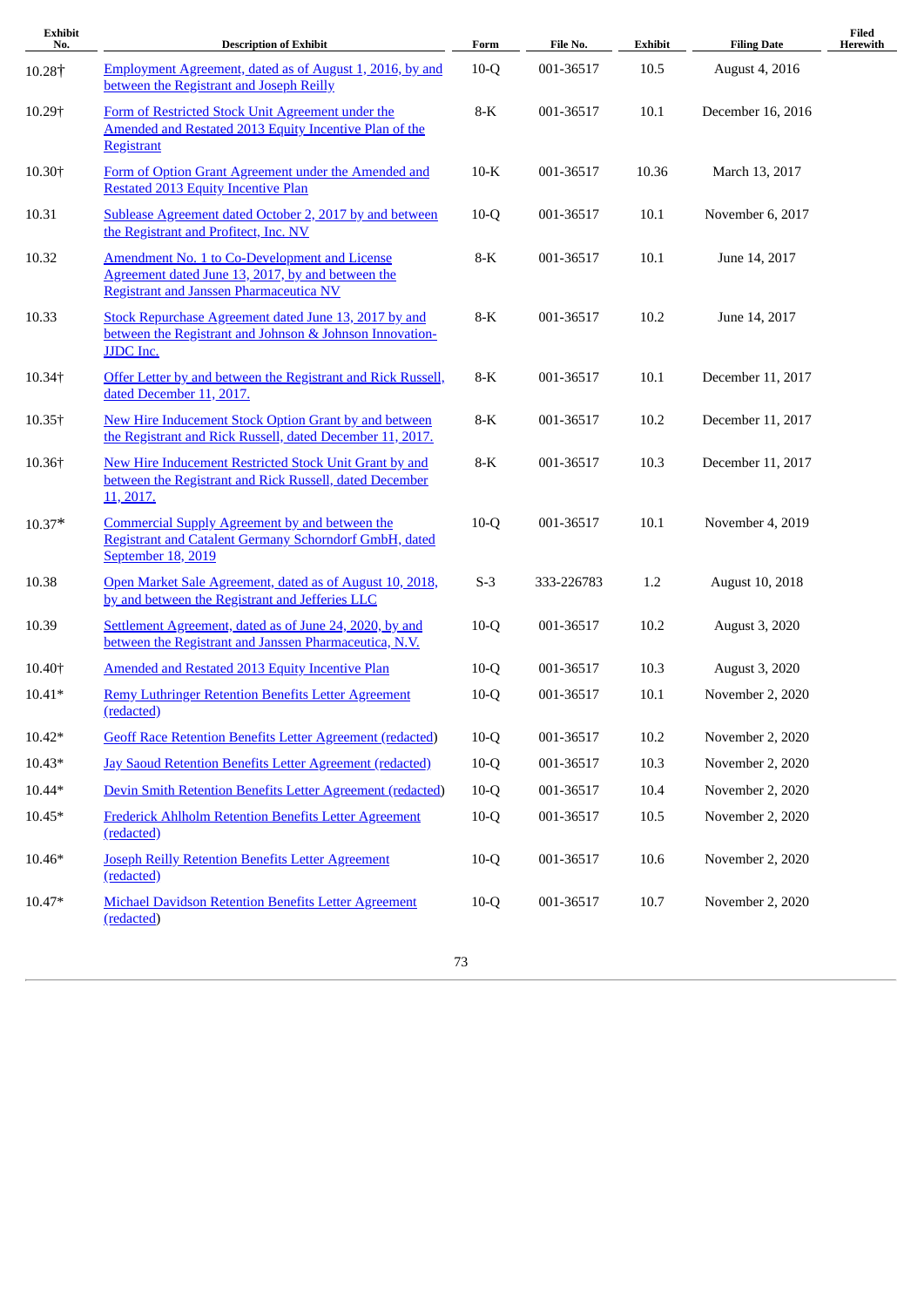| <b>Exhibit</b><br>No. | <b>Description of Exhibit</b>                                                                                                                                                                          | Form   | File No.  | <b>Exhibit</b> | <b>Filing Date</b> | Filed<br>Herewith |
|-----------------------|--------------------------------------------------------------------------------------------------------------------------------------------------------------------------------------------------------|--------|-----------|----------------|--------------------|-------------------|
| 10.48*                | Royalty Purchase Agreement, dated as of January 15, 2021,<br>by and between the Registrant and RPI 2019 Intermediate<br><b>Finance Trust (redacted)</b>                                                | $10-K$ | 001-36517 | 10.48          | March 8, 2021      |                   |
| 10.49*                | <b>Remy Luthringer Supplemental Retention Benefits Letter</b><br><b>Agreement</b> (redacted)                                                                                                           | $10-Q$ | 001-36517 | 10.1           | May 12, 2021       |                   |
| $10.50*$              | <b>Geoff Race Supplemental Retention Benefits Letter</b><br><b>Agreement</b> (redacted)                                                                                                                | $10-Q$ | 001-36517 | 10.2           | May 12, 2021       |                   |
| 10.51                 | Form of Supplemental Retention Benefits Letter Agreement<br>for Other Officers                                                                                                                         | $10-Q$ | 001-36517 | 10.3           | May 12, 2021       |                   |
| 10.52                 | <b>Transition, Separation, and Consulting Agreement by and</b><br>between Minerva Neurosciences, Inc. and Jay B. Saoud,<br>dated September 2, 2021                                                     | $8-K$  | 001-36517 | 10.1           | September 8, 2021  |                   |
| 10.53                 | First Amendment to the Employment Agreement of Geoff<br>Race by and between Mind-NRG SARL and Geoff Race,<br>effective October 11, 2021                                                                | $8-K$  | 001-36517 | 10.1           | October 12, 2021   |                   |
| 10.54                 | <b>Amended and Restated Employment Agreement by and</b><br>between Minerva Neurosciences, Inc. and Frederick<br>Ahlholm, effective October 11, 2021                                                    | 8-K    | 001-36517 | 10.2           | October 12, 2021   |                   |
| 21.1                  | <b>List of Subsidiaries</b>                                                                                                                                                                            |        |           |                |                    | $\mathbf X$       |
| 23.1                  | Consent of Deloitte & Touche, LLP, independent registered<br>public accounting firm                                                                                                                    |        |           |                |                    | $\mathbf X$       |
| 24.1                  | Power of Attorney (included on the Signature page of this<br><b>Annual Report on Form 10-K)</b>                                                                                                        |        |           |                |                    | $\mathbf X$       |
| 31.1                  | <b>Certification of Chief Executive Officer (Principal Executive)</b><br>Officer) pursuant to Section 302 of Sarbanes-Oxley Act of<br>2002                                                             |        |           |                |                    | $\mathbf X$       |
| 31.2                  | <b>Certification of Chief Financial Officer (Principal Financial</b><br>Officer) pursuant to Section 302 of Sarbanes-Oxley Act of<br>2002                                                              |        |           |                |                    | X                 |
| $32.1***$             | <b>Certification of Chief Executive Officer (Principal Executive</b><br>Officer) and Chief Financial Officer (Principal Financial<br>Officer) pursuant to Section 906 of Sarbanes-Oxley Act of<br>2002 |        |           |                |                    | X                 |
| 101.INS               | <b>Inline XBRL Instance Document</b>                                                                                                                                                                   |        |           |                |                    | X                 |
| 101.SCH               | Inline XBRL Taxonomy Extension Schema Document                                                                                                                                                         |        |           |                |                    | X                 |
| 101.CAL               | Inline XBRL Taxonomy Extension Calculation Linkbase<br>Document                                                                                                                                        |        |           |                |                    | X                 |
| 101.DEF               | Inline XBRL Taxonomy Extension Definition Linkbase<br>Document                                                                                                                                         |        |           |                |                    | X                 |
| 101.LAB               | Inline XBRL Taxonomy Extension Label Linkbase<br>Document                                                                                                                                              |        |           |                |                    | X                 |
| 101.PRE               | Inline XBRL Taxonomy Extension Presentation Linkbase<br>Document                                                                                                                                       |        |           |                |                    | X                 |
| 104                   | Cover Page Interactive Data File (formatted as Inline XBRL<br>and contained in Exhibit 101)                                                                                                            |        |           |                |                    | X                 |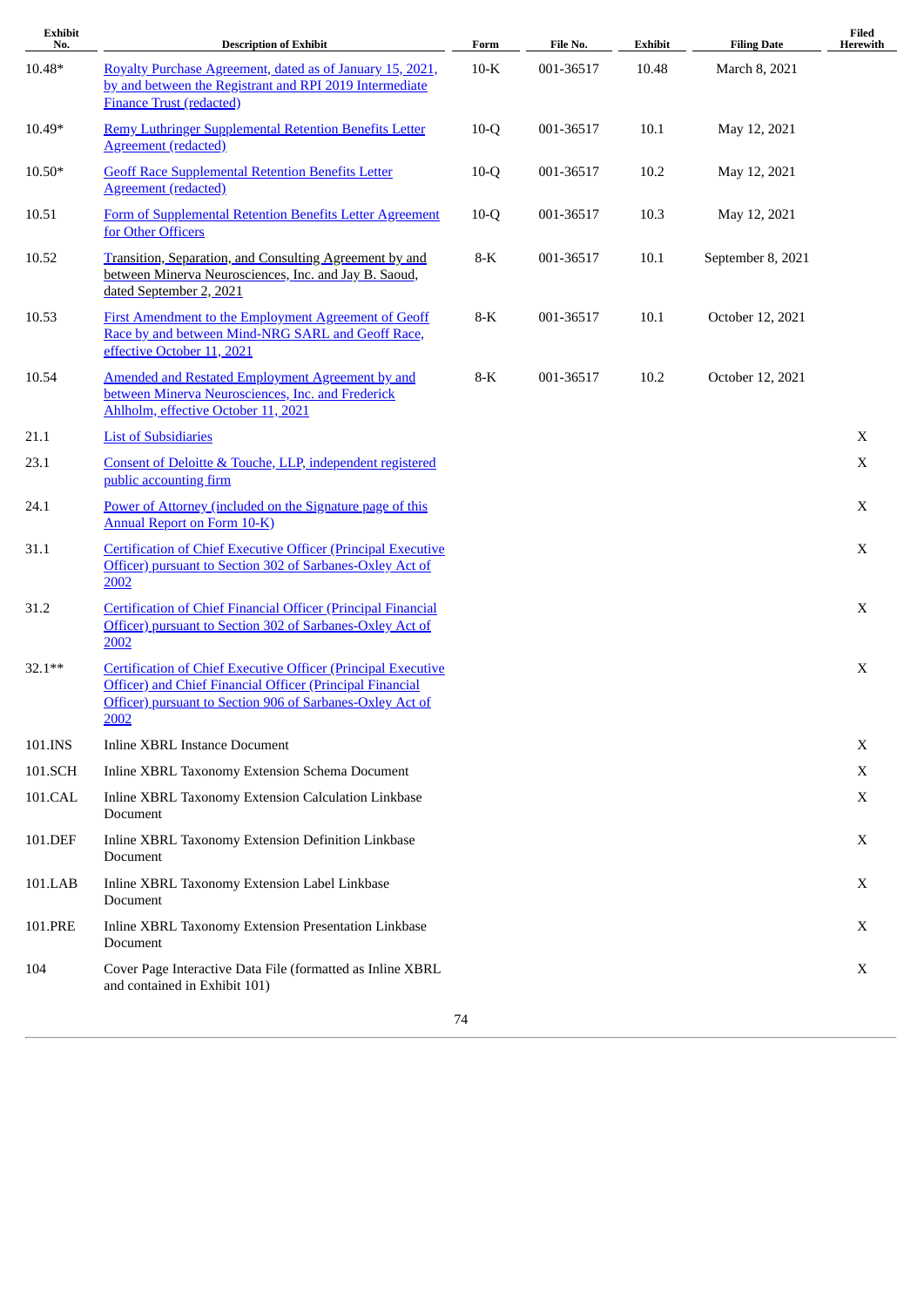- † Indicates management contract or compensatory plan or arrangement.
- \* Confidential treatment has been granted by the Securities and Exchange Commission as to certain portions of this document.
- \*\* These certifications are being furnished solely to accompany this annual report pursuant to 18 U.S.C. Section 1350, and are not being filed for purposes of Section 18 of the Securities Exchange Act of 1934 and are not to be incorporated by reference into any filing of the registrant, whether made before or after the date hereof, regardless of any general incorporation language in such filing.

## **ITEM 16. Form 10-K Summary**

Not applicable.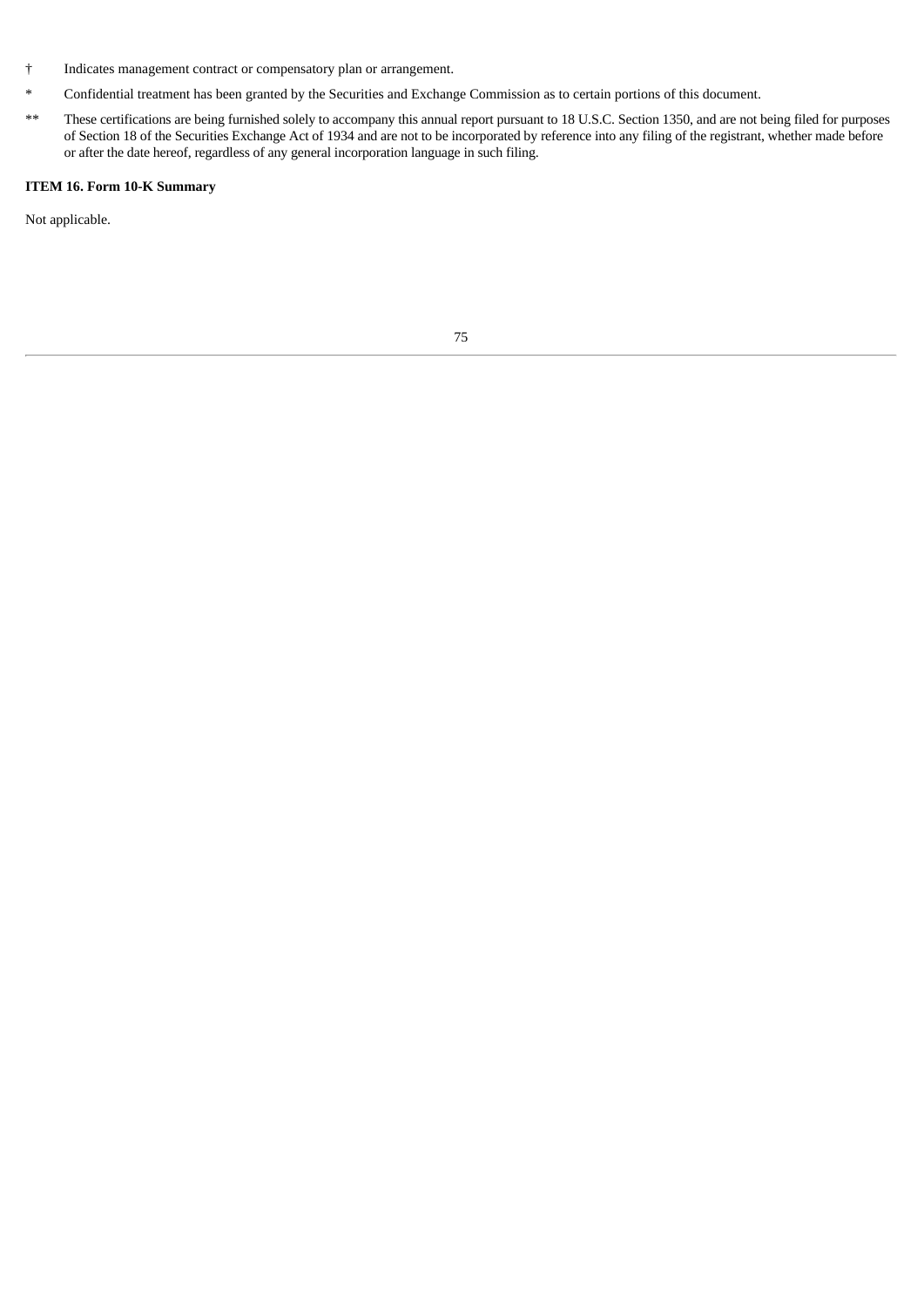#### **SIGNATURES**

Pursuant to the requirements of Section 13 or 15(d) of the Securities Exchange Act of 1934, the Registrant has duly caused this report to be signed on its behalf by the undersigned, thereunto duly authorized.

MINERVA NEUROSCIENCES, INC.

By:

/s/ Remy Luthringer, Ph.D. Remy Luthringer, Ph.D. Executive Chairman and Chief Executive Officer (Principal Executive Officer)

<span id="page-96-0"></span>Date: March 1, 2022

## **POWER OF ATTORNEY**

**KNOW ALL PERSONS BY THESE PRESENTS**, that each person whose signature appears below constitutes and appoints Remy Luthringer, Ph.D. and Frederick Ahlholm, and each of them, his true and lawful attorneys-in-fact and agents, with full power of substitution and resubstitution, for him and in his name, place and stead, in any and all capacities, to sign any and all amendments (including post-effective amendments) to this report, and to file the same, with all exhibits thereto, and other documents in connection therewith, with the Securities and Exchange Commission, granting unto said attorneys-in-fact and agents, and each of them, full power and authority to do and perform each and every act and thing requisite and necessary to be done in connection therewith, as fully to all intents and purposes as he might or could do in person, hereby ratifying and confirming all that said attorneys-in-fact and agents, or either of them, or their or his substitutes or substitute, may lawfully do or cause to be done by virtue hereof.

Pursuant to the requirements of the Securities Exchange Act of 1934, this report has been signed below by the following persons on behalf of the registrant and in the capacities and on the dates indicated.

| <b>Signature</b>                                             | <b>Title</b>                                                    | <b>Date</b>   |  |  |
|--------------------------------------------------------------|-----------------------------------------------------------------|---------------|--|--|
| /s/ Remy Luthringer, Ph.D.                                   | <b>Executive Chairman and</b><br><b>Chief Executive Officer</b> | March 1, 2022 |  |  |
| Remy Luthringer, Ph.D.                                       | (Principal Executive Officer)                                   |               |  |  |
| /s/ Frederick Ahlholm                                        | Chief Financial Officer<br>(Principal Financial Officer and     | March 1, 2022 |  |  |
| Frederick Ahlholm                                            | <b>Principal Accounting Officer)</b>                            |               |  |  |
| /s/ Geoffrey Race<br>Geoffrey Race                           | President                                                       | March 1, 2022 |  |  |
| /s/ William F. Doyle<br>William F. Doyle                     | Member of the Board of Directors                                | March 1, 2022 |  |  |
| /s/ Hans Peter Hasler<br>Hans Peter Hasler                   | Member of the Board of Directors                                | March 1, 2022 |  |  |
| /s/ Jeryl Hilleman<br>Jeryl Hilleman                         | Member of the Board of Directors                                | March 1, 2022 |  |  |
| /s/ David Kupfer, MD<br>David Kupfer, MD                     | Member of the Board of Directors                                | March 1, 2022 |  |  |
| /s/ Fouzia Laghrissi-Thode, MD<br>Fouzia Laghrissi-Thode, MD | Member of the Board of Directors                                | March 1, 2022 |  |  |
| /s/ Jan van Heek<br>Jan van Heek                             | Member of the Board of Directors                                | March 1, 2022 |  |  |

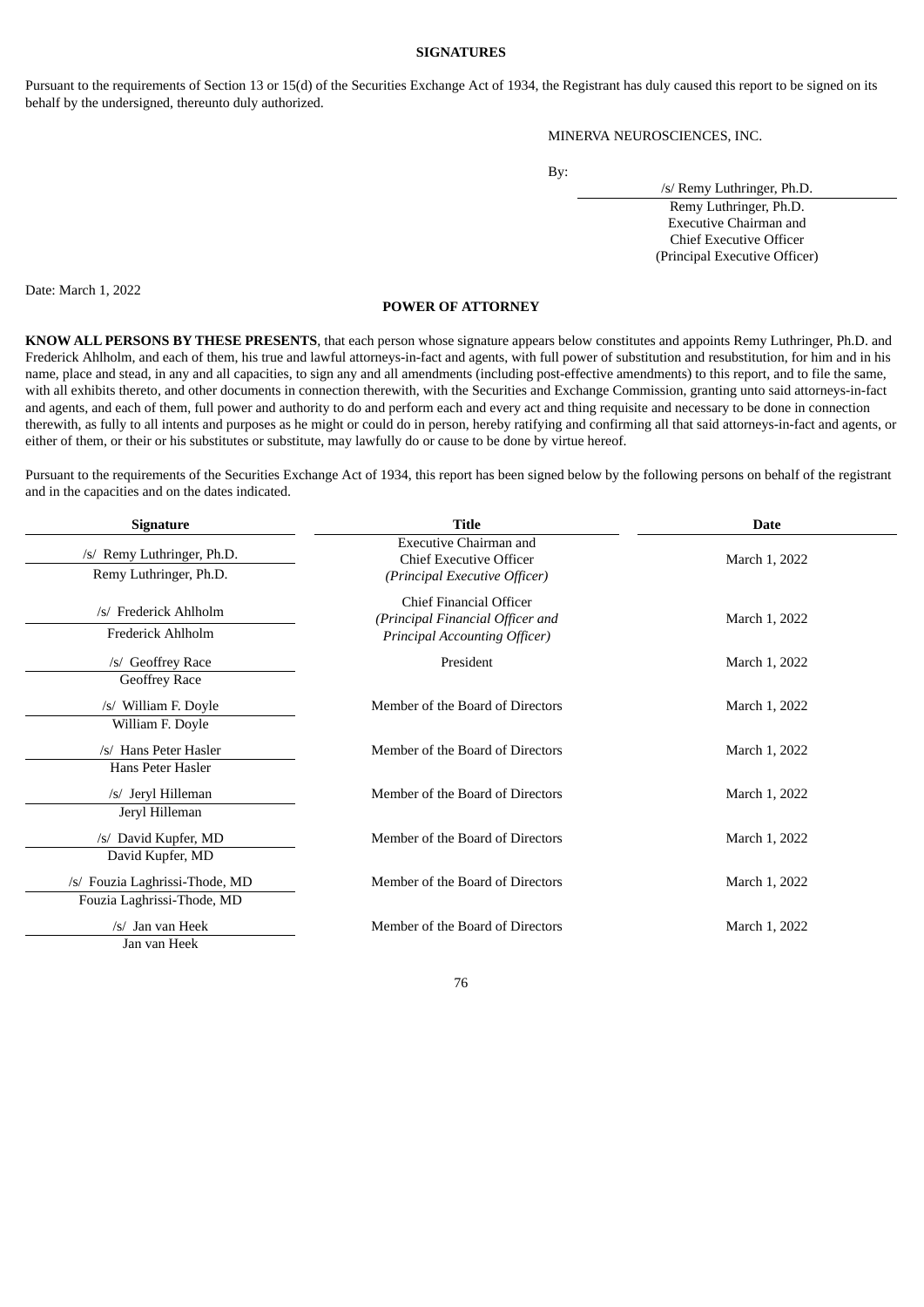# **DESCRIPTION OF THE REGISTRANT'S SECURITIES REGISTERED PURSUANT TO SECTION 12 OF THE SECURITIES EXCHANGE ACT OF 1934**

<span id="page-97-0"></span>As of February 24, 2022, Minerva Neurosciences, Inc. (the "Company") has one class of securities registered under Section 12 of the Securities Exchange Act of 1934, as amended (the "Exchange Act"): our common stock.

The following description of our common stock is a summary, does not purport to be complete and is subject to, and is qualified in its entirety by reference to, the applicable provisions of Delaware law and our amended and restated certificate of incorporation and our amended and restated bylaws, copies of which are incorporated by reference as an exhibit to the Annual Report on Form 10-K of which this Exhibit 4.4 is a part. We encourage you to read our certificate of incorporation, our bylaws and the applicable provisions of Delaware law for additional information.

# *Authorized Capital Stock*

Our authorized capital stock consists of 125,000,000 shares of common stock, \$0.0001 par value per share, and 100,000,000 shares of preferred stock, \$0.0001 par value per share.

# *Common stock*

*Voting rights*. Each holder of our common stock is entitled to one vote for each share of common stock on all matters submitted to a vote of the stockholders, including the election of directors. The holders of our common stock do not have cumulative voting rights. Because of this, the holders of a majority of the shares of common stock entitled to vote in any election of directors can elect all of the directors standing for election, if they should so choose.

*Dividend rights*. Subject to preferences that may be applicable to any then outstanding preferred stock, holders of our common stock are entitled to receive ratably such dividends, if any, as may be declared from time to time by our board of directors out of legally available funds.

*Liquidation.* In the event of our liquidation, dissolution or winding up, holders of our common stock will be entitled to share ratably in the net assets legally available for distribution to stockholders after the payment of all of our debts and other liabilities and the satisfaction of any liquidation preference granted to the holders of any then outstanding shares of preferred stock.

*Rights and Preferences.* Holders of our common stock have no preemptive, conversion, subscription or other rights, and there are no redemption or sinking fund provisions applicable to our common stock. The outstanding shares of our common stock are fully paid and nonassessable.

# *Preferred stock*

Under our amended and restated certificate of incorporation, our board of directors has the authority, without further action by our stockholders, to issue up to 100,000,000 shares of preferred stock in one or more series and to fix the rights, preferences, privileges and restrictions thereof. These rights, preferences and privileges could include dividend rights, conversion rights, voting rights, terms of redemption, liquidation preferences, sinking fund terms and the number of shares constituting any series or the designation of such series, any or all of which may be greater than the rights of common stock. The issuance of our preferred stock could adversely affect the voting power of holders of common stock and the likelihood that such holders will receive dividend payments and payments upon liquidation. In addition, the issuance of preferred stock could have the effect of delaying, deferring or preventing a change of control of our company or other corporate action.

# *Anti-takeover Provisions*

*Certificate of Incorporation and Bylaws.* Our amended and restated certificate of incorporation provides for our board of directors to be divided into three classes, with staggered three-year terms. Only one class of directors will be elected at each annual meeting of our stockholders, with the other classes continuing for the remainder of their respective three-year terms. Because our stockholders do not have cumulative voting rights, our stockholders holding a majority of the shares of common stock outstanding will be able to elect all of our directors. Our amended and restated certificate of incorporation and amended and restated bylaws provide that all stockholder action must be effected at a duly called meeting of stockholders and not by a consent in writing, and that only our board of directors or chairman of the board may call a special meeting of stockholders.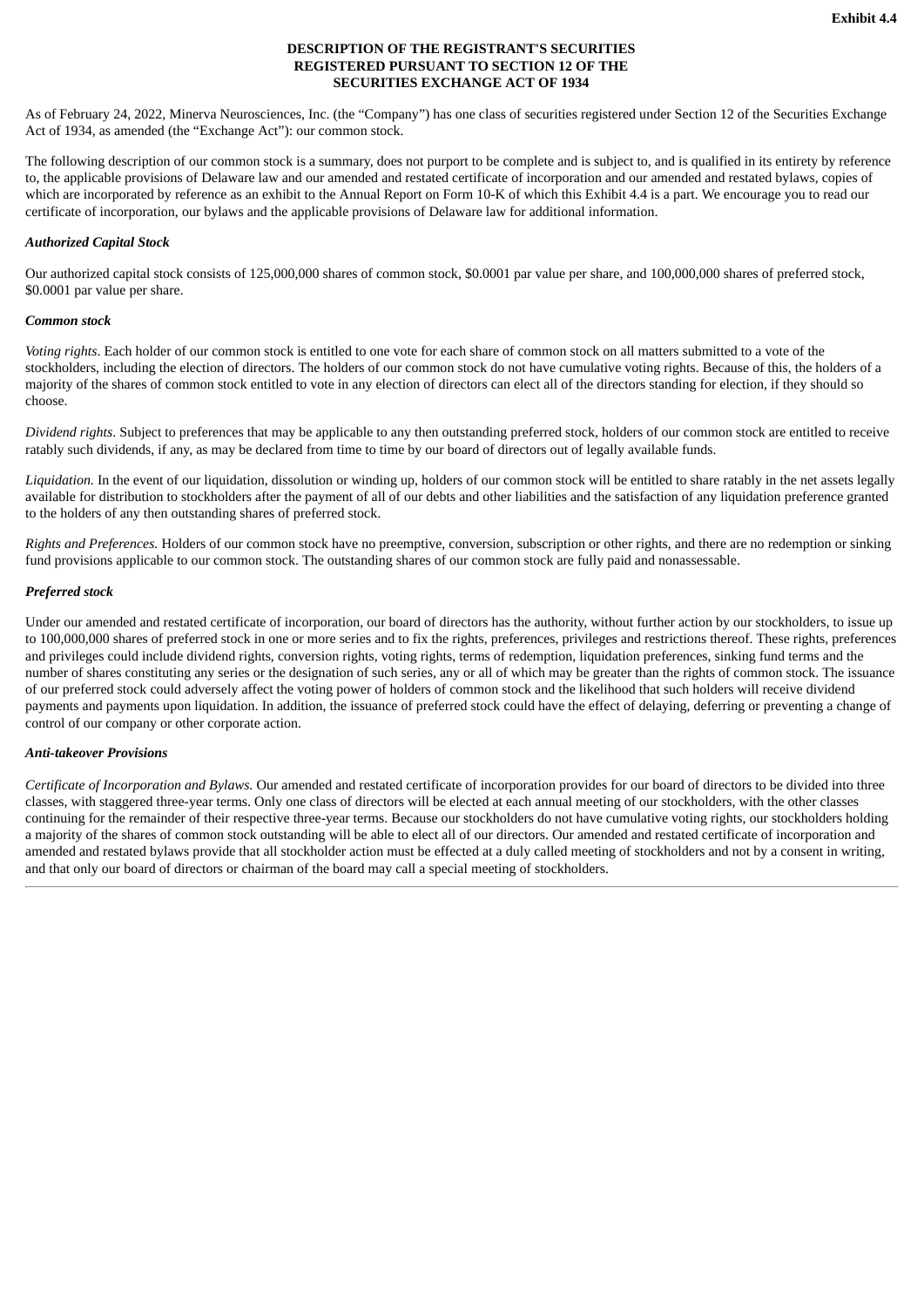Our amended and restated certificate of incorporation requires a 66<sup>2</sup>/3% stockholder vote for the amendment, repeal or modification of certain provisions of our amended and restated certificate of incorporation and amended and restated bylaws relating to the classification of our board of directors, the requirement that stockholder actions be effected at a duly called meeting, and the designated parties entitled to call a special meeting of the stockholders. The combination of the classification of our board of directors, the lack of cumulative voting and the 662/3% stockholder voting requirements will make it more difficult for our existing stockholders to replace our board of directors as well as for another party to obtain control of us by replacing our board of directors. Since our board of directors has the power to retain and discharge our officers, these provisions could also make it more difficult for existing stockholders or another party to effect a change in management. In addition, the authorization of undesignated preferred stock makes it possible for our board of directors to issue preferred stock with voting or other rights or preferences that could impede the success of any attempt to change control of our company.

These provisions may have the effect of deterring hostile takeovers or delaying changes in control of our company or management. These provisions are intended to enhance the likelihood of continued stability in the composition of our board of directors and its policies and to discourage certain types of transactions that may involve an actual or threatened acquisition of us. These provisions are designed to reduce our vulnerability to an unsolicited acquisition proposal. The provisions also are intended to discourage certain tactics that may be used in proxy fights. However, such provisions could have the effect of discouraging others from making tender offers for our shares and, as a consequence, they also may inhibit fluctuations in the market price of our shares that could result from actual or rumored takeover attempts. Such provisions may also have the effect of preventing changes in our management.

*Forum*. Our amended and restated certificate of incorporation and our amended and restated bylaws provide that, unless we consent in writing to the selection of an alternative forum, the Court of Chancery of the State of Delaware will be the sole and exclusive forum for any derivative action or proceeding brought on our behalf, any action asserting a claim of breach of a fiduciary duty owed by any current or former director, officer or other employee or stockholder of the Company to us or our stockholders, any action asserting a claim arising pursuant to any provision of the Delaware General Corporation Law, our amended and restated certificate of incorporation or our amended and restated bylaws or as to which the Delaware General Corporation Law confers jurisdiction on the Court of Chancery of the State of Delaware, or any action asserting a claim governed by the internal affairs doctrine. Our amended and restated certificate of incorporation and our amended and restated bylaws further provide that any person or entity purchasing or otherwise acquiring any interest in shares of our capital stock is deemed to have notice of and consented to the foregoing provision. Although our amended and restated certificate of incorporation and our amended and restated bylaws include these provisions, it is possible that a court could rule that such provisions are inapplicable or unenforceable.

# *Delaware Anti-takeover Law*

The Company is subject to Section 203 of the Delaware General Corporation Law ("Section 203"), an anti-takeover law. In general, Section 203 prohibits a publicly held Delaware corporation from engaging in a business combination with an interested stockholder for a period of three years following the date such person became an interested stockholder, unless the business combination or the transaction in which such person became an interested stockholder is approved in a prescribed manner. Generally, a "business combination" includes a merger, asset or stock sale, or other transaction resulting in a financial benefit to the interested stockholder. Generally, an "interested stockholder" is a person that, together with affiliates and associates, owns, or within three years prior to the determination of interested stockholder status did own, 15% or more of a corporation's voting stock. The existence of this provision may have an anti-takeover effect with respect to transactions not approved in advance by the Board, including discouraging attempts that might result in a premium over the market price for the shares of common stock.

# *Listing on the Nasdaq Global Market*

Our common stock is listed on the Nasdaq Global Market under the symbol "NERV".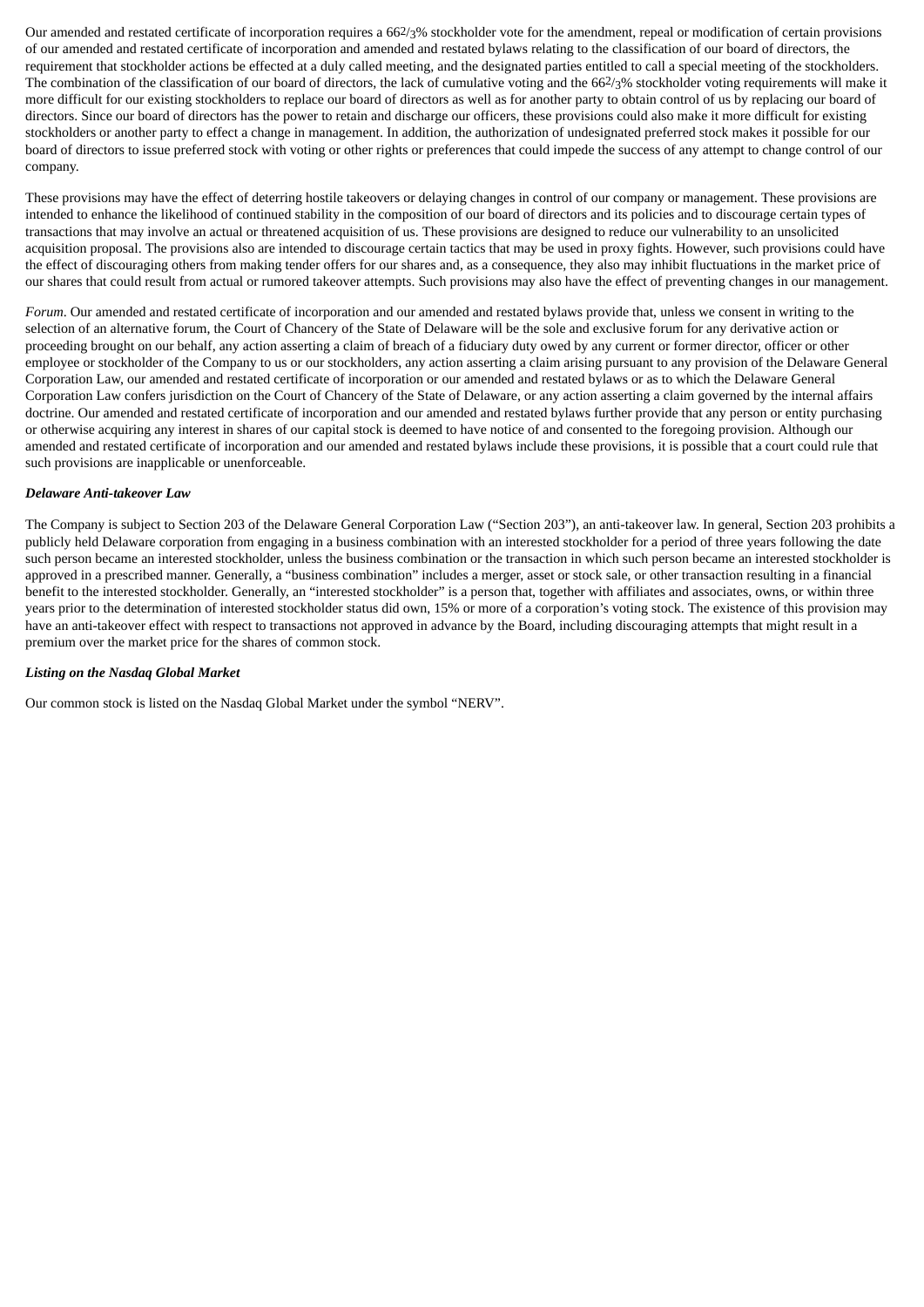<span id="page-99-0"></span>**Name Jurisdiction of Incorporation** Mind-NRG Sarl Switzerland<br>
Minerva Neurosciences Securities Corporation<br>
Massachusetts<br>
Massachusetts Minerva Neurosciences Securities Corporation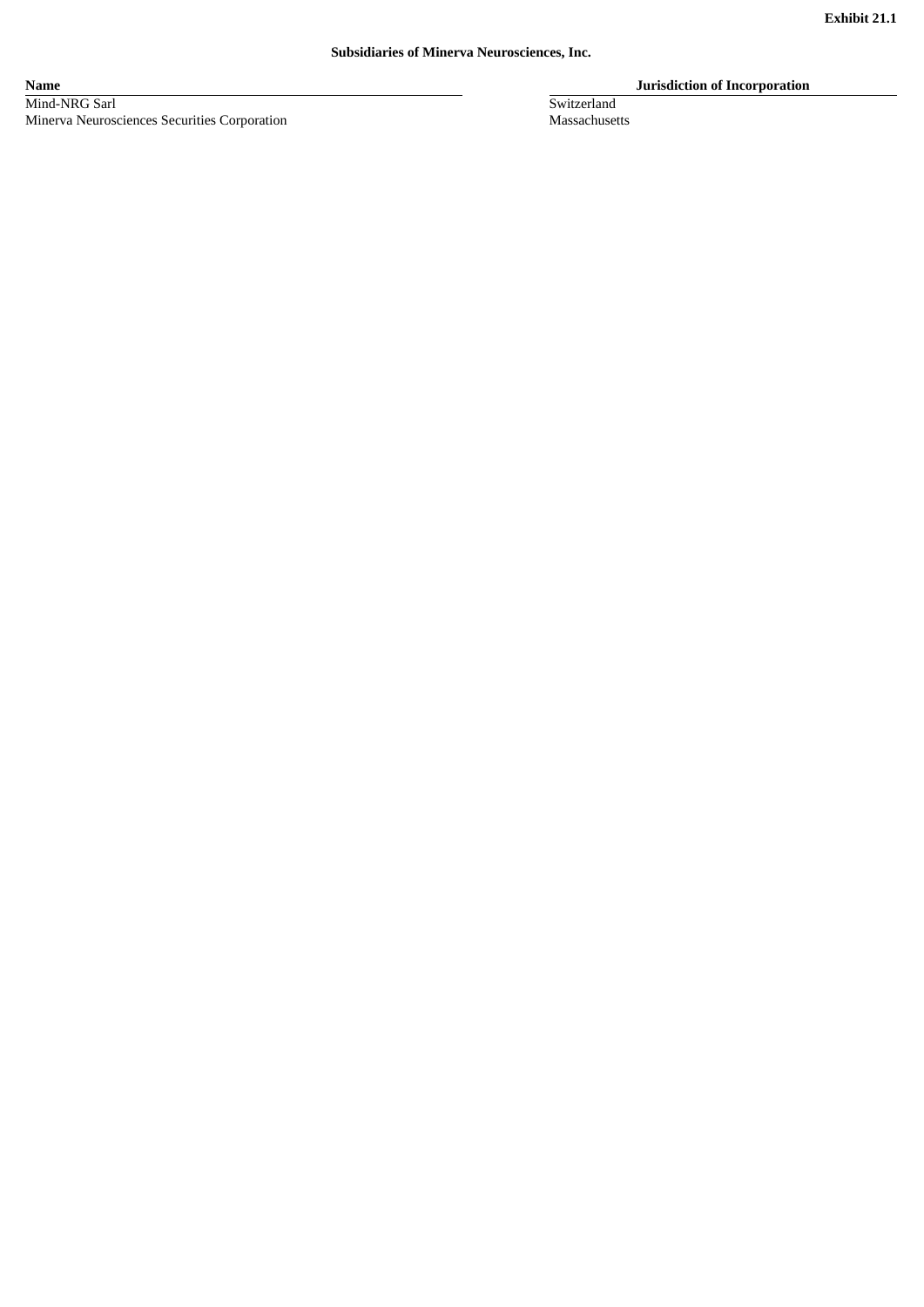# <span id="page-100-0"></span>**CONSENT OF INDEPENDENT REGISTERED PUBLIC ACCOUNTING FIRM**

We consent to the incorporation by reference in Registration Statement Nos. 333-205764 and 333-226783 on Form S-3 and Nos. 333-242460, 333-225672, 333-223593, 333-222368, 333-216637, 333-210147, 333-203738, and 333-198753 on Form S-8 of our report dated March 1, 2022, relating to the consolidated financial statements of Minerva Neurosciences, Inc. appearing in this Annual Report on Form 10-K for the year ended December 31, 2021.

# /s/ DELOITTE & TOUCHE LLP

Boston, Massachusetts March 1, 2022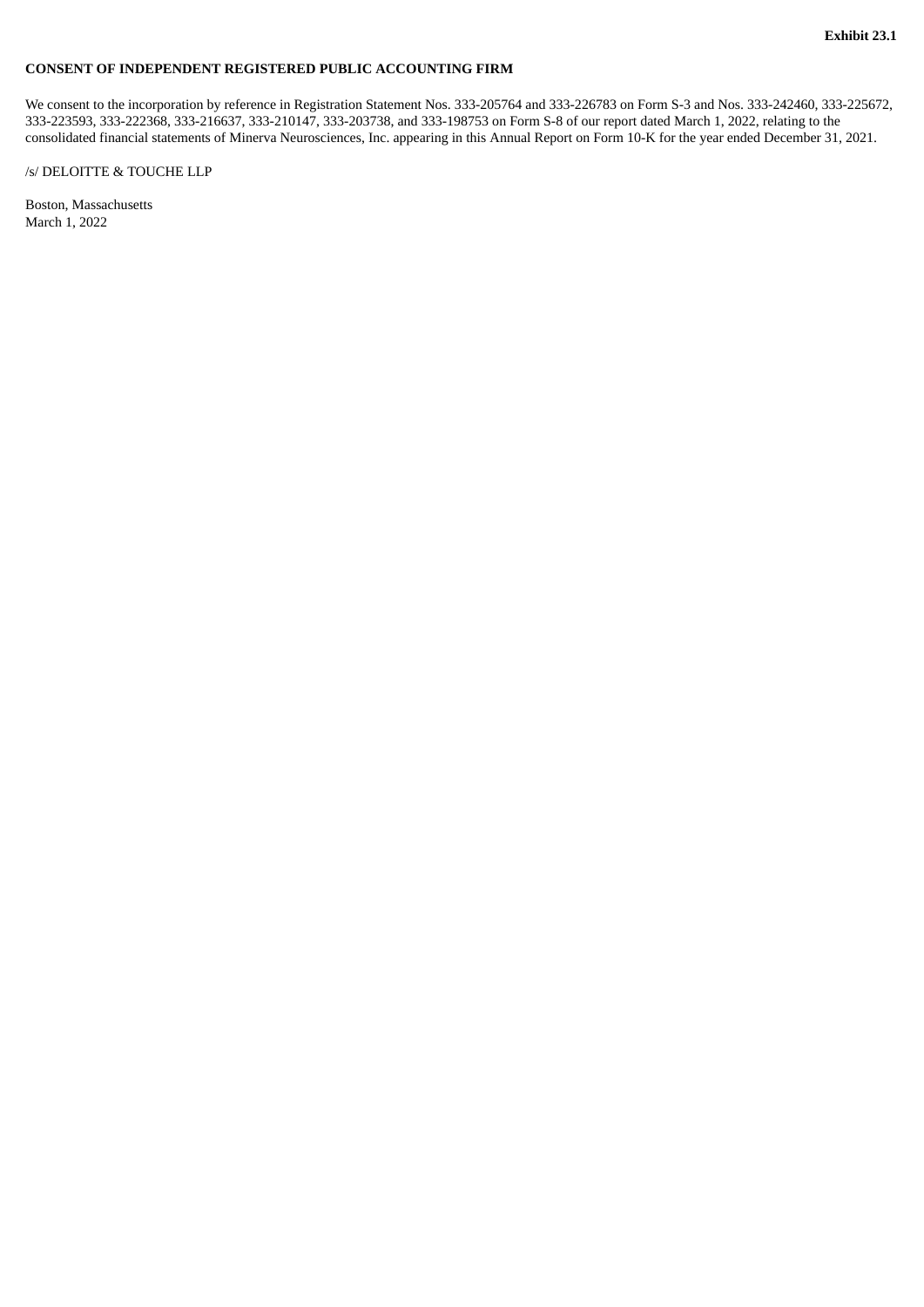<span id="page-101-0"></span>I, Remy Luthringer, certify that:

- 1. I have reviewed this annual report on Form 10-K of Minerva Neurosciences, Inc.;
- 2. Based on my knowledge, this report does not contain any untrue statement of a material fact or omit to state a material fact necessary to make the statements made, in light of the circumstances under which such statements were made, not misleading with respect to the period covered by this report;
- 3. Based on my knowledge, the financial statements, and other financial information included in this report, fairly present in all material respects the financial condition, results of operations and cash flows of the registrant as of, and for, the periods presented in this report;
- 4. The registrant's other certifying officer(s) and I are responsible for establishing and maintaining disclosure controls and procedures (as defined in Exchange Act Rules 13a-15(e) and 15d-15(e)) and internal control over financial reporting (as defined in Exchange Act Rules 13a-15(f) and 15d-15(f)) for the registrant and have:
	- (a) Designed such disclosure controls and procedures, or caused such disclosure controls and procedures to be designed under our supervision, to ensure that material information relating to the registrant, including its consolidated subsidiaries, is made known to us by others within those entities, particularly during the period in which this report is being prepared;
	- (b) Designed such internal control over financial reporting or caused such internal control over financial reporting to be designed under our supervision, to provide reasonable assurance regarding the reliability of financial reporting and the preparation of financial statements for external purposes in accordance with generally accepted accounting principles;
	- (c) Evaluated the effectiveness of the registrant's disclosure controls and procedures and presented in this report our conclusions about the effectiveness of the disclosure controls and procedures, as of the end of the period covered by this report based on such evaluation; and
	- (d) Disclosed in this report any change in the registrant's internal control over financial reporting that occurred during the registrant's most recent fiscal quarter (the registrant's fourth fiscal quarter in the case of an annual report) that has materially affected, or is reasonably likely to materially affect, the registrant's internal control over financial reporting; and
- 5. The registrant's other certifying officer(s) and I have disclosed, based on our most recent evaluation of internal control over financial reporting, to the registrant's auditors and the audit committee of the registrant's board of directors (or persons performing the equivalent functions):
	- (a) All significant deficiencies and material weaknesses in the design or operation of internal control over financial reporting which are reasonably likely to adversely affect the registrant's ability to record, process, summarize and report financial information; and
	- (b) Any fraud, whether or not material, that involves management or other employees who have a significant role in the registrant's internal control over financial reporting.

Date: March 1, 2022

/s/ Remy Luthringer, Ph.D.

Remy Luthringer, Ph.D. Executive Chairman and Chief Executive Officer (Principal Executive Officer)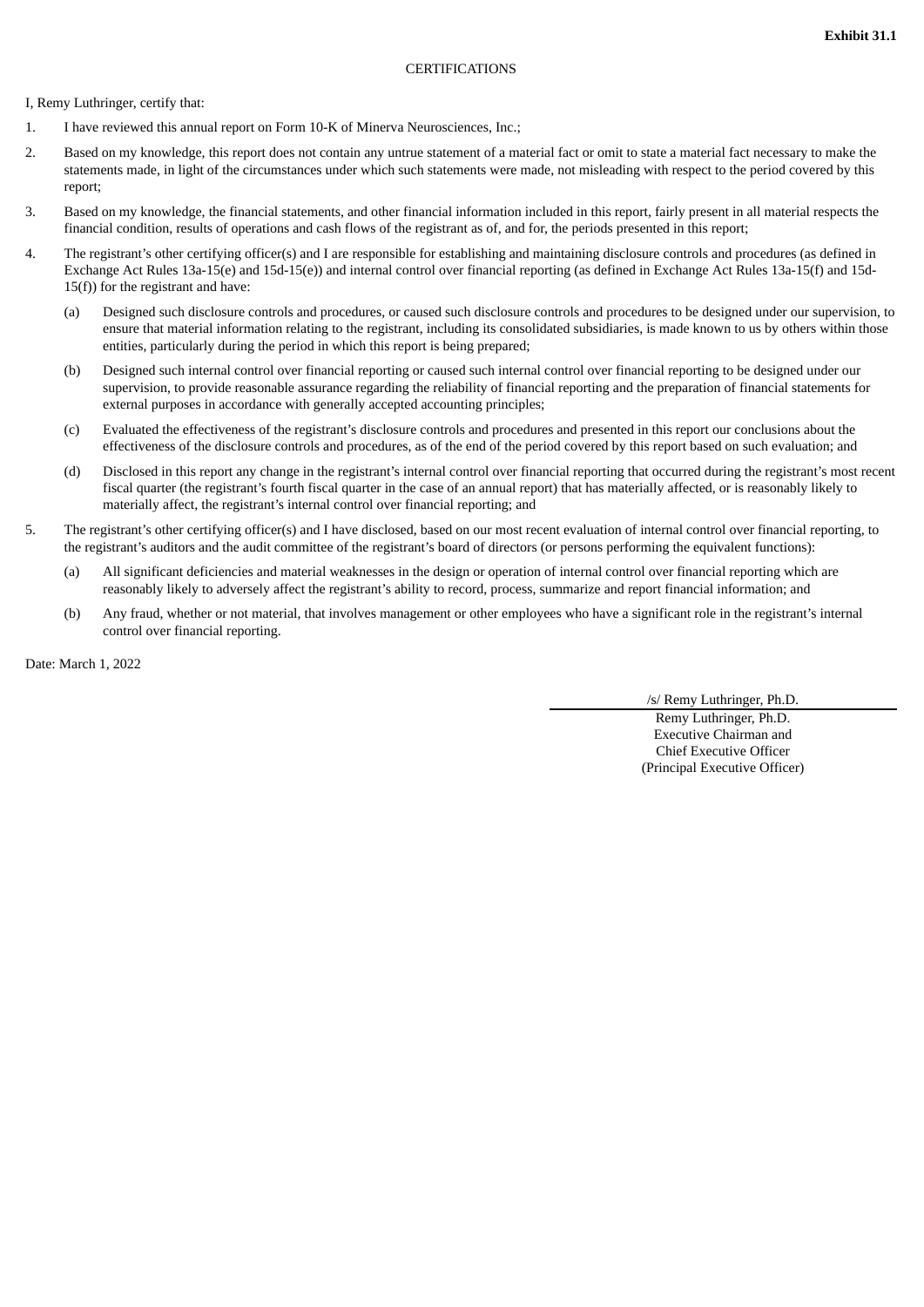<span id="page-102-0"></span>I, Frederick Ahlholm, certify that:

- 1. I have reviewed this annual report on Form 10-K of Minerva Neurosciences, Inc.;
- 2. Based on my knowledge, this report does not contain any untrue statement of a material fact or omit to state a material fact necessary to make the statements made, in light of the circumstances under which such statements were made, not misleading with respect to the period covered by this report;
- 3. Based on my knowledge, the financial statements, and other financial information included in this report, fairly present in all material respects the financial condition, results of operations and cash flows of the registrant as of, and for, the periods presented in this report;
- 4. The registrant's other certifying officer(s) and I are responsible for establishing and maintaining disclosure controls and procedures (as defined in Exchange Act Rules 13a-15(e) and 15d-15(e)) and internal control over financial reporting (as defined in Exchange Act Rules 13a-15(f) and 15d-15(f)) for the registrant and have:
	- (a) Designed such disclosure controls and procedures, or caused such disclosure controls and procedures to be designed under our supervision, to ensure that material information relating to the registrant, including its consolidated subsidiaries, is made known to us by others within those entities, particularly during the period in which this report is being prepared;
	- (b) Designed such internal control over financial reporting or caused such internal control over financial reporting to be designed under our supervision, to provide reasonable assurance regarding the reliability of financial reporting and the preparation of financial statements for external purposes in accordance with generally accepted accounting principles;
	- (c) Evaluated the effectiveness of the registrant's disclosure controls and procedures and presented in this report our conclusions about the effectiveness of the disclosure controls and procedures, as of the end of the period covered by this report based on such evaluation; and
	- (d) Disclosed in this report any change in the registrant's internal control over financial reporting that occurred during the registrant's most recent fiscal quarter (the registrant's fourth fiscal quarter in the case of an annual report) that has materially affected, or is reasonably likely to materially affect, the registrant's internal control over financial reporting; and
- 5. The registrant's other certifying officer(s) and I have disclosed, based on our most recent evaluation of internal control over financial reporting, to the registrant's auditors and the audit committee of the registrant's board of directors (or persons performing the equivalent functions):
	- (a) All significant deficiencies and material weaknesses in the design or operation of internal control over financial reporting which are reasonably likely to adversely affect the registrant's ability to record, process, summarize and report financial information; and
	- (b) Any fraud, whether or not material, that involves management or other employees who have a significant role in the registrant's internal control over financial reporting.

Date: March 1, 2022

/s/ Frederick Ahlholm

Frederick Ahlholm Chief Financial Officer (Principal Financial Officer)